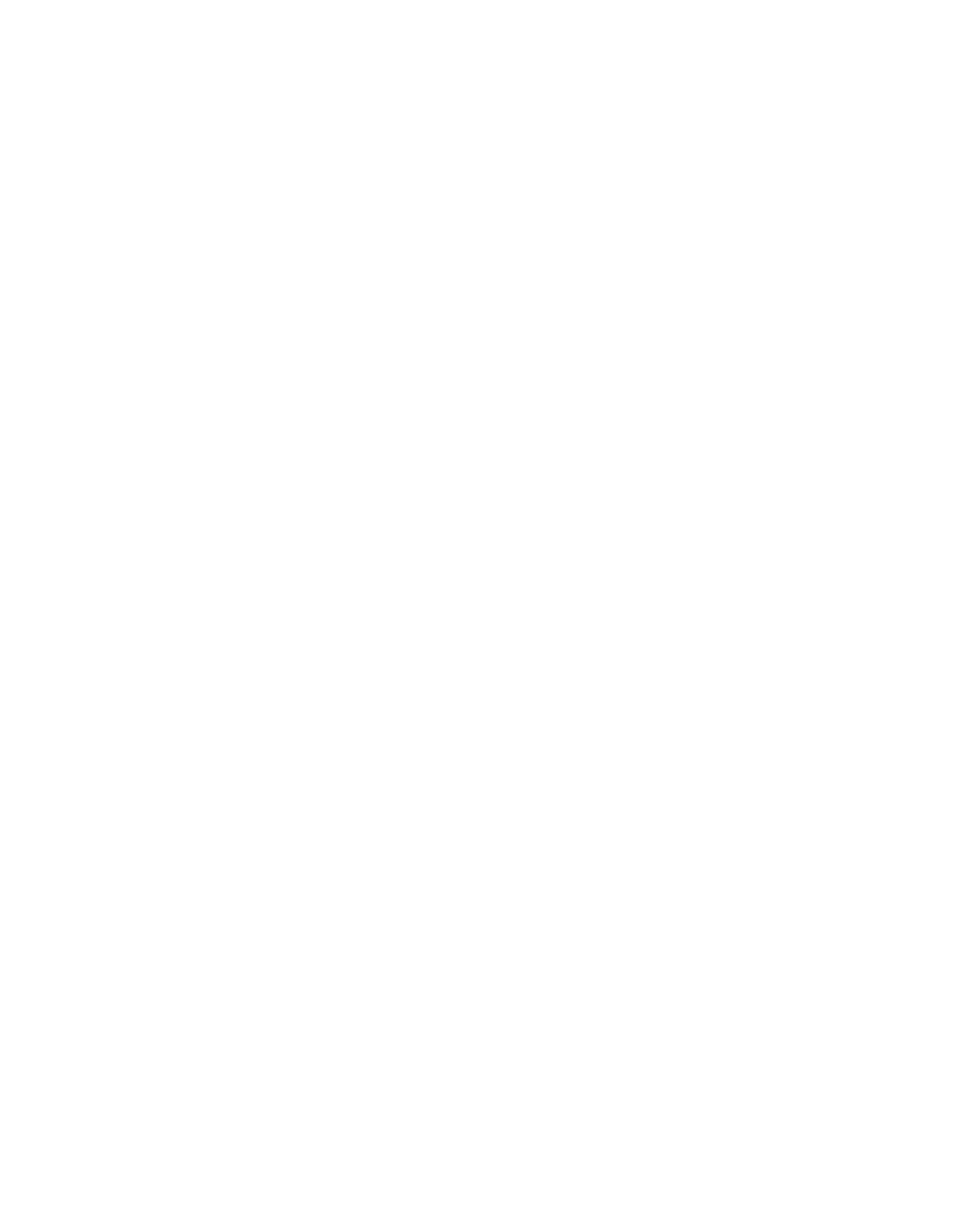# **Data Brokers**

## A Call for Transparency and Accountability

May 2014

Federal Trade Commission

Edith Ramirez, Chairwoman Julie Brill, Commissioner Maureen K. Ohlhausen, Commissioner Joshua D. Wright, Commissioner Terrell McSweeny, Commissioner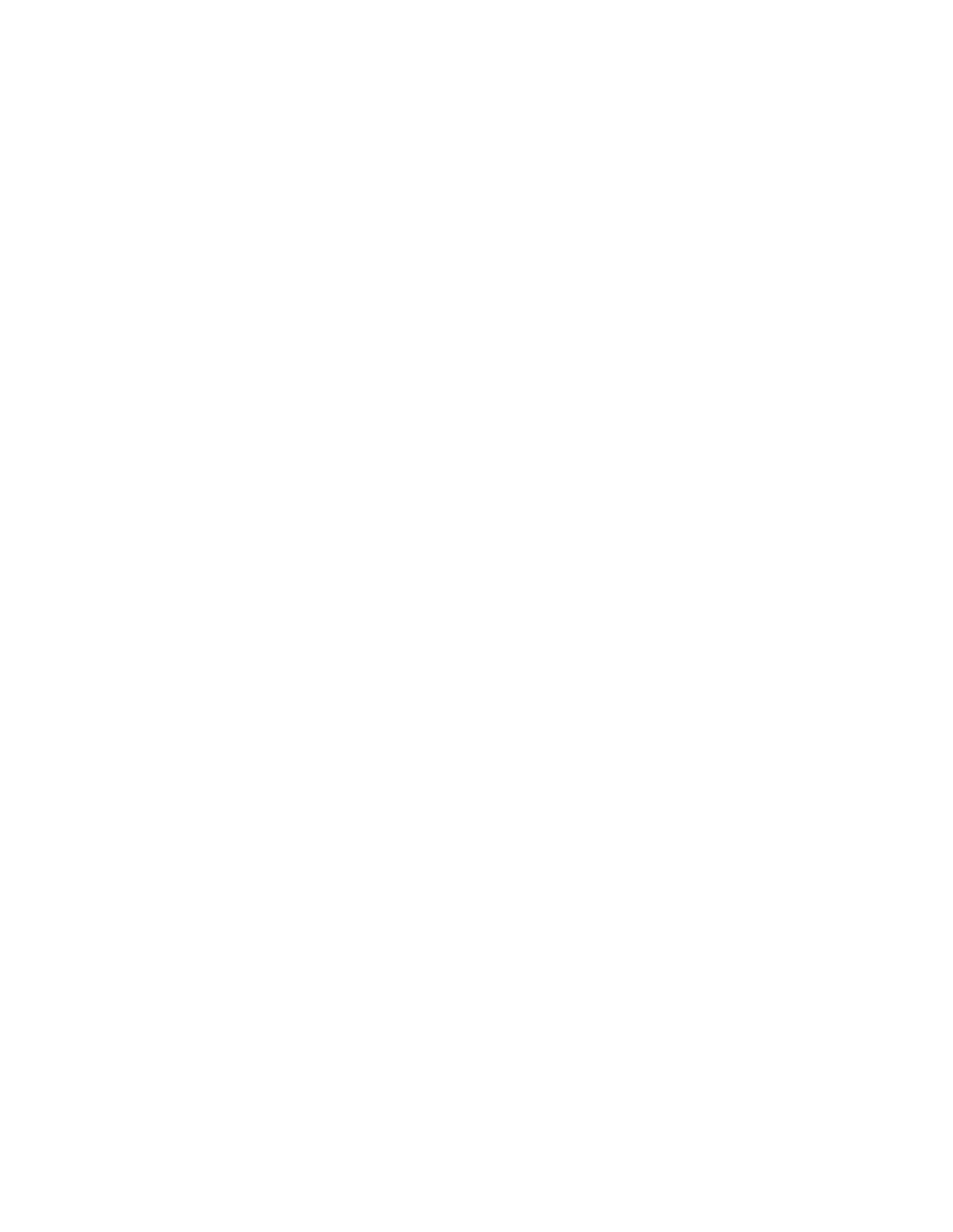## **Table of Contents**

| Ι.   |    |              |                                                                                  |  |  |
|------|----|--------------|----------------------------------------------------------------------------------|--|--|
|      | А. |              |                                                                                  |  |  |
|      | Β. |              | The Commission's Past Efforts to Improve Transparency of Data Broker Practices 4 |  |  |
|      | C. |              |                                                                                  |  |  |
| Ш.   |    |              |                                                                                  |  |  |
|      | Α. |              |                                                                                  |  |  |
|      |    | $\mathbf{1}$ |                                                                                  |  |  |
|      |    | 2.           | Publicly Available Sources, Including Social Media, Blogs, and the Internet13    |  |  |
|      |    | 3.           |                                                                                  |  |  |
|      | B. |              |                                                                                  |  |  |
|      | C. |              |                                                                                  |  |  |
|      | D. |              |                                                                                  |  |  |
|      | Ε. |              |                                                                                  |  |  |
| III. |    |              |                                                                                  |  |  |
|      | А. |              |                                                                                  |  |  |
|      | B. |              |                                                                                  |  |  |
|      | C. |              |                                                                                  |  |  |
| IV.  |    |              |                                                                                  |  |  |
|      | А. |              |                                                                                  |  |  |
|      |    | 1.           |                                                                                  |  |  |
|      |    | 2.           |                                                                                  |  |  |
|      |    | 3.           |                                                                                  |  |  |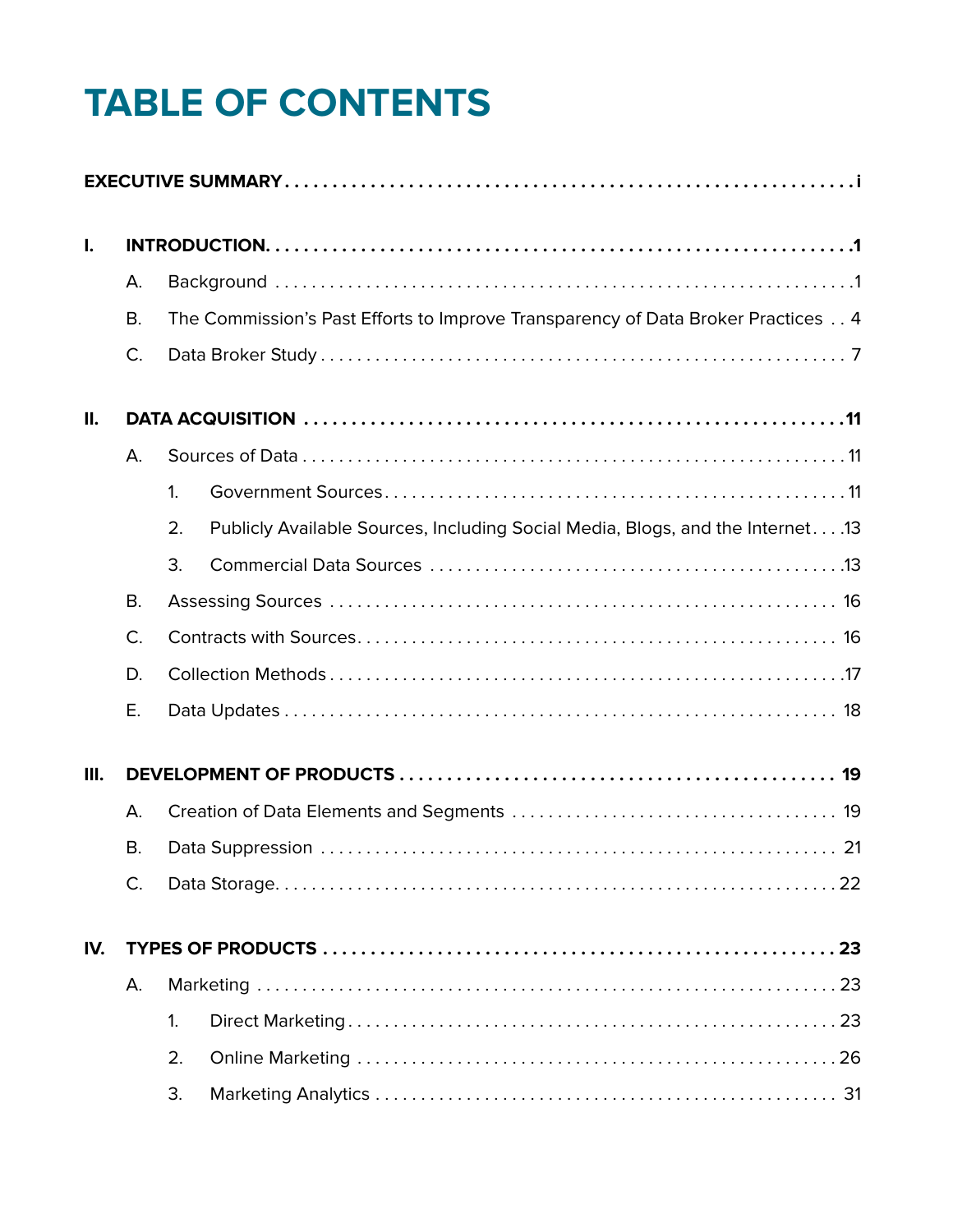|      | <b>B.</b>                                          |                                                            |  |  |
|------|----------------------------------------------------|------------------------------------------------------------|--|--|
|      |                                                    | 1.                                                         |  |  |
|      |                                                    | 2.                                                         |  |  |
|      | $C_{\cdot}$                                        |                                                            |  |  |
| V.   |                                                    |                                                            |  |  |
|      | А.                                                 |                                                            |  |  |
|      | <b>B.</b>                                          |                                                            |  |  |
|      | C.                                                 |                                                            |  |  |
| VI.  |                                                    |                                                            |  |  |
|      | А.                                                 |                                                            |  |  |
|      | B.                                                 | Client Screening, Contracting, and Monitoring Practices 40 |  |  |
| VII. | CONSUMER CONTROLS OVER DATA BROKER INFORMATION  42 |                                                            |  |  |
|      | А.                                                 |                                                            |  |  |
|      | <b>B.</b>                                          |                                                            |  |  |
|      | C.                                                 |                                                            |  |  |
|      |                                                    |                                                            |  |  |
|      | А.                                                 |                                                            |  |  |
|      |                                                    | $\mathbf{1}$ .                                             |  |  |
|      |                                                    | 2.                                                         |  |  |
|      |                                                    | 3.                                                         |  |  |
|      | В.                                                 |                                                            |  |  |
|      |                                                    | 1.                                                         |  |  |
|      |                                                    | 2.                                                         |  |  |
|      |                                                    | 3.                                                         |  |  |
|      | C.                                                 |                                                            |  |  |
| IX.  |                                                    |                                                            |  |  |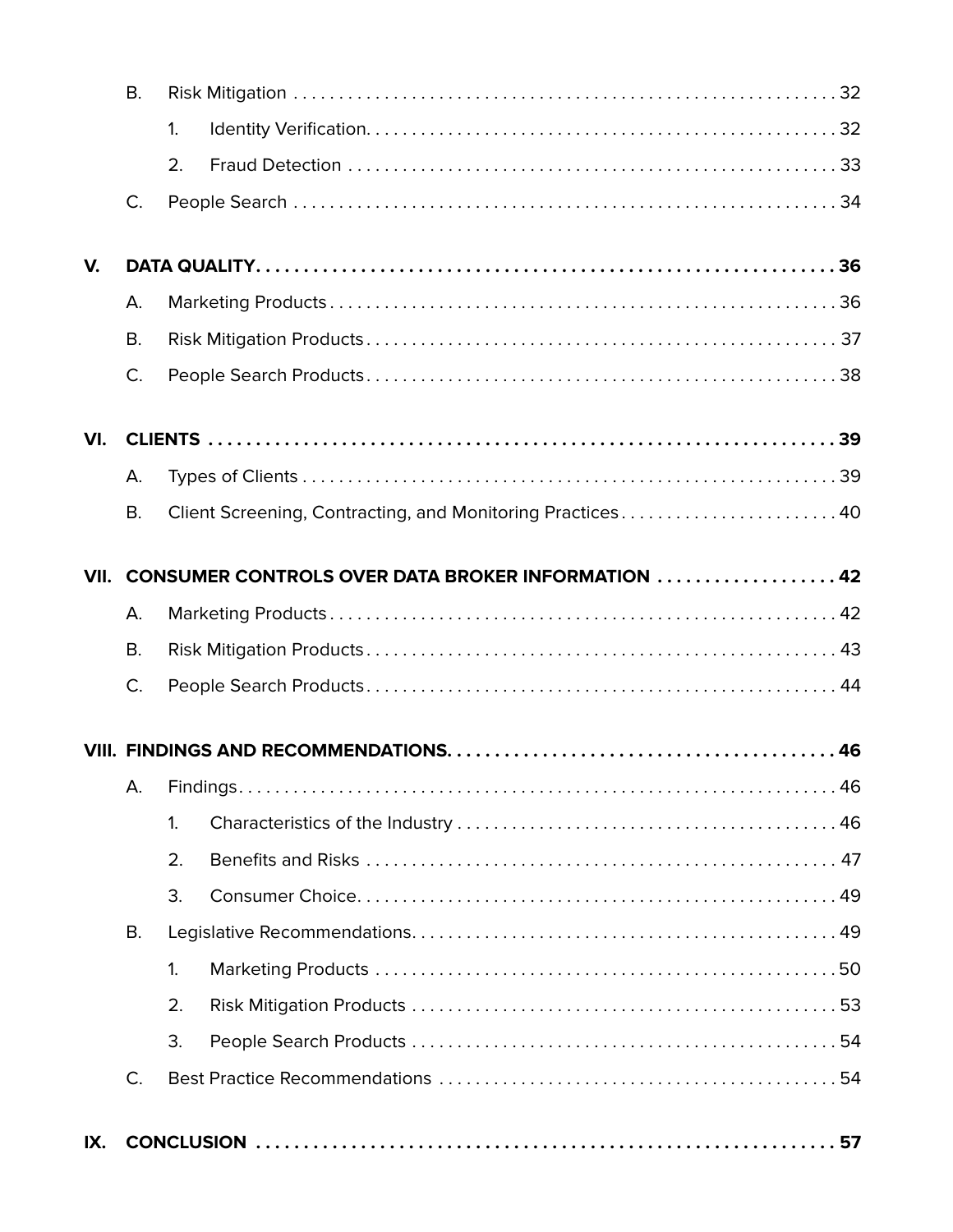| APPENDIX B: Illustrative List of Data Elements and Segments B-1  |
|------------------------------------------------------------------|
| APPENDIX C: Concurring Statement of Commissioner Julie Brill C-1 |

### **List of Exhibits**

| Exhibit 3: Revenue of Nine Data Brokers by Product Category  23 |
|-----------------------------------------------------------------|
|                                                                 |
|                                                                 |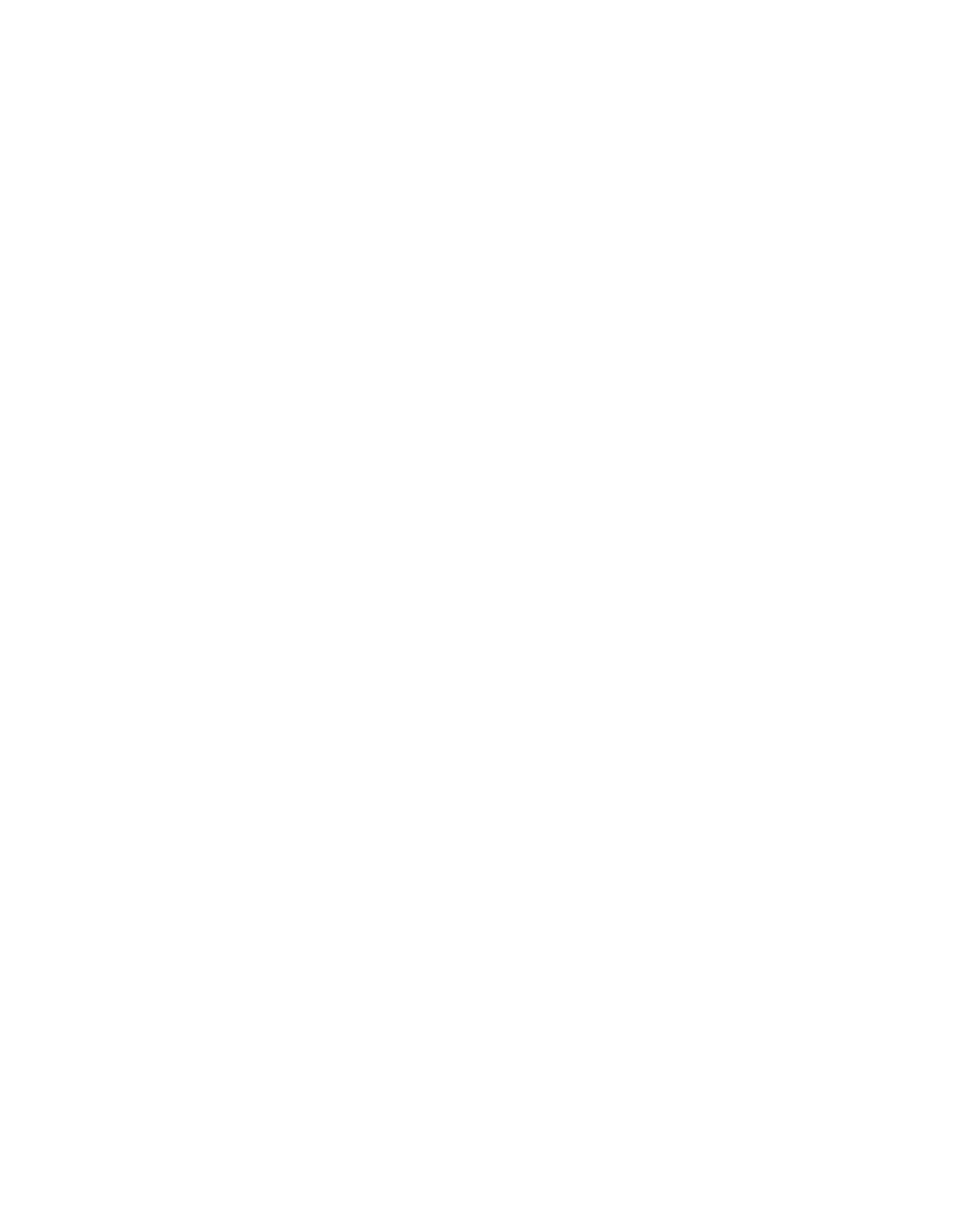## <span id="page-8-0"></span>**EXECUTIVE SUMMARY**

In today's economy, Big Data is big business. Data brokers—companies that collect consumers' personal information and resell or share that information with others—are important participants in this Big Data economy.

In this report, the Federal Trade Commission ("FTC" or "Commission") discusses the results of an indepth study of nine data brokers. These data brokers collect personal information about consumers from a wide range of sources and provide it for a variety of purposes, including verifying an individual's identity, marketing products, and detecting fraud. Because these companies generally never interact with consumers, consumers are often unaware of their existence, much less the variety of practices in which they engage. By reporting on the data collection and use practices of these nine data brokers, which represent a cross-section of the industry, this report attempts to shed light on the data broker industry and its practices.

For decades, policymakers have expressed concerns about the lack of transparency of companies that buy and sell consumer data without direct consumer interaction. Indeed, the lack of transparency among companies providing consumer data for credit and other eligibility determinations led to the adoption of the Fair Credit Reporting Act ("FCRA"), a statute the Commission has enforced since its enactment in 1970. The FCRA covers the provision of consumer data by consumer reporting agencies where it is used or expected to be used for decisions about credit, employment, insurance, housing, and similar eligibility determinations; it generally does not cover the sale of consumer data for marketing and other purposes. While the Commission has vigorously enforced the FCRA,<sup>1</sup> since the late 1990s it has also been active in examining the practices of data brokers that fall outside the FCRA.

Most recently, in its 2012 report Protecting Consumer Privacy in an Era of Rapid Change: RECOMMENDATIONS FOR BUSINESSES AND POLICYMAKERS ("Privacy Report"),<sup>2</sup> the Commission specifically addressed the subject of data brokers. The Commission described three different categories of data brokers: (1) entities subject to the FCRA; (2) entities that maintain data for marketing purposes; and (3) non-FCRA covered entities that maintain data for non-marketing purposes that fall outside of the FCRA, such as to detect fraud or locate people.<sup>3</sup> The Commission noted that, while the FCRA addresses a number of critical transparency issues associated with companies that sell data for credit, employment, and insurance purposes, data brokers within the other two categories remain opaque. In the report, the Commission recommended

<sup>1</sup> The Commission has brought 100 FCRA enforcement actions resulting in over \$30 million in penalties. *See What Information Do Data Brokers Have on Consumers, and How Do They Use It? Before the S. Comm. on Commerce, Sci., & Transp.*, 113th Cong. (2013) (statement of Jessica Rich, Director of the Bureau of Consumer Protection, Fed. Trade Comm'n), *available at* [http://www.ftc.gov/sites/default/files/documents/public\\_statements/prepared-statement-federal-trade](http://www.ftc.gov/sites/default/files/documents/public_statements/prepared-statement-federal-trade-commission-entitled-what-information-do-data-brokers-have-consumers/131218databrokerstestimony.pdf)[commission-entitled-what-information-do-data-brokers-have-consumers/131218databrokerstestimony.pdf](http://www.ftc.gov/sites/default/files/documents/public_statements/prepared-statement-federal-trade-commission-entitled-what-information-do-data-brokers-have-consumers/131218databrokerstestimony.pdf).

<sup>2</sup> Fed. Trade Comm'n, Protecting Consumer Privacy in an Era of Rapid Change: Recommendations for Businesses and Policymakers (2012), *available at* <http://ftc.gov/os/2012/03/120326privacyreport.pdf>. Commissioners Ohlhausen and Wright were not members of the Commission at that time and thus did not offer any opinion on that matter.

<sup>3</sup> *Id.* at 65.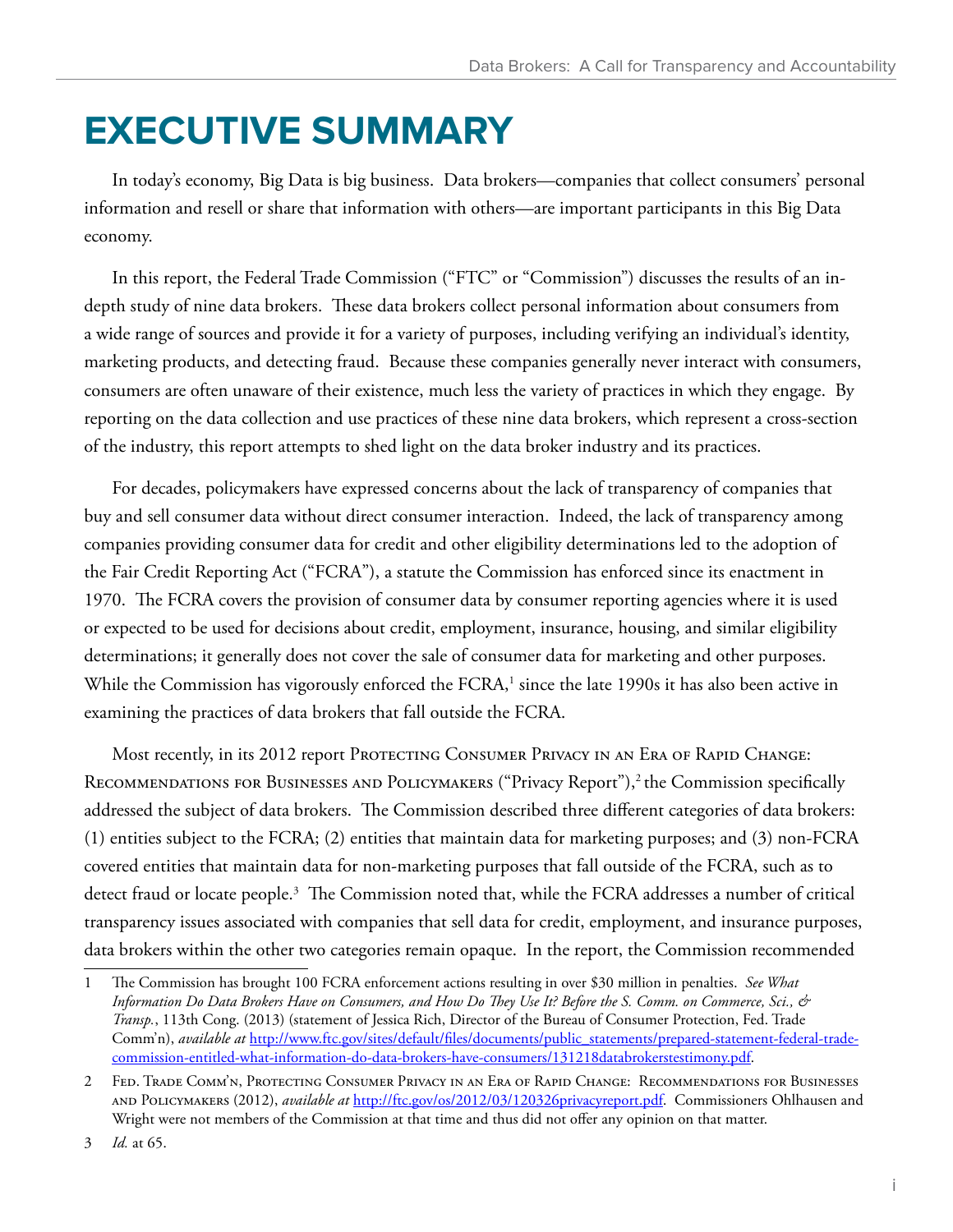legislation in this area to improve the transparency of industry practices.<sup>4</sup> Following the Privacy Report, the Commission determined that, despite some progress, too little was still known about the practices of data brokers and that further examination was needed.

To further the objective of increased transparency, in December 2012, the Commission initiated a study of data broker practices. It issued identical Orders to File Special Reports ("Orders") under section 6(b) of the Federal Trade Commission Act<sup>5</sup> to nine data brokers seeking information about their data collection and use practices, as well as any tools provided to consumers to control these practices. *Appendix A* is a copy of the text of the Orders that the Commission issued to the data brokers. The nine data brokers that received the Orders are Acxiom, Corelogic, Datalogix, eBureau, ID Analytics, Intelius, PeekYou, Rapleaf, and Recorded Future. The Orders requested detailed information regarding the data brokers' practices, including the nature and sources of consumer data they collect; how they use, maintain, and disseminate the data; and the extent to which the data brokers allow consumers to access and correct data about them or to opt out of having their personal information sold or shared.

This report summarizes the information provided in response to the Commission's Orders, including information gathered through follow-up questions and meetings and publicly available sources. In general, the data brokers collect information about consumers from a wide variety of commercial, government, and other publicly available sources. In developing their products, the data brokers use not only the raw data they obtain from these sources, such as a person's name, address, home ownership status, or age, but also certain derived data, which they infer about consumers. For example, a data broker might infer that an individual with a boating license has an interest in boating, that a consumer has a technology interest based on the purchase of a "Wired" magazine subscription, or that a consumer who has bought two Ford cars has loyalty to that brand. The data brokers use this actual and derived data to create three main kinds of products for clients in a wide variety of industries: marketing products, risk mitigation products, and people search products.

### **Marketing Products**

Five of the data brokers studied sell marketing products, which assist clients in a variety of ways. For example, businesses can purchase their customers' email addresses from data brokers so that they can send email solicitations to them. They can also purchase information about their customers' interests in order to market specific products to them, including using consumers' offline activities to determine what advertisements to serve them on the Internet. The data brokers also sell analytics products. For instance, some data brokers analyze their client's customer data and suggest the media channel to use to advertise a particular product (e.g., online or newspapers) and/or the geographic region where the advertisements

<sup>4</sup> *Id.* at 69.

<sup>5</sup> 15 U.S.C. § 46(b). *See also Appendix A*.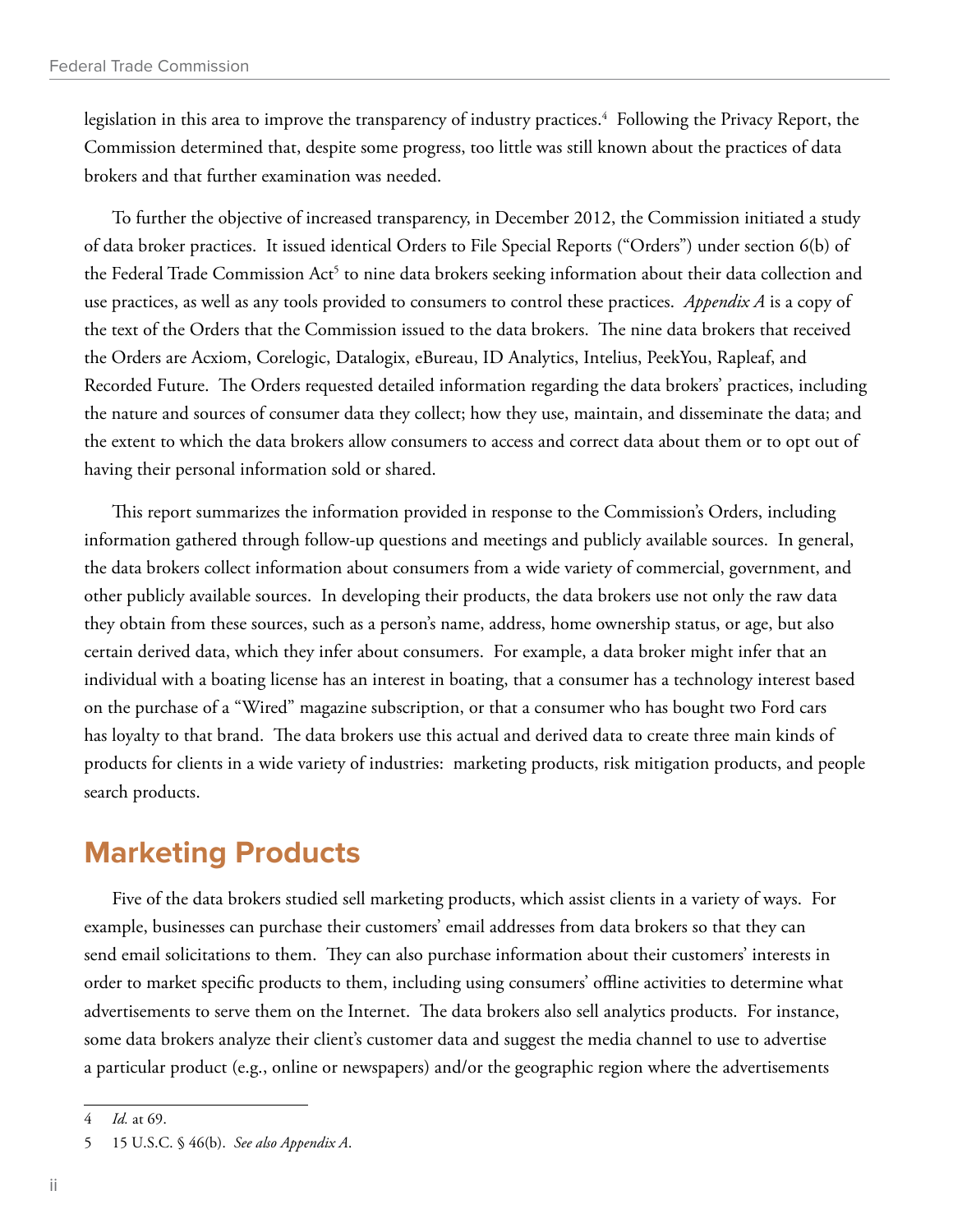should be shown. A few data brokers also convert their analyses into marketing scores that, for example, rank clients' customers on the basis of how likely they are to respond to particular marketing efforts or to make a purchase, their presence on the web or their influence over others, or other metrics.

Most of the data brokers that sell marketing products provide consumers with limited access to some, but not all, of the actual and derived data the data brokers have about them. Only two of the data brokers allow consumers to correct their personal information for marketing purposes, and four of the five data brokers that sell marketing products allow consumers to opt out of the use of their personal information for marketing purposes. However, it is not clear how consumers would learn about these rights; for example, no centralized portal currently exists for consumers to learn about data brokers and what access rights and choices they provide.

### **Risk Mitigation Products**

Four of the data brokers studied sell risk mitigation products, which clients use to verify their customers' identities or detect fraud. For example, a lender might use a data broker's identity verification product to ensure that the individual presenting himself as John Smith at 123 Main Street who wants to open an account is in fact that John Smith. The same lender might use a fraud detection product to flag whether a Social Security number provided as part of the application process has recently been associated with many different addresses, thereby suggesting fraud.

Even if consumers knew about the data brokers providing products in this category or knew they were denied or limited in their ability to complete a transaction, they might not be able to access their own information from these data brokers and correct errors. Two of the data brokers studied provide consumers with some form of access to their information used in risk mitigation products after verifying their identity, but only one allows consumers to correct their information.

### **People Search Products**

Three of the data brokers studied provide "people search" websites through which users can search for publicly available information about consumers. Users can use these products to research corporate executives and competitors, find old friends, look up a potential love interest or neighbor, network, or obtain court records or other information about consumers. Consumers can generally access their information through the same free or fee-based products that the data brokers provide to their clients. These data brokers allow consumers to correct certain information to varying degrees; most of them also allow consumers to opt out of the disclosure of their information.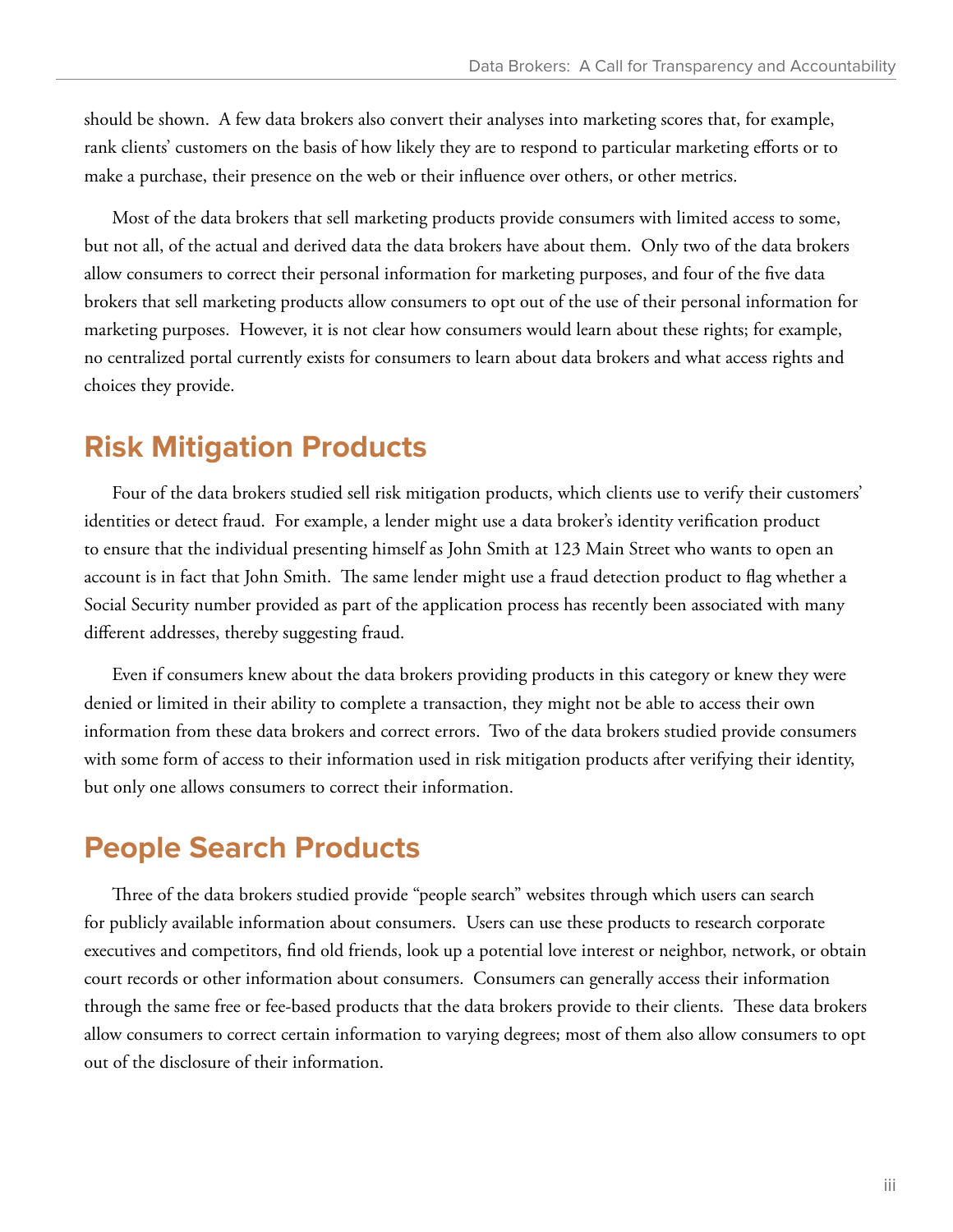Based on the information obtained, the Commission makes the following findings.

### **Findings**

### **1. Characteristics of the Industry**

- **⊲ Data Brokers Collect Consumer Data from Numerous Sources, Largely Without Consumers' Knowledge**: Data brokers collect data from commercial, government, and other publicly available sources. Data collected could include bankruptcy information, voting registration, consumer purchase data, web browsing activities, warranty registrations, and other details of consumers' everyday interactions. Data brokers do not obtain this data directly from consumers, and consumers are thus largely unaware that data brokers are collecting and using this information. While each data broker source may provide only a few data elements about a consumer's activities, data brokers can put all of these data elements together to form a more detailed composite of the consumer's life.
- **⊲ The Data Broker Industry is Complex, with Multiple Layers of Data Brokers Providing Data to Each Other**: Data brokers provide data not only to end-users, but also to other data brokers. The nine data brokers studied obtain most of their data from other data brokers rather than directly from an original source. Some of those data brokers may in turn have obtained the information from other data brokers. Seven of the nine data brokers in the Commission's study provide data to each other. Accordingly, it would be virtually impossible for a consumer to determine how a data broker obtained his or her data; the consumer would have to retrace the path of data through a series of data brokers.
- **⊲ Data Brokers Collect and Store Billions of Data Elements Covering Nearly Every U.S. Consumer**: Data brokers collect and store a vast amount of data on almost every U.S. household and commercial transaction. Of the nine data brokers, one data broker's database has information on 1.4 billion consumer transactions and over 700 billion aggregated data elements; another data broker's database covers one trillion dollars in consumer transactions; and yet another data broker adds three billion new records each month to its databases. Most importantly, data brokers hold a vast array of information on individual consumers. For example, one of the nine data brokers has 3000 data segments for nearly every U.S. consumer.
- **⊲ Data Brokers Combine and Analyze Data About Consumers to Make Inferences About Them, Including Potentially Sensitive Inferences:** Data brokers infer consumer interests from the data that they collect. They use those interests, along with other information, to place consumers in categories. Some categories may seem innocuous such as "Dog Owner," "Winter Activity Enthusiast," or "Mail Order Responder." Potentially sensitive categories include those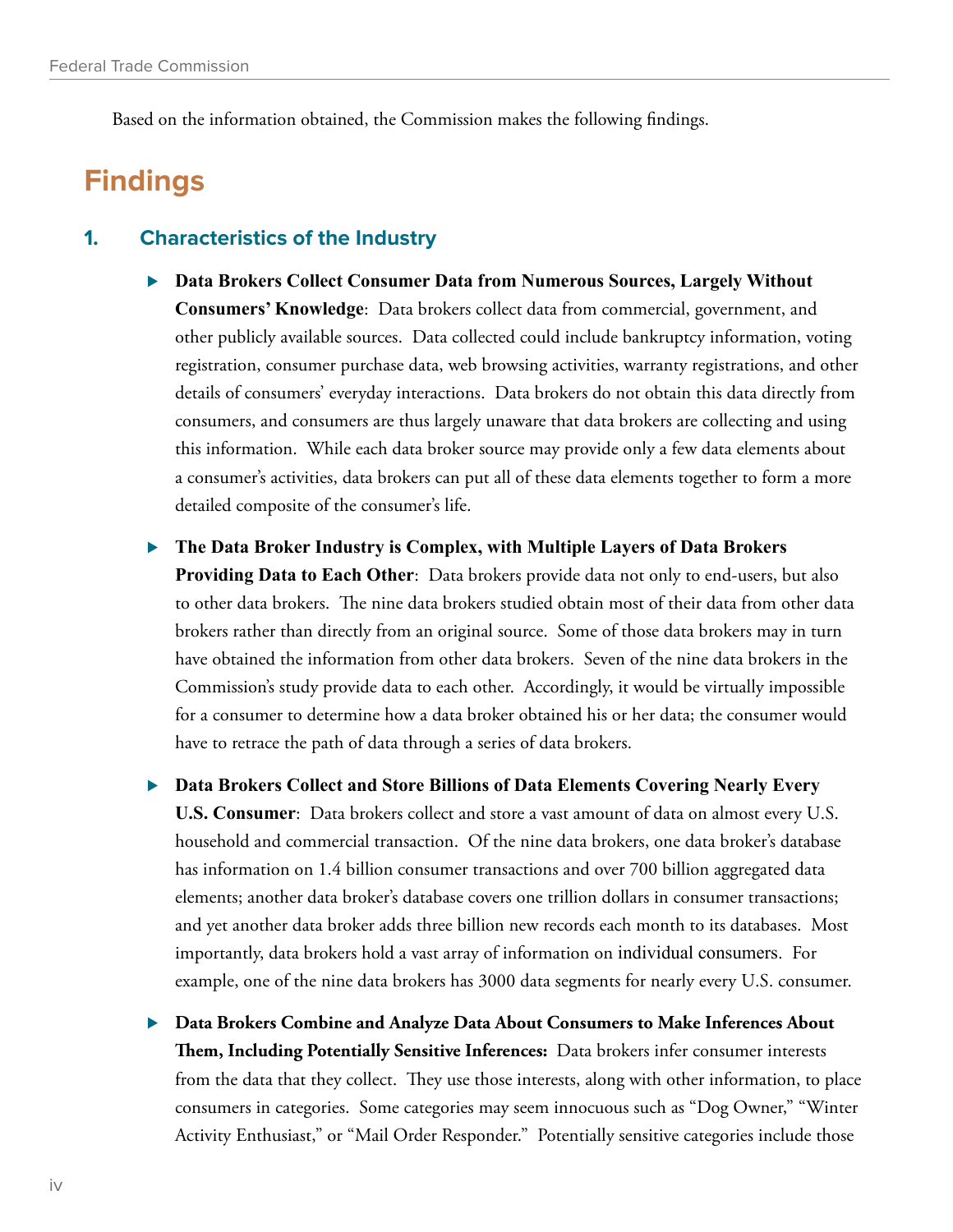that primarily focus on ethnicity and income levels, such as "Urban Scramble" and "Mobile Mixers," both of which include a high concentration of Latinos and African Americans with low incomes. Other potentially sensitive categories highlight a consumer's age such as "Rural Everlasting," which includes single men and women over the age of 66 with "low educational attainment and low net worths," while "Married Sophisticates" includes thirty-something couples in the "upper-middle class . . . with no children." Yet other potentially sensitive categories highlight certain health-related topics or conditions, such as "Expectant Parent," "Diabetes Interest," and "Cholesterol Focus."

**⊲ Data Brokers Combine Online and Offline Data to Market to Consumers Online:** Data brokers rely on websites with registration features and cookies to find consumers online and target Internet advertisements to them based on their offline activities. Once a data broker locates a consumer online and places a cookie on the consumer's browser, the data broker's client can advertise to that consumer across the Internet for as long as the cookie stays on the consumer's browser. Consumers may not be aware that data brokers are providing companies with products to allow them to advertise to consumers online based on their offline activities. Some data brokers are using similar technology to serve targeted advertisements to consumers on mobile devices.

#### **2. Benefits and Risks**

- ► Consumers Benefit from Many of the Purposes for Which Data Brokers Collect and **Use Data**:Data broker products help to prevent fraud, improve product offerings, and deliver tailored advertisements to consumers. Risk mitigation products provide significant benefits to consumers by, for example, helping prevent fraudsters from impersonating unsuspecting consumers. Marketing products benefit consumers by allowing them to more easily find and enjoy the goods and services they need and prefer. In addition, consumers benefit from increased and innovative product offerings fueled by increased competition from small businesses that are able to connect with consumers they may not have otherwise been able to reach. Similarly, people search products allow individuals to connect with old classmates, neighbors, and friends.
- **⊲ At the Same Time, Many of the Purposes for Which Data Brokers Collect and Use Data Pose Risks to Consumers**: There are a number of potential risks to consumers from data brokers' collection and use of consumer data. For example, if a consumer is denied the ability to conclude a transaction based on an error in a risk mitigation product, the consumer can be harmed without knowing why. In such cases, the consumer is not only denied the immediate benefit, but also cannot take steps to prevent the problem from recurring. Similarly, the scoring processes used in some marketing products are not transparent to consumers. This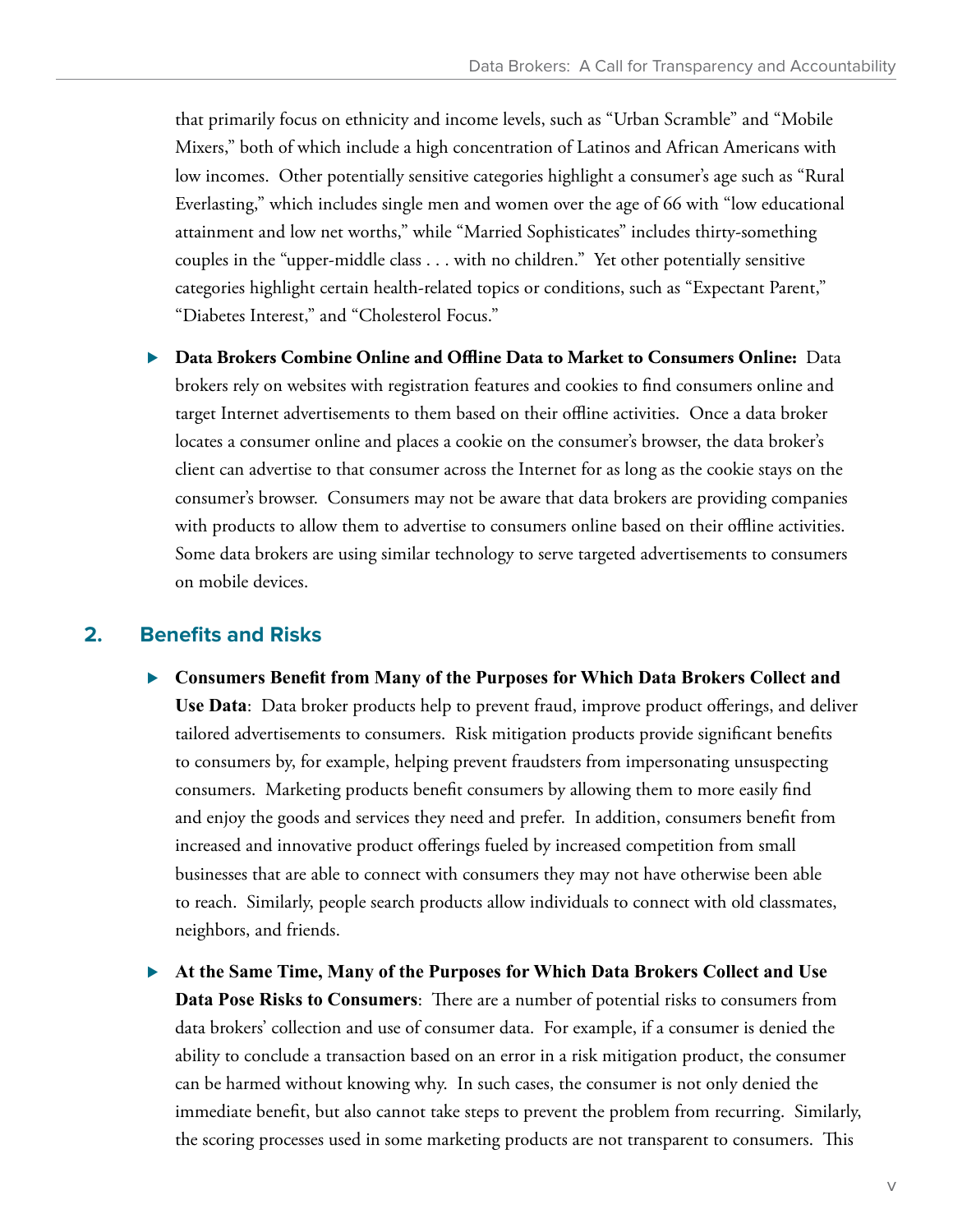means that consumers are unable to take actions that might mitigate the negative effects of lower scores, such as being limited to ads for subprime credit or receiving different levels of service from companies. As to other marketing products, they may facilitate the sending of advertisements about health, ethnicity, or financial products, which some consumers may find troubling and which could undermine their trust in the marketplace. Moreover, marketers could even use the seemingly innocuous inferences about consumers in ways that raise concerns. For example, while a data broker could infer that a consumer belongs in a data segment for "Biker Enthusiasts," which would allow a motorcycle dealership to offer the consumer coupons, an insurance company using that same segment might infer that the consumer engages in risky behavior. Similarly, while data brokers have a data category for "Diabetes Interest" that a manufacturer of sugar-free products could use to offer product discounts, an insurance company could use that same category to classify a consumer as higher risk. Finally, people search products can be used to facilitate harassment, or even stalking, and may expose domestic violence victims, law enforcement officers, prosecutors, public officials, or other individuals to retaliation or other harm.

**⊲ Storing Data About Consumers Indefinitely May Create Security Risks**: Some of the data brokers store all data indefinitely, even if it is later updated, unless otherwise prohibited by contract. For some products, these data brokers report that they need to keep older data. For example, they explain that even if a consumer's address is outdated, it is important to keep the consumer's address history in order to verify the consumer's identity. For other products, however, retention of older data may not be necessary. An older address may be less relevant to deliver marketing to a consumer. Although stored data may be useful for future business purposes, the risk of keeping the data may outweigh the benefits. For example, identity thieves and other unscrupulous actors may be attracted to the collection of consumer profiles that would give them a clear picture of consumers' habits over time, thereby enabling them to predict passwords, challenge questions, or other authentication credentials.

### **3. Consumer Choice**

**⊲ To the Extent Data Brokers Offer Consumers Choices About Their Data, the Choices are Largely Invisible and Incomplete**: Some data brokers provide consumers with choices about their data, but because data brokers are not consumer-facing, consumers may not know where to go to exercise any choices that may be offered. In addition, the data brokers' opt outs do not clearly convey whether the consumer can exercise a choice to opt out of all uses of consumer data, and therefore, consumers may find the opt outs confusing. As a result, even those consumers who know who the data brokers are, find their websites, and take the time to find the opt out and use it may still not know its limitations. For marketing products,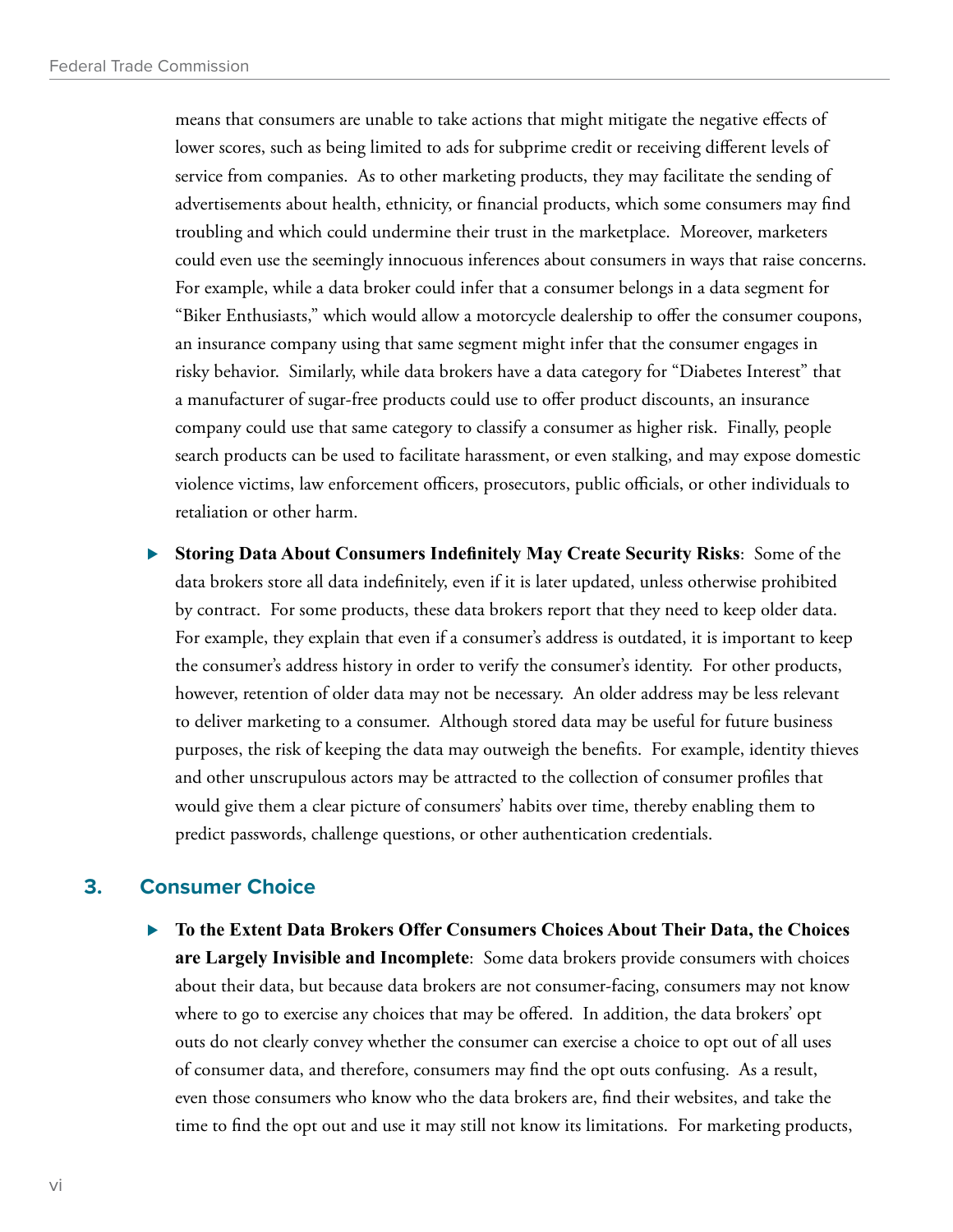the extent of consumers' choices over their data is not clear. For risk mitigation products, many data brokers do not provide consumers with access to their data or the ability to correct inaccurate data.

Many of these findings point to a fundamental lack of transparency about data broker industry practices. Data brokers acquire a vast array of detailed and specific information about consumers; analyze it to make inferences about consumers, some of which may be considered sensitive; and share the information with clients in a range of industries. All of this activity takes place behind the scenes, without consumers' knowledge.

In light of these findings, the Commission unanimously renews its call for Congress to consider enacting legislation that would enable consumers to learn of the existence and activities of data brokers and provide consumers with reasonable access to information about them held by these entities. The specific legislative recommendations made by the Commission reflect high-level principles drawn from the findings of this study, the Commission's previous work in this area, and the ongoing public debate about data brokers. $^6$ In particular, the recommendations build on the Commission's work for the last two decades to improve transparency and choice in the data broker industry. Indeed, despite the Commission's call for greater transparency in the 1990s, the Individual References Services Group ("IRSG") self-regulatory experiment to improve transparency of data broker practices was short-lived. $^7\,$  Since then, data broker practices have grown dramatically, in both breadth and depth, as data brokers have expanded their ability to collect information from a greater number of sources, including from consumers' online activities; analyze it through new algorithms and emerging business models; and store the information indefinitely due to reduced storage costs. Despite the Commission's past recommendations, lack of transparency and choice remain a significant source of concern about this industry.

The Commission's legislative recommendations vary depending on the product categories at issue marketing, risk mitigation, or people search—and reflect differences in the business models and the

<sup>6</sup> The legislative and best practice recommendations, both in the Executive Summary and in Findings and Recommendations, Section VIII of the Report, reflect the consensus of a majority of the Commission. To the extent that particular Commissioners have different viewpoints on a particular legislative or best practice recommendation, those viewpoints can be found in footnotes in the Findings and Recommendations, Section VIII of the Report, or in a separate statement. Commissioner McSweeny did not participate in the Commission vote on this report.

<sup>7</sup> *See* Fed. Trade Comm'n, Individual Reference Services, A Report to Congress (1997), *available at* [http://www.](http://www.ftc.gov/reports/individual-reference-services-report-congress) [ftc.gov/reports/individual-reference-services-report-congress](http://www.ftc.gov/reports/individual-reference-services-report-congress). In September 2001, approximately four years after it was established, the IRSG announced its termination. *See Notice of Termination of IRSG*, IRSG, [http://web.archive.org/](http://web.archive.org/web/20020202103820/www.irsg.org/html/termination.htm) [web/20020202103820/www.irsg.org/html/termination.htm](http://web.archive.org/web/20020202103820/www.irsg.org/html/termination.htm) (last visited May 19, 2014) (accessed by searching the Internet Archive index and viewing the Dec. 8, 2002, version of this page).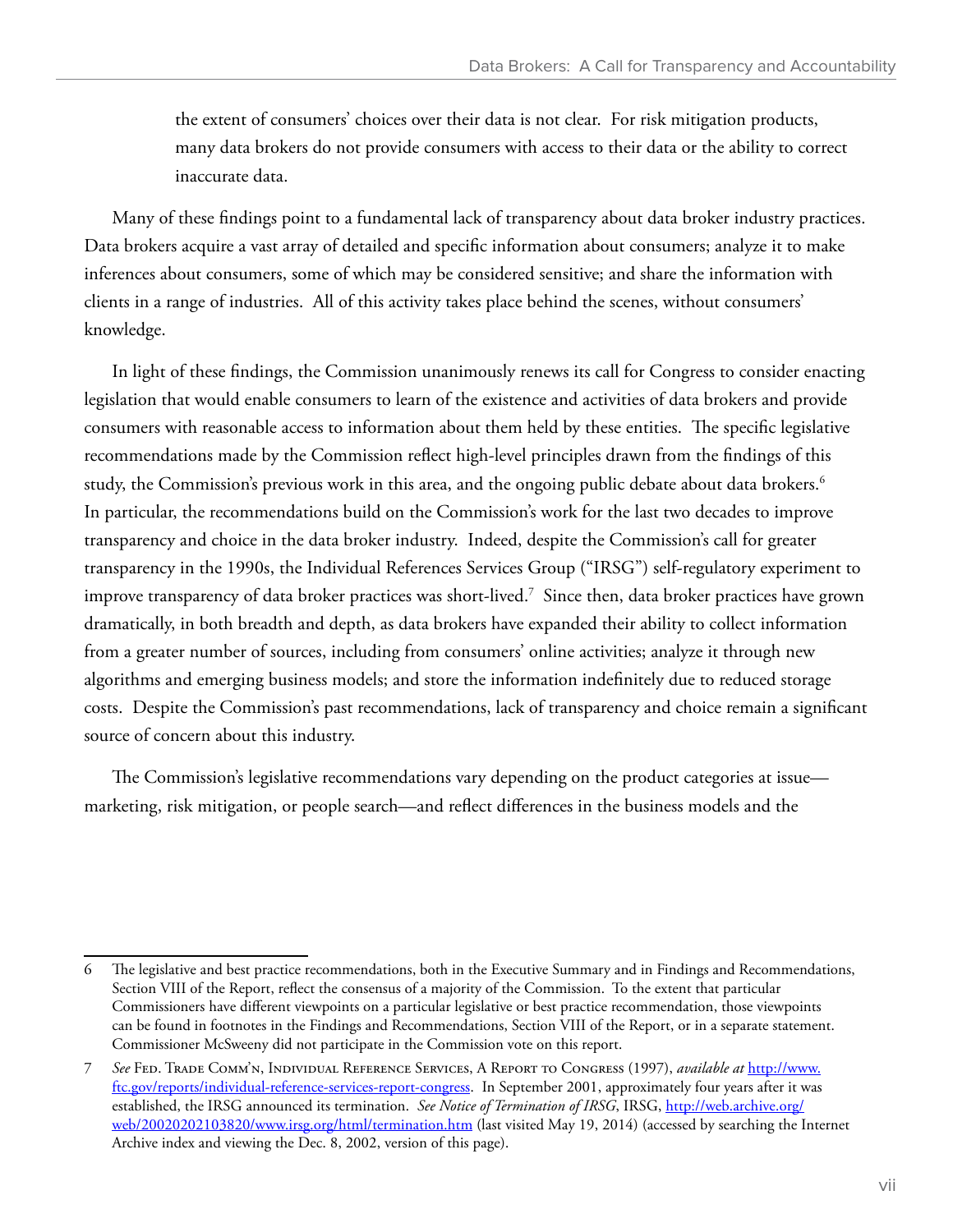sensitivity of the data used. Many of these legislative recommendations are consistent with best practices that certain of the nine data brokers have already implemented.<sup>8</sup>

### **Legislative Recommendations**

With respect to data brokers that sell marketing products, the Commission recommends that Congress consider legislation requiring data brokers to provide consumers access to their data, including sensitive data held about them, at a reasonable level of detail, and the ability to opt out of having it shared for marketing purposes. The Commission recommends that Congress consider including four requirements in any such legislation. First, Congress should seek to enable consumers to easily identify which data brokers may have data about them and where they should go to access such information and exercise opt-out rights. Legislation could require the creation of a centralized mechanism, such as an Internet portal, where data brokers can identify themselves, describe their information collection and use practices, and provide links to access tools and opt outs. Second, Congress should consider requiring data brokers to clearly disclose to consumers (e.g., on their websites) that they not only use the raw data that they obtain from their sources, such as a person's name, address, age, and income range, but that they also derive from the data certain data elements. Allowing consumers to access data about themselves is particularly important in the case of sensitive information—and inferences about sensitive consumer preferences and characteristics—such as those relating to certain health information. Third, Congress should consider requiring data brokers to disclose the names and/or categories of their sources of data, so that consumers are better able to determine if, for example, they need to correct their data with an original public record source. Finally, Congress should consider requiring consumer-facing entities to provide a prominent notice to consumers that they share consumer data with data brokers and provide consumers with choices about the use of their data, such as the ability to opt-out of sharing their information with data brokers. Congress should also consider protecting sensitive information, such as certain health information, by requiring that consumer-facing sources obtain consumers' affirmative express consent before they collect sensitive information. Because few consumers know about the existence of data brokers, meaningful notice from the data source provides an important opportunity for consumers to learn that their data is shared with data brokers and how to exercise control over the use of their data.

For data brokers that sell risk mitigation products, the Commission recommends that Congress consider legislation that provides consumers with transparency when a company uses a risk mitigation product to limit consumers' ability to complete a transaction. Specifically, when a risk mitigation product adversely impacts a consumer's ability to obtain certain benefits, the consumer-facing company should identify the

<sup>8</sup> For example, since the Commission began its study, Acxiom, one of the data brokers at issue in this report, has publicly announced changes to its access policy and launched a new website that allows consumers to access, correct, and opt out of having information about themselves included in certain marketing products. *See* Press Release, Acxiom Corp., Acxiom Launches New Consumer Portal (Sept. 4, 2013), *available at* http://www.acxiom.com/acxiom-launches-new-consumerportal/.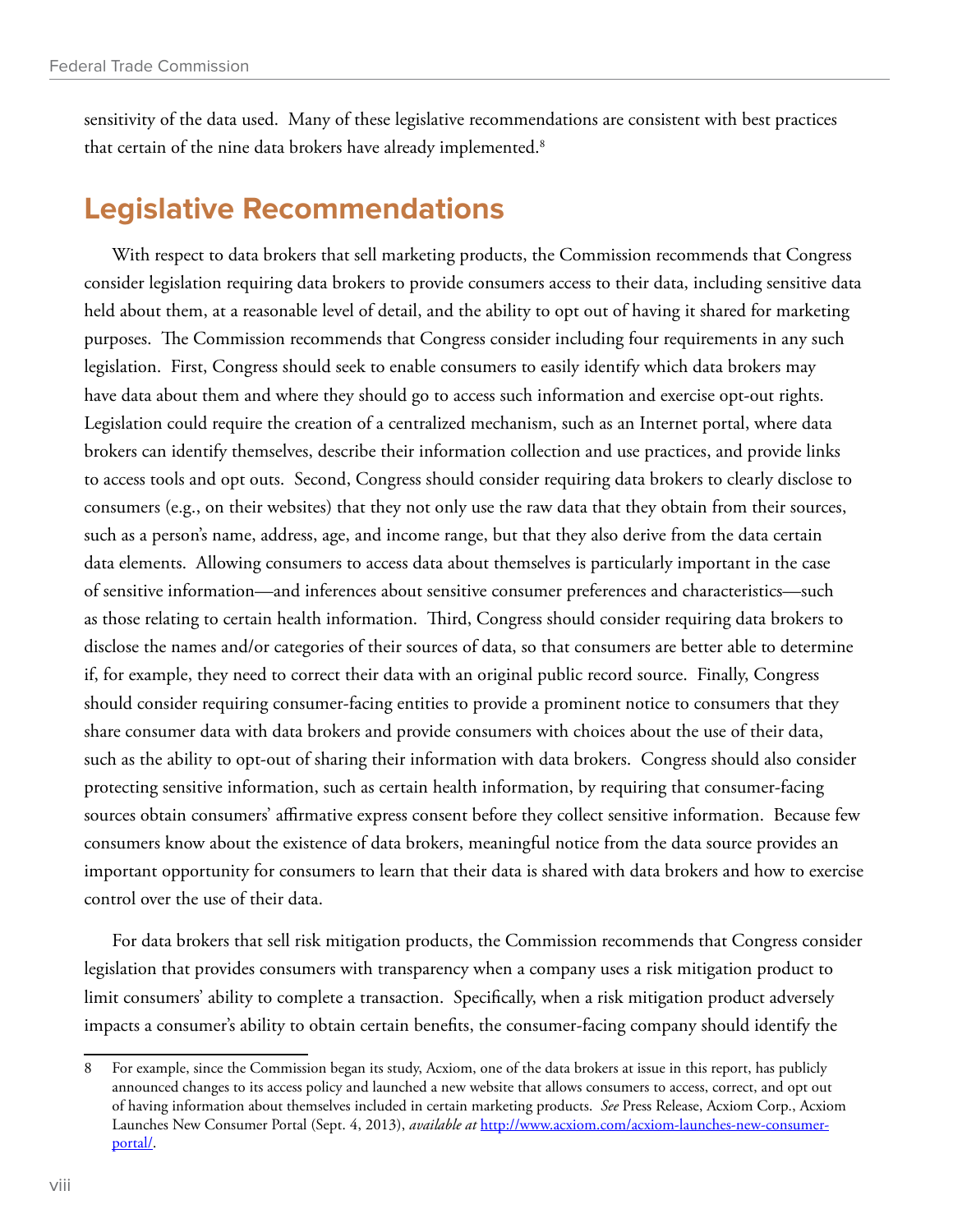data brokers whose data the company relied upon; these data brokers could, in turn, give consumers the right to access the information used and, where appropriate, correct any erroneous information. The level of transparency, access, and correction should be tied to the significance of the benefit or transaction in question. At the same time, the Commission recognizes that it may be appropriate for legislation to require data brokers to implement robust authentication safeguards before allowing such access and correction so that an unscrupulous individual cannot "correct" accurate data. Congress should consider how to enable consumer access while preserving the accuracy and security of such data.

The Commission also recommends Congress consider legislation that would require data brokers offering people search products to: (1) allow consumers to access their own information; (2) allow consumers to suppress the use of this information;9 (3) disclose to consumers the data brokers' sources of information, so that, if possible, consumers can correct their information at the source; and (4) disclose any limitations of the opt-out option, such as the fact that close matches of an individual's name may continue to appear in search results.

### **Best Practice Recommendations**

More generally, the Commission calls on the data broker industry to adopt several best practices. First, they should implement privacy-by-design, which includes considering privacy issues at every stage of product development. Second, the Commission encourages data brokers to implement better measures to refrain from collecting information from children and teens, particularly in marketing products. Finally, the Commission recommends that data brokers take reasonable precautions to ensure that downstream users of their data do not use it for eligibility determinations or for unlawful discriminatory purposes.

<sup>9</sup> The data brokers use the term "suppress" to indicate that, although certain data may appear in their databases, they prevent the data from being included in their products.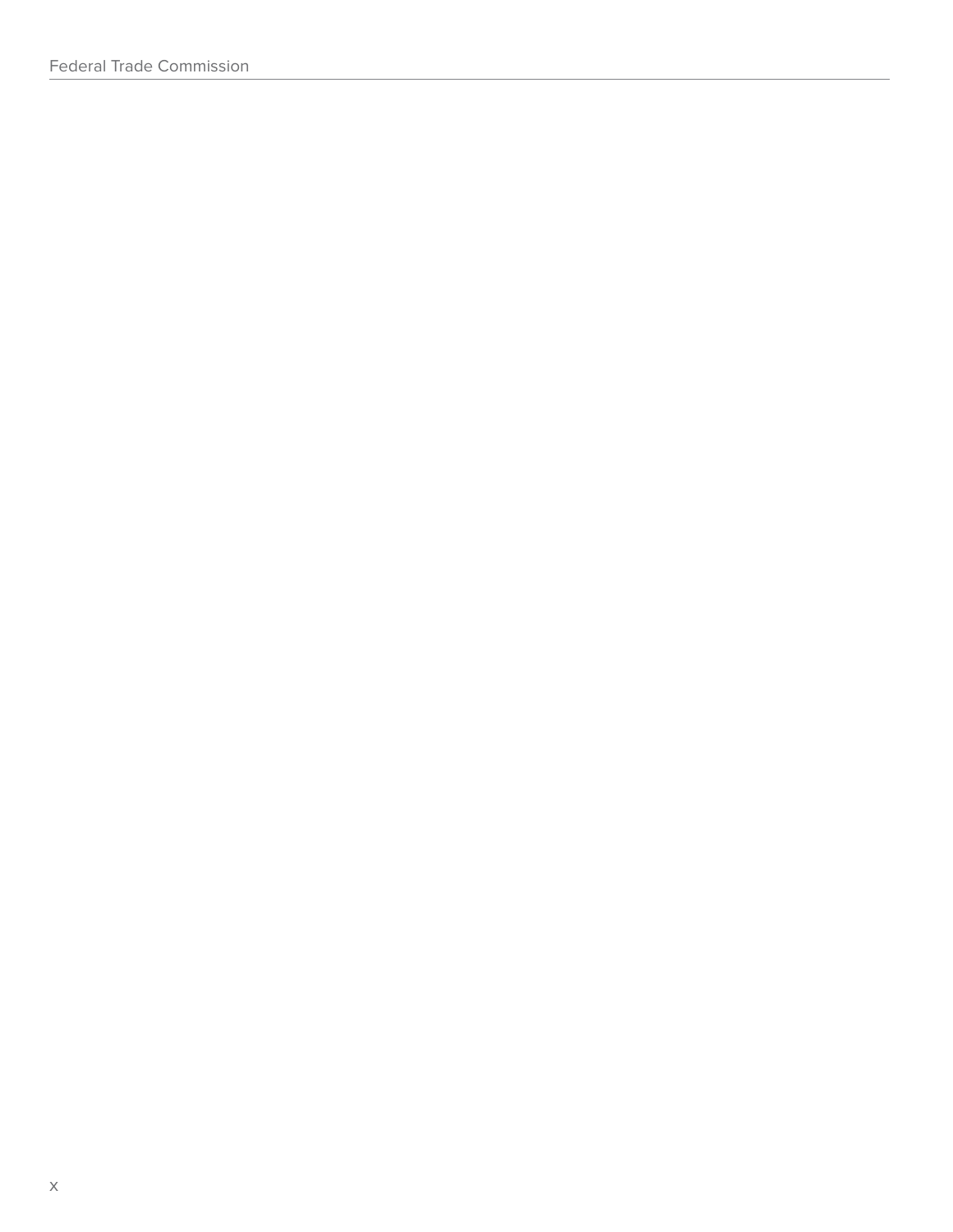## <span id="page-18-0"></span>**I. INTRODUCTION**

### **A. Background**

On a daily basis, consumers engage in a variety of online and offline activities that reveal personal information about them. Some typical activities include using a mobile device, shopping for a home or car, subscribing to a magazine, making a purchase at a store or through a catalog, browsing the Internet, responding to a survey in order to get a coupon, using social media, subscribing to online news sites, or entering a sweepstakes. As consumers engage in these daily activities, the entities they interact with collect information about them and, in many instances, provide or sell that information to data brokers.<sup>1</sup>

<sup>1</sup> See, e.g., Sharing Information: A Day in Your Life, FED. TRADE COMM'N, http://www.consumer.ftc.gov/media/video-0022sharing-information-day-your-life (last visited May 19, 2014).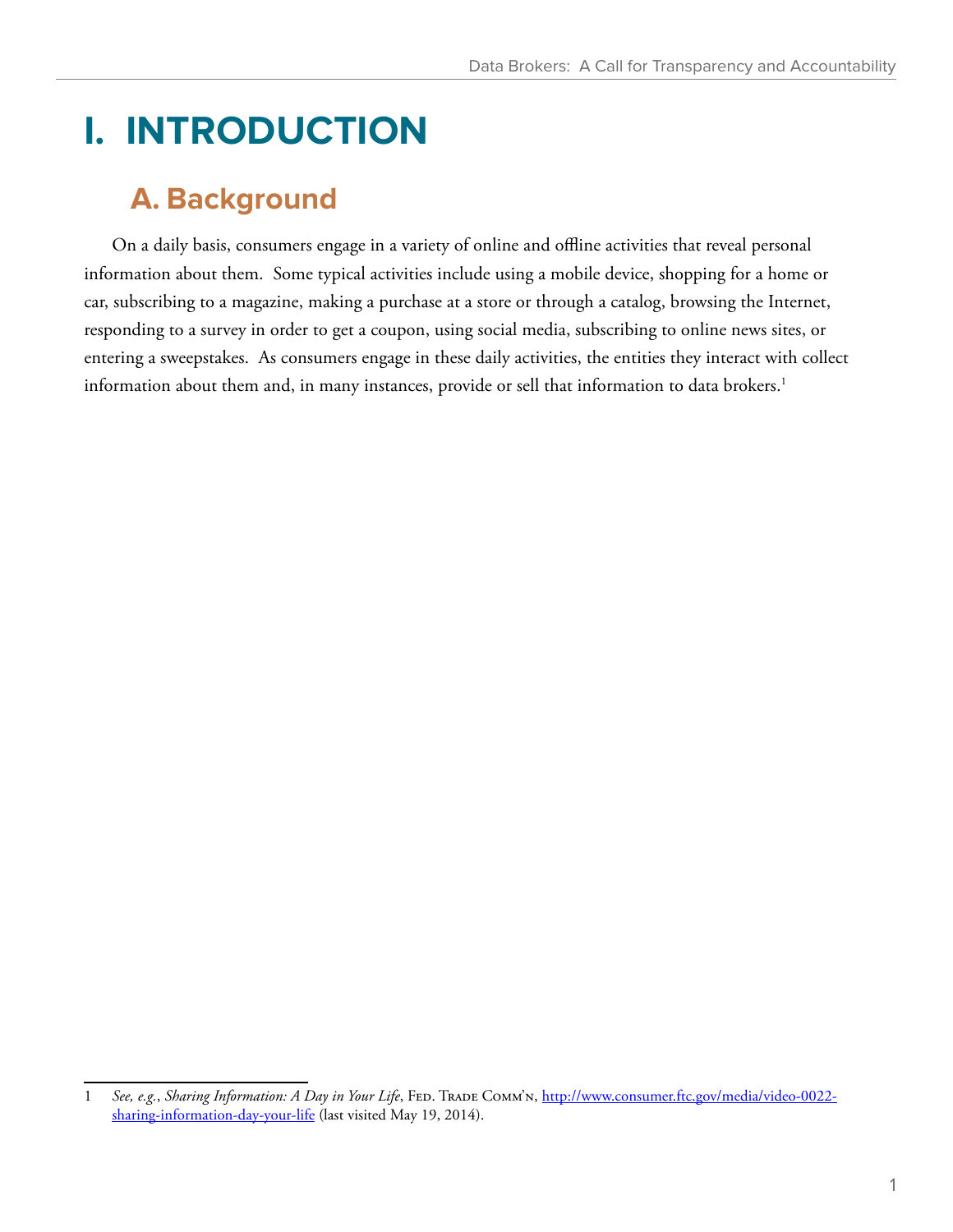### <span id="page-19-0"></span>**Exhibit 1:**

## **Data Collection Data Collection Online & Offline**

As consumers go about their business, data brokers may collect information about them.

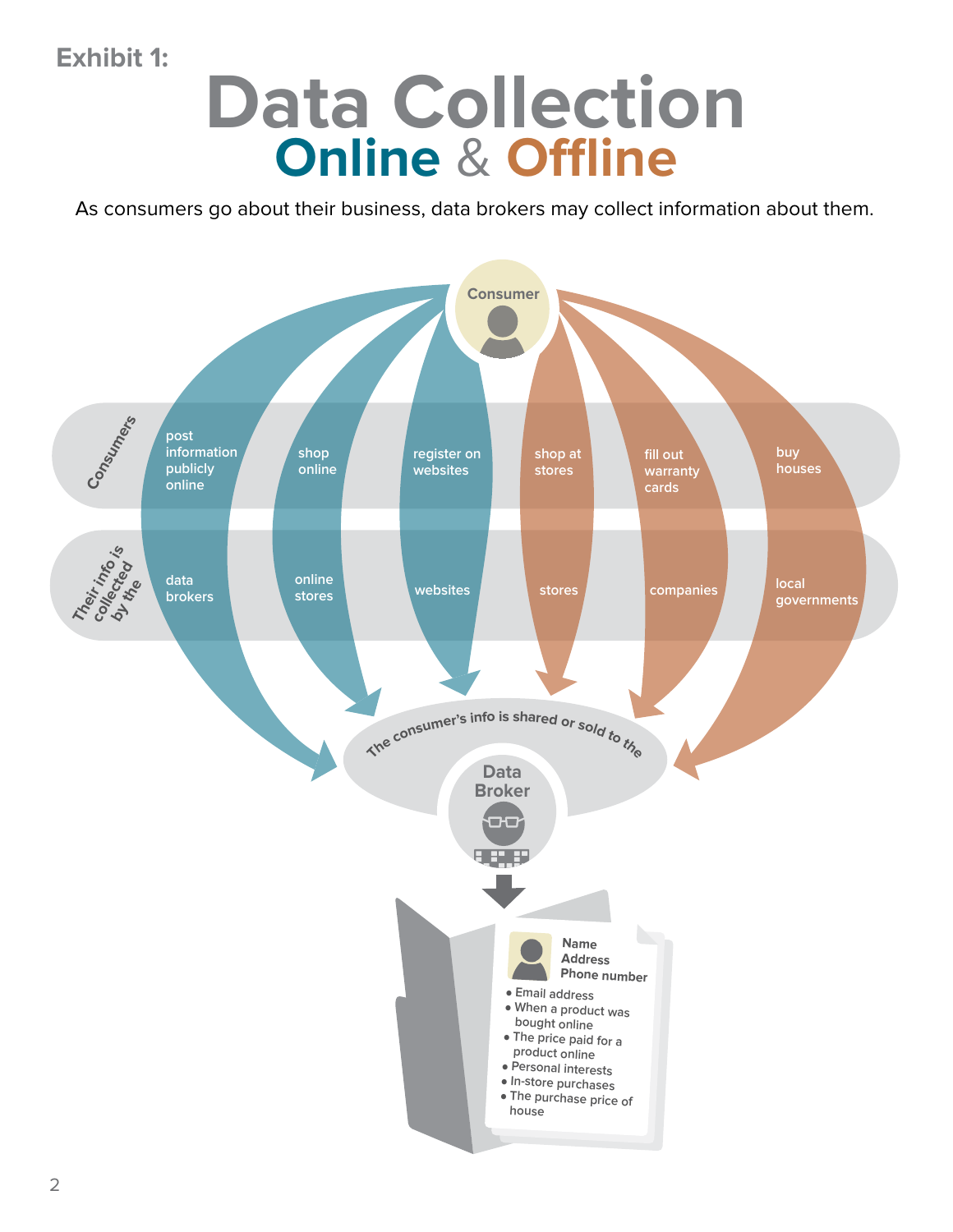This report examines and makes findings and recommendations with respect to the practices of data brokers—companies whose primary business is collecting personal information about consumers from a variety of sources and aggregating, analyzing, and sharing that information, or information derived from it, for purposes such as marketing products, verifying an individual's identity, or detecting fraud. Significantly, data brokers typically collect, maintain, manipulate, and share a wide variety of information about consumers without interacting directly with them. Indeed, as discussed further below, data brokers collect data from a variety of sources, ranging from criminal records to property data to purchase history to warranty card registration information. In addition to using raw data, data brokers often aggregate and analyze it to make inferences about specific consumers. For example, they may categorize a consumer as an expectant parent, a car enthusiast, interested in diabetes, a discount shopper, and more likely to be interested in brand medications than generic. Other data brokers may flag a consumer's Social Security number ("SSN") as potentially associated with fraud.

Data brokers provide the information they compile to clients, who can use it to benefit consumers. Their clients may use the information to send relevant offers and coupons to consumers, which can give consumers more choices and lower their costs for searching for products and services. In addition, consumers may benefit from increased and innovative product offerings fueled by increased competition from small businesses that are able to connect with consumers that they may not have otherwise been able to reach. Data broker clients can also use data broker products to detect and prevent fraud, which can lower costs for businesses and, in turn, consumers.

At the same time, data broker practices may raise privacy concerns. Data brokers typically collect, manipulate, and share information about consumers without interacting directly with them. Consumers are largely unaware that data brokers are engaging in these practices and, to the extent that data brokers offer consumers explanations and choices about how the data brokers use their data, that information may be difficult to find and understand.

This report reflects the record developed through the Federal Trade Commission's ("Commission" or "FTC") issuance of Orders to File Special Reports ("Orders") to nine data brokers pursuant to Section 6(b) of the Federal Trade Commission Act, 15 U.S.C. § 46(b). The Orders sought information about the data brokers' practices starting January 1, 2010, related to the collection and use of consumer data. This report also reflects information gathered through follow-up communications and meetings and from publicly available sources.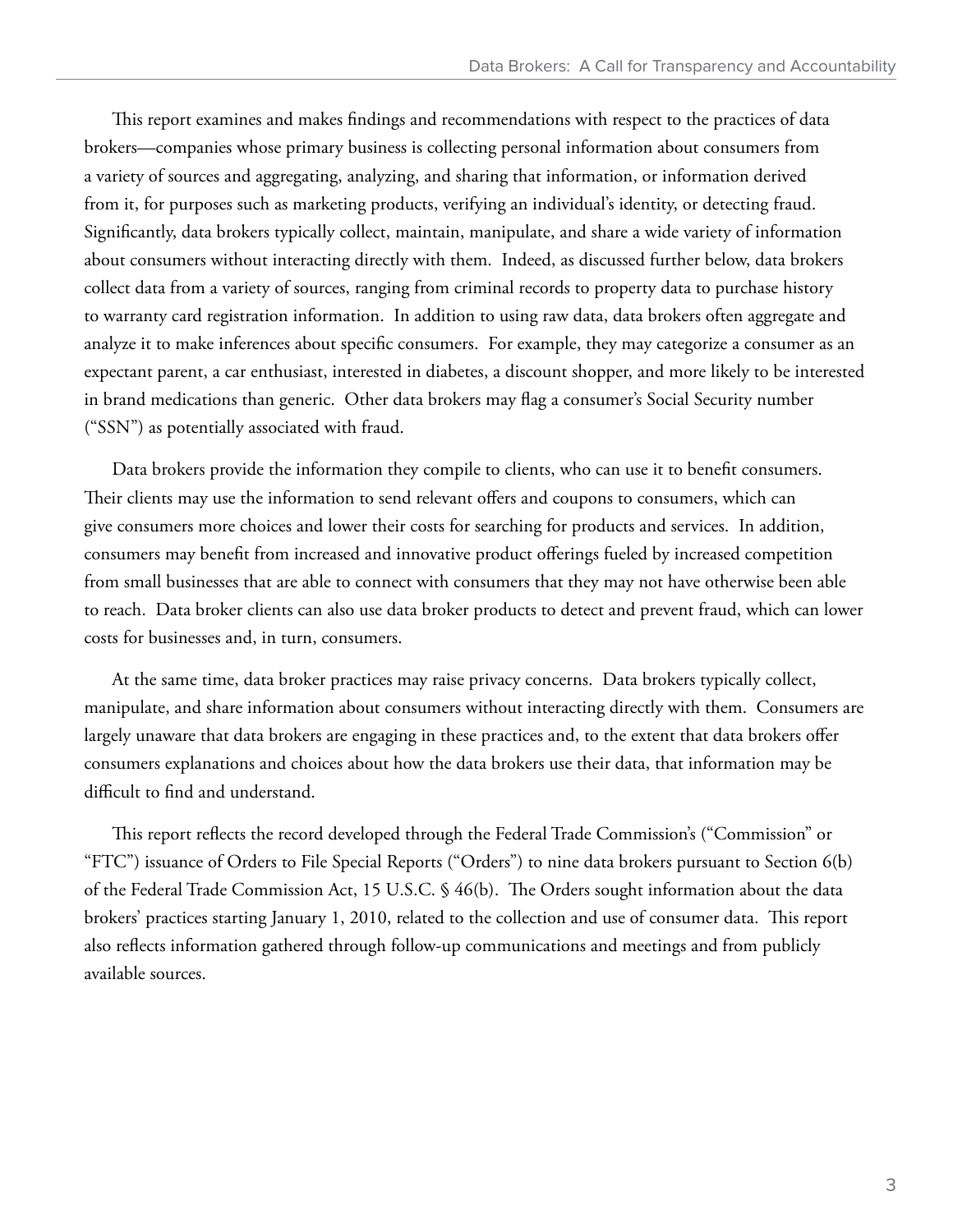### <span id="page-21-0"></span>**B. The Commission's Past Efforts to Improve Transparency of Data Broker Practices**

For decades, policymakers have expressed concerns about the transparency of companies that buy and sell consumer data. Indeed, the existence of companies selling consumer data for credit and other eligibility determinations with little consumer awareness or transparency led to the enactment in 1970 of the Fair Credit Reporting Act ("FCRA"),<sup>2</sup> a statute the Commission has since enforced. The FCRA primarily regulates consumer reporting agencies ("CRAs"), which compile consumers' information and provide it to companies making credit, employment, insurance, housing, and similar decisions. Among other things, the FCRA requires CRAs to undertake reasonable procedures to ensure the maximum possible accuracy of consumer information they provide; it also requires CRAs to provide consumers with the right to access and correct their consumer reports.

In addition to enforcing the FCRA, the Commission has hosted workshops, drafted reports, and testified before Congress about the privacy implications of data brokers' practices.<sup>3</sup> In 1997, the Commission held a workshop to examine database services used to locate, identify, or verify the identity of individuals, referred to at the time as "individual reference services." The workshop prompted industry members to form the selfregulatory Individual References Services Group ("IRSG"). The Commission subsequently issued a report on the workshop and the IRSG in which it commended the IRSG for its self-regulatory efforts, but noted that its principles did not do enough to address the lack of transparency of data broker practices. $^4\,$  After

<sup>2</sup> 15 U.S.C. §§ 1681–1681x (2012).

<sup>3</sup> *See, e.g.*, *What Information Do Data Brokers Have on Consumers, and How Do They Use It? Before the S. Comm. on Commerce, Sci., & Transp.*, 113th Cong. (2013) (statement of Jessica Rich, Director of the Bureau of Consumer Protection, Fed. Trade Comm'n) [hereinafter *FTC Statement on Data Brokers*], *available at* [http://www.ftc.gov/sites/default/files/documents/](http://www.ftc.gov/sites/default/files/documents/public_statements/prepared-statement-federal-trade-commission-entitled-what-information-do-data-brokers-have-consumers/131218databrokerstestimony.pdf) [public\\_statements/prepared-statement-federal-trade-commission-entitled-what-information-do-data-brokers-have-consumers](http://www.ftc.gov/sites/default/files/documents/public_statements/prepared-statement-federal-trade-commission-entitled-what-information-do-data-brokers-have-consumers/131218databrokerstestimony.pdf) [/131218databrokerstestimony.pdf;](http://www.ftc.gov/sites/default/files/documents/public_statements/prepared-statement-federal-trade-commission-entitled-what-information-do-data-brokers-have-consumers/131218databrokerstestimony.pdf) *Identity Theft: Recent Developments Involving the Security of Sensitive Consumer Information Before the S. Comm. on Banking, Hous., & Urban Affairs*, 109th Cong. (2005) (statement of Deborah Majoras, Chairman, Fed. Trade Comm'n), *available at* http://www.ftc.gov/os/testimony/050310idtheft.pdf; *The Information Marketplace: Merging*  and Exchanging Consumer Data, FED. TRADE COMM'N (Mar. 13, 2001), [http://www.ftc.gov/bcp/workshops/infomktplace/](http://www.ftc.gov/bcp/workshops/infomktplace/index.shtml) [index.shtml](http://www.ftc.gov/bcp/workshops/infomktplace/index.shtml). *See also* Press Release, Fed. Trade Comm'n, Information Flows: The Costs and Benefits Related to the Collection and Use of Consumer Information (June 18, 2003), *available at* [http://www.ftc.gov/news-events/press-releases/2003/06/](http://www.ftc.gov/news-events/press-releases/2003/06/information-flows-costs-and-benefits-consumers-and-businesses) [information-flows-costs-and-benefits-consumers-and-businesses](http://www.ftc.gov/news-events/press-releases/2003/06/information-flows-costs-and-benefits-consumers-and-businesses).

<sup>4</sup> *See* Fed. Trade Comm'n, Individual Reference Services, A Report to Congress (1997), *available at* [http://www.ftc.gov/](http://www.ftc.gov/reports/individual-reference-services-report-congress) [reports/individual-reference-services-report-congress.](http://www.ftc.gov/reports/individual-reference-services-report-congress)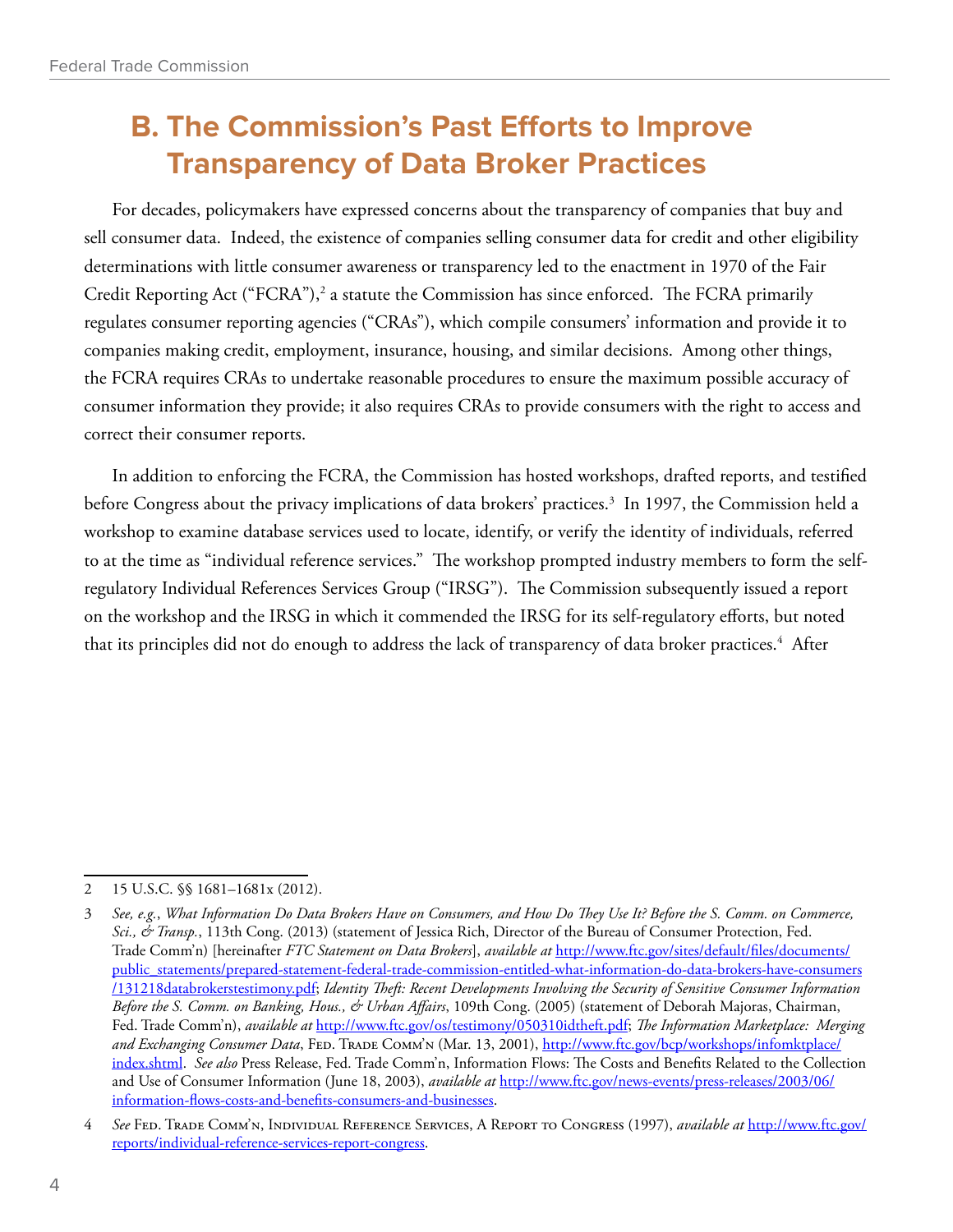industry terminated the IRSG in September 2001,<sup>5</sup> a series of public breaches—including several involving ChoicePoint—ultimately led to renewed scrutiny of the practices of data brokers.6

In recent years, the development of new technologies and business models, such as social media and mobile applications, has dramatically increased the availability, variety, and volume of consumer data.7 New forms of tracking and increasingly powerful analytics capabilities have emerged, such as mobile tracking and analytics services that enable tracking of users across devices so that companies can communicate a timely message tailored to a consumer based on the consumer's location.8 With these new sources and technologies, along with competitive demands from companies to seek more data about more consumers on an increasingly granular level, data brokers are finding new opportunities to collect, compile, package, and sell the consumer information they obtain.

In its 2012 report, Protecting Consumer Privacy in an Era of Rapid Change: Recommendations FOR BUSINESSES AND POLICYMAKERS ("Privacy Report"),<sup>9</sup> the Commission discussed the privacy concerns raised by the practices of data brokers and identified three different categories of data brokers: (1) entities subject to the FCRA; (2) entities that maintain data for marketing purposes;<sup>10</sup> and (3) entities that maintain data for non-marketing purposes that fall outside of the FCRA, such as to detect fraud or locate people. In the Privacy Report, the Commission noted that, while the FCRA addresses a number of critical transparency issues associated with companies that sell data for credit, employment, and insurance purposes, data brokers within the other two categories operate largely in the dark.

The Commission's Privacy Report made two primary recommendations to improve the transparency of the practices of data brokers, which built on the prior work of the agency. First, the Commission renewed

<sup>5</sup> In September 2001, approximately four years after it was established, the IRSG announced its termination. *See Notice of Termination of IRSG*, IRSG, <http://web.archive.org/web/20020202103820/www.irsg.org/html/termination.htm>(last visited May 19, 2014) (accessed by searching the Internet Archive index and viewing the Dec. 8, 2002, version of this page).

<sup>6</sup> *See, e.g*., Complaint at 4, Reed Elsevier Inc., No. C-4226 (F.T.C. July 29, 2008), *available at* [http://www.ftc.gov/sites/](http://www.ftc.gov/sites/default/files/documents/cases/2008/08/080801reedcomplaint.pdf) [default/files/documents/cases/2008/08/080801reedcomplaint.pdf](http://www.ftc.gov/sites/default/files/documents/cases/2008/08/080801reedcomplaint.pdf); Complaint at 4–7, United States v. ChoicePoint, No. 1:06-CV-0198-JTC (N.D. Ga. Feb. 16, 2006), *available at* [http://www.ftc.gov/sites/default/files/documents/](http://www.ftc.gov/sites/default/files/documents/cases/2006/01/0523069complaint.pdf) [cases/2006/01/0523069complaint.pdf.](http://www.ftc.gov/sites/default/files/documents/cases/2006/01/0523069complaint.pdf) *See also* Press Release, Fed. Trade Comm'n, Consumer Data Broker ChoicePoint Failed to Protect Consumers' Personal Data, Left Key Electronic Monitoring Tool Turned Off for Four Months (Oct. 19, 2009), *available at* [http://www.ftc.gov/news-events/press-releases/2009/10/consumer-data-broker-choicepoint-failed-protect](http://www.ftc.gov/news-events/press-releases/2009/10/consumer-data-broker-choicepoint-failed-protect-consumers)[consumers.](http://www.ftc.gov/news-events/press-releases/2009/10/consumer-data-broker-choicepoint-failed-protect-consumers)

<sup>7</sup> *See* U.S. Gov't Accountability Office, Information Resellers: Consumer Privacy Framework Needs to Reflect Changes in Technology and the Marketplace (2013), *available at* <http://www.gao.gov/products/GAO-13-663>*.*

<sup>8</sup> On February 19, 2014, the FTC hosted a seminar on Mobile Device Tracking, as part of a series of seminars to examine the privacy implications of new areas of technology. See Spring Privacy Series: Mobile Device Tracking, FED. TRADE COMM'N (Feb. 19, 2014), [http://www.ftc.gov/news-events/events-calendar/2014/02/spring-privacy-series-mobile-device-tracking.](http://www.ftc.gov/news-events/events-calendar/2014/02/spring-privacy-series-mobile-device-tracking)

<sup>9</sup> Fed. Trade Comm'n, Protecting Consumer Privacy in an Era of Rapid Change: Recommendations for Businesses and Policymakers (2012), *available at* <http://ftc.gov/os/2012/03/120326privacyreport.pdf> [hereinafter Privacy Report]. Commissioner Ohlhausen and Commissioner Wright were not members of the Commission at that time and thus did not participate in the vote on the report.

<sup>10</sup> The FCRA covers consumer report information used to make eligibility determinations in connection with credit, insurance, and employment. It generally does not cover information used for marketing purposes.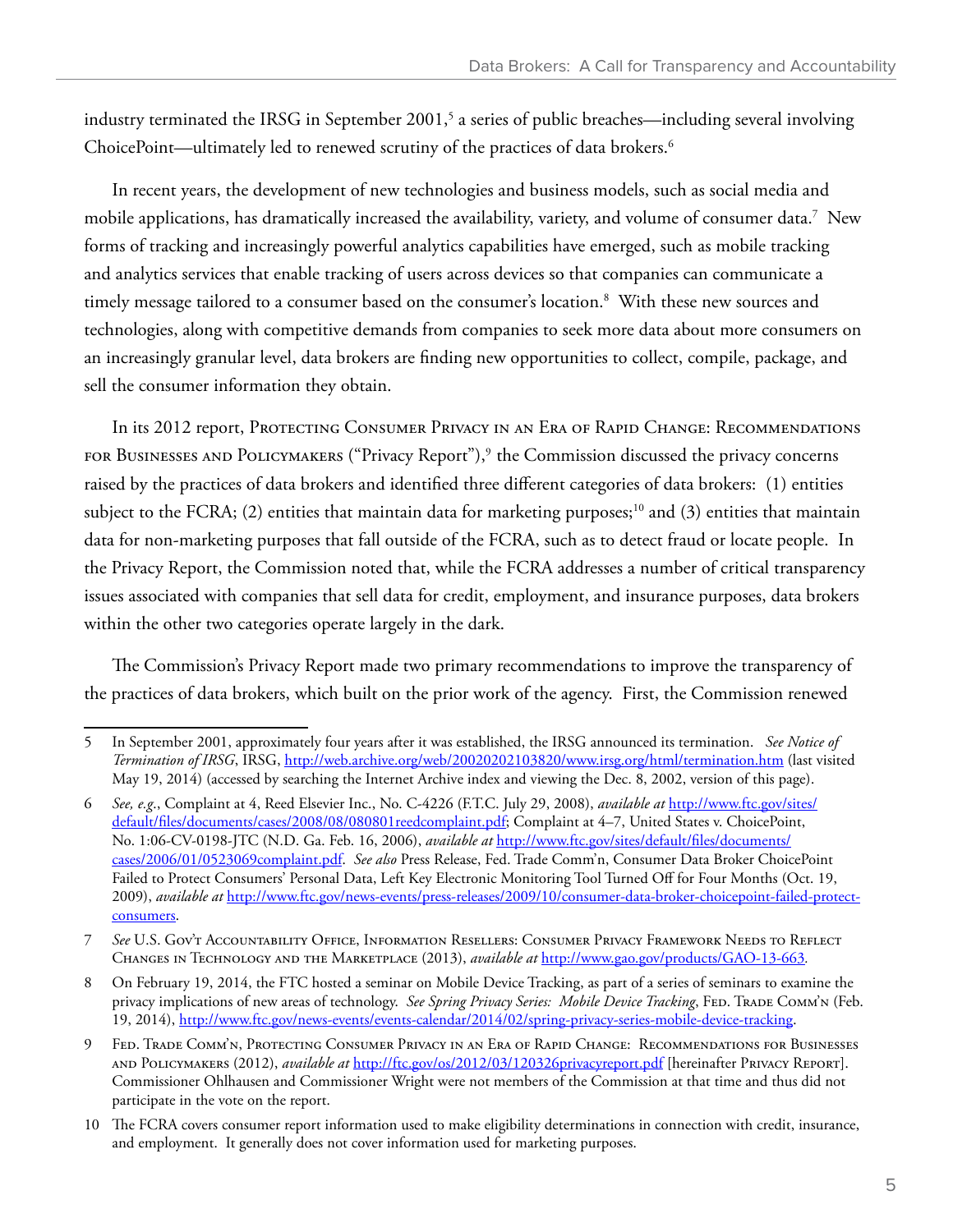a call for legislation that it had first recommended in 2009,<sup>11</sup> which would have provided consumers with access to information data brokers held about them, in order to improve the transparency of the industry's practices. In its recommendations, the Commission emphasized that the level of access should be reasonable in light of the privacy issues raised, meaning that it should be in proportion to the nature, sensitivity, and use of the data. Subsequently, in testimony before Congress, the Commission reaffirmed its support for legislation that would provide consumers with such reasonable access.<sup>12</sup>

Second, the Commission recommended best practices to improve the transparency of the data broker industry. For example, it proposed exploring the idea of a centralized website where data brokers that compile and sell data for marketing purposes could identify themselves to consumers, describe how they collect consumer information, disclose the types of companies to which they sell the information, and explain the access rights and other choices they offer consumers.<sup>13</sup> The Commission's recommendations regarding data brokers built on almost two decades of work on these issues<sup>14</sup>—indeed, decades marked by an expansion in the number of data brokers and the richness of data they collect, but little progress in providing transparency and choices to consumers about their practices. While the Commission recognizes the benefits that data brokers offer, it continues to support legislation to provide consumers with more information and meaningful choices about data broker practices.

The Commission is not alone in calling for greater transparency of the data broker industry. In September 2013, the U.S. Government Accountability Office released a report on the practices of data

<sup>11</sup> *See Legislative Hearing on H.R. 2221, the Data Accountability and Protection Act, and H.R. 1319, the Informed P2P User Act Before the H.R. Comm. on Energy & Commerce*, 111th Cong. (2009) (statement of Eileen Harrington, Acting Director of the Bureau of Consumer Protection, Fed. Trade Comm'n), *available at* [http://www.ftc.gov/sites/default/files/documents/public\\_](http://www.ftc.gov/sites/default/files/documents/public_statements/prepared-statement-federal-trade-commission-legislative-hearing-h.r.2221-data-accountability-and-protection-act-and-h.r.1319-informed-p2p-user-act/p064504peertopeertestimony.pdf) [statements/prepared-statement-federal-trade-commission-legislative-hearing-h.r.2221-data-accountability-and-protection-act](http://www.ftc.gov/sites/default/files/documents/public_statements/prepared-statement-federal-trade-commission-legislative-hearing-h.r.2221-data-accountability-and-protection-act-and-h.r.1319-informed-p2p-user-act/p064504peertopeertestimony.pdf)[and-h.r.1319-informed-p2p-user-act/p064504peertopeertestimony.pdf.](http://www.ftc.gov/sites/default/files/documents/public_statements/prepared-statement-federal-trade-commission-legislative-hearing-h.r.2221-data-accountability-and-protection-act-and-h.r.1319-informed-p2p-user-act/p064504peertopeertestimony.pdf)

<sup>12</sup> *See The Need for Privacy Protections: Perspectives from the Administration and the Federal Trade Commission Before the S. Comm. on Commerce, Sci., & Transp.*, 112th Cong. (2012) (statement of Jon Leibowitz, Chairman, Fed. Trade Comm'n), *available at*  <http://www.ftc.gov/os/testimony/120509privacyprotections.pdf>.

<sup>13</sup> Privacy Report, *supra* note 9, at 69–70. The current website of the Direct Marketing Association offers choices to consumers to opt out of receiving direct marketing materials, such as catalogs. This could be a potential model for such a website. *See* DMACHOICE, <https://www.dmachoice.org/> (last visited May 19, 2014).

<sup>14</sup> The Commission's two decades of work regarding the data broker industry began when the Commission held its first public workshop on Internet privacy in April 1995. In a series of hearings held in October and November 1995, the FTC examined the implications of globalization and technological innovation for competition and consumer protection issues, including privacy concerns. This workshop culminated in an FTC Staff Report. FED. TRADE COMM'N, ANTICIPATING THE 21ST Century: Consumer Protection Policy in the New High-Tech, Global Marketplace (1996), *available at* [http://](http://www.ftc.gov/reports/anticipating-21st-century-competition-consumer-protection-policy-new-high-tech-global) [www.ftc.gov/reports/anticipating-21st-century-competition-consumer-protection-policy-new-high-tech-global](http://www.ftc.gov/reports/anticipating-21st-century-competition-consumer-protection-policy-new-high-tech-global). Expanding on this work, at a public workshop in June 1996, the Commission examined a wide range of consumer privacy issues, including website practices with respect to the collection and use of consumers' personal information. FTC staff issued a report summarizing this workshop. FED. TRADE COMM'N, STAFF REPORT: PUBLIC WORKSHOP ON CONSUMER PRIVACY ON THE Global Information Infrastructure (Dec. 1996), *available at* [http://www.ftc.gov/reports/staff-report-public-workshop](http://www.ftc.gov/reports/staff-report-public-workshop-consumer-privacy-global-information-infrastructure)[consumer-privacy-global-information-infrastructure](http://www.ftc.gov/reports/staff-report-public-workshop-consumer-privacy-global-information-infrastructure). Finally, in June 1997, the agency held a four-day workshop to explore issues relating to unsolicited commercial e-mail, online privacy, children's online privacy, and individual reference services. Press Release, Fed. Trade Comm'n, FTC Privacy Week—June 10–13 (June 4, 1997), *available at* [http://www.ftc.gov/news](http://www.ftc.gov/news-events/press-releases/1997/06/ftc-privacy-week-june-10-13)[events/press-releases/1997/06/ftc-privacy-week-june-10-13.](http://www.ftc.gov/news-events/press-releases/1997/06/ftc-privacy-week-june-10-13)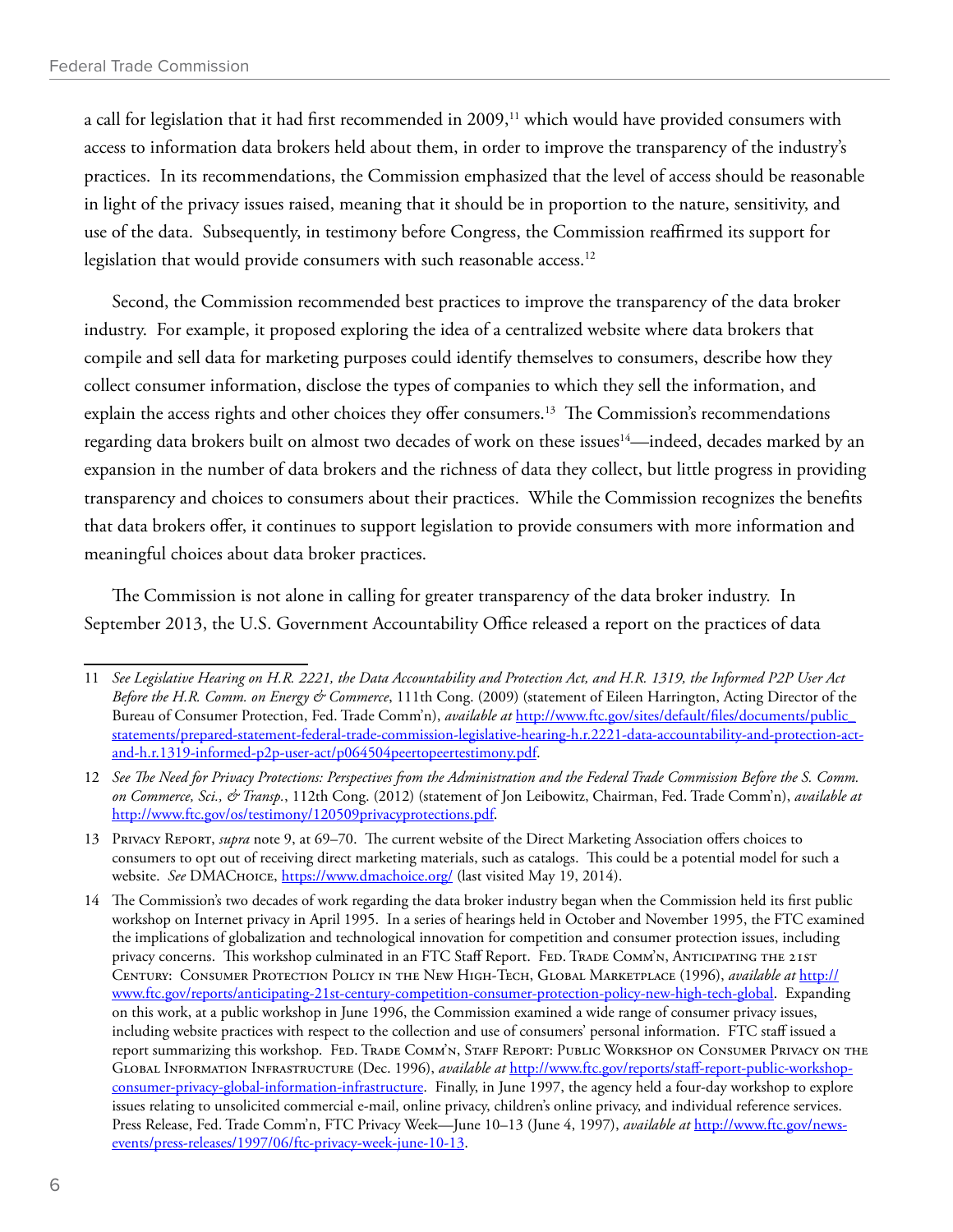<span id="page-24-0"></span>brokers and concluded that Congress should consider legislation to reflect the challenges posed by changes in technology, the increased market for consumer information, and the lack of transparency of the data broker industry.15 Congress has also investigated data broker activities. In December 2013, the U.S. Senate Committee on Commerce, Science and Transportation released a Majority Staff report summarizing its investigation into how data brokers collect, compile, and sell consumer information.16 The report concluded that data brokers that sell data for marketing purposes operate with minimal transparency and are subject to virtually no statutory consumer protections.<sup>17</sup> And on February 12, 2014, Senators Jay Rockefeller and Ed Markey introduced a bill, entitled "Data Broker Accountability and Transparency Act," that would improve transparency of data broker practices by, among other things, requiring data brokers to make available the information they have collected about each consumer.<sup>18</sup> Similarly, U.S. Representatives Bobby L. Rush and Joe Barton re-introduced a bipartisan bill, entitled "The Data Accountability and Trust Act of 2014," that would improve transparency of data broker practices by, among other things, requiring data brokers to make available at least once per year the information they have collected about each consumer.<sup>19</sup>

### **C. Data Broker Study**

To further the objective of increased transparency, in December 2012, the Commission initiated a study of data broker practices. It issued identical Orders to nine data brokers seeking information about the recipients' information collection and use practices. The Orders contained requests for information and documents about each data broker's products and services, data collection practices, the sources of its data, its clients, and the extent to which it provides consumers with access to and control of their information. *Appendix A* is a copy of the text of the Orders that the Commission issued to the data brokers.

The Commission did not seek information about the data brokers' activities that fall within the scope of the FCRA.20 As noted above, the FCRA generally governs the practices of entities that assemble or evaluate consumer information for use by creditors, employers, insurance companies, landlords, and others

<sup>15</sup> *See* U.S. Gov't Accountability Office, *supra* note 7, at 46*.* In its report, the GAO analyzed laws, studies, and other documents, and interviewed representatives of federal agencies, the data broker industry, consumer and privacy groups, and others. The report contains an extensive discussion of existing laws affecting the data broker industry.

<sup>16</sup> Majority Staff of S. Comm. on Commerce, Sci., & Transp., Office of Oversight & Investigations, A Review of the Data Broker Industry: Collection, Use, and Sale of Consumer Data for Marketing Purposes (2013) *available at* [http://www.commerce.senate.gov/public/?a=Files.Serve&File\\_id=0d2b3642-6221-4888-a631-08f2f255b577](http://www.commerce.senate.gov/public/?a=Files.Serve&File_id=0d2b3642-6221-4888-a631-08f2f255b577). The Committee found that data brokers collect and maintain data on hundreds of millions of consumers, which they analyze, package, and sell for a variety of purposes.

<sup>17</sup> *Id.* In addition, on July 24, 2012, eight members of the House of Representatives sent a letter to nine data brokers asking for information about how the companies amass, refine, sell, and share consumer data. *See* Natasha Singer, *Congress to Examine Data Sellers*, N.Y. Times (July 24, 2012), [http://www.nytimes.com/2012/07/25/technology/congress-opens-inquiry-into-data](http://www.nytimes.com/2012/07/25/technology/congress-opens-inquiry-into-data-brokers.html?_r=0)brokers.html?  $r=0$ .

<sup>18</sup> *See* Data Broker Accountability and Transparency Act, S. 2025, 113th Cong. (2014).

<sup>19</sup> The Data Accountability and Trust Act of 2014, H.R. 4400, 113th Cong. (2014).

<sup>20</sup> Some of the data brokers studied sell FCRA and non-FCRA covered products.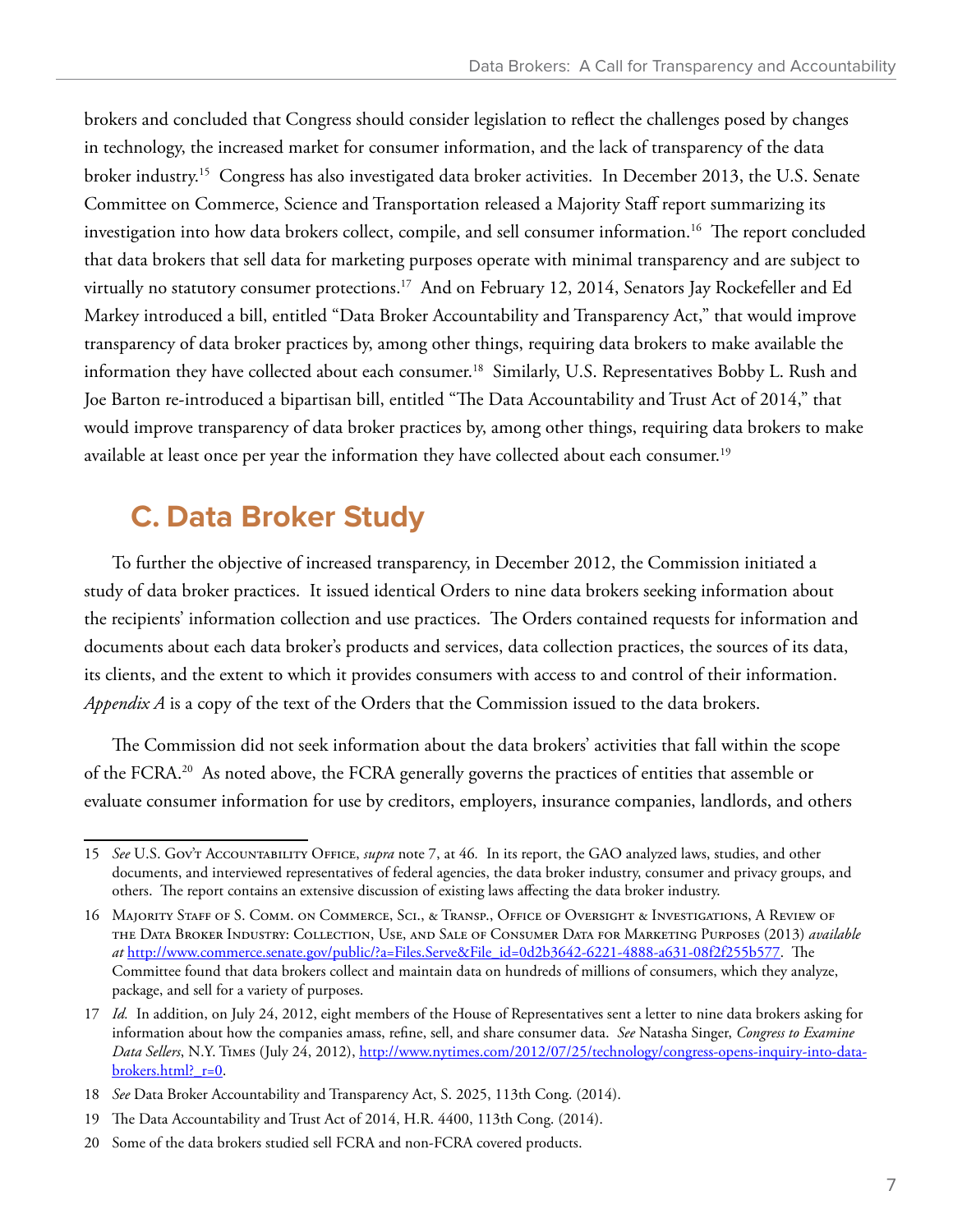engaged in making certain eligibility determinations affecting consumers. It allows consumers to access their consumer reports and dispute inaccurate information about them.

The nine data brokers that received the Orders are as follows:

- **1. Acxiom:** Acxiom provides consumer data and analytics for marketing campaigns and fraud detection. Its databases contain information about 700 million consumers worldwide with over 3000 data segments for nearly every U.S. consumer.21
- **2. Corelogic:** Corelogic provides data and analytic services to businesses and government based primarily on property information, as well as consumer and financial information. Its databases include over 795 million historical property transactions, over ninety-three million mortgage applications, and property-specific data covering over ninety-nine percent of U.S. residential properties, in total exceeding 147 million records.<sup>22</sup>
- **3. Datalogix:** Datalogix provides businesses with marketing data on almost every U.S. household and more than one trillion dollars in consumer transactions.<sup>23</sup> In September 2012, Facebook announced a partnership with Datalogix to measure how often Facebook's one billion users see a product advertised on the social site and then complete the purchase in a brick and mortar retail store.<sup>24</sup>
- **4. eBureau:** eBureau provides predictive scoring and analytics services for marketers, financial services companies, online retailers, and others. eBureau primarily offers products that predict whether someone is likely to become a profitable customer or whether a transaction is likely to conclude in fraud. It provides clients with information drawn from billions of consumer records,<sup>25</sup> adding over three billion new records each month.<sup>26</sup>
- **5. ID Analytics:** ID Analytics provides analytics services designed principally to verify people's identities or to determine whether a transaction is likely fraudulent. The ID Analytics network

<sup>21</sup> Acxiom Corp., Annual Report 8 (2013), *available at* [http://d3u9yejw7h244g.cloudfront.net/wp-content/](http://d3u9yejw7h244g.cloudfront.net/wp-content/uploads/2013/09/2013-Annual-Report.pdf) [uploads/2013/09/2013-Annual-Report.pdf.](http://d3u9yejw7h244g.cloudfront.net/wp-content/uploads/2013/09/2013-Annual-Report.pdf)

<sup>22</sup> Corelogic, Annual Report 7 (2012), *available at* [http://phx.corporate-ir.net/External.File?item=UGFyZW50SUQ9MTkw](http://phx.corporate-ir.net/External.File?item=UGFyZW50SUQ9MTkwNDg0fENoaWxkSUQ9LTF8VHlwZT0z&t=1) [NDg0fENoaWxkSUQ9LTF8VHlwZT0z&t=1.](http://phx.corporate-ir.net/External.File?item=UGFyZW50SUQ9MTkwNDg0fENoaWxkSUQ9LTF8VHlwZT0z&t=1)

<sup>23</sup> *About Us*, DATALOGIX, <http://www.datalogix.com/about/> (last visited May 19, 2014).

<sup>24</sup> Joey Tyson, *Relevant Ads That Protect Your Privacy*, Facebook (Sept. 30, 2012, 8:55AM), [https://www.facebook.com/notes/](https://www.facebook.com/notes/facebook-and-privacy/relevant-ads-that-protect-your-privacy/457827624267125) [facebook-and-privacy/relevant-ads-that-protect-your-privacy/457827624267125.](https://www.facebook.com/notes/facebook-and-privacy/relevant-ads-that-protect-your-privacy/457827624267125)

<sup>25</sup> *Find Your Next Customer Through Predictive Analytics*, eBureau, [http://www.ebureau.com/sites/default/files/file/ebureau\\_](http://www.ebureau.com/sites/default/files/file/ebureau_solutions_brochure.pdf) [solutions\\_brochure.pdf](http://www.ebureau.com/sites/default/files/file/ebureau_solutions_brochure.pdf) (last visited May 19, 2014).

<sup>26</sup> *eScores*, eBureau, [http://www.ebureau.com/sites/default/files/file/datasheets/ebureau\\_escore\\_datasheet.pdf](http://www.ebureau.com/sites/default/files/file/datasheets/ebureau_escore_datasheet.pdf) (last visited May 19, 2014).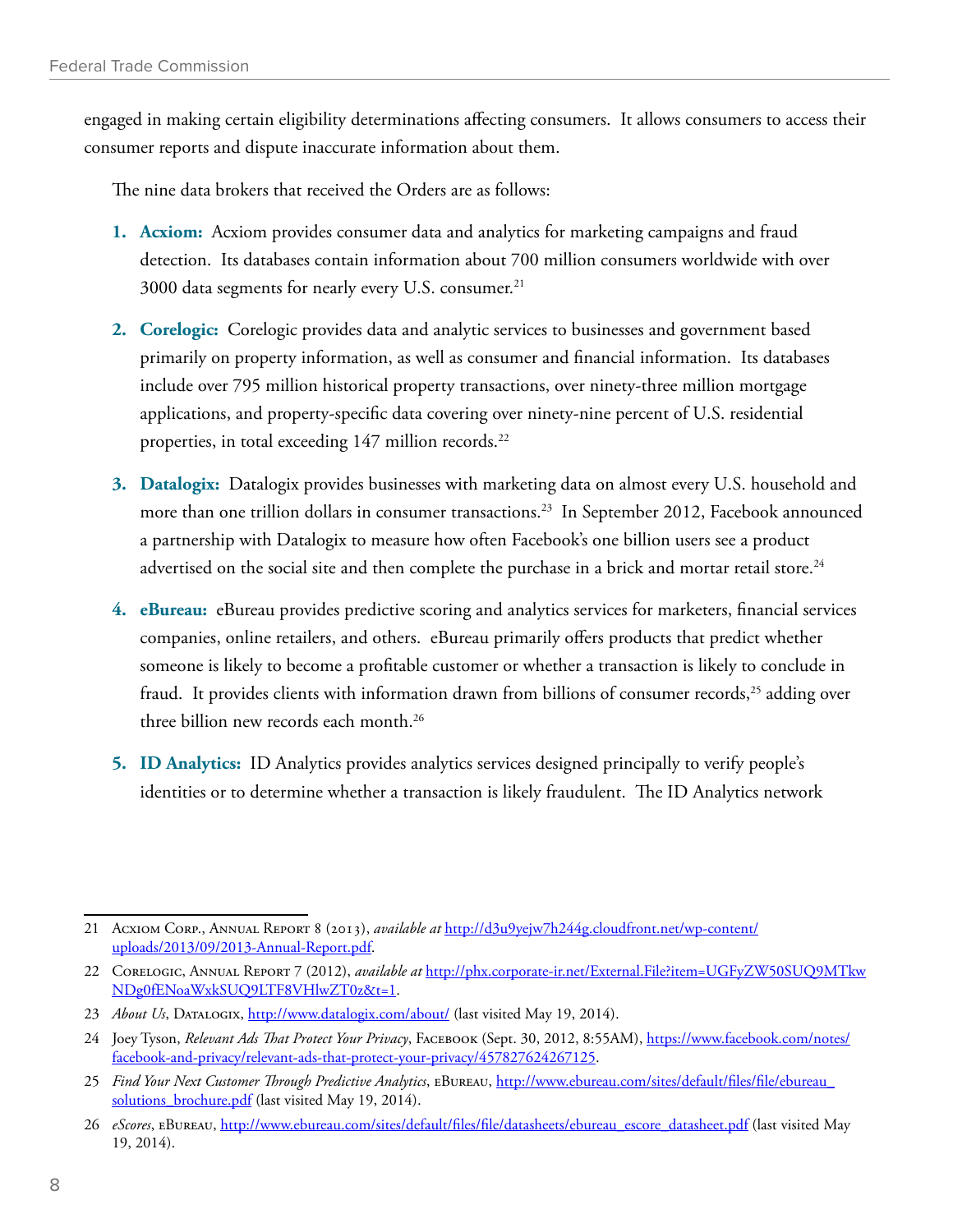includes hundreds of billions of aggregated data points, 1.1 billion unique identity elements, and it covers 1.4 billion consumer transactions.<sup>27</sup>

- **6. Intelius:** Intelius provides businesses and consumers with background check and public record information. Its databases contain more than twenty billion records.<sup>28</sup>
- **7. PeekYou:** PeekYou has patented technology that analyzes content from over sixty social media sites, news sources, homepages, and blog platforms to provide clients with detailed consumer profiles.<sup>29</sup>
- **8. Rapleaf:**30 Rapleaf is a data aggregator that has at least one data point associated with over eighty percent of all U.S. consumer email addresses.<sup>31</sup> Rapleaf supplements email lists with the email address owner's age, gender, marital status, and thirty other data points.<sup>32</sup>
- **9. Recorded Future:** Recorded Future captures historical data on consumers and companies across the Internet and uses that information to predict the future behavior of those consumers and companies. As of May 2014, Recorded Future had access to information from over 502,591 different open Internet sites.<sup>33</sup>

The Commission selected these data brokers because they represent a broad swath of activity from a cross-section of large, mid-sized, and small data brokers. The Commission also considered their prominence in the industry; the amount and types of data they collect; their use of different models to find, collect, and analyze data; and the range of products they sell. While some of these data brokers are established entities, others are new entrants to the data broker market.

The data brokers submitted Special Reports in response to the Orders, responded to follow-up questions, and met with Commission staff to provide additional clarification regarding their business models and practices. The Commission used the information obtained from the data brokers and from publicly available sources to prepare this report. Consistent with Sections  $6(f)$  and  $21(d)$  of the FTC Act, information that the

29 *About Us*, PeekYou, <http://www.peekyou.com/about/>(last visited May 19, 2014).

<sup>27</sup> *Leverage Deep Insight Into Consumer Identity Behavior*, ID Analytics, [https://web.archive.org/web/20130901122631/http://](https://web.archive.org/web/20130901122631/http://www.idanalytics.com/technology/) [www.idanalytics.com/technology/](https://web.archive.org/web/20130901122631/http://www.idanalytics.com/technology/) (last visited May 19, 2014) (accessed by searching the Internet Archive index and viewing the Sept. 1, 2013 version of this page).

<sup>28</sup> *Intelius Facts*, INTELIUS, *<http://corp.intelius.com/intelius-facts>* (last visited May 19, 2014).

<sup>30</sup> In August 2012, Rapleaf became a wholly-owned subsidiary of LiveRamp. In October 2013, TowerData purchased Rapleaf's assets and Rapleaf was dissolved. Press Release, TowerData, Inc., TowerData Acquires Rapleaf, Forges Comprehensive Email Data Solutions Company (Oct. 1, 2013), *available at* [http://www.towerdata.com/company/news/towerdata-acquires](http://www.towerdata.com/company/news/towerdata-acquires-rapleaf-press-release/)[rapleaf-press-release/](http://www.towerdata.com/company/news/towerdata-acquires-rapleaf-press-release/). In its response to the Orders, Rapleaf provided information for both Rapleaf and LiveRamp, which, for the purpose of this report, were treated as one entity. In May 2014, Acxiom acquired LiveRamp. Press Release, Acxiom Corp., Acxiom to Acquire LiveRamp (May 14, 2014), *available at* [http://www.acxiom.com/acxiom-liveramp/.](http://www.acxiom.com/acxiom-liveramp/)

<sup>31</sup> *Fast. Simple. Secure.*, RAPLEAF,<http://www.rapleaf.com/why-rapleaf/>(last visited May 19, 2014).

<sup>32</sup> *Batch Append*, Rapleaf,<http://www.rapleaf.com/pricing-append/>(last visited May 19, 2014).

<sup>33</sup> RECORDED FUTURE, <https://www.recordedfuture.com/> (last visited May 19, 2014).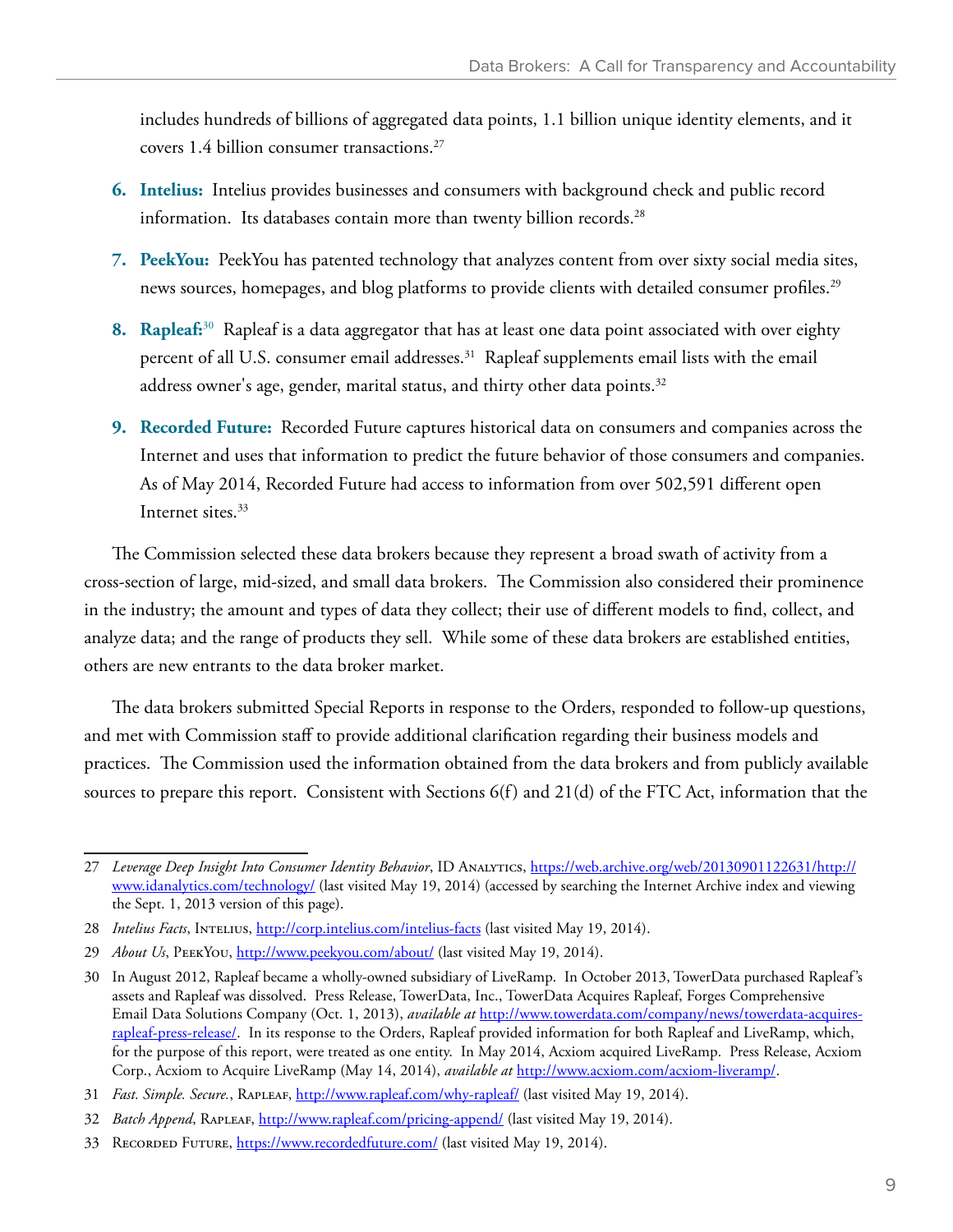data brokers have designated as confidential or privileged commercial or financial information is reported on an aggregate basis, without naming the particular company to which it pertains.

This report describes several key practices staff examined through the Commission's Orders. First, it identifies how and from where the data brokers acquire their data. Second, it describes how the data brokers develop their products from this raw data. Third, it discusses the types of products the data brokers provide to their clients.34 Fourth, it explains the data brokers' procedures to ensure the quality of their products. Fifth, it describes the assortment of clients that use the data broker products. Finally, it describes the options the data brokers give to consumers to access, suppress, and correct their own data.

<sup>34</sup> As noted above, the Orders focused on the data brokers' non-FCRA covered products.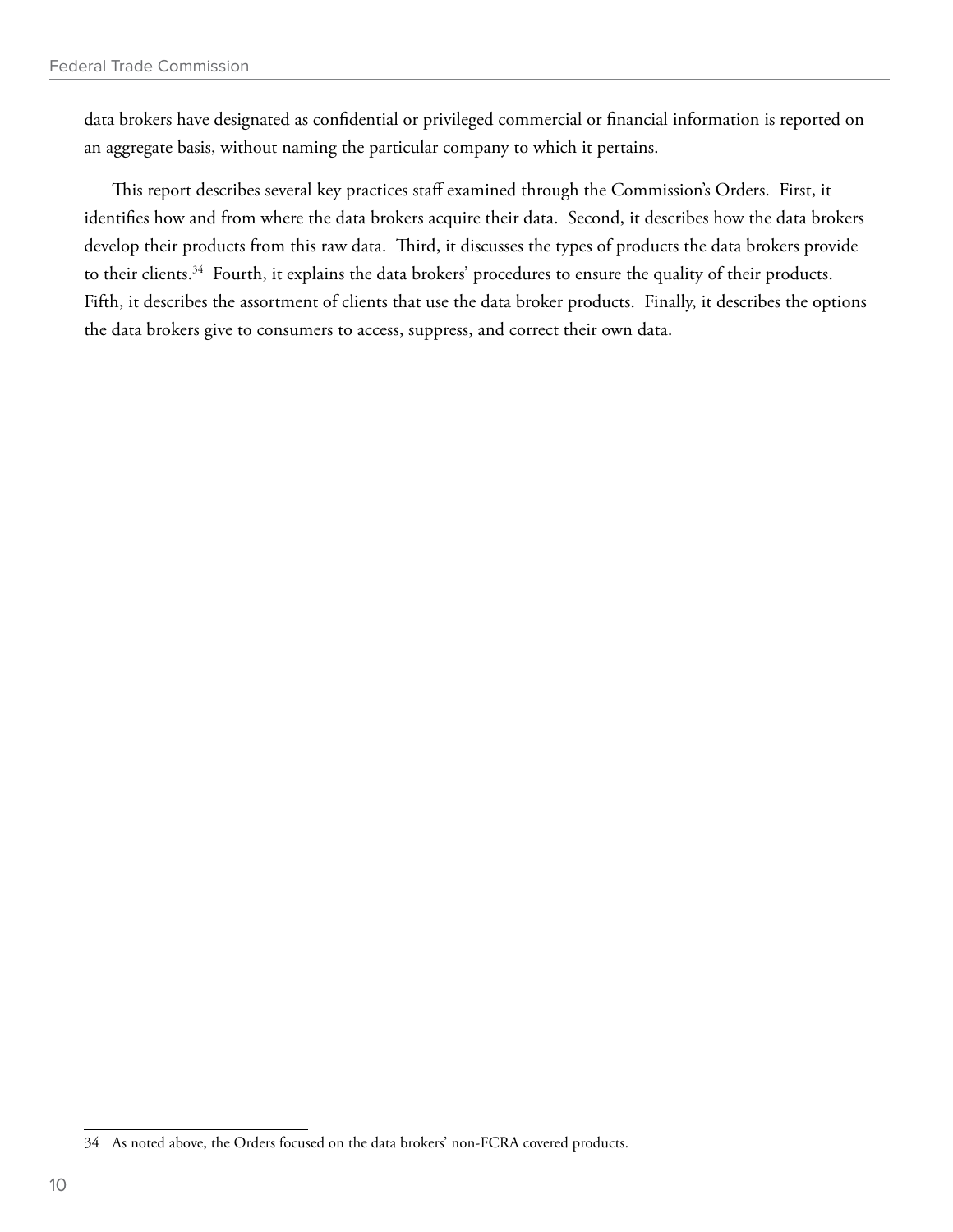## <span id="page-28-0"></span>**II. DATA ACQUISITION**

### **A. Sources of Data**

None of the nine data brokers collect data directly from consumers. Rather, they collect data from numerous other sources, which fall into three categories: (1) government sources; (2) other publicly available sources; and (3) commercial sources. While each data broker source may provide only a few data elements about a consumer's activities, data brokers can put all of these data elements together to form a more detailed composite of the consumer's life.

### **1. Government Sources**

### **a. Federal Government**

All but three of the nine data brokers obtain information directly from federal government sources. For example, the U.S. Census Bureau provides information about the demographics of particular city blocks, such as ethnicity, age, education level, household makeup, income, occupations, and commute times. In addition, it provides geographic information including roads, addresses, congressional districts, and boundaries for cities, counties, subdivisions, and school and voting districts. The Social Security Administration provides information such as the Death Master File, which includes consumers' names, SSNs, and dates of death. The U.S. Postal Service provides information such as address standardization and change of address information. Other federal and international agencies, such as the Federal Bureau of Investigation, U.S. Secret Service, and European Union, provide information related to terrorist watch lists or most wanted lists. In addition, federal and international agencies provide lists of individuals who are ineligible to receive government contracts or other benefits.<sup>35</sup> Also, federal courts provide information on bankruptcies.

### **b. State and Local Governments**

State and local governments offer a wide variety of information, including:

- **⊲** Professional licenses (e.g., licenses for pilots, doctors, lawyers, architects)
- **⊲** Recreational licenses (e.g., hunting and fishing licenses)
- **⊲** Real property and assessor records
	- **Taxes**

<sup>35</sup> For example, such lists are maintained and provided by the U.S. Office of Foreign Assets Control, U.S. Immigration and Customs Enforcement, and the U.S. Department of State.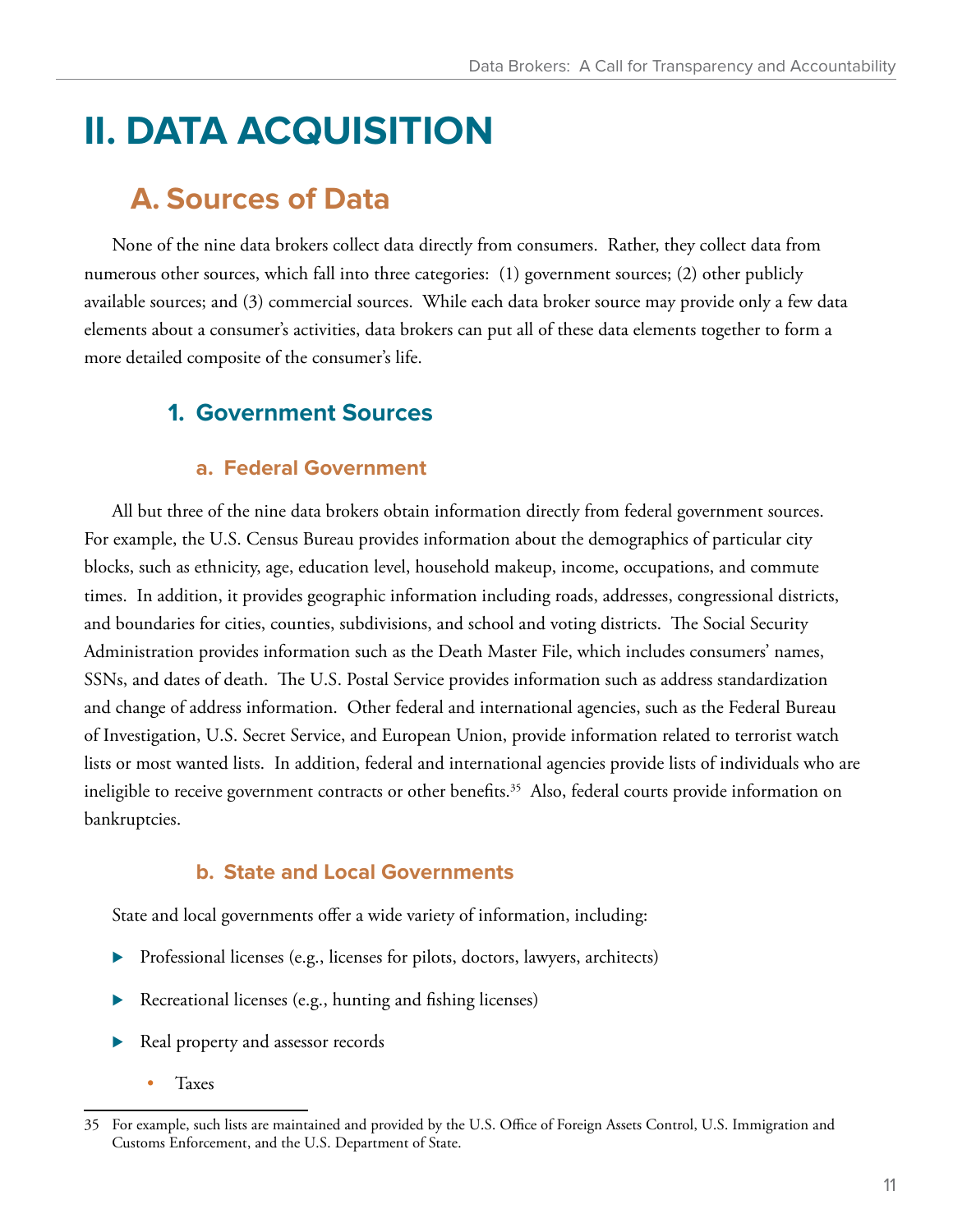- Assessed Value
- Liens
- Deeds
- **Mortgages**
- Mortgage Releases
- Pre-foreclosures
- Identifying information about the owner
- Information about the property (e.g., square footage, number of bathrooms and bedrooms, and whether the property has a pool)
- **⊲** Voter registration information (e.g., name, address, date of birth, and party affiliation)
- **⊲** Motor vehicle and driving records
- **⊲** Court records
	- Criminal records
	- Civil actions and judgments
	- Birth, marriage, divorce, and death records

Two points are worth highlighting in connection with this information. First, some of the data brokers do not obtain this information directly from state and local governments. Rather, they obtain the information from other data brokers that either hire people to visit local offices to compile the information or that have relationships with these offices that allow them to acquire this information automatically (e.g., through an online portal). The data brokers identified nearly twenty-five other data brokers from which they obtain state and local government information.

Second, some laws restrict the use of this information. For example, at least twenty-two states prohibit the use of voter registration records for commercial or non-election-related purposes.<sup>36</sup> In addition, the federal Driver's Privacy Protection Act ("DPPA")<sup>37</sup> and some state laws contain restrictions that apply to

<sup>36</sup> States restricting the use of such information for commercial purposes include California, Georgia, Illinois, Kansas, Maryland, Missouri, Montana, Nebraska, New Hampshire, New Jersey, Oregon, South Dakota, West Virginia, and Wyoming.

<sup>37</sup> Driver's Privacy Protection Act, 18 U.S.C. §§ 2721–2725 (2012).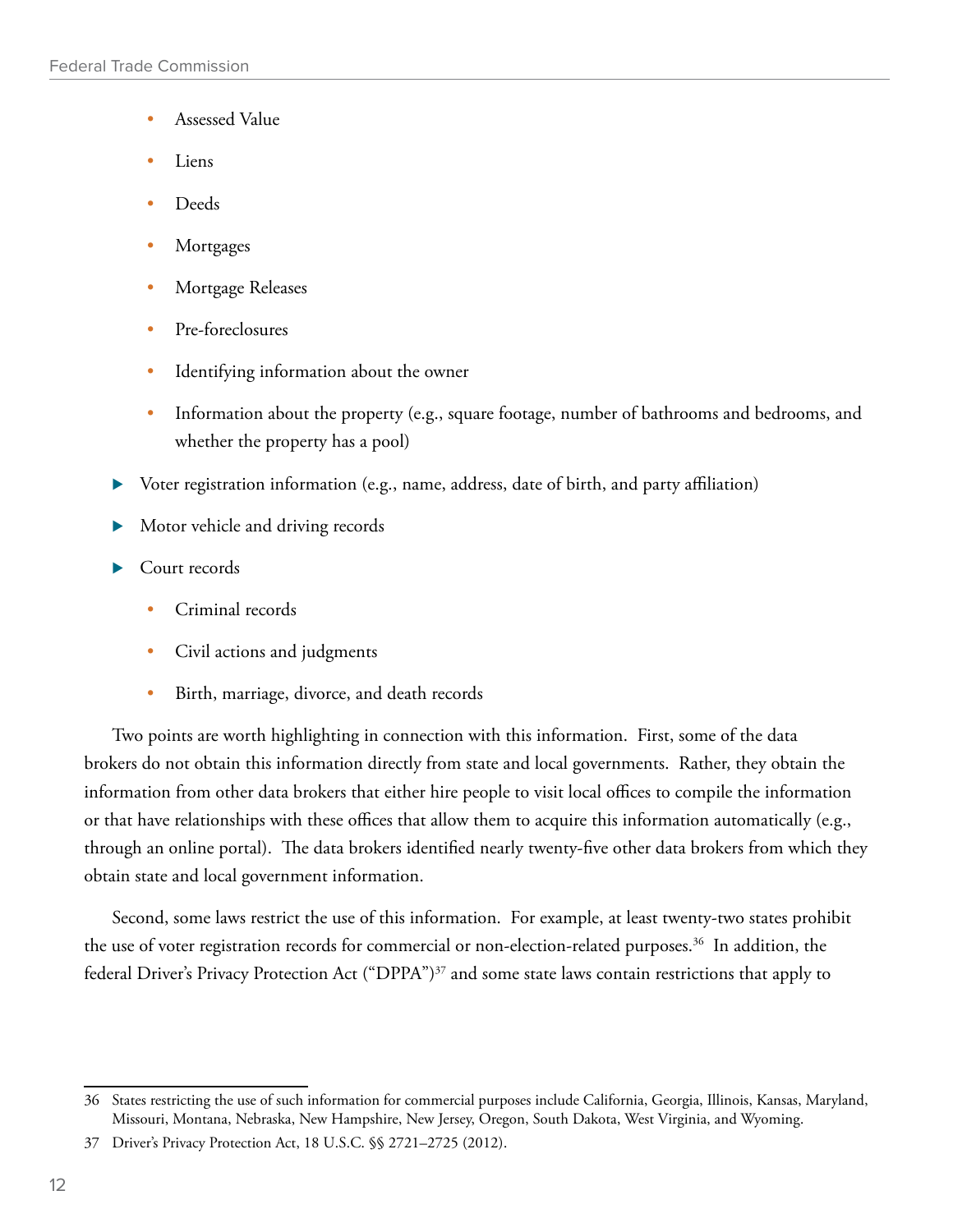<span id="page-30-0"></span>state motor vehicle departments.38 For instance, the DPPA prohibits the disclosure of motor vehicle and driving record information, except for limited purposes such as law enforcement, insurance, and identity verification or fraud detection. It allows the unrestricted use of such information with the express consent of the individual, which at least one state requests in its driver's license application.<sup>39</sup>

### **2. Publicly Available Sources, Including Social Media, Blogs, and the Internet**

Over half of the data brokers reported that they obtain other publicly available information, including telephone and other directories, press reports, and information that individuals post on the Internet, including blogs and social media sites. For example, some of them obtain information by crawling social media sites, such as Bebo and LinkedIn, where individuals have not set their privacy settings to restrict access to their information and the social media sites have given the data brokers access to such information.<sup>40</sup> As with government sources, these data brokers either obtain information directly from these sources or, in limited instances, from other data brokers that compile such information.

### **3. Commercial Data Sources**

All but one of the data brokers in this study purchase information about individuals from wide-ranging commercial sources. For example, the data brokers obtain detailed, transaction-specific data about purchases from retailers and catalog companies. Such information can include the types of purchases (e.g., high-end shoes, natural food, toothpaste, items related to disabilities or orthopedic conditions), the dollar amount of the purchase, the date of the purchase, and the type of payment used. Several of the data brokers also obtain information from magazine publishers about the types of subscriptions sold.

Three data brokers obtain customer lists from registration websites, which are sites where consumers register or log in to obtain services, such as retail, news, and travel sites. Such lists can include a consumer's name, along with a postal or email address. A few of the data brokers obtain aggregated transaction data from financial services companies. The types of data that the data brokers obtain from these sources include

<sup>38</sup> At least twenty-three states have state laws governing the disclosure of motor vehicle records that prohibit companies from using such information, except for limited purposes such as identity verification or fraud prevention (i.e., Connecticut, Idaho, Illinois, Indiana, Kansas, Maryland, Michigan, North Dakota, Nebraska, New Hampshire, New Jersey, New Mexico, Ohio, Oklahoma, Oregon, Rhode Island, South Dakota, Tennessee, Texas, West Virginia, Colorado, Arizona, and Alaska). Other states prohibit access to this information in virtually all circumstances (i.e., Montana, Washington, and Delaware).

<sup>39</sup> *Driver License/Identification Card Application*, Ariz. Dep't of Transp., *available at* [http://www.azdot.gov/docs/default-source/](http://www.azdot.gov/docs/default-source/mvd-forms-pubs/40-5122.pdf?sfvrsn=11) [mvd-forms-pubs/40-5122.pdf?sfvrsn=11](http://www.azdot.gov/docs/default-source/mvd-forms-pubs/40-5122.pdf?sfvrsn=11) (last visited May 19, 2014).

<sup>40</sup> According to the data brokers, some social media sites restrict third parties' ability to collect data from their sites in an automated way. For example, some of the data brokers stated that Facebook only allows specified search engines to crawl its site, and its Terms of Service bar scraping, or the copying of the information on Facebook's website, without Facebook's written permission. The Commission did not independently examine the policies of social media sites as part of this study.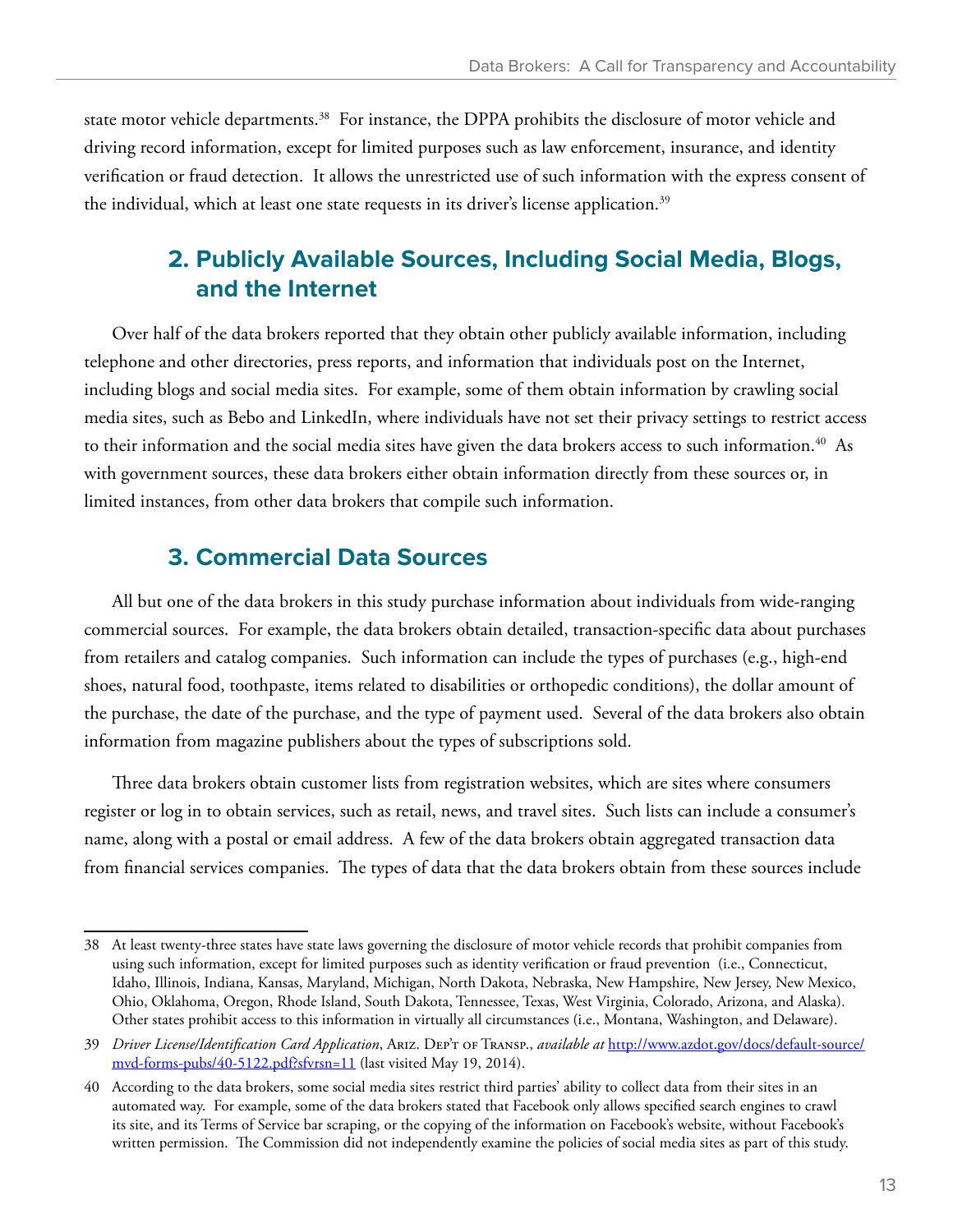more sensitive information (e.g., certain health-related purchases<sup>41</sup>) and less sensitive information (e.g., certain clothing purchases).

Some of the data brokers report that they obtain data directly from their merchant and financial service company clients, either to create or enhance products or services for those particular clients or to use in other products in aggregated, de-identified form, as explained further below. Other data, such as some data from registration websites, comes from non-client consumer-facing companies pursuant to specific contractual arrangements. At least one of the nine data brokers obtains consumers' web browsing activities from online advertising networks.

Most of the commercially sourced data, however, comes from other data brokers outside this study. For example, the data brokers in this study obtain information from other data brokers that:

- **⊲** Obtain information from telephone companies about consumers who have recently created a new landline account;
- **⊲** Obtain information from automobile dealers about sales and service, warranty, and aftermarket repairs;
- **⊲** Aggregate and model the purchase history of 190 million individual consumers from more than 2600 merchants; and
- **⊲** Compile self-reported information that consumers provide online or offline through marketing surveys, warranty registrations, and contests. One data broker that compiles self-reported information maintains data of over 240 million consumers sorted into 1000 interest categories.

Several of the data brokers share the same sources. And each data broker utilizes multiple sources for similar data. For example, one of the data brokers in this study obtains consumers' contact information from twenty different sources.<sup>42</sup>

In addition, seven of the nine data brokers buy from or sell information to each other. Accordingly, it may be virtually impossible for a consumer to determine the originator of a particular data element. As shown in Exhibit 2, which depicts the flow of data among the nine data brokers in this study, the consumer would have to retrace the path of data through a series of data brokers to finally arrive at the original source.

<sup>41</sup> The health-related purchases are not covered under the Health Insurance Portability and Accountability Act of 1996 ("HIPAA"), which protects the privacy of certain health-related information. The data brokers are not covered entities under HIPAA, which are defined to include certain doctors' offices, hospitals, insurance companies, and others that electronically bill insurance companies. *See* Health Insurance Portability and Accountability Act of 1996, Pub. L. No. 104-191, 110 Stat. 1936 (codified as amended in scattered sections of 18, 26, 29, and 42 U.S.C.).

<sup>42</sup> The data brokers share not only commercial sources but government and other publicly available sources as well.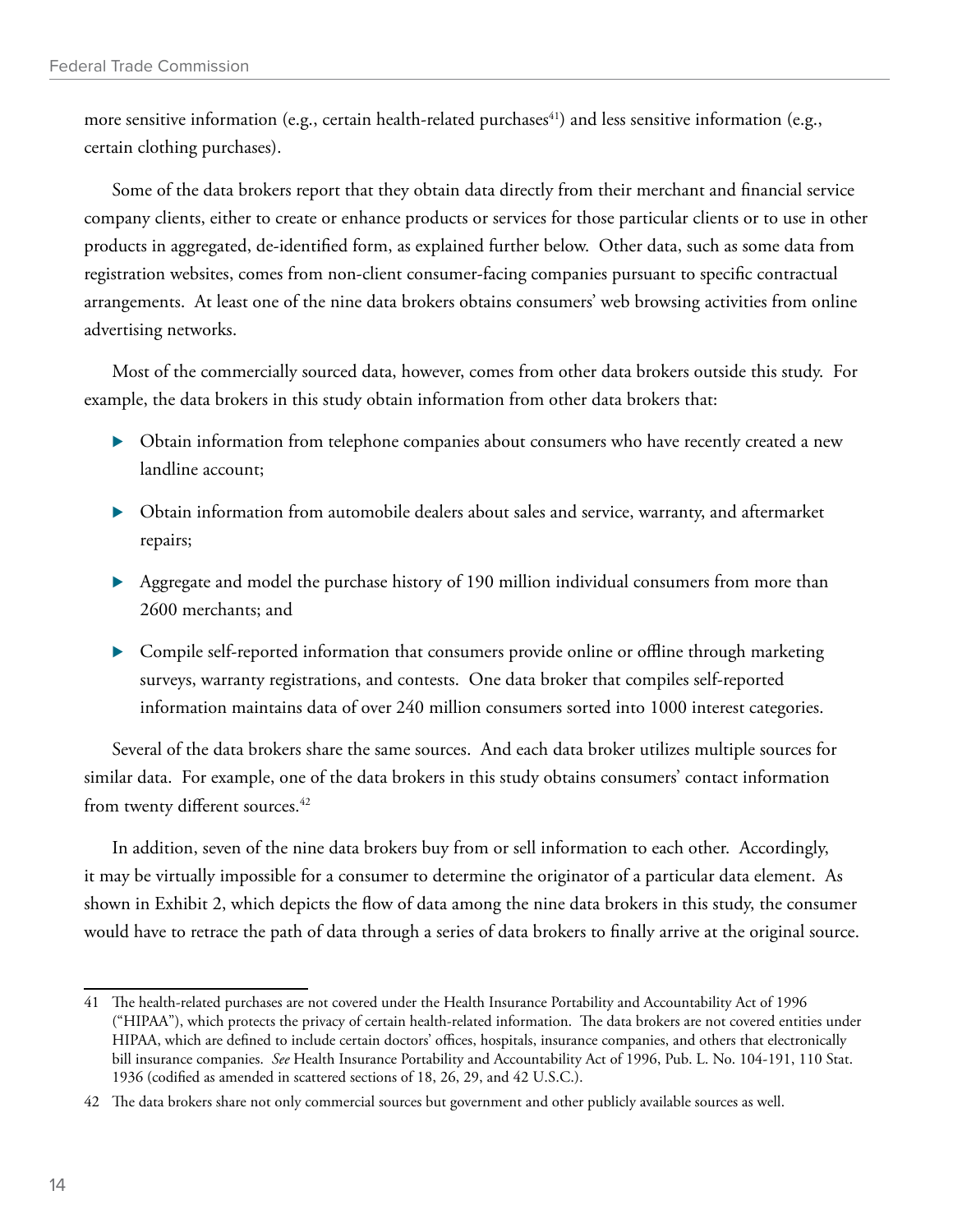### <span id="page-32-0"></span>**Exhibit 2:**

# Data Sources

The nine data brokers the FTC studied collect information from many sources.\*



- \* The Commission issued identical Orders to File Special Reports ("Orders") to nine data brokers under Section 6(b) of the Federal Trade Commission Act, 15 U.S.C. § 46(b), to seek information about the data brokers' practices related to consumer data collection and use.
- † Includes data brokers that sell information from government sources.
- ‡ Includes data brokers that sell information from publicly available sources.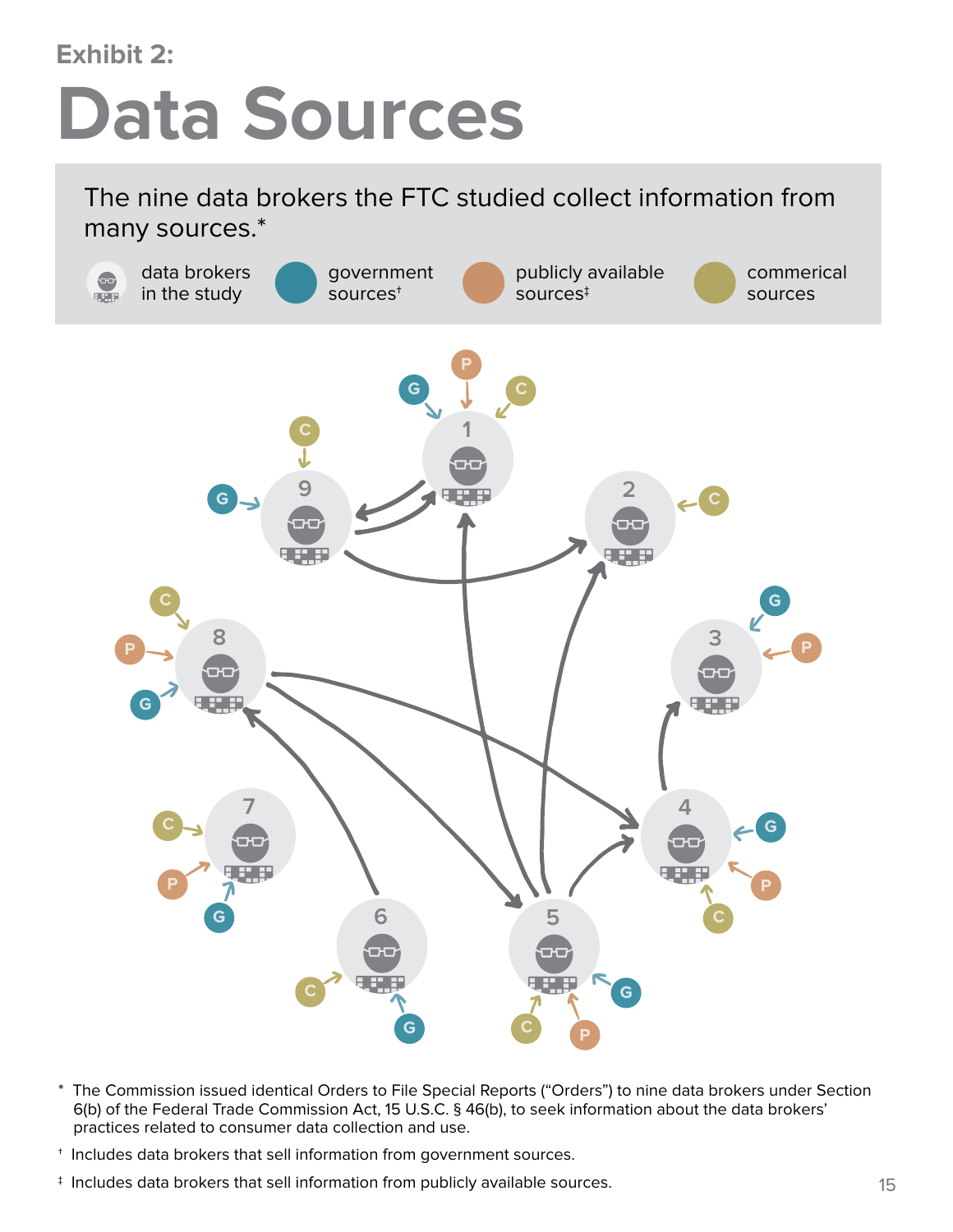### <span id="page-33-0"></span>**B. Assessing Sources**

While the data brokers in this study do not typically take steps to assess government and other publicly available sources, they may take some steps to assess their commercial sources in order to ensure that the sources provide accurate data. The majority of the data brokers in this study selects these sources based on their reputation in the industry. A few, however, affirmatively evaluate the legitimacy, stability, and quality of their sources before accepting data from them. This credentialing process may include reviewing the source's website, terms of use, data collection methods, privacy policy, privacy practices, and regulatory compliance. A few of the data brokers ask the source for its sources and then evaluate the original sources' websites, terms of use, privacy policies, and collection methods.

Several of the data brokers test the reliability of the information their sources provide up front. When they acquire a new data source, they put the new data in a holding area and test it to make sure it is internally consistent, corroborated by other sources, verifiable as legitimate, and that it encompasses a sufficiently large portion of the population.<sup>43</sup> Part of the testing process may include comparing the data against known truths (e.g., comparing the actual birthdate of the data broker's employee to the birthdate provided by the source). It may also include comparing the data to that obtained from other high-quality sources. Other data brokers assess the reliability of the data on an ongoing basis. They rely on automated systems that detect material deviations in their data and identify the sources that are causing such deviations. If there are discrepancies in the data obtained from two separate sources, some data brokers will use the data from the source they trust the most.

### **C. Contracts with Sources**

The data brokers often enter into a variety of written contracts with their data sources. The data brokers may acquire *ownership* of the data under a data supply contract, *use* of the data for a defined time period under a data licensing agreement, or the *right to resell* the source's product using the data broker's brand under a data reseller agreement. These contracts generally include a description of the data provided to the data broker, the method for transferring the data, the frequency of updates, and any restrictions on using the data.

The contracts between the data brokers and their data sources include a range of provisions. Most of the data brokers insert provisions in these contracts stating that the data source warrants that it legally obtained the information. Only two of the data brokers insert contractual provisions requiring the data source to warrant that either it or its sources provided consumers with notice that their information would be shared with third parties and an opportunity to opt out of that sharing. At least one of these two data brokers appears to review the original source's website, terms of use, and privacy policy to determine whether

<sup>43</sup> For example, before acquiring data on "Soccer Moms," the data broker will want to verify that this source has data on 10,000 "Soccer Moms," rather than just 100 "Soccer Moms."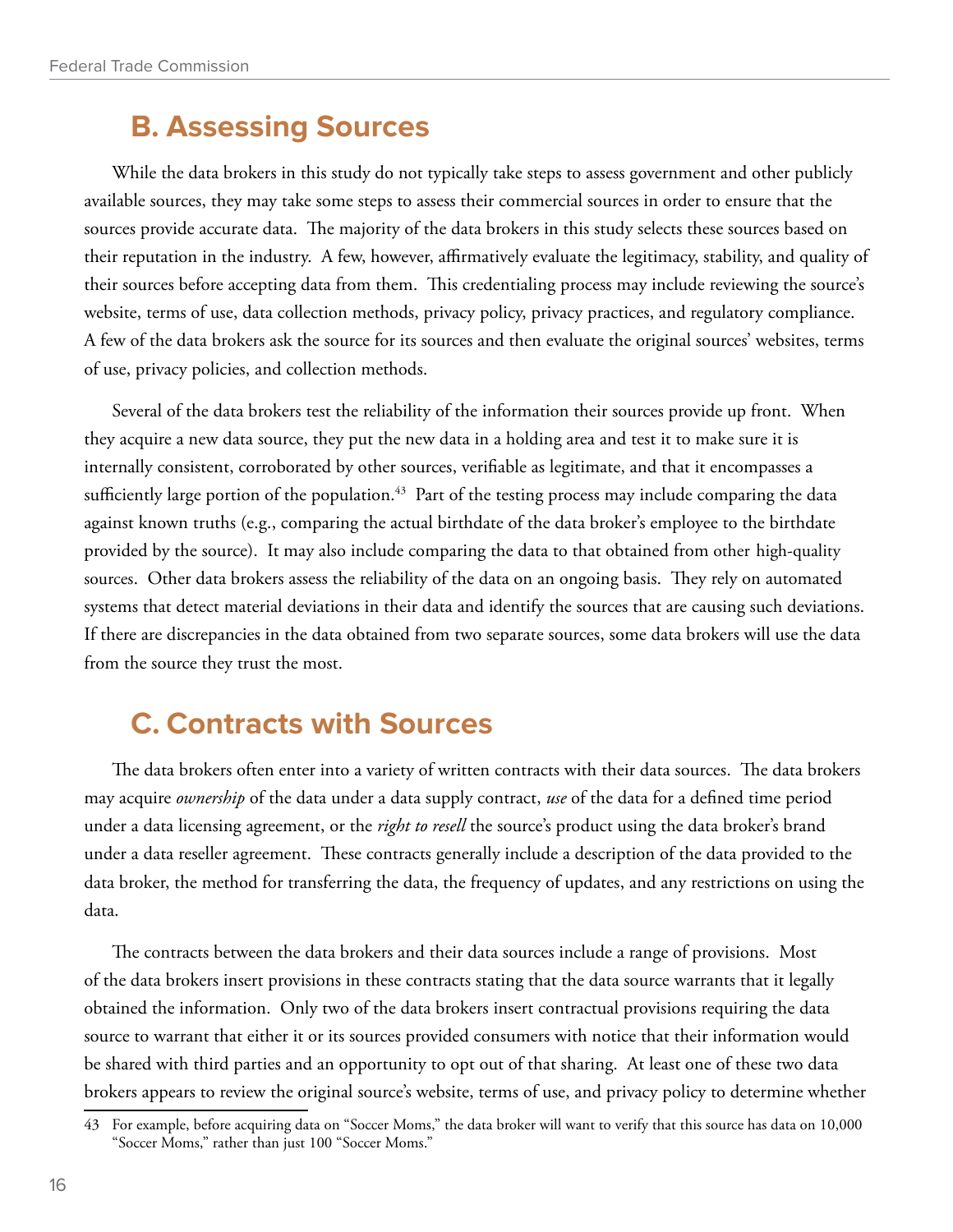<span id="page-34-0"></span>the source provided consumers such notice and opt out opportunity. These contractual provisions do not contain requirements about the prominence of the notice or opt out, which the source may include in a privacy policy. Finally, the data brokers' contracts with their sources generally do not address the accuracy of information provided beyond noting that the sources will make best efforts to ensure accuracy.

The contracts also often contain use restrictions on data brokers. For example, certain federal or state laws or agencies require a written agreement affirming that the data broker will only use the data for a specified purpose. Sources may also prohibit data brokers from reusing or reselling the data without permission; decoding or reverse engineering the data; illegally or illicitly using the data; and using the data in violation of the FCRA,<sup>44</sup> Gramm-Leach-Bliley Act ("GLBA"),<sup>45</sup> HIPAA,<sup>46</sup> or Children's Online Privacy Protection Act ("COPPA").47

### **D. Collection Methods**

The data brokers in this study collect information from sources in numerous ways. First, some data brokers collect publicly available web-based data through web crawlers, which are programs that capture content across the Internet and transmit it back to the data broker's servers.<sup>48</sup> The data brokers use software to determine which websites to crawl, how often, and what data points to collect from each website. Second, some data brokers buy or acquire printed information, such as telephone directories or local government records, and either scan these documents into an electronic format or have data entry professionals manually create an electronic record. Third, some data brokers arrange for batch processing of information. For example, some data brokers acquire data from their sources through a daily feed. Finally, the data brokers may arrange for their sources to make available to them an Application Programming Interface ("API") through which to process the data.

Whatever the method, it appears that the data brokers often collect more information than they use. Several of the data brokers reported that they cannot obtain a subset of data elements they request. For example, some sources sell the data brokers a multitude of data elements as part of a fixed data set even if the data broker does not need all of these elements. The data brokers may try to use the additional data elements in some other way, such as for matching or authentication purposes or to create models to predict consumer behavior. Or they may not use the data at all.

<sup>44</sup> 15 U.S.C. §§ 1681–1681v.

<sup>45</sup> Gramm-Leach-Bliley Act, Pub. L. No. 106-102, 113 Stat. 1338 (1999) (codified as amended in scattered sections of 12 and 15 U.S.C.).

<sup>46</sup> Health Insurance Portability and Accountability Act, 110 Stat. 1936.

<sup>47</sup> Children's Online Privacy Protection Act of 1998, 15 U.S.C. §§ 6501–6506 (2012).

<sup>48</sup> As noted in supra note 40, some websites restrict or prohibit web crawlers from collecting data from their sites.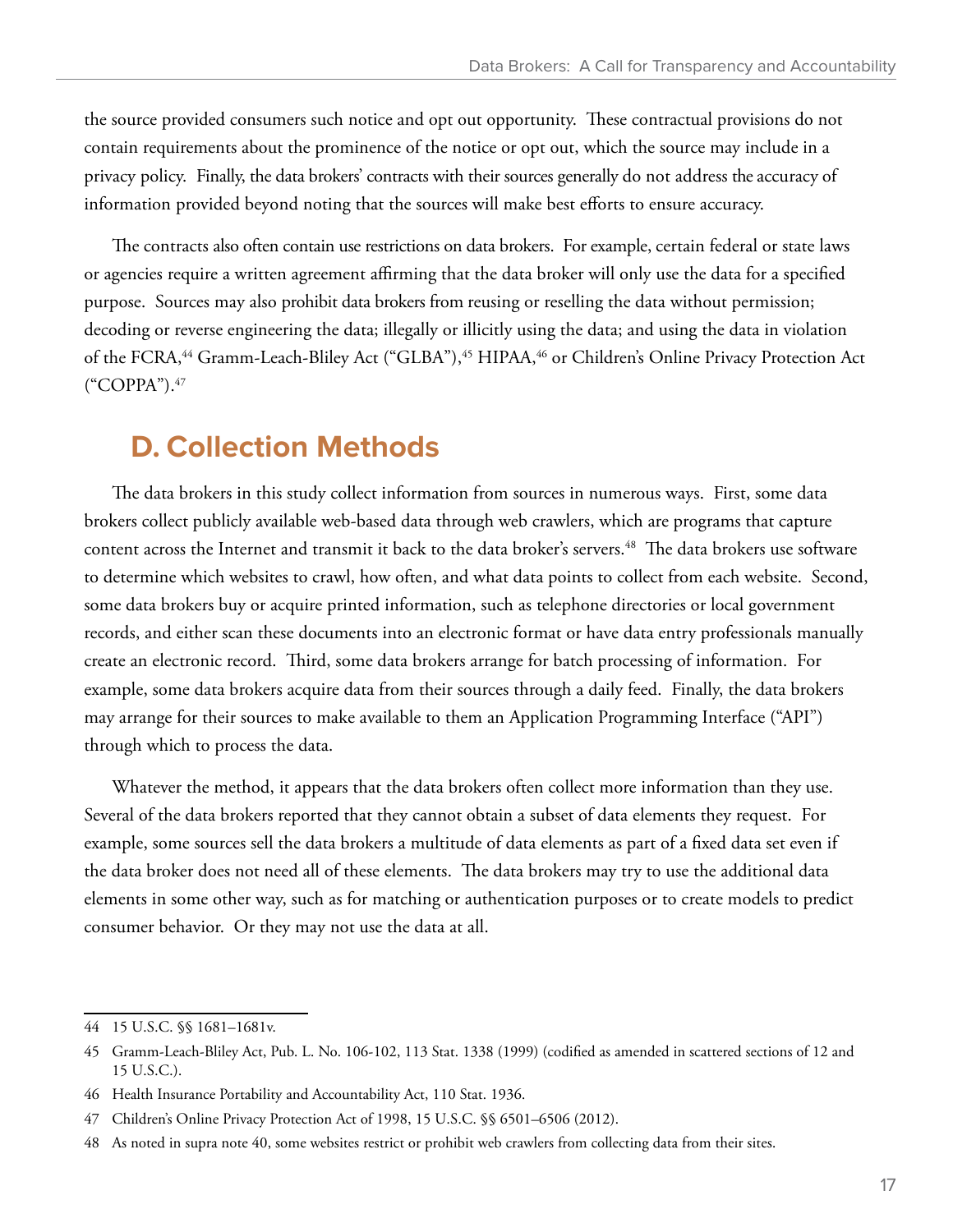### <span id="page-35-0"></span>**E. Data Updates**

The data brokers' sources generally dictate the frequency of update schedules. Sources may update data either in real time, daily, weekly, monthly, quarterly, biannually, annually, or, in some limited instances, never. Data that is available through crawling or an API is typically updated more frequently than data acquired through, for example, batch processing or other non-automated collection methods.

Even if a source updates its data on a frequent basis, the data broker may not update its databases to reflect this new information immediately. There is typically a delay between when the data broker receives updated information from a source and when the data broker's system reflects this updated information.<sup>49</sup> Such a delay may occur because it is more cost effective for the data broker to update its databases at scheduled intervals rather than as each new data set is received. Or a delay may occur because the data broker is testing the data for accuracy. For example, when a source updates its data, the data broker may compare the source's newest file with its previous files for deviations that could affect accuracy. If the data broker obtains a substantially smaller file from a source that had previously provided a larger file, the data broker may discover that the source failed to provide information for all consumers with last names beginning with "A." When the data broker discovers such an omission, it may contact the source and ask for a new updated file.<sup>50</sup>

<sup>49</sup> One data broker reports that it is upgrading its technology so that its system will update in real time.

<sup>50</sup> Some of the data brokers report that they perform similar reviews of their own data to ensure that their databases reflect the most accurate data. For example, after updating its database to reflect an update from a source, a data broker might discover that its database is substantially smaller than the previous version of the database. In comparing the files, the data broker might discover that it failed to upload information about consumers residing in California.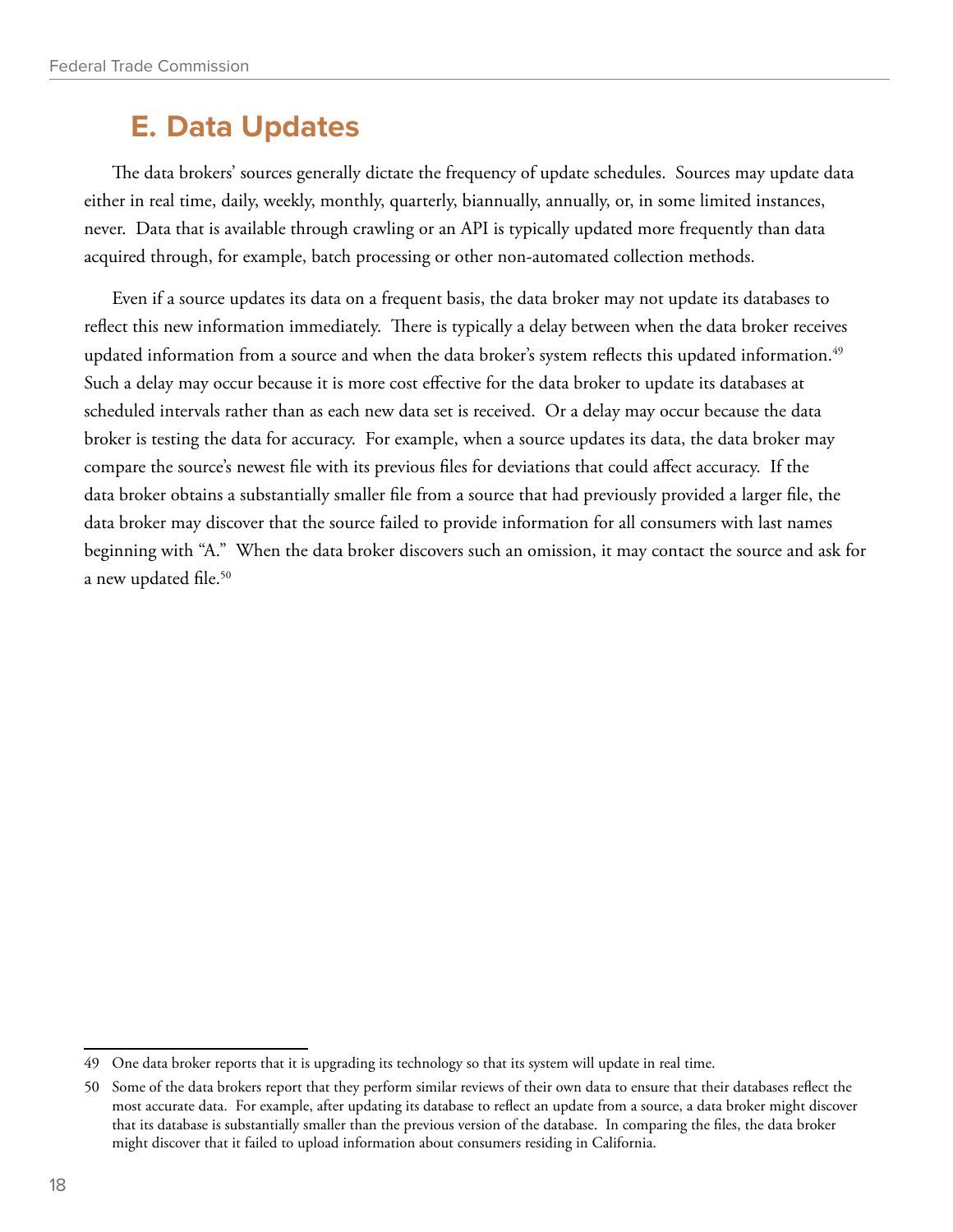# **III. DEVELOPMENT OF PRODUCTS**

## **A. Creation of Data Elements and Segments**

In developing their products, the data brokers use not only the raw data that they obtain from their sources, such as a person's name, address, home ownership status, age, income range, or ethnicity ( "actual data elements"), but they also derive additional data ("derived data elements"). For example, a data broker might infer that an individual with a boating license has an interest in boating, that a consumer has a technology interest based on the purchase of a *Wired* magazine subscription, that a consumer has an interest in shoes because she visited Zappos.com, or that a consumer who has bought two Ford cars has loyalty to that brand.

The data brokers in this study sell both the actual and derived data elements to their clients. For example, elements they sell about Jane Doe may include her name, her age (36), her marital status (married), her interests (children and recreational sports), and her residence (123 Main Street). They may also use the actual and derived data elements to put consumers in categories ("data segments").

The data brokers create segments by:

- **⊲ Combining data elements to create a list of consumers who have similar characteristics.** Soccer Moms, for example, might include all women between the ages of 21 and 45, with children, who have purchased sporting goods within the last two years; or
- **⊲ Developing complex models to predict behaviors.** The data brokers can identify a group of consumers that has already bought the products in which the data broker wants to predict an interest, analyze the characteristics the consumers share, and use the shared characteristic data to create a predictive model to apply to other consumers. For example, a data broker can:
	- Analyze the characteristics of a subset of consumers that purchased camping gear in the last year, identify consumers in its database that share these characteristics, and create a segment called "Consumers Interested in Buying Camping Gear;"
	- Identify a group of consumers that sought chargebacks on their credit cards in the last year, analyze the characteristics those consumers share, and use the characteristic data to predict "Consumers that are Likely to Seek a Chargeback;" or
	- Analyze data on consumers in this manner to predict which consumers are likely to use brand name medicine, order prescriptions by mail, research medications online, or respond to pharmaceutical advertisements.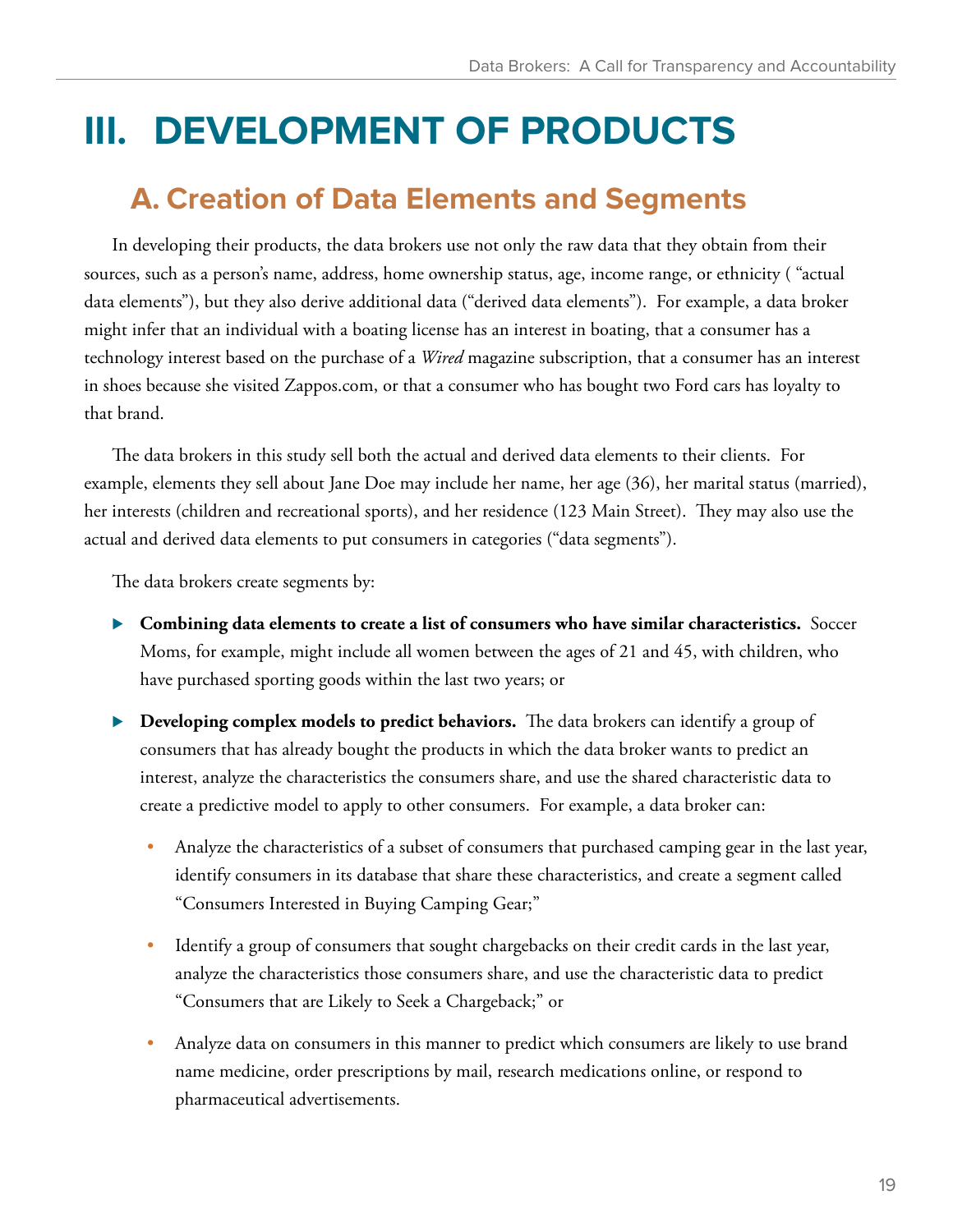Some segments primarily focus on minority communities<sup>51</sup> with lower incomes, such as "Urban Scramble" and "Mobile Mixers," both of which include a high concentration of Latino and African-American consumers with low incomes.<sup>52</sup> Other segments highlight older consumers with lower incomes. For example, "Rural Everlasting" includes single men and women over the age of 66 with "low educational attainment and low net worths," and "Thrifty Elders" includes singles in their late 60s and early 70s in "one of the lowest income clusters." Yet other segments focus purely on consumers' financial status, such as "Underbanked Indicator," "Credit Worthiness," "Invitation to Apply Offers – Bankcard Utilization Rate," "Invitation to Apply Score," "Consumer Prominence Indicator," "Pennywise Mortgagees," and "Number of Orders – Low Scale Catalogs." Finally, other segments showcase a consumer's interests, such as "Truckin' & Stylin'" and "Health & Wellness Interest."53 While some of these segments seem innocuous, others rely on characteristics, such as ethnicity, income level, and education level, which seem more sensitive and may be disconcerting.

<sup>51</sup> Some of the data brokers offer an "Assimilation Code," which indicates a consumer's degree of assimilation to the English language.

<sup>52</sup> Other segments focusing on a combination of ethnicity and/or income levels include: (1) "Work & Causes," which includes consumers "with lower-incomes, in their late 40s, early 50s," "living in multi-unit dwellings;" (2) "Resolute Renters," which includes consumers in their 30s and 40s, single with no children, that are "relatively mobile renters and on the lower rungs of income and net worth;" (3) "Metro Parents," which includes consumers, "primarily in high school or vocationally educated," "handling single parenthood and the stresses of urban life on a small budget;" (4) "Modest Wages," which includes "lowincome singles living without children in a mix of smaller, industrial cities" with low "educational attainment;" (5) "Kids and Rent," which includes "lower income households" with children that are "mostly renters, living in both single-family and multiple-family apartment buildings;" (6) "Downtown Dwellers," which includes "lower-income, single, downtown-metro dwellers," that are "upper-middle-aged" and with a "high-school" or "vocational/technical" degree working to "make[ ] ends meet with low-wage clerical or service jobs;" (7) "Financially Challenged," which includes consumers "[i]n the prime working years of their lives, . . . including many single parents, struggl[ing] with some of the lowest incomes and little accumulation of wealth." These consumers are "[n]ot particularly loyal to any one financial institution, [and] they feel uncomfortable borrowing money and believe they are better off having what they want today as they never know what tomorrow will bring;" (8) "Timeless Traditions," which includes "immigrants, many of retirement age, . . . who have been in the country for 10 or more years," that "speak[ ] some English, but generally prefer[ ] Spanish," and that have "lower than average" incomes; (9) "Traditions & Timecards," which includes consumers with "an average age of 53" that "are still working" and that are the "least acculturated Hispanics, residing in more metro areas;" and (10) "Latchkey Leasers," which includes consumers with "an average age of 52" that are "predominately single renters living in multiple unit dwellings." This group tends "to be bicultural and bilingual," and "they earn some of the lower incomes and have relatively little net worth accrued at this point in their lives."

<sup>53</sup> The data brokers offer a variety of segments, including at the individual, household, and zip code levels.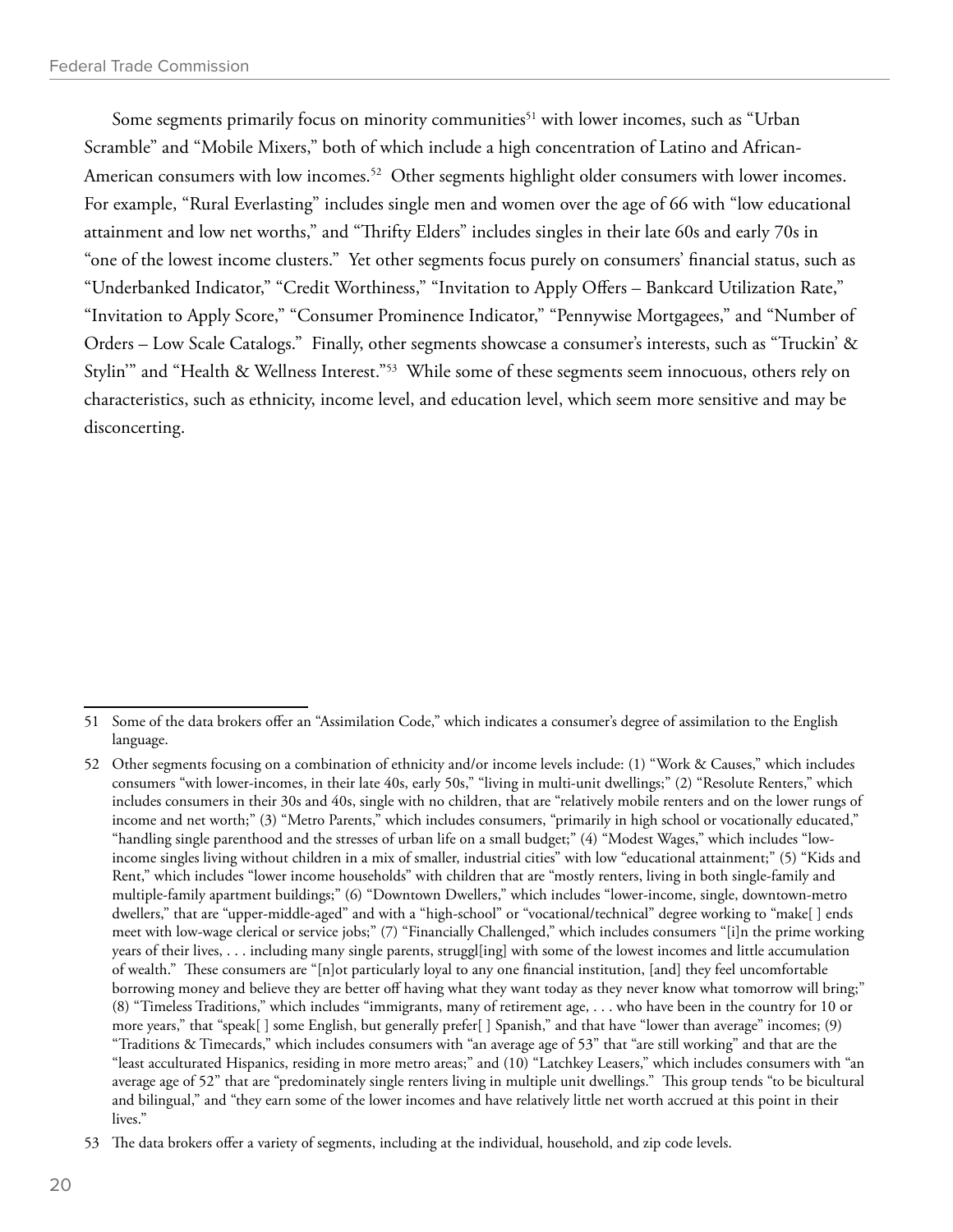#### **Segment Examples**

- **⊲** Financial Newsletter Subscriber
- **⊲** African-American Professional
- **⊲** Affluent Baby Boomer
- **⊲** Spanish Speaker
- **⊲** Outdoor/Hunting & Shooting
- **⊲** Allergy Sufferer
- **⊲** Santa Fe/Native American Lifestyle
- **⊲** Senior Products Buyer
- **⊲** Twitter User with 250+ Friends
- **⊲** Media Channel Usage Daytime TV
- **⊲** Bible Lifestyle
- **⊲** New Age/Organic Lifestyle
- **⊲** Plus-size Apparel
- **⊲** Biker/Hell's Angels
- **⊲** Leans Left
- **⊲** Exercise Sporty Living
- **⊲** Working-class Mom
- **⊲** Upscale Retail Card Holder
- **⊲** Modest Wages
- **⊲** Financially Challenged

## **B. Data Suppression**

Most of the data brokers exclude or suppress certain data from their products in several ways.<sup>54</sup> For example, they obtain suppression lists, such as the Commission's Do Not Call registry, to determine which data elements to mark as suppressed when processing the data that they acquire. Some of the data brokers reported that they have a policy against collecting or using information about children or teens.<sup>55</sup> Some of these data brokers rely on their sources to suppress the information, but do not take any additional steps. Others take additional steps to double check that the source has properly suppressed the information; they search the age, age range, or date of birth information to identify records of children or teens, filter out those records, and suppress any other records they associate with that same child or teen in the products they provide to their clients.

<sup>54</sup> The data brokers use the term "suppress" to indicate that, although certain data may appear in their databases, they prevent the data from being included in their products. This section does not address consumer opt-out requests which, as discussed in Section VII.A., *infra*, also result in the data brokers suppressing data from their products.

<sup>55</sup> Some of the data brokers intentionally include or factor in children's and teens' information in certain products. The data brokers that provide risk mitigation products used to detect fraudulent activity in commercial transactions, for example, may flag for a mobile telephone provider that an applicant's personal information belongs to an individual under the age of 18 and that the transaction may be fraudulent.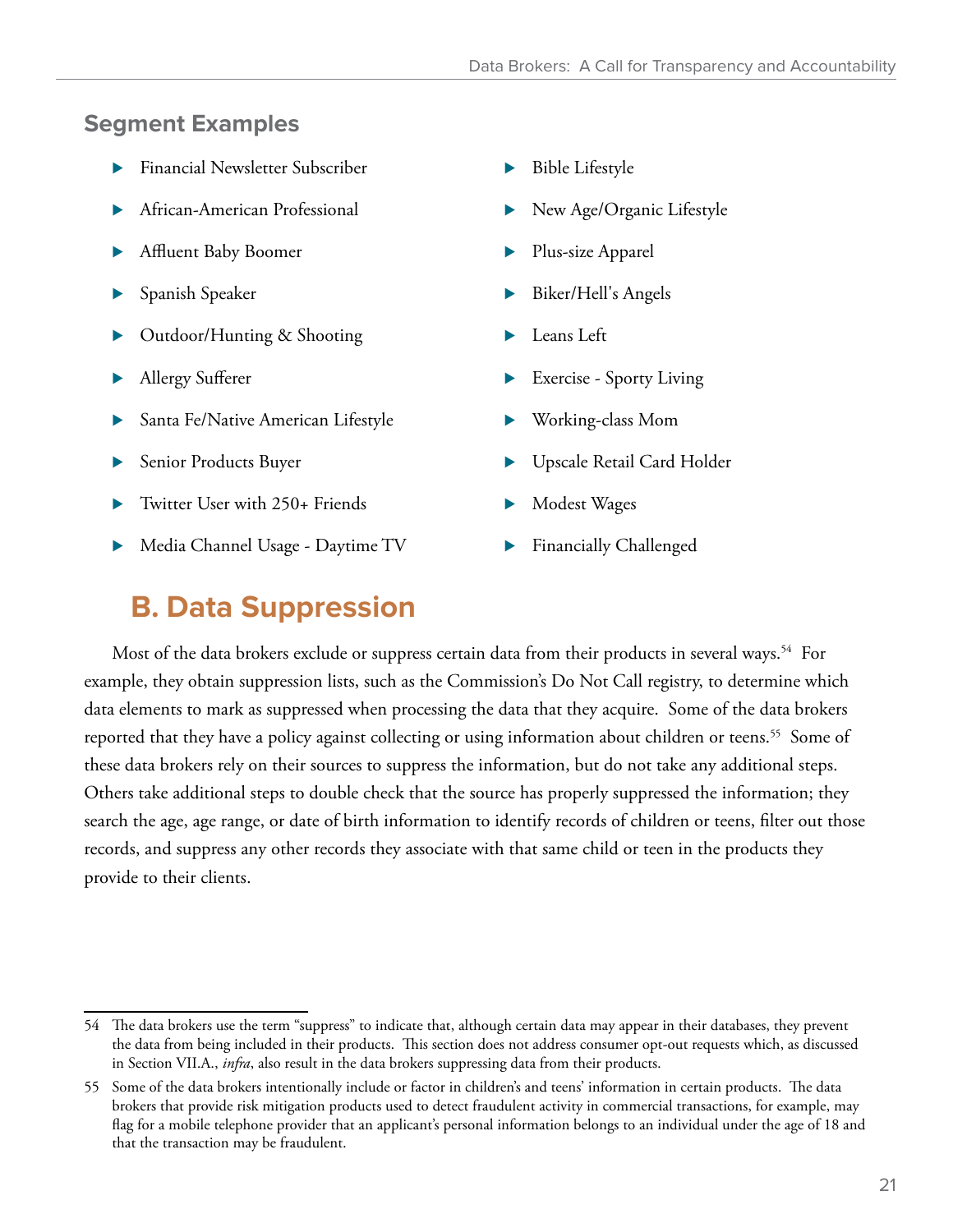### **C. Data Storage**

Three of the data brokers reported that they store data in the form of individual consumer profiles. For these data brokers, Jane Doe's file may contain her contact and demographic information, interests, and purchasing habits.<sup>56</sup>

Two of the data brokers store data by listing "events" in a database. For example, rather than having a profile of Jane Doe, they may have a long list of events such as:

- **⊲** Jane Doe opened an account with ABC Bank on August 2 and listed her address as 123 Main Street;
- 123 Main Street was associated with a fraudulent transaction on September 23;
- **⊲** John Smith moved to 123 Main Street on July 3;
- **⊲** Mark Nobody was reported as deceased on December 21; and
- **⊲** Mark Nobody opened a new mobile telephone account on December 31 and listed his address as 123 Main Street.

When these data brokers run a query on "Jane Doe," they can create a profile on her. For example, these brokers can determine not only that Jane Doe lives on 123 Main Street and that she has an ABC Bank account, but also that her address has been associated with multiple, potentially fraudulent transactions.

Two of the data brokers maintain databases that correspond to the sources of the data. For example, a data broker may have one database containing "court records" and another containing "real estate transactions." Some of the data brokers maintain databases that correspond to a product line; for example, a data broker may have a database for all of the data that is used in its risk mitigation products and another database for the data used in its marketing products, even if the data is duplicative. (These types of products are described in Section IV., *infra*.)

As to the length of retention of data, some of the data brokers store all data indefinitely, even if it is later amended, unless otherwise prohibited by contract. For some products, these data brokers report that they need to keep older data. For example, they explain that even if a consumer's address is outdated, it is important to keep the consumer's address history in order to verify his or her identity. For other products, however, retention of older data may not be necessary. An older address, for instance, is less relevant to deliver marketing to a consumer.

<sup>56</sup> Rather than using names, some of these data brokers store individual consumer profile information using unique identification numbers.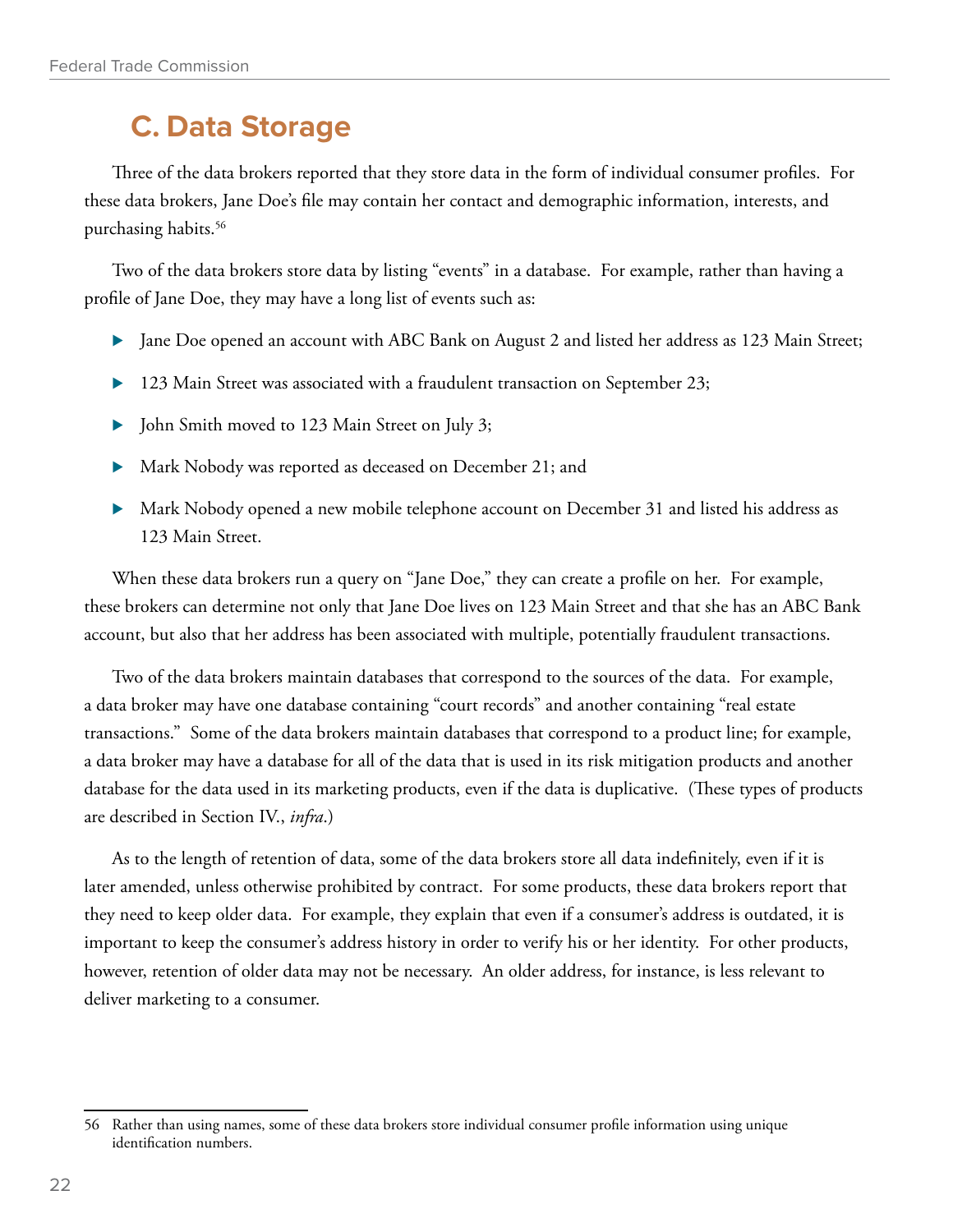# **IV. TYPES OF PRODUCTS**

The data brokers offer products in three broad categories: (a) marketing; (b) risk mitigation; and (c) people search. These products generated a combined total of approximately \$426 million in annual revenue in 2012 for the nine data brokers. The following graph depicts the proportion of revenue contributed by each type of product category.

## **Exhibit 3: Revenue of Nine Data Brokers by Product Category**



## **A. Marketing**

Five of the data brokers sell marketing products that collectively generated over \$196 million in annual revenue in 2012.The Commission has grouped these marketing products into (1) direct marketing, which encompasses postal mail, telemarketing, and email marketing; (2) online marketing, which includes marketing to consumers on the Internet, on mobile devices, and through cable and satellite television; and (3) marketing analytics. All of these products enable the data brokers' clients to create tailored marketing messages to consumers.

#### **1. Direct Marketing**

Based on the information received, the Commission has identified two categories of direct marketing products: (a) data append; and (b) marketing lists.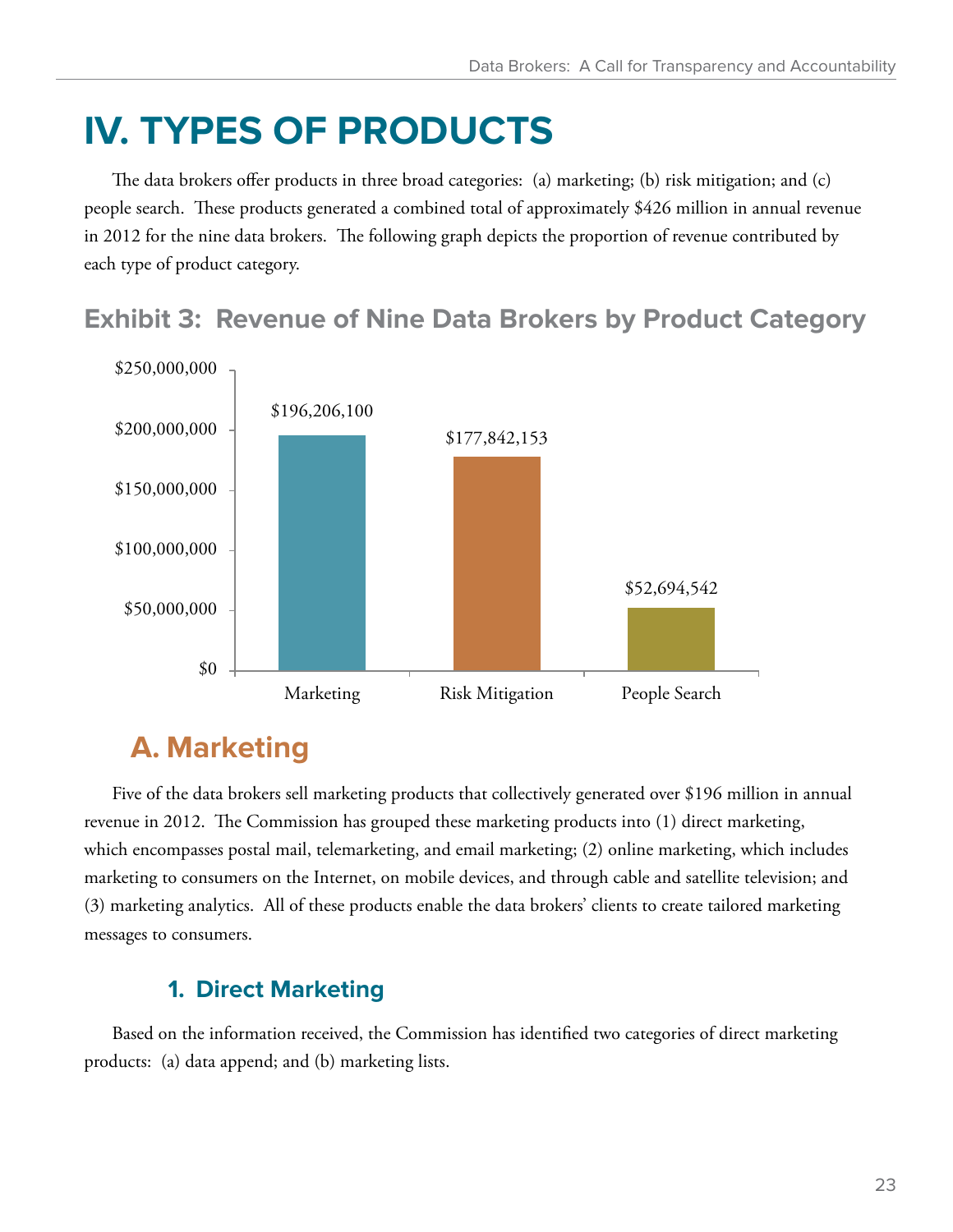#### **a. Data Append**

"Data append" products help companies learn more about their customers. They require the data broker's client to provide some customer information, such as name and address; the client can then select additional information—such as the customers' telephone number and purchasing habits—that the data broker appends to the client's data set for the client's use in direct mail, telemarketing, and email marketing campaigns.

Some products help clients fill in gaps that may exist in customer contact information. For example, the client may provide a customer's name and address, and the data broker could provide the customer's landline telephone number or email address. Alternatively, the client may provide the customer's landline telephone number, mobile telephone number, or email address, and the data broker could provide the customer's name and address. In some data append products, the client provides a customer's name and a store's zip code, and the data broker provides the customer's address.

Other products help clients better understand their customers. Clients may provide their customers' identifying information. The data broker can then append data to the clients' data sets. The data brokers in this study offer a large array of actual and derived data elements, including:

- **⊲** Age
- **⊲** Religious Affiliation
- **⊲** Technology Interest
- **⊲** Expectant or New Parent
- **⊲** Gender
- **⊲** Political Affiliation
- **⊲** Social Media Usage
- **⊲** Real Property Attributes
- **⊲** Height
- **⊲** Household Income
- **⊲** Vehicle Ownership
- **⊲** New Mover/Renter/Owner
- **⊲** Weight
- **⊲** Net Worth
- **⊲** Credit Card Usage
- **⊲** Discount Shopper
- **⊲** Race
- **⊲** Marital Status
- **⊲** Vacation Habits
- **⊲** High-End Shopper
- **⊲** Ethnicity
- **⊲** Biker
- **⊲** Cholesterol Focus
- **⊲** Home Loan Type
- **⊲** Occupation
- **⊲** Presence of Children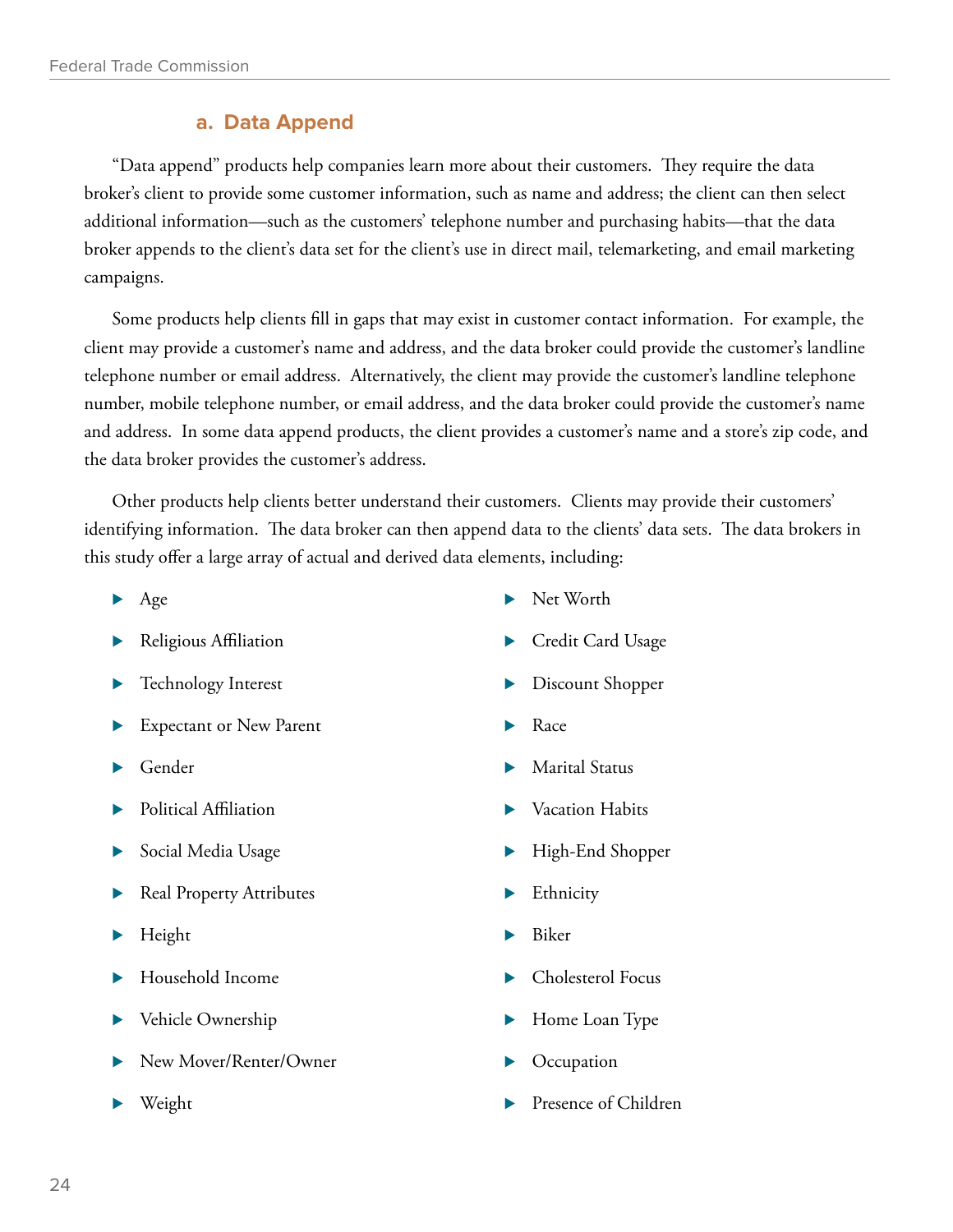- **⊲** Diabetes Interest
- **⊲** Investment Habits
- **⊲** Soon-to-be High School Graduates
- **⊲** School-aged Children
- **⊲** Smoker in Household
- **⊲** Gambling

This information may include actual data elements, derived data elements, and data segments, as described in Section III.A. of this report. *Appendix B* provides an illustrative list of data elements and segments to demonstrate further the breadth of information available to clients.

#### **b. Marketing Lists**

Marketing lists identify consumers who share particular characteristics (e.g., all persons living with at least two children, all persons who are both women and own a specific car brand, people interested in diabetes, and households with smokers in them). The client identifies the attributes that it would like to find in a consumer audience, and the data broker provides a list of consumers with those attributes.<sup>57</sup> A client, for example, can request a list of consumers who are "Underbanked" or "Financially Challenged" in order to send them an advertisement for a subprime loan or other services.<sup>58</sup> Marketing lists can be limited to consumer names and addresses for direct mail campaigns, consumer names and telephone numbers for telemarketing campaigns, or consumer email addresses for email marketing campaigns. For clients who want more robust data to better tailor their marketing campaigns, the data brokers can include in the marketing lists any of the other data elements or segments described under the data append products. For example, a client can request a list of consumers in a particular region with an interest in gourmet cooking for a direct mail campaign and, in addition to the consumer names and addresses, the data broker can include in the marketing list the age or age range and household income of the consumers.

- **⊲** Guns and Ammunition Purchases
- **⊲** Home Ownership Status
- **⊲** Buy Disability Insurance
- **⊲** Lenses or Contacts
- **⊲** Brand Medication Conscious

<sup>57</sup> It has been reported that other data brokers, not part of this study, sell marketing lists identifying consumers who have addictions, AIDS and HIV, genetic diseases, or are police officers and troopers. *See, e.g.*, *Addictive Behaviors, Alcohol and Drugs Mailing List*, Exact Data, [http://www.consumerbase.com/mailing-lists/addictive-behaviors-alcohol-and-drugs](http://www.consumerbase.com/mailing-lists/addictive-behaviors-alcohol-and-drugs-mailing-list.html)[mailing-list.html](http://www.consumerbase.com/mailing-lists/addictive-behaviors-alcohol-and-drugs-mailing-list.html) (last visited May 19, 2014); *Ailments Mailing Lists/Email Lists*, DMDatabases.com, [http://dmdatabases.](http://dmdatabases.com/databases/consumer-mailing-lists/ailments-lists) [com/databases/consumer-mailing-lists/ailments-lists](http://dmdatabases.com/databases/consumer-mailing-lists/ailments-lists) (last visited May 19, 2014); *Complete Medical's Ailments, Illnesses and Medical Conditions Mailing List*, Nextmark,<http://lists.nextmark.com/market?page=order/online/datacard&id=221569> (last visited May 19, 2014); *Police Officers By District Mailing List*, Nextmark, [http://lists.nextmark.com/market?page=order/](http://lists.nextmark.com/market?page=order/online/datacard&id=330218&trk=y&aId=1381) [online/datacard&id=330218&trk=y&aId=1381](http://lists.nextmark.com/market?page=order/online/datacard&id=330218&trk=y&aId=1381) (last visited May 19, 2014). *See also What Information Do Data Brokers Have on Consumers, and How Do They Use It? Before the S. Comm. on Commerce, Sci., & Transp.*, 113th Cong. (2013) (statement of Pam Dixon, Executive Director, World Privacy Forum), *available at* [http://www.commerce.senate.gov/public/?a=Files.](http://www.commerce.senate.gov/public/?a=Files.Serve&File_id=e290bd4e-66e4-42ad-94c5-fcd4f9987781) [Serve&File\\_id=e290bd4e-66e4-42ad-94c5-fcd4f9987781](http://www.commerce.senate.gov/public/?a=Files.Serve&File_id=e290bd4e-66e4-42ad-94c5-fcd4f9987781).

<sup>58</sup> Even though these categories may implicate creditworthiness, the use of data about a consumer's financial status in order to send the consumer targeted advertisements is generally not covered by the FCRA, unless the advertisements are for certain pre-approved offers of credit.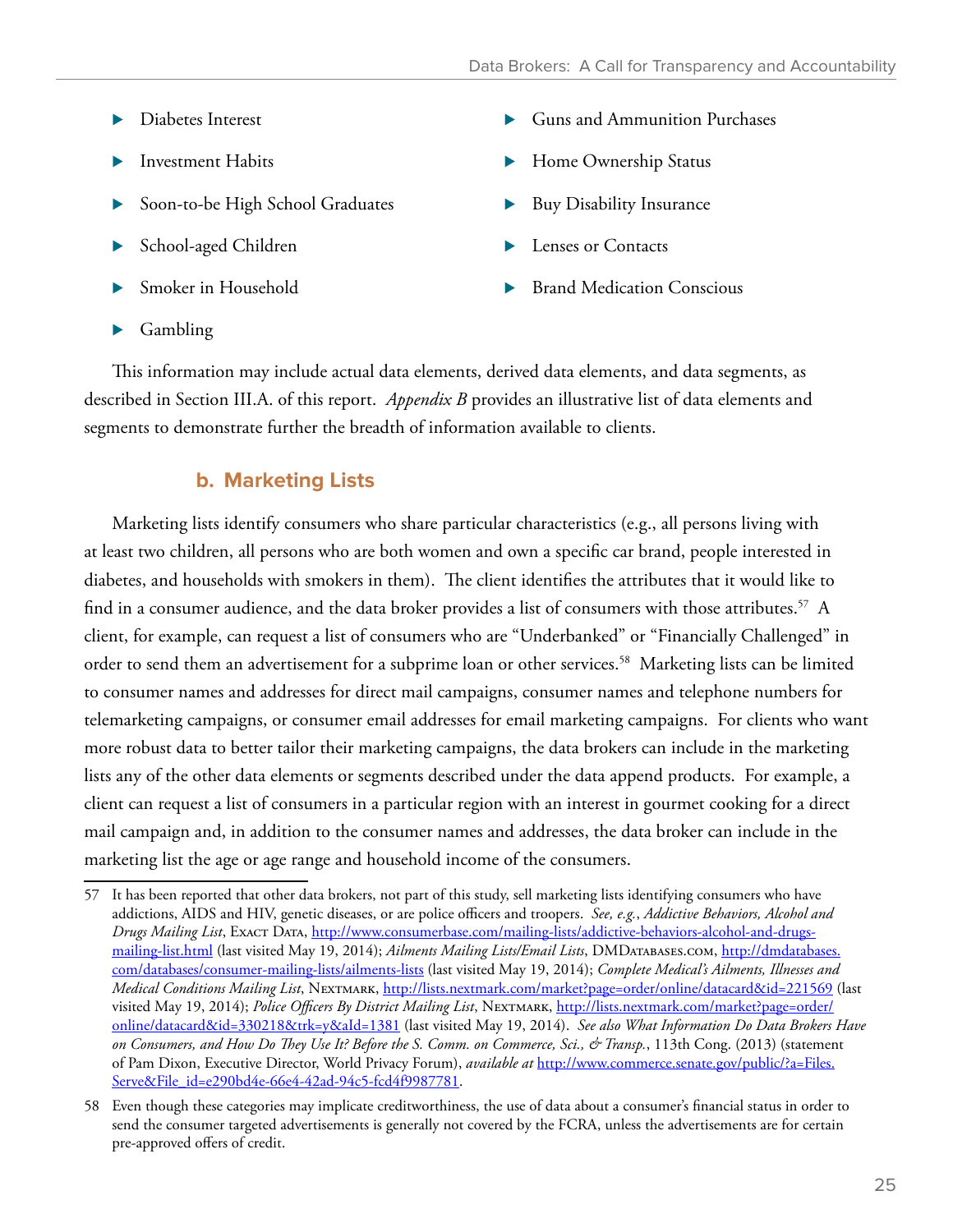#### **2. Online Marketing**

Three of the data brokers facilitate the online marketing of products to consumers through the Internet, mobile devices, and cable and satellite television. The Commission has grouped the online marketing products into the following categories: (a) registration targeting; (b) collaborative targeting; and (c) onboarding. As discussed below, these practices permit companies to provide more targeted and potentially relevant advertising to consumers.

#### **a. Registration Targeting**

The data brokers can help registration websites<sup>59</sup> promote products to consumers more effectively through a more customized user experience. For example, if a travel website, XYZ Travel, wants to promote particular products to its users on its website, it can send the data broker a list of its registered users, and the data broker can provide XYZ Travel with the vacation interests of those specific users. With this information, XYZ Travel can highlight for Jane Doe a particular vacation package to Hawaii based on Jane Doe's interest in tropical islands when she logs on to XYZ Travel's website.

If XYZ Travel does not want to customize its site to individual registered users but instead wants to sell third-party advertising space on its site, it can send the data broker a list of its registered users. The data broker can then inform XYZ Travel that the majority of its registered users are interested in motorcycles and household cleaning products. With this information, XYZ Travel can offer to sell advertising space on its website to motorcycle vendors and cleaning product manufacturers.

The process works similarly for advertising on mobile devices and cable and satellite television. For example, Cable Company CBA can provide a data broker with a list of its registered customers, and the data broker can append that list with additional information about those customers. Cable Company CBA can use that information not only to market its own products—for example, to decide to which customers it should broadcast a promotional advertisement about its new Spanish-channels package—but also to offer third parties the ability to target advertising via these new Spanish channels. Specifically, Cable Company CBA may learn that a large subset of its Spanish-channels package subscribers enjoys international travel. Thereafter, Cable Company CBA can approach local travel agencies to purchase broadcast advertisements for those particular viewers.

#### **b. Collaborative Targeting**

Whereas in registration targeting, the data broker's client is the registration website, in "collaborative targeting," the data broker services two clients—the registration website and an advertiser looking to target advertisements on a registration website. The registration website gives the data broker a list of its users, and

<sup>59</sup> "Registration websites," as discussed in Section II.A.3., *supra*, are websites that allow consumers to register or log in to obtain services, such as retail, news, and travel sites.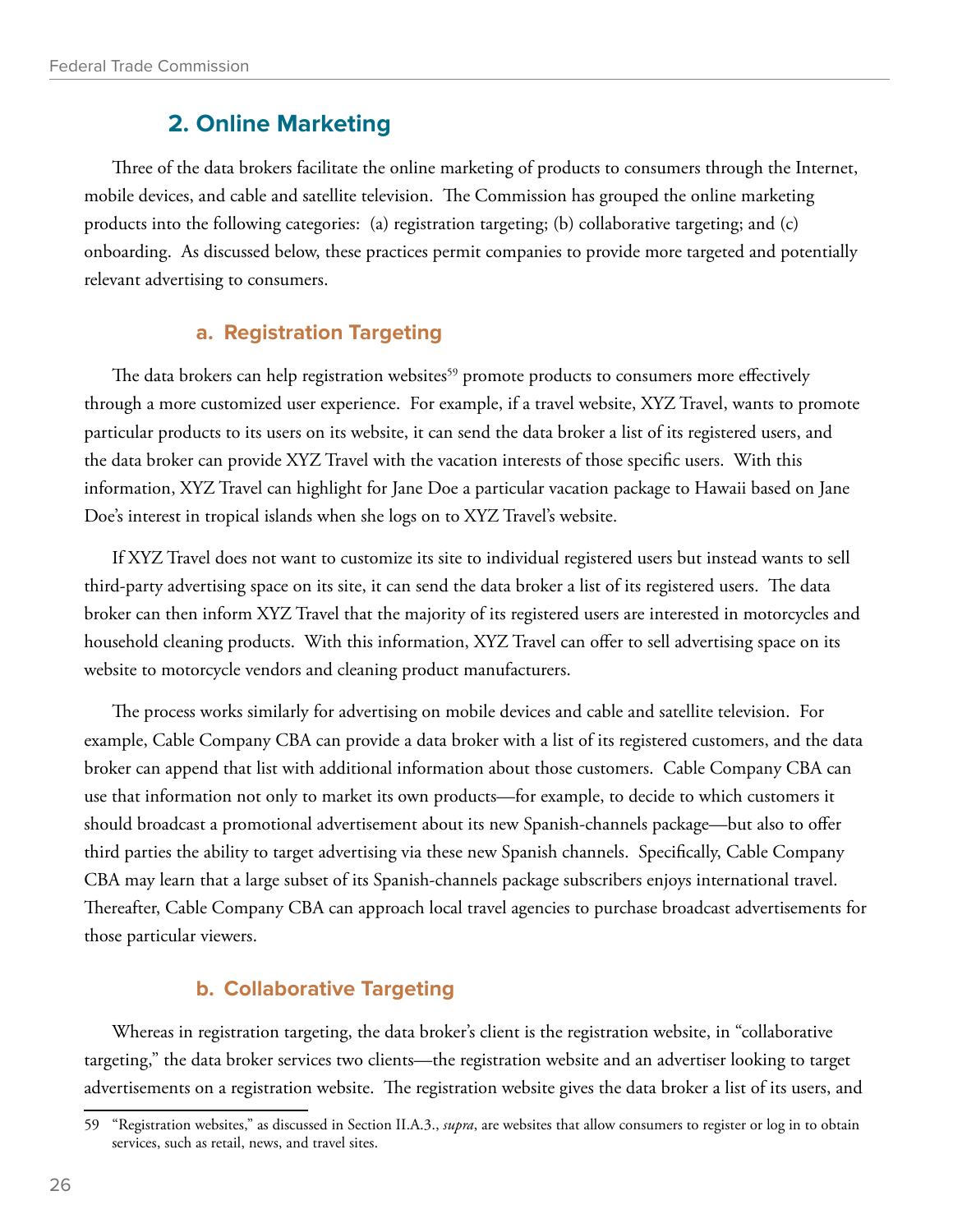the advertiser gives the data broker its customer and prospect list. The data brokers report that neither party has access to personal information about consumers who are customers, potential customers, or registered users of the other. Only the data broker has access to both parties' information. The data broker can then analyze the data in order to enable the advertiser to decide whether to advertise on the registration website.

For example, Surfshop, a retailer of surfboards, wants to advertise a new surfboard and give its customers a discount through online advertisements. XYZ Travel offers Surfshop space on its website for a web banner, but Surfshop does not know whether its customers typically visit XYZ Travel. XYZ Travel and Surfshop do not want to share their customer lists with each other. XYZ Travel sends the data broker a list of its registered users, including names and email addresses. Surfshop sends the same data broker a list of its best customers, including names and postal addresses. The data broker appends email addresses to the Surfshop list and identifies 3000 Surfshop customers that are registered on XYZ Travel's website. Satisfied with these numbers, Surfshop sends the data broker the advertisement it wants to display on XYZ Travel's website, which in turn sends the advertisement to XYZ Travel. XYZ Travel displays Surfshop's advertisement to visitors of the site.

#### **c. Onboarding: Combining Online and Offline Data**

While collaborative targeting allows advertisers to determine which campaigns to run on particular registration websites, the practice of onboarding goes further. "Onboarding" refers to a process whereby a data broker adds offline data into a cookie (the process of onboarding offline data) to enable advertisers to target consumers virtually anywhere on the Internet. It allows advertisers to use consumers' offline activities to determine what advertisements to serve them on the Internet.<sup>60</sup>

Onboarding clients either (1) provide data about their customers to a data broker to facilitate the process of finding those consumers on the Internet to deliver targeted advertisements; or (2) use a data broker to identify an audience of consumers who are likely to share particular characteristics and find those consumers on the Internet to deliver advertisements. Three of the data brokers offer an onboarding product. Onboarding typically includes three steps: (i) segmentation; (ii) matching; and (iii) targeting.

#### **i. Segmentation**

The onboarding process starts when a client asks a data broker to find consumers with particular characteristics. Data brokers may have stock data segments that they have created based on anticipated client demand or they may create custom segments based on the client's request. For example, a data broker could help a clothing retailer advertise its new luxury fashion line to consumers online in several ways:

<sup>60</sup> Some of the data brokers are also offering their onboarding services to clients so they can serve targeted advertisements on mobile devices.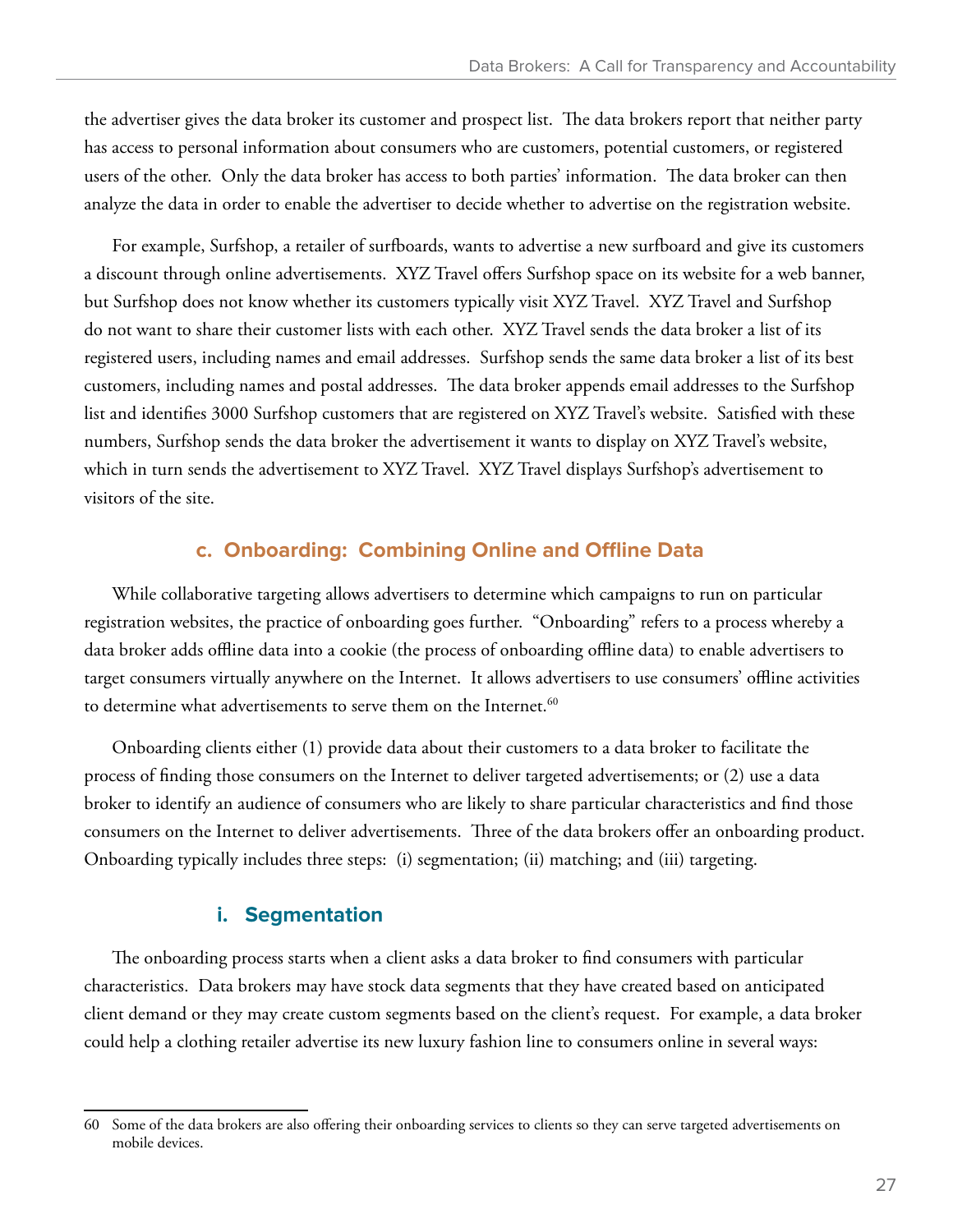- **⊲ To target the retailer's existing customers:** The retailer gives the data broker its customer list and the data broker compares its stock segments, such as "Persons Interested in High-End Clothing" or "Sophisticated Shoppers," to the retailer's existing list of customers to predict which of the retailer's customers will be interested in the new fashion line. If the data broker does not have a stock segment that fits the retailer's needs, the data broker can create custom segments based on the retailer's criteria. For example, the retailer might want to target its line to all of its existing customers who are "Women" living in the "Zip Code 12345." After creating the segment, the data broker would compare individuals in the customized segment to the retailer's customer list and identify those existing customers best suited for the retailer's advertising campaign.
- **⊲ To target new customers for the retailer:** The data broker may also offer the retailer access to the data broker's own list of segments to find new customers. The retailer would select one or more stock segments (e.g., "Sophisticated Shoppers" or "Persons Interested in High-End Clothing"), and the data broker would then identify consumers from its own databases that fit within these segments. If none of the data broker's stock segments fit the retailer's needs, the data broker can simply customize a segment (e.g., "Women" that are living within "Zip Code 12345") and apply that segment to the data broker's database of consumers.

#### **ii. Matching**

The next step in the onboarding process is "matching," where the data broker finds the consumers it identified through the segmentation process online. To find consumers online, the data broker enters into contracts with registration websites to buy lists of registered users. It then compares these registered users with the consumers identified through the segmentation process in order to find matches. When the data broker finds a match, it appends to that consumer any data elements or segments associated with the  $consumer.$ <sup>61</sup>

Thus, in the example of the clothing retailer looking to advertise its new luxury clothing line, suppose the data broker comes up with 100,000 consumers meeting the criteria of the clothing retailer, including Jane Doe. Suppose further that the data broker has bought Social Media X's registered users list. If the data broker finds that Jane Doe is a registered user of Social Media X, it has found a match. The data broker thereafter can associate Jane Doe with the data elements and segments requested by the client (e.g., "Woman," "Zip Code 12345," and "Sophisticated Shopper").

<sup>61</sup> The data brokers represent that they typically do not store the consumer's name, but maintain a unique identifier for each consumer. The entire matching process is conducted using unique identifiers, rather than consumer names.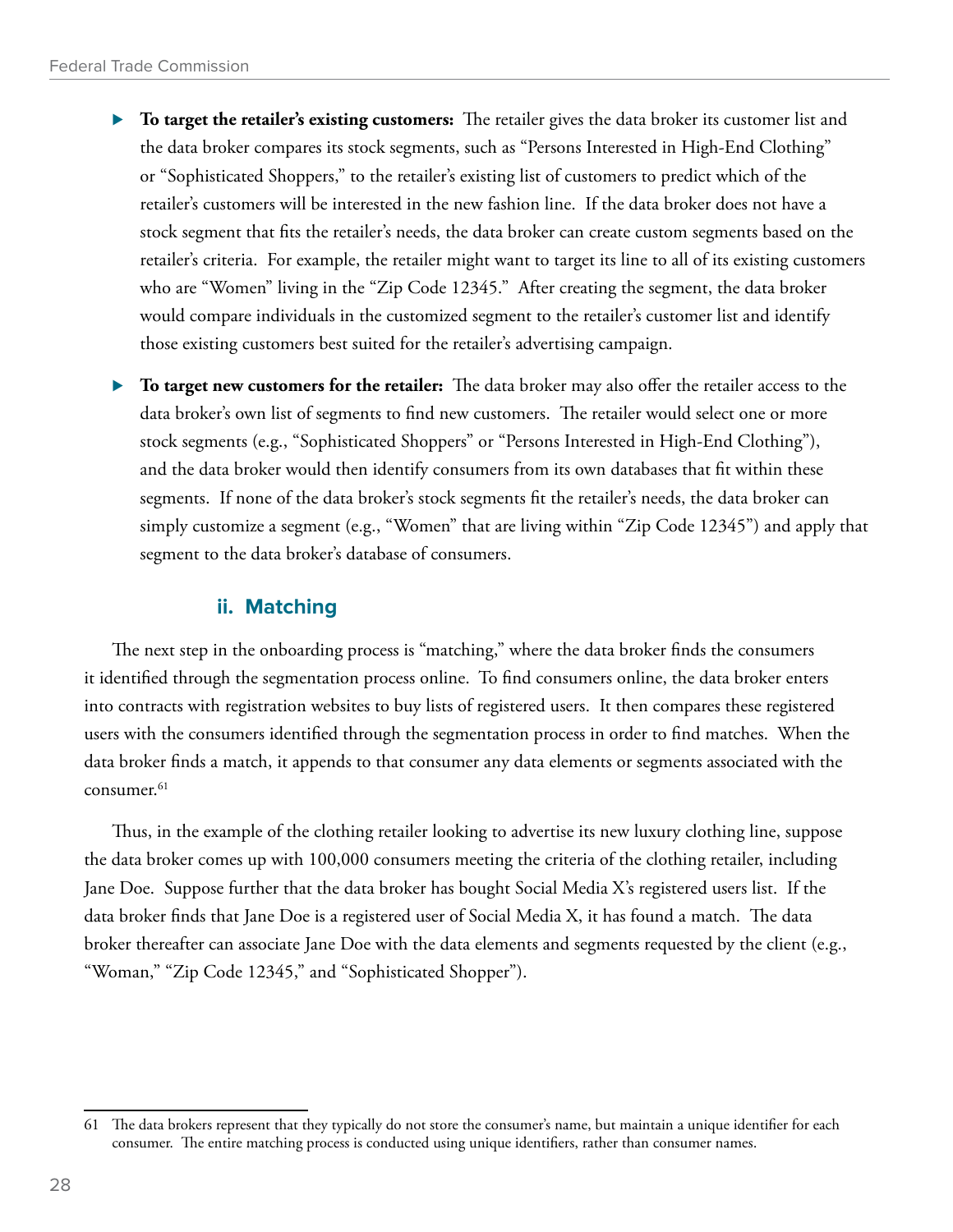#### **iii. Targeting Consumers Online**

The last step in the onboarding process is to target the matched consumers online. To do so, the data broker must first place a cookie on the browsers of the consumers it has identified through the above process. It does so when the registration website notifies the data broker that such a consumer has logged on to the registration website. The cookie includes the information that the data broker has appended to the consumer's profile, but the data brokers reported that it does not include other more traditional forms of identifying information, such as name, email address, or postal address.

Once the data broker has placed a cookie on the consumer's browser, the data broker can advertise to the consumer across the Internet for as long as the cookie stays on the consumer's browser. The data broker either acts as an advertising network itself by buying advertising space on various websites or contracts with advertising networks that have secured advertising space on these websites. In this way, the data broker can place a cookie on Jane Doe's browser, add to the cookie that she is a "Woman," living in "Zip Code 12345," and a "Sophisticated Shopper," and serve her an advertisement within the data broker's partner network, either on behalf of the fashion retailer or any other one of its online or offline clients.

In addition to the example described above, data broker clients can use onboarding products in several additional ways:

- **► Retargeting.** A retailer may want to use its existing customer and prospect lists to present those consumers with specific offers across the Internet. For example, a lender may want to target its financially distressed customers for a new subprime credit card, or a hotel might want to target its high-value rewards members to advertise a vacation getaway.
- **►** Cross-Channel Campaigns. A retailer may want to target an identical audience through multiple channels. For example, a pet store may want to run a campaign to sell a new dog shampoo to dog owners simultaneously via direct mail, email, and Internet advertisements. Through onboarding, the pet store can find on the Internet the customers to whom it sent its direct mail and email brochures and target them with Internet advertisements as well.

Finally, although some of the studied data brokers are onboarding consumers' *offline* activities to advertise to them *online*, they do not appear to be using consumers' online web browsing activities to target them offline. However, one of the data brokers stated that its customers have asked for this functionality and that it plans to offer it in the future. A review of the privacy policies of other data brokers that were not part of this study demonstrates that some data brokers may be already using consumers' web browsing activities in offline direct marketing products.<sup>62</sup>

<sup>62</sup> *See, e.g.*, *Privacy Policy*, FiveData,<http://fivedata.com/privacy.html>(last visited May 19, 2014); *Privacy Policy*, ETARGETMEDIA,<http://www.etargetmedia.com/privacy.html> (last visited May 19, 2014).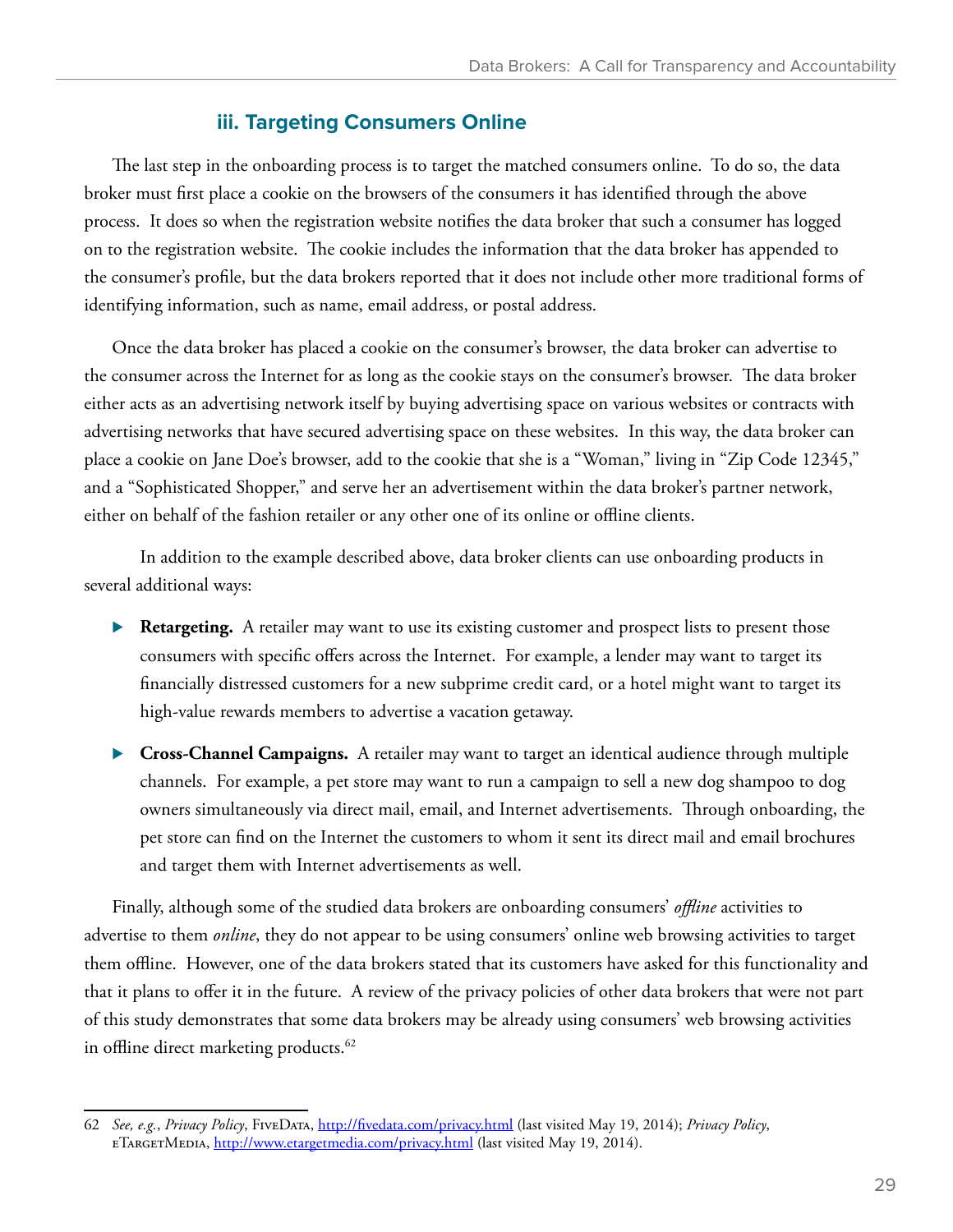#### **Exhibit 4:**

# **Onboarding Onboarding**

When data brokers help businesses find consumer targets for online advertising.



#### **Matching**

**2**

The data broker finds the targeted consumers online,



assigns Jane Doe to the targeted segment,

| W<br>Ja |
|---------|
|         |

hat sites does Ine Doe visit?



and finds Jane Doe is registered on Social Media X.

## **3 Targeting**

The data broker uses cookies to display the business's ads on sites the targeted consumers visit.



Next time Jane Doe logs on to Social Media X, the data broker places a cookie on her browser.



When Jane Doe visits certain websites, the business's ads may be displayed.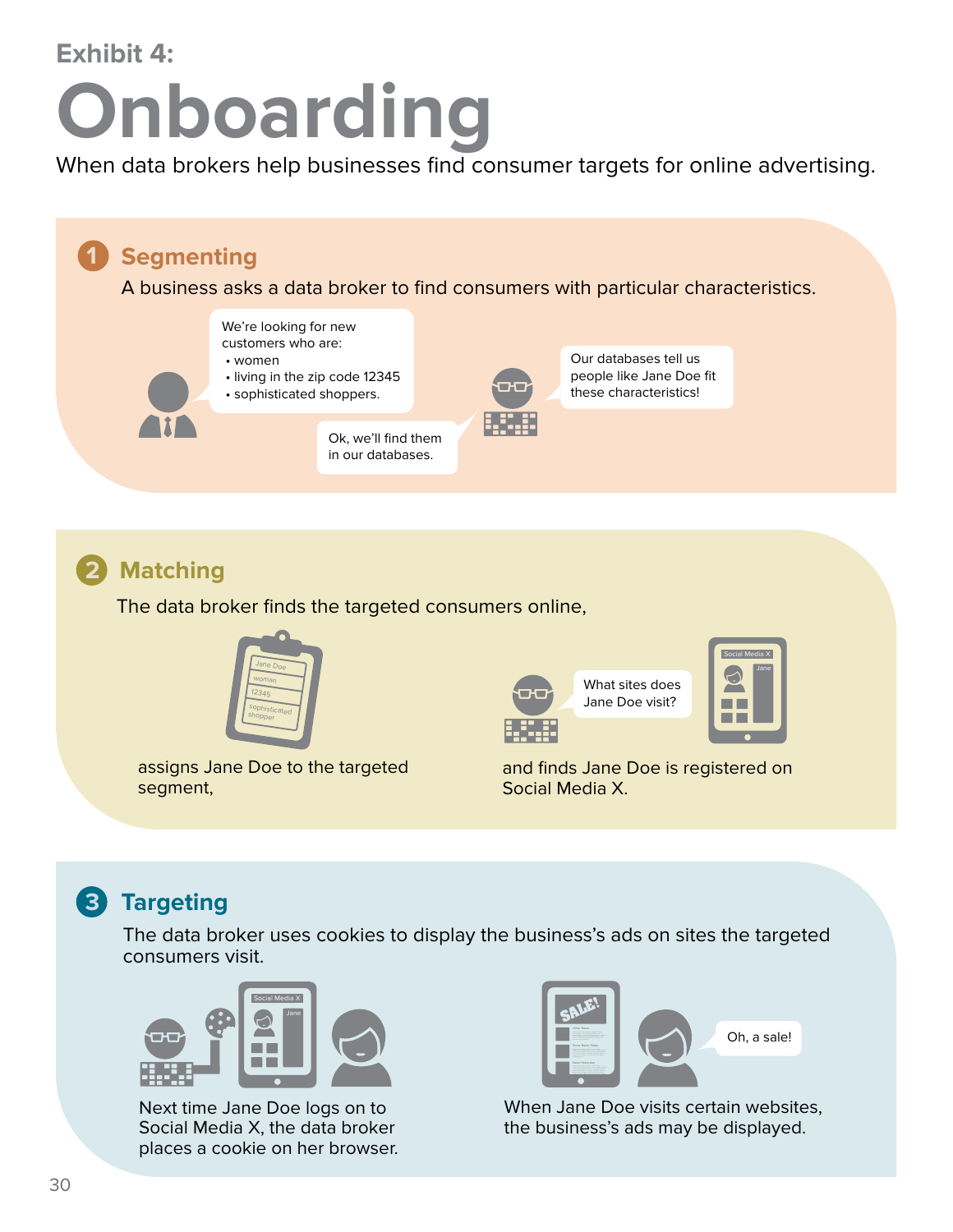#### **3. Marketing Analytics**

Five of the data brokers in this study provide analytics for marketing purposes, as a way to predict consumers' likely behavior. Among other things, the analytics products offered by some of the data brokers enable a client to more accurately target consumers for an advertising campaign, refine product and campaign messages, and gain insights and information about consumer attitudes and preferences. For example, some data brokers will analyze their client's customer data and advise a client regarding the type of media channel to use to advertise a particular product or brand (e.g., online, newspapers, television) and where the advertisements should be shown (e.g., Florida or California). As part of this analysis, the data brokers can also help their clients model the expected outcomes of various marketing tactics, thus allowing the clients to better advertise their products to consumers. For example, a data broker might be able to predict whether advertising a new product exclusively through Twitter will yield the desired outcome.

Some of the data brokers offer their clients the ability to evaluate the impact of an advertising campaign after it has run. These analytic products are generally based on algorithms that consider hundreds or thousands of data elements, including historical data provided by the client and data that the broker gathers from the government, other publicly available sources, and commercial sources described above. For example, after a telecommunications company runs an online advertising campaign for its newest mobile device, that company might want to know how many of its customers saw those advertisements, went into a physical store, and purchased that device.

Some of the data brokers convert their analyses into a variety of different marketing scores for consumers. Some scores rank clients' customers on the basis of how likely they are to respond to particular marketing efforts. For example, clients may rely on marketing scores to identify consumers or addresses on direct mail lists with a low response rate. Clients may also rely on marketing scores to identify addresses that have a high undeliverable mail rate or consumers with a low purchase rate. These types of scores could be used to determine the types of offers consumers may receive, the number of offers, or even the level of customer service provided to specific individuals. Other scoring products measure a consumer's presence on the Internet or a consumer's influence over others. These scores are based on, for example, the consumer's blogging practices, participation in social media sites such as Facebook and Twitter, the number of friends, followers, or readers the consumer has, the amount of content the consumer creates on the Internet, or the consumer's prominence in the news. Clients may use these social influence scores to ensure that they advertise their products to these particular consumers, with the expectation that these consumers will, in turn, tout these products to their friends and followers.  $63$ 

<sup>63</sup> On March 19, 2014, the FTC hosted a seminar on alternative scoring products, as part of a series of seminars to examine the privacy implications of new areas of technology. See Spring Privacy Series: Alternative Scoring Products, FED. TRADE COMM'N (Mar. 19, 2014), *available at* [http://www.ftc.gov/news-events/events-calendar/2014/03/spring-privacy-series-alternative](http://www.ftc.gov/news-events/events-calendar/2014/03/spring-privacy-series-alternative-scoring-products)[scoring-products.](http://www.ftc.gov/news-events/events-calendar/2014/03/spring-privacy-series-alternative-scoring-products) The seminar included discussions about the scores discussed in this report. *Id.* (transcript available at [www.](http://www.ftc.gov/system/files/documents/public_events/182261/alternative-scoring-products_final-transcript.pdf) [ftc.gov/system/files/documents/public\\_events/182261/alternative-scoring-products\\_final-transcript.pdf](http://www.ftc.gov/system/files/documents/public_events/182261/alternative-scoring-products_final-transcript.pdf)).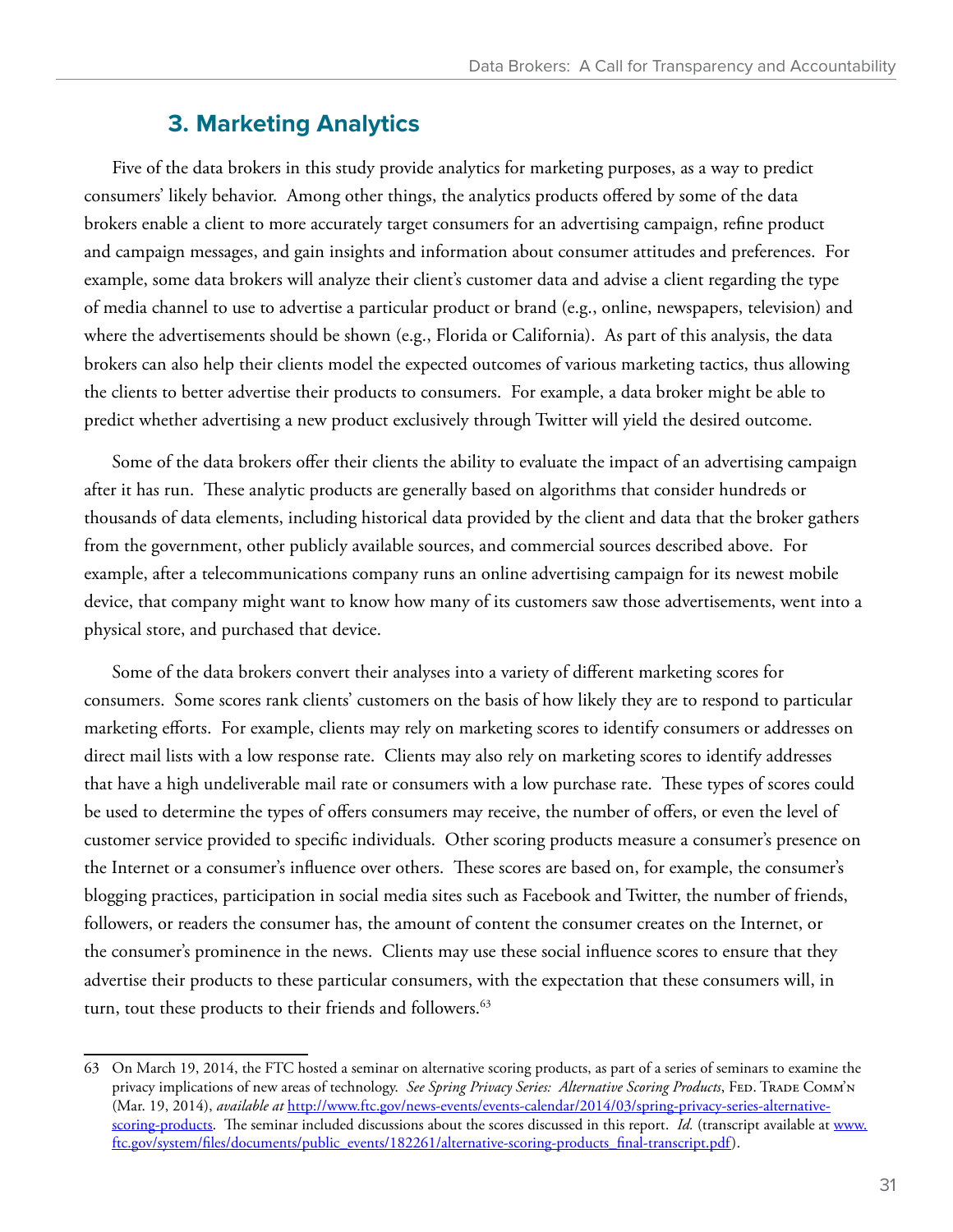### **B. Risk Mitigation**

Four of the data brokers sell risk mitigation products that generated approximately \$177 million in annual revenue in 2012. The Commission has grouped these products into two categories: (1) identity verification and  $(2)$  fraud detection.<sup>64</sup>

#### **1. Identity Verification**

In general, identity verification products assist clients in confirming the identity of an individual. The data broker clients use identity verification products for diverse reasons. For example, banks use such products to comply with "know your customer" identity verification requirements under the USA PATRIOT Act<sup>65</sup> or to otherwise help deter fraud at the time a consumer commences a transaction.

Some of the data brokers offer identity verification products in several formats. First, the data brokers offer a scoring format, in which the client receives a numerical score indicating the level of risk associated with the transaction, along with explanatory codes that relate to the calculation of the score. For a consumer with a high risk score, the explanatory codes could state that the SSN provided by the consumer is associated with a deceased individual, the address used by the consumer has been associated with fraud or is a prison address, the SSN has been used very frequently in a short period of time, or the SSN has been attributed to an address other than the one submitted by the consumer.<sup>66</sup>

Second, as a standalone product or to provide an additional layer of authentication, the data brokers offer their clients a quiz product, which typically includes questions to which the answers should be easily known to the consumer, but would not likely appear in information stolen by an identity thief, such as information that can be found in the consumer's wallet. Questions might include: "Which of these is an email address you have used?" or "What is your mother's birthday?" When used in conjunction with a scoring product, if a consumer scores high on risk, the data broker's client may require the consumer to answer five out of the six questions correctly; however, if the consumer's risk score is low, the data broker's client may only require that the consumer answer three of the six questions correctly.

<sup>64</sup> As noted earlier, the Commission's Orders to the nine data brokers did not seek information about data broker activities that fall within the scope of the FCRA. However, some risk mitigation products could be covered by the FCRA, depending upon the information collected and its use. The Commission has previously sent warning letters to data brokers that appeared willing to sell data for FCRA purposes but did not consider themselves to be subject to the FCRA. *See* Press Release, Fed. Trade Comm'n, FTC Warns Data Broker Operations of Possible Privacy Violations (May 7, 2013), *available at* [http://www.](http://www.ftc.gov/news-events/press-releases/2013/05/ftc-warns-data-broker-operations-possible-privacy-violations) [ftc.gov/news-events/press-releases/2013/05/ftc-warns-data-broker-operations-possible-privacy-violations](http://www.ftc.gov/news-events/press-releases/2013/05/ftc-warns-data-broker-operations-possible-privacy-violations). The Commission will continue to focus on this issue.

<sup>65</sup> Customer Identification Programs for Banks, Savings Associations, Credit Unions, and Certain Non-Federally Regulated Banks, 31 C.F.R. § 1020.220 (implementing Section 326 of the Uniting and Strengthening America by Providing Appropriate Tools Required to Intercept and Obstruct Terrorism Act of 2001 ("USA PATRIOT Act"), Pub. L. No. 107-56, 115 Stat. 272 (2001)).

<sup>66</sup> The data brokers use the SSN to create these types of products, but do not share the SSN with their clients.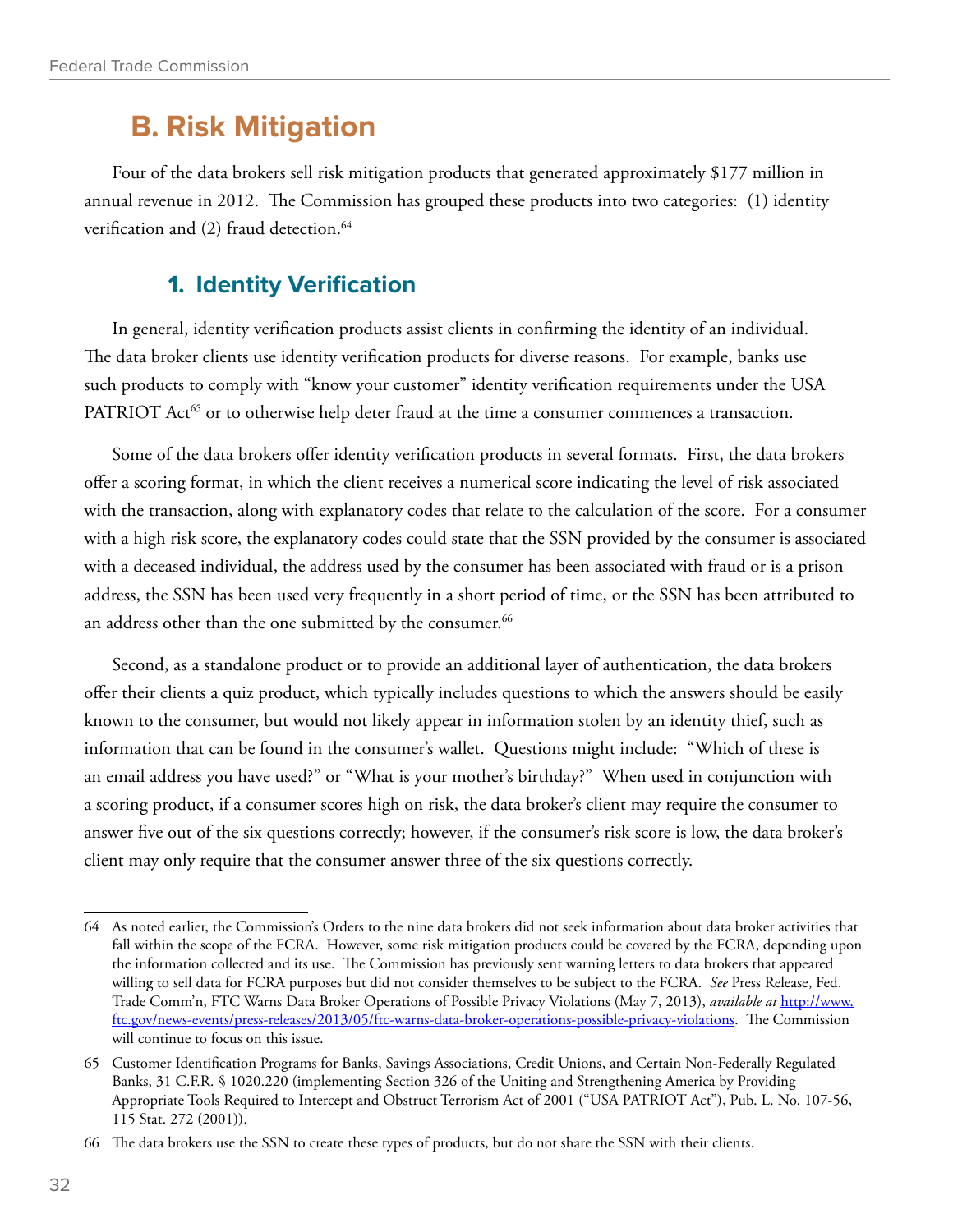Third, the data brokers offer the "match/no match" format, which provides confirmation that information provided by the consumer matches the information in the data broker's files. In some cases, the data broker may provide a "close match" option, where, for instance, two digits in the telephone number look like they may have been transposed.

Some of the data brokers provide a category of identity verification products called a status verification product, which serves to both identify an individual and indicate a status of that individual. Status verification products can ascertain whether a person is active duty military personnel and thereby entitled to certain foreclosure protections<sup>67</sup> or whether an individual is listed as an excluded party for purposes of government contracting or procurement.68 They also include products that provide verification of employment (e.g., that *X* consumer works for *Y* employer).

#### **2. Fraud Detection**

Some of the data brokers also sell products to help their clients identify or reduce fraud. For example, one data broker offers a product that indicates whether an email address has existed for a period of time or has a history of transactions related to it. Another data broker tracks address information to assist companies in detecting patterns associated with attempted fraud (e.g., the delivery address is not associated with the listed consumer).

Fraud detection products also can assist entities in verifying the reliability or truthfulness of information a consumer submits to them. For example, if a public benefit is contingent on a consumer's level of income, a consumer may fill out a form declaring his or her income. The data brokers can provide a general confirmation of such income (inferred from broad demographic data) or, with the consumer's consent, can verify the individual's income based on his or her Internal Revenue Service tax return.

Data broker products also can assist companies that have had a data breach by analyzing patterns to determine whether there appears to be misuse of the personal information breached. For example, if the breach included employees' SSNs, the company can provide the data broker with a list of those SSNs

<sup>67</sup> *See* Servicemembers Civil Relief Act, Pub. L. No. 108-109, 117 Stat. 2835 (2003) (codified at 50 U.S.C. app §§ 501–596). The protections of this statute apply to active duty military personnel who had a mortgage obligation prior to enlistment or prior to being ordered to active duty.

<sup>68</sup> As a means of protecting public funds from fraud and abuse, governmental entities and certain others publish lists of individuals and entities that are excluded or barred from receiving government benefits, contracts, financial assistance, or funds. Such exclusionary lists have been maintained by General Services Administration. *See* System for Award MGMT., [https://www.sam.gov/portal/public/SAM/##11](https://www.sam.gov/portal/public/SAM/) (last visited Mar. 26, 2014) (The General Services Administration discontinued the Excluded Parties List System on November 21, 2012. Exclusions are now maintained by the System for Award Management); U.S. Department of Health & Human Services, *see Exclusions Program*, Office of Inspector GENERAL: U.S. DEP'T OF HEALTH & HUMAN SERVS., <https://oig.hhs.gov/exclusions/index.asp>(last visited Mar. 26, 2014) (setting forth a list of individuals and entities excluded from participating in Medicare, Medicaid, and any other federal health care program); Freddie Mac, see How to Access Freddie Mac's Exclusionary List in Loan Prospector, FREDDIE MAC (Sept. 2008), [http://www.freddiemac.com/learn/pdfs/uw/ex\\_lst\\_lp.pdf](http://www.freddiemac.com/learn/pdfs/uw/ex_lst_lp.pdf) (setting forth list of individuals and entities excluded from participating in transactions involving Freddie Mac loans); and others.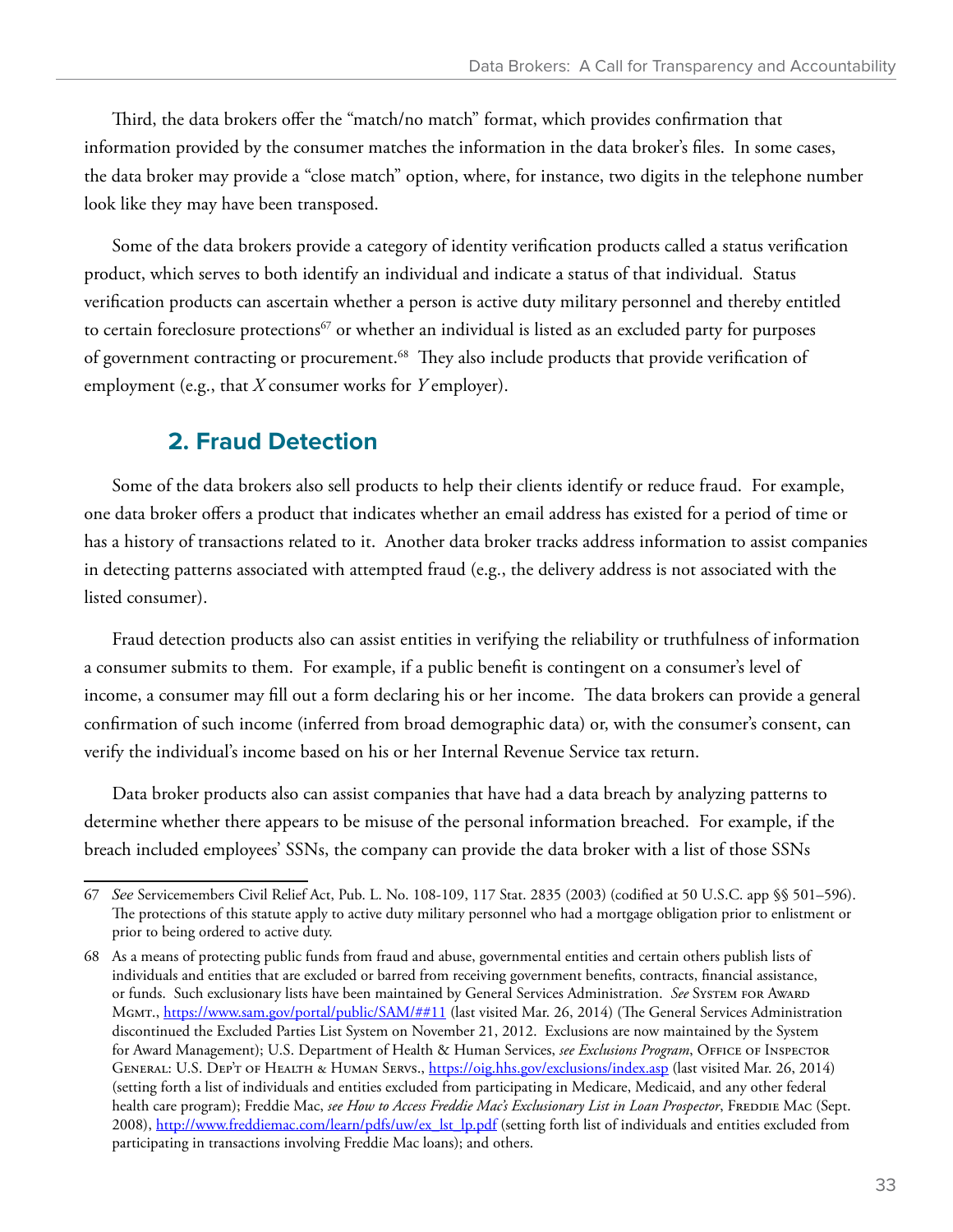and ask the data broker to monitor whether a particular SSN on the list is suddenly associated with many different addresses, thereby suggesting fraud.

## **C. People Search**

Three of the data brokers provide people search products, which generated over \$52 million in combined annual revenue in 2012. "People search" products offer information about consumers obtained from government and other publicly available sources, such as social media sites, as described above. These products are unique in that they are often intended for use by individuals, although they can be used by organizations as well. Users utilize people search products for such purposes as tracking the activities of executives and competitors, finding old friends, researching a potential love interest or neighbor, networking, or locating court records. People search products provide personal information about consumers. These products may allow a user to conduct a search with as little as one data element, such as name, address, city/state, telephone number (including mobile telephone number), email address, username, or SSN. The products provide a variety of information including:

- **⊲** Aliases
- **⊲** Age and date of birth
- **⊲** News stories
- **⊲** Telephone number
- **⊲** Gender
- **⊲** Interests/affiliations
- **⊲** Address history
- **⊲** Education information
- **⊲** Death records
- **⊲** Relatives
- **⊲** Employment history
- **⊲** Marriage records
- **⊲** Email address
- **⊲** Criminal records
- Divorce records
- **⊲** Civil records (including bankruptcies, liens, judgments)
- **⊲** Property ownership and sales history (including loan activity)
- **⊲** Social media information (including usernames, profile URL, friend connections)
- **⊲** Neighbors (including sex offenders)

Some of the data brokers provide free search products, and other data brokers provide fee-based products. In general, the data brokers instruct users that they cannot use these products for purposes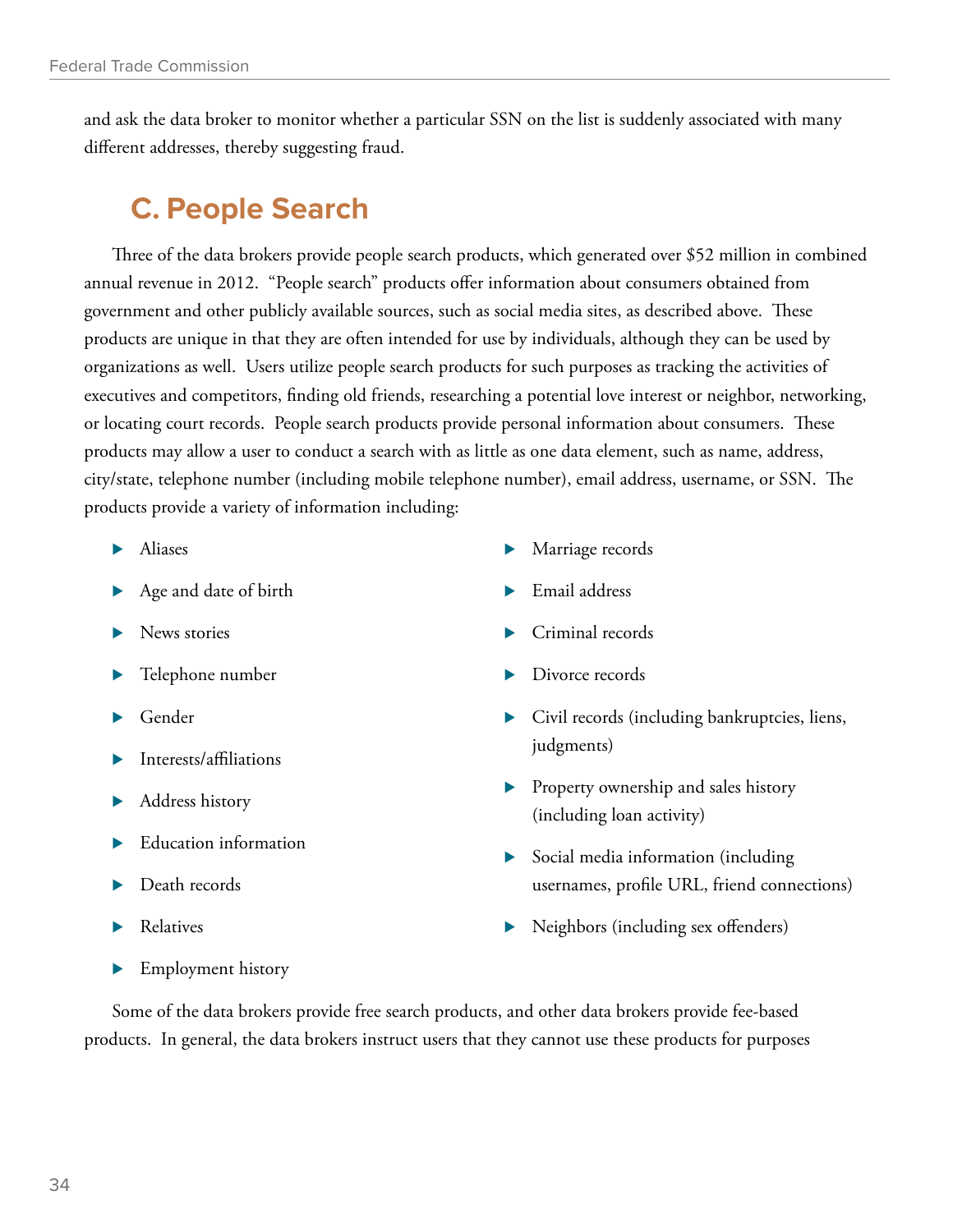governed by the FCRA, including eligibility for employment, credit, insurance, housing, or similar purposes.<sup>69</sup>

<sup>69</sup> The Commission has stated that a disclaimer alone will not suffice to keep a product outside the confines of the FCRA. *See* Complaint at 3, Filiquarian Publ'g. LLC, No. C- 4401 (F.T.C. Apr. 30, 2013), *available at* [http://www.ftc.gov/](http://www.ftc.gov/sites/default/files/documents/cases/2013/05/130501filquariancmpt.pdf) [sites/default/files/documents/cases/2013/05/130501filquariancmpt.pdf;](http://www.ftc.gov/sites/default/files/documents/cases/2013/05/130501filquariancmpt.pdf) Complaint at 5, United States v. Spokeo, Inc., No. CV12-05001-MMM-SH (C.D. Cal. June 7, 2012), *available at* [http://www.ftc.gov/sites/default/files/documents/](http://www.ftc.gov/sites/default/files/documents/cases/2012/06/120612spokeocmpt.pdf) [cases/2012/06/120612spokeocmpt.pdf](http://www.ftc.gov/sites/default/files/documents/cases/2012/06/120612spokeocmpt.pdf).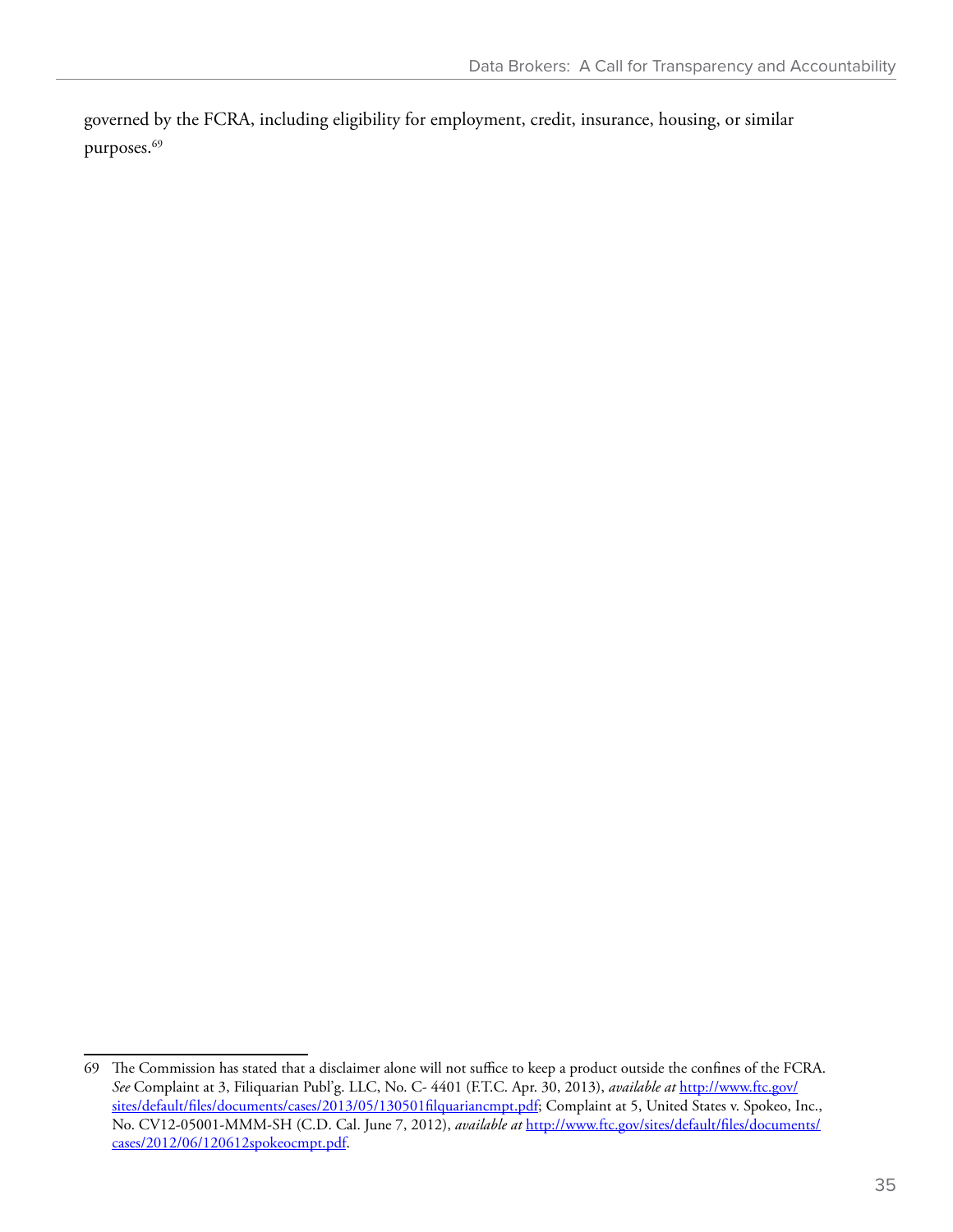# **V. DATA QUALITY**

The procedures that the data brokers use to assure the quality of the data they provide to clients depend on the type of product at issue and the data broker's business model.<sup>70</sup>

## **A. Marketing Products**

For marketing products to be effective, the data brokers generally need to provide information to their clients so that the relevant marketing message (e.g., a golf-related advertisement) reaches the correct consumer (e.g., golfer Jane Doe at 123 Main Street). To this end, they implement several procedures.

First, as described in Section II.B. of this report, they take steps to ensure the accuracy of the data they receive from their sources, so that, for example, consumers whom the source identifies as being interested in hiking are, in fact, interested in hiking. These steps range from relying on the reputation of their sources to affirmatively evaluating some of the data provided.

Second, they take steps to ensure that they are matching the correct information with the correct consumer in their database. The data brokers' matching practices vary. Some, for example, require stringent matching of the name and address elements. For example, if a source says that Jane Doe at 123 Main Street is interested in golfing, the data broker will only assign the golfing interest to the Jane Doe in its database who lives at 123 Main Street. Others rely on fuzzy logic<sup>71</sup> matching rules. These data brokers may assign the golfing interest to Jane Dae, rather than Jane Doe, if their files show that Jane Dae lives at 123 Main Street.72

Third, they may take steps to ensure that the identifying information they have is accurate and up-todate. Some of the data brokers will attempt to fill in missing information, such as a middle initial on a name or a street suffix (e.g., Avenue or Terrace). A few data brokers will check an address to make sure that a move record is not associated with the individual and keep the most recent address. Several of the data brokers will delete a record if it shows up on the Death Master File.

Fourth, the data brokers may reconcile conflicting information. One data broker relies on mathematical algorithms to reconcile conflicting data elements. For example, if two data sources list a consumer's age as 25, another as 26, and two others as 25–35, the data broker might assign the age as 25 to that consumer.

<sup>70</sup> The phrase "data quality" has traditionally been referred to as "data accuracy." For the reasons described in Section V.B., for some fraud detection products, having some inaccurate data is important in order to detect anomalies and potential fraud. Thus, this section uses the term "data quality."

<sup>71</sup> Fuzzy logic matching rules allow a computer to find matches even where the search terms are misspelled. For example, a search for "Barack Obama" under fuzzy logic matching rules might retrieve information about "Barak Obama" and other related terms.

<sup>72</sup> A similar matching process takes place when data brokers in this category sell data append products, where they have to associate information with a particular customer, as requested by the client.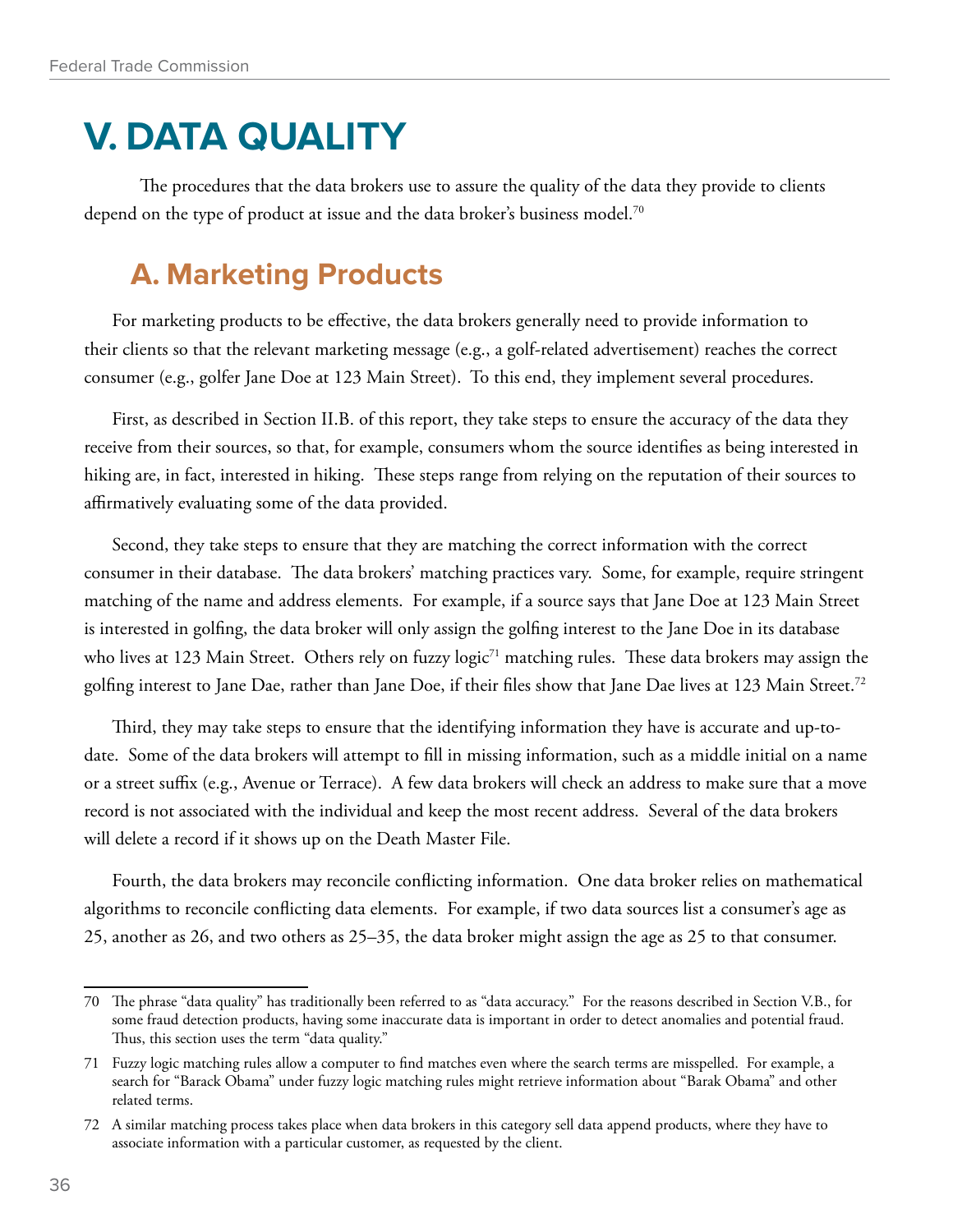Finally, several of the data brokers report that they accept inquiries from clients about data quality and attempt to take appropriate remedial action. These data brokers reported that data quality matters to their clients, who may terminate a data broker who provides less useful or accurate data than another data broker providing the same product. For example, if a data broker receives numerous complaints from its clients about the accuracy of the data, and the data broker determines that the information comes from a particular source, the data broker may further evaluate that source before obtaining updates or additional data from it.

#### **B. Risk Mitigation Products**

Like the data brokers that offer marketing products, the data brokers that provide risk mitigation products take steps to assess whether their sources are providing reliable information. (*See* Section II.B., *supra*). Unlike the data brokers that provide marketing products, however, for the most part, the data brokers selling fraud detection products avoid altering the data they obtain<sup>73</sup> and tend to retain historical and anomalous data in order to spot potential trends associated with fraud. For example, while a data broker that sells a marketing product may delete a consumer record if that consumer appears on the Death Master File, a data broker providing a fraud detection product will keep the data in the consumer's record to flag when a person using the deceased consumer's data attempts to open an account. Similarly, if John Doe attempts to use his SSN to apply for a mobile telephone contract and a data broker's fraud detection product shows that the same SSN belongs to another individual, then the transaction may be flagged as potentially fraudulent.74 Eliminating the entries related to other consumers' use of John Doe's SSN may undercut the ability to detect or prevent fraud. Thus, while some data used in fraud detection products may not be current or accurate, that data may nevertheless be relevant for purposes of detecting possible fraud.

In contrast, for identity verification products, associating correct identifying information (often an SSN) with a particular individual is critical. The data brokers selling identity verification products tend to require precise matching before linking a data element to an individual. While a data broker selling a marketing product may match information to a consumer using only name and address, identity verification products are more rigorous. They rely not only on names and addresses, but may also require that the driver's license and SSN match the information in their records to ensure that the information relates to the correct individual. In this way, the data broker can try to ensure that, for example, John Doe, Senior, will not be denied the ability to complete a transaction because he has been misidentified as John Doe, Junior, who lives in the same house.

<sup>73</sup> They may use standardization information to make data more consistent with U.S. Postal Service standards (e.g., they may change "North 32nd Street" in one file to "32nd Street North").

<sup>74</sup> *See* Section VIII.B.2., *infra*, for a discussion of the FCRA's application to these products.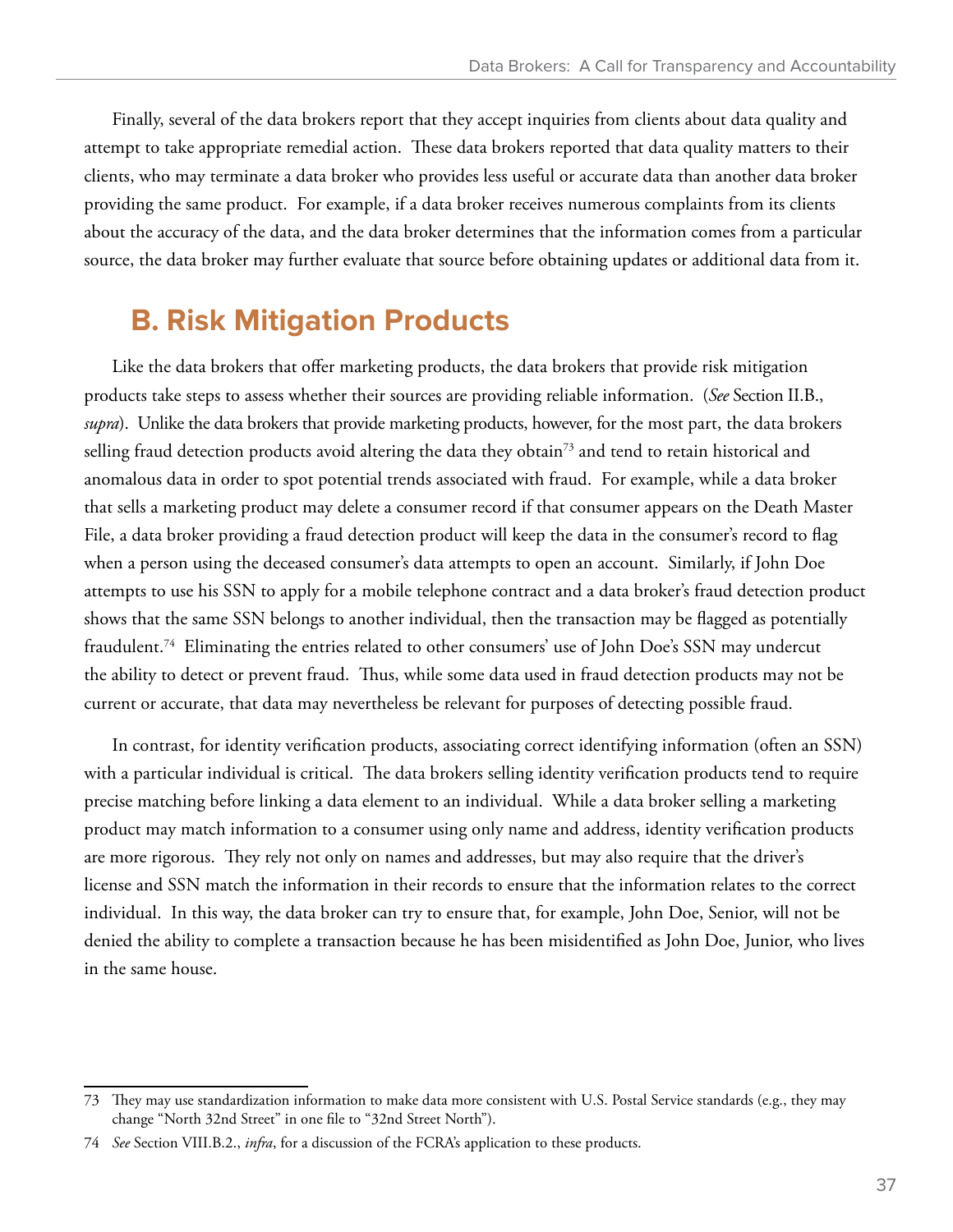## **C. People Search Products**

Unlike the data brokers in the other two categories, the data brokers providing people search products, for the most part, do not assess their sources because they primarily use publicly available sources. One data broker reported, however, that it compares the information acquired from publicly available sources to information acquired from other data brokers in order to assess the accuracy of the information.

The data brokers providing people search products report that they take steps to match the data they receive to the appropriate individual. For example, if a data broker finds a newspaper article relating to John Doe, and there are two John Does in its system, the data broker may look at the newspaper article to see if it mentions John Doe's place of residence or his age. In doing so, the data broker might be able to determine that the newspaper article relates to the John Doe living in California, rather than the John Doe living in Florida. One of these data brokers has patented a matching logic system to facilitate better matches.

In many cases, a user's search through one of these people search products will generate a number of different results. For example, a search for "Mike Smith" might provide results for "Michael Smith," "Mike D. Smith," "Micheal Smith," and "Mike E. Smith." Typically, the data brokers in this category will leave it to users to determine which results, if any, match the person they are seeking.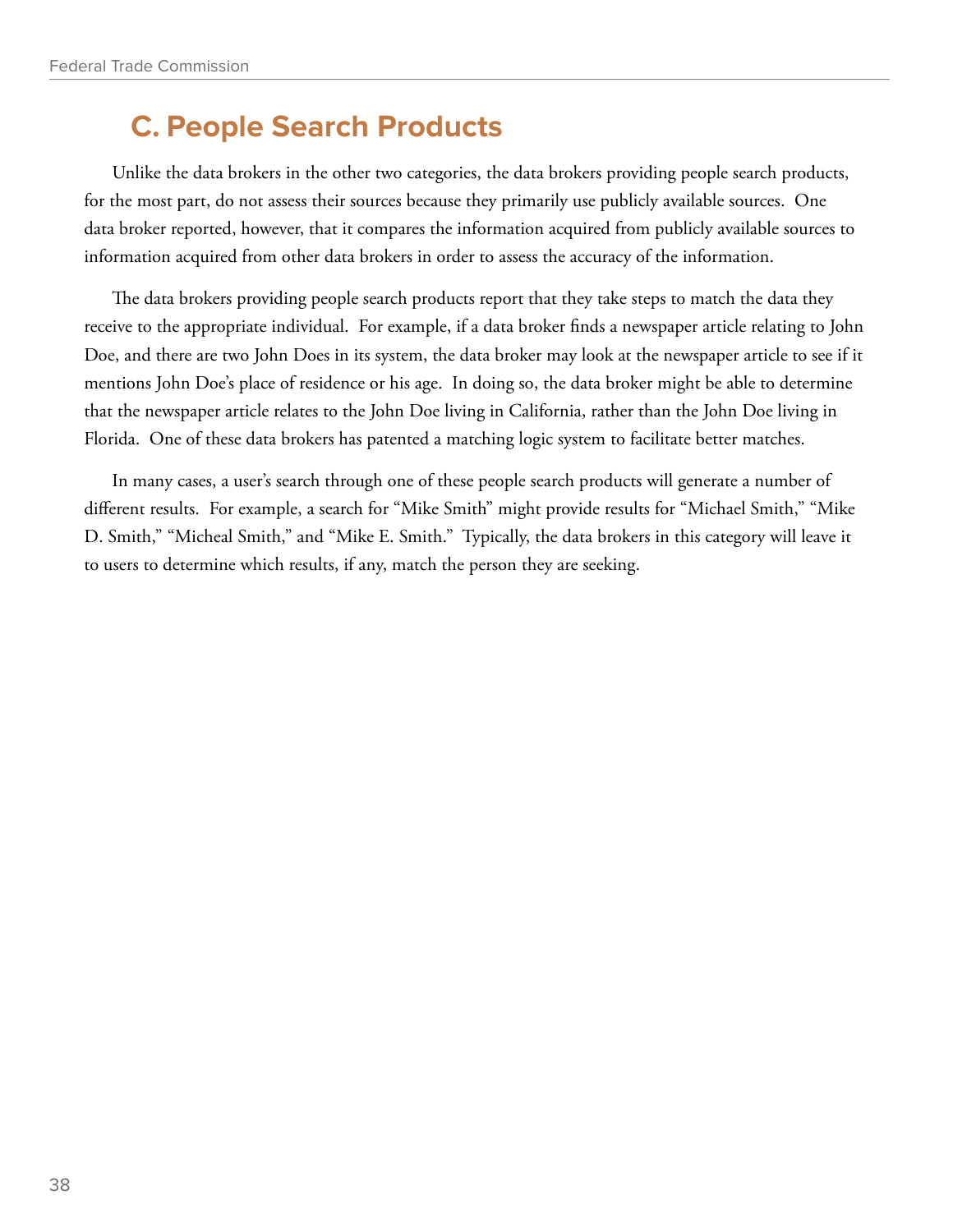# **VI. CLIENTS**

## **A. Types of Clients**

Each of the data brokers studied has numerous clients. The following chart provides a snapshot of the main categories of data broker clients.

## **Exhibit 5: Clients by Product Type and Industry Sector**

|                                                  | <b>Direct</b><br><b>Marketing</b> | Online<br><b>Marketing</b> | <b>Marketing</b><br><b>Analytics</b> | Identity<br>Verification | Fraud<br><b>Detection</b> | People<br><b>Search</b> |
|--------------------------------------------------|-----------------------------------|----------------------------|--------------------------------------|--------------------------|---------------------------|-------------------------|
| <b>Alternative Payment</b><br>Providersi         |                                   |                            |                                      | $\times$                 | X                         |                         |
| Attorneys &<br>Investigators                     | $\sf X$                           |                            |                                      |                          |                           |                         |
| Automotive Industry                              | X                                 | X                          | X                                    |                          |                           |                         |
| <b>Consumer Packaged</b><br>Goods Manufacturers" | $\mathsf{X}$                      | $\times$                   | $\overline{X}$                       |                          |                           |                         |
| Data Brokers                                     | $\times$                          | $\times$                   | $\times$                             | $\times$                 | $\times$                  |                         |
| Educational<br>Institutions                      | $\sf X$                           |                            |                                      | $\times$                 | $\times$                  |                         |
| Energy/Utilities                                 | X                                 |                            |                                      |                          |                           |                         |
| Government<br><b>Entities</b>                    | $\sf X$                           |                            | $\times$                             | $\times$                 | $\times$                  | $\overline{X}$          |
| Hospitality/Travel/<br>Entertainment             | X                                 | $\times$                   | $\times$                             |                          |                           |                         |
| <b>Individual Consumers</b>                      |                                   |                            |                                      |                          |                           | $\mathsf{X}$            |
| <b>Insurance Companies</b>                       | $\times$                          |                            | X                                    | $\times$                 | $\times$                  |                         |
| Lenders/<br><b>Financial Services</b><br>Firms   | $\times$                          | $\times$                   | $\times$                             | $\times$                 | $\times$                  | $\sf X$                 |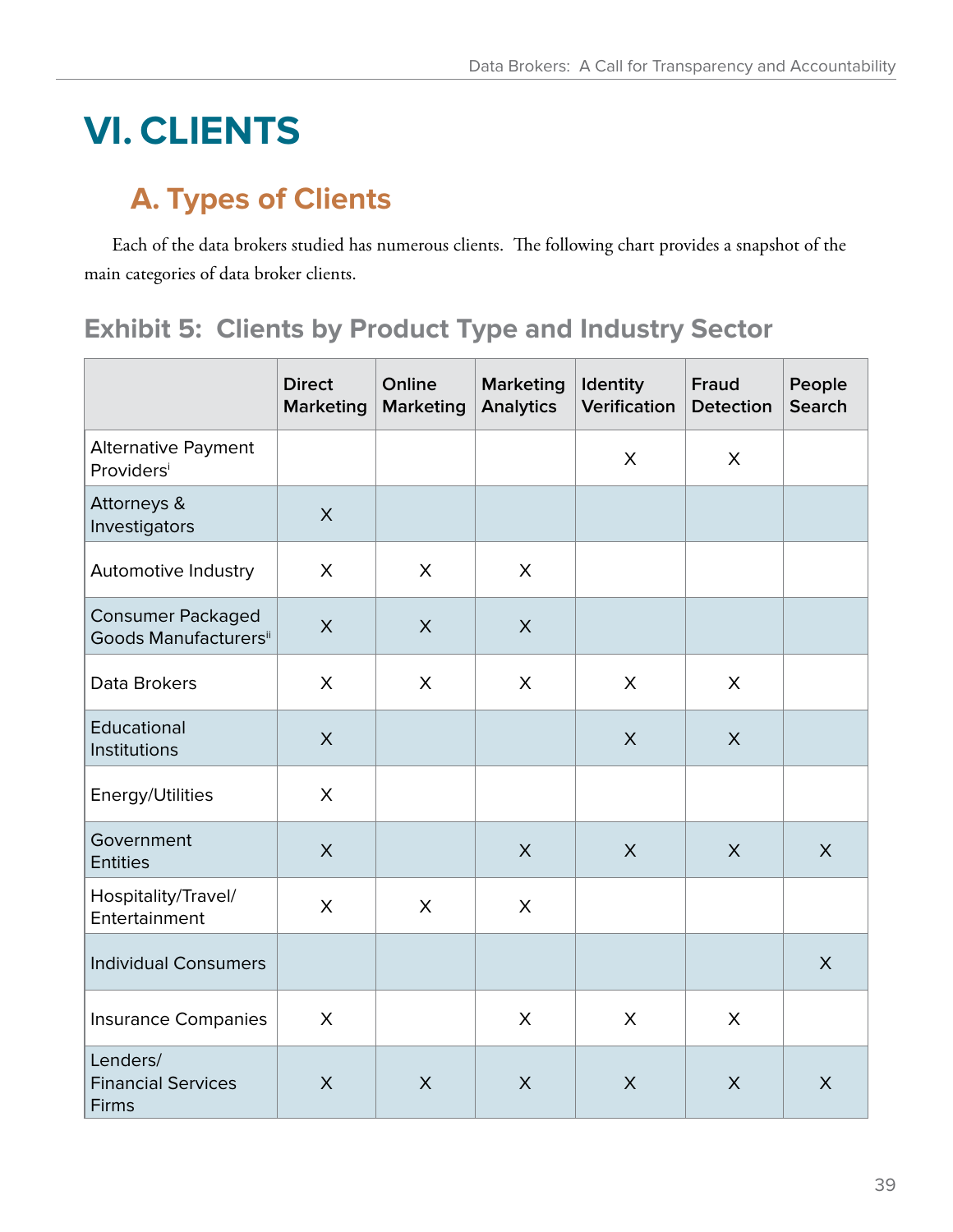|                                                    | <b>Direct</b><br><b>Marketing</b> | Online<br><b>Marketing</b> | <b>Marketing</b><br><b>Analytics</b> | <b>Identity</b><br><b>Verification</b> | Fraud<br><b>Detection</b> | People<br><b>Search</b> |
|----------------------------------------------------|-----------------------------------|----------------------------|--------------------------------------|----------------------------------------|---------------------------|-------------------------|
| Marketing/<br><b>Advertising Firms</b>             | $\times$                          | X                          | X                                    | X                                      | X                         | X                       |
| Media                                              | $\times$                          |                            | X                                    |                                        |                           | $\sf X$                 |
| Non-profit Entities/<br><b>Political Campaigns</b> | X                                 | X                          |                                      | X                                      | X                         |                         |
| Pharmaceutical<br>Firms                            | $\sf X$                           |                            | X                                    |                                        |                           | $\sf X$                 |
| <b>Real Estate Services</b>                        | $\times$                          |                            |                                      |                                        | X                         | $\mathsf{X}$            |
| <b>Retail Companies</b>                            | $\sf X$                           | $\sf X$                    | $\sf X$                              | X                                      | $\sf X$                   | $\overline{X}$          |
| Technology<br>Companiesiii                         | $\times$                          | $\times$                   | X                                    |                                        |                           | $\mathsf{X}$            |
| Telecom Companiesiv                                | $\times$                          |                            | X                                    | X                                      | X                         |                         |

Alternative Payment Providers include companies who provide consumers with alternative methods of payment rather than traditional methods such as checks or credit cards.

ii Consumer Packaged Goods Manufacturers include companies that manufacture items that consumers use and have to replace frequently, such as food and beverages, apparel, and household products.

iii Technology Companies include hardware companies, software companies, Internet companies, and other technology companies.

iv Telecom Companies include telephone, mobile, cable and satellite television providers, and other telecommunication companies.

In addition, some of the data brokers, on a limited basis, have also sold information to companies in the debt collection and debt buying industries to help those companies locate individuals and/or determine the likelihood that they will repay a debt.

## **B. Client Screening, Contracting, and Monitoring Practices**

The data brokers' client screening, contracting, and monitoring practices vary, depending on the type of product (e.g., marketing or fraud detection), the type of data provided by the product (e.g., property information or lifestyle data), or the type of client (e.g., financial institution or retailer). For example, when compiling government and other publicly available information to provide people search products to the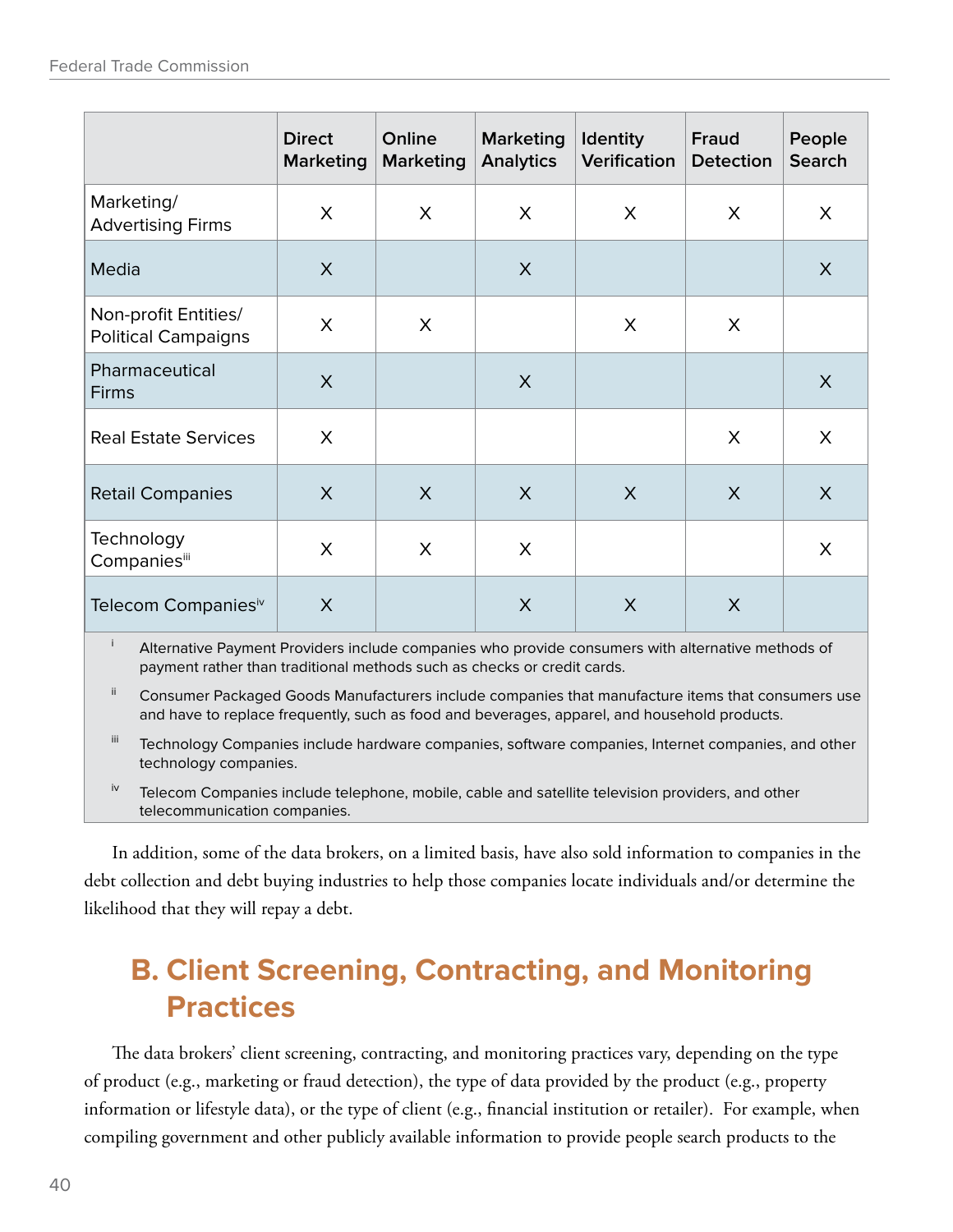general public, the data brokers tend to engage in minimal screening or monitoring of their clients. Clients, including individual consumers, access these products through the data brokers' websites and the data brokers do not determine the purpose for which the client will use the product. The data brokers state that they prohibit certain uses of data through their websites' Terms of Use, which often include prohibitions on using the products for unlawful purposes, for FCRA purposes, or both. Some of the data brokers only post their Terms of Use on their websites without requiring clients to affirmatively agree to the terms; others require clients to affirmatively agree to the Terms of Use when completing the transaction, although the terms may not be displayed during the transaction. The data brokers generally do not review, monitor, audit, or evaluate the use of their people search products after the client completes the transaction.

Apart from the people search category, several of the data brokers engage in some screening and monitoring of their clients.<sup>75</sup> The screening process may include meeting or speaking with potential clients, relying on the well-established reputation of the potential client, and performing some research on the legitimacy of the potential client's business, such as verifying the business address, performing Internet searches, and reviewing the potential client's website. In addition, one data broker reported that it does not sell its products to clients involved in certain industries, such as pornography, debt repair, credit counseling, private investigation, or the sale of illegal drug products or services or illegal weapons.

A few of the data brokers engage in more significant screening and monitoring. In addition to the screening process described above, the data brokers may include a credentialing questionnaire to determine if the client is a legitimate entity and has a lawful use for the product, site inspection, security review, website review, and reference checks. These data brokers also include auditing provisions in their client contracts, perform audits of their clients, and have terminated clients for contract violations.

Whether or not they screen or monitor their clients, the data brokers that offer risk mitigation and marketing products enter into written, signed contracts with their clients that describe the permitted and prohibited uses of the product. Prohibited uses may include reuse or resale of the data without permission; decoding or reverse engineering of the data; illegal or illicit uses; uses in violation of the FCRA, GLBA, HIPAA, or COPPA; and uses in violation of industry self-regulatory guidelines.

The contracts between data brokers and their clients include few provisions regarding the accuracy of their products. Some of the data brokers represent to their clients that their information is only as accurate as their sources and accept no responsibility to validate the accuracy of their data. Other data brokers, rather than making representations regarding the accuracy of their data, focus on the utility and predictive quality of their products.

<sup>75</sup> Notably, the IRSG principles discussed in the Introduction were designed to screen clients, in part to avoid misuse of data that IRSG member companies provided to their clients. However, the industry ultimately terminated the IRSG. *See* IRSG, *supra* note 5.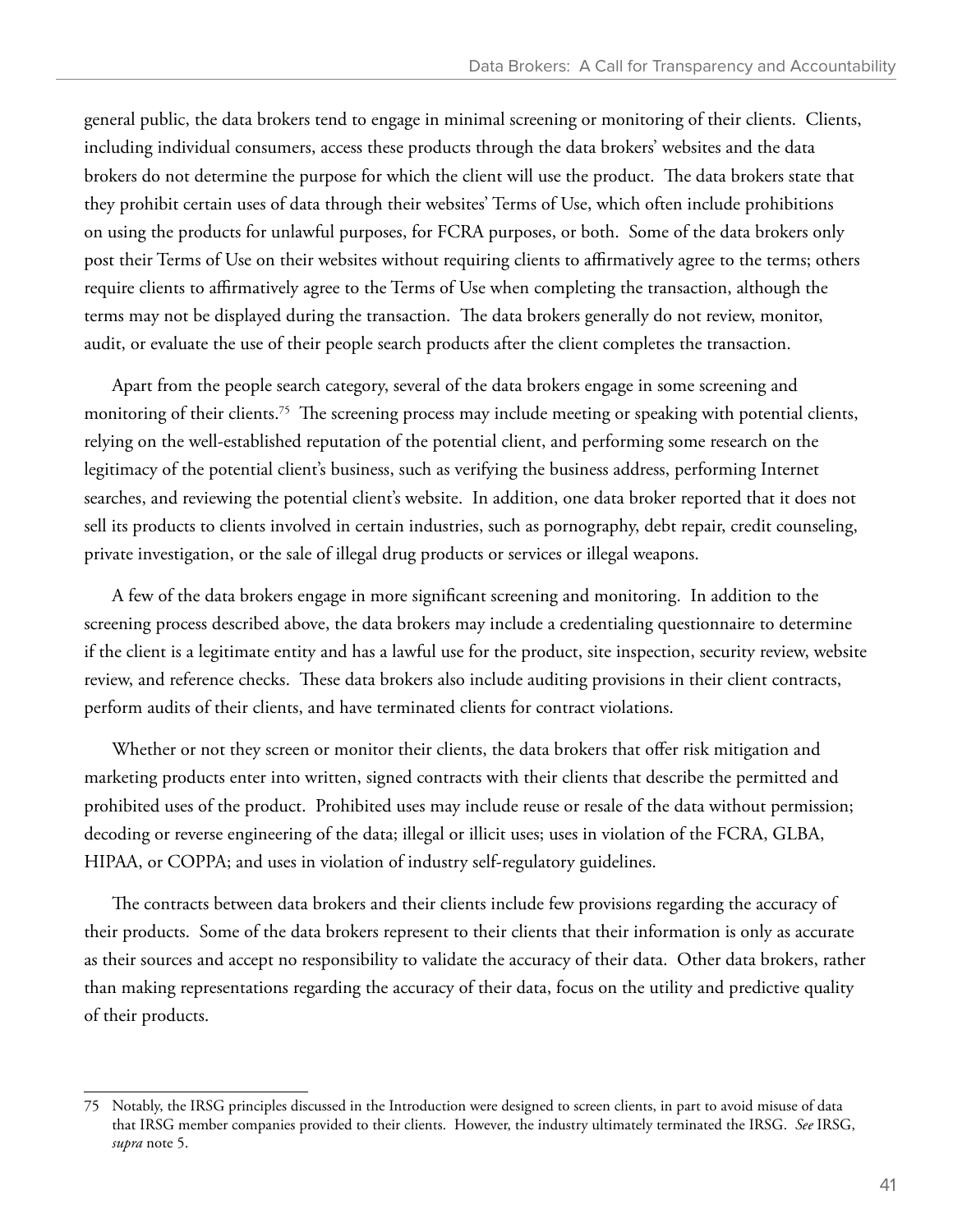# **VII. CONSUMER CONTROLS OVER DATA BROKER INFORMATION**

In the following sections, the Commission describes some of the salient features of the data brokers' access, correction, opt-out, and deletion policies by product type.

## **A. Marketing Products**

Of the five data brokers that sell marketing products, four provide consumers with access to certain limited information.<sup>76</sup> These data brokers provide notice on their website, typically within a lengthy privacy policy, and an explanation of how to access the information; however, these notices may be hard to understand. In response to a consumer request, some of these data brokers will provide the consumer's name accompanied by a few general interest categories the data broker has associated with that consumer, such as "Travel Enthusiast" or "Green Consumer." Consumers are not provided access to all of the data that the data broker has associated with them and/or all of the inferences made from that data. The data brokers typically provide access to raw data and not to their proprietary information that they derive through algorithms. As a result, consumers may not know they have been categorized in a particular manner.

To the extent consumers can access information about themselves, they are required to submit personal information to verify their identity and sometimes additional documentation through postal or electronic mail, such as a physical or scanned copy of a government-issued photo identification card or passport, and, for one broker, possibly a copy of a recent credit, utility, or telephone bill.<sup>77</sup> The data brokers in this study report that they use this personal information only for authentication purposes and to process access requests.

Only two data brokers that sell marketing products allow consumers to correct their information. Of them, one data broker launched a new website in September 2013 that, among other things, lists some elements the data broker sells in its marketing products used for online advertising and enables consumers to correct some of these elements.

The four data brokers that sell marketing products and provide consumers with access also allow consumers to opt out of the use or sharing of their personal information for marketing purposes. Opting out means suppressing the consumer's personal information from display in the data broker's marketing

<sup>76</sup> In September 2013, one data broker, Acxiom, publicly announced changes to its access policy after submitting its final responses to the Order. This data broker launched a new website to enable consumers to access and correct information about them, and to and opt out of having some information included in certain marketing products. *See* Press Release, Acxiom Corp., Acxiom Launches New Consumer Portal (Sept. 4, 2013), *available at* [http://www.acxiom.com/acxiom-launches-new](http://www.acxiom.com/acxiom-launches-new-consumer-portal/)[consumer-portal/.](http://www.acxiom.com/acxiom-launches-new-consumer-portal/)

<sup>77</sup> Despite recognizing that minors would not typically have such documentation, one data broker explained that it provides access only to consumers able to produce the documentation.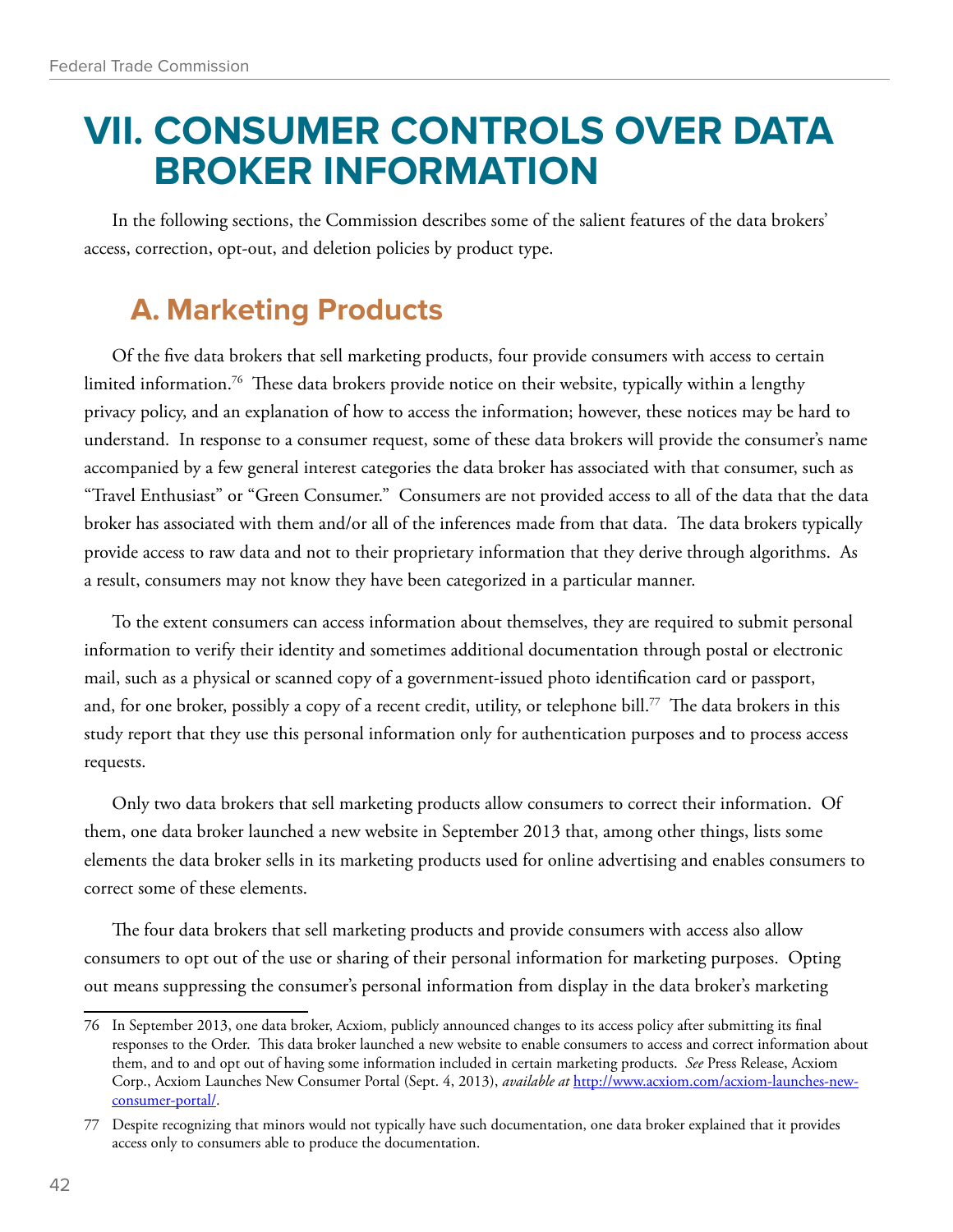products. These data brokers generally do not delete the consumer's information from their systems. Instead, they maintain the information in order to be able to match records that they may receive in the future and identify which consumer records should be suppressed. Some data brokers also report that they might continue to use the suppressed information in products that display data in aggregated, anonymous form.

These four data brokers provide notice of their opt-out policy via their individual, company-specific websites, usually in the privacy policy. Consumers can submit opt-out requests through a web form that requires basic consumer contact information, such as name, mailing address, and possibly an email address. Some of the data brokers also accept opt-out requests by mail or fax. When compared with the data access requests, the data broker opt-out procedures appear to focus less on authentication of the individual and more on streamlining the process for both the data broker and the consumer. For example, opt-out requests generally do not require the submission of supporting documents. When consumers provide their personal information in order to opt out, the data brokers have indicated that they use the information only for the opt out.

The data brokers that provide consumers with the ability to opt out convey some limitations regarding opt outs to consumers, but do not convey others, which could confuse consumers. For example, among the three data brokers that sell risk mitigation and marketing products, one data broker's opt-out disclosures did not clearly convey that the opt out is limited to just the marketing products, which comprise a small percentage of the data broker's business.

Opting out typically does not take effect immediately. It often takes a data broker several weeks to suppress a consumer's personal information from its database. Furthermore, while a consumer may opt out, information about that consumer might still appear in another consumer's records, such as that of a spouse. In addition, if a consumer submits identifying information in an opt-out request that varies from the identifying information in the data broker's records, the opt out may not capture all of those records. For example, "Jonathan Doe" may not know to also submit for his shortened name, "Jon Doe." As a result, consumer opt-out requests may not be completely effective.

## **B. Risk Mitigation Products**

Of the four data brokers that sell risk mitigation products, two provide consumers with some form of access to their information. In order to obtain their information, consumers are required to submit personal information to verify their identity, such as name, address, telephone number, email address, and possibly provide a photocopy or electronic scan of a government photo identification card and a copy of a recent credit card, utility, or telephone bill. As with data brokers selling marketing products, the data brokers providing risk mitigation products use this personal information only for authentication purposes and to process the access request. Depending on the data broker's procedures, consumers can submit access requests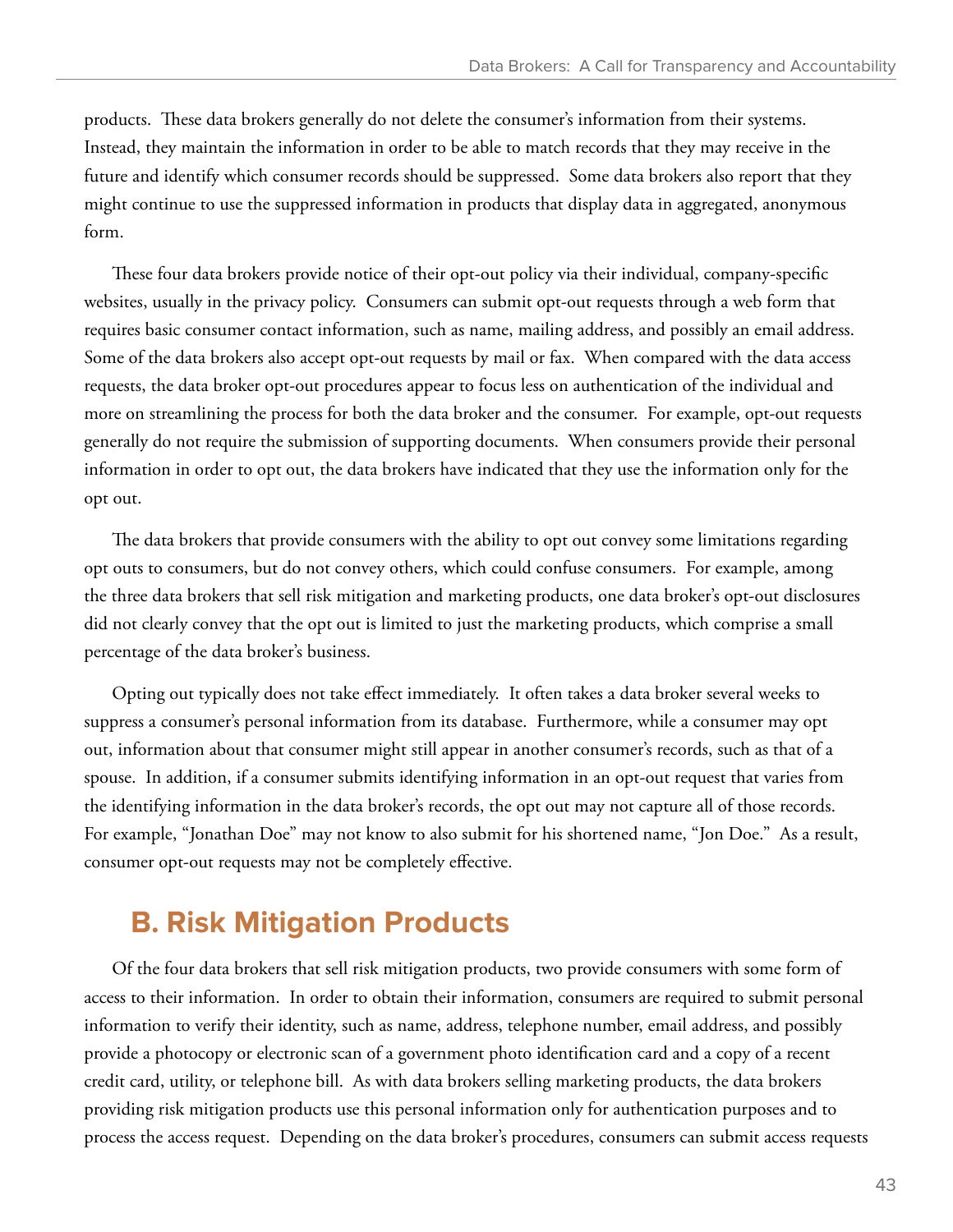by web form, mail, or email. One of the two data brokers charges a \$5 processing fee for access. The two data brokers that provide consumers with access set forth a notice on their website, typically within their privacy policy, and provide an explanation of how to obtain the information. The two data brokers provide different levels of detail in their website notice. For example, one data broker describes a procedure to obtain the data used in its products generally, whereas the other data broker specifies a procedure for obtaining the data used in its risk mitigation products.<sup>78</sup>

Only one data broker allows consumers to correct their information. The others do not offer such an option, stating that it would undermine their efforts to detect fraud. None of the data brokers allows consumers to opt out of the use or sharing of their personal information in the data brokers' risk mitigation products.

## **C. People Search Products**

The three data brokers that provide people search products provide access to consumers by allowing them to search for themselves by using the same free or fee-based products the data broker offers to its clients. One data broker that offers fee-based people search products provides consumers with free access to their own information, but consumers must verify their identity by responding to a number of knowledgebased authentication questions.

These data brokers also allow consumers to correct some information in varying degrees. One data broker allows consumers to correct their displayed email address, another data broker allows consumers to annotate their information by appending remarks to their profile, and the third data broker allows consumers to report facts as inaccurate, which prompts the data broker to check on the accuracy of its source and, if necessary, fix the inaccurate fact within twenty-four hours.

Two of the data brokers that provide people search products allow consumers to opt out of the disclosure of their information. One data broker requires that the consumer provide a copy of the consumer's driver's license—with the photo and license number crossed out—by mail or fax or uploaded through a web form, and the other data broker does not require any documentation. One of the data brokers indicated that it treats people search product-related complaints as opt-out requests even if the consumer does not specifically request to opt out. As with marketing products, opt outs for people search products may be incomplete. If a consumer submits identifying information in an opt-out request that varies from the identifying information in the data broker's records, the opt out may not capture all of those records. As a result, consumers may find themselves having to submit many opt-out requests to the same data broker.

<sup>78</sup> One of the data brokers has been providing consumers access to the data used in its risk mitigation products for a number of years, while the other began in August 2012.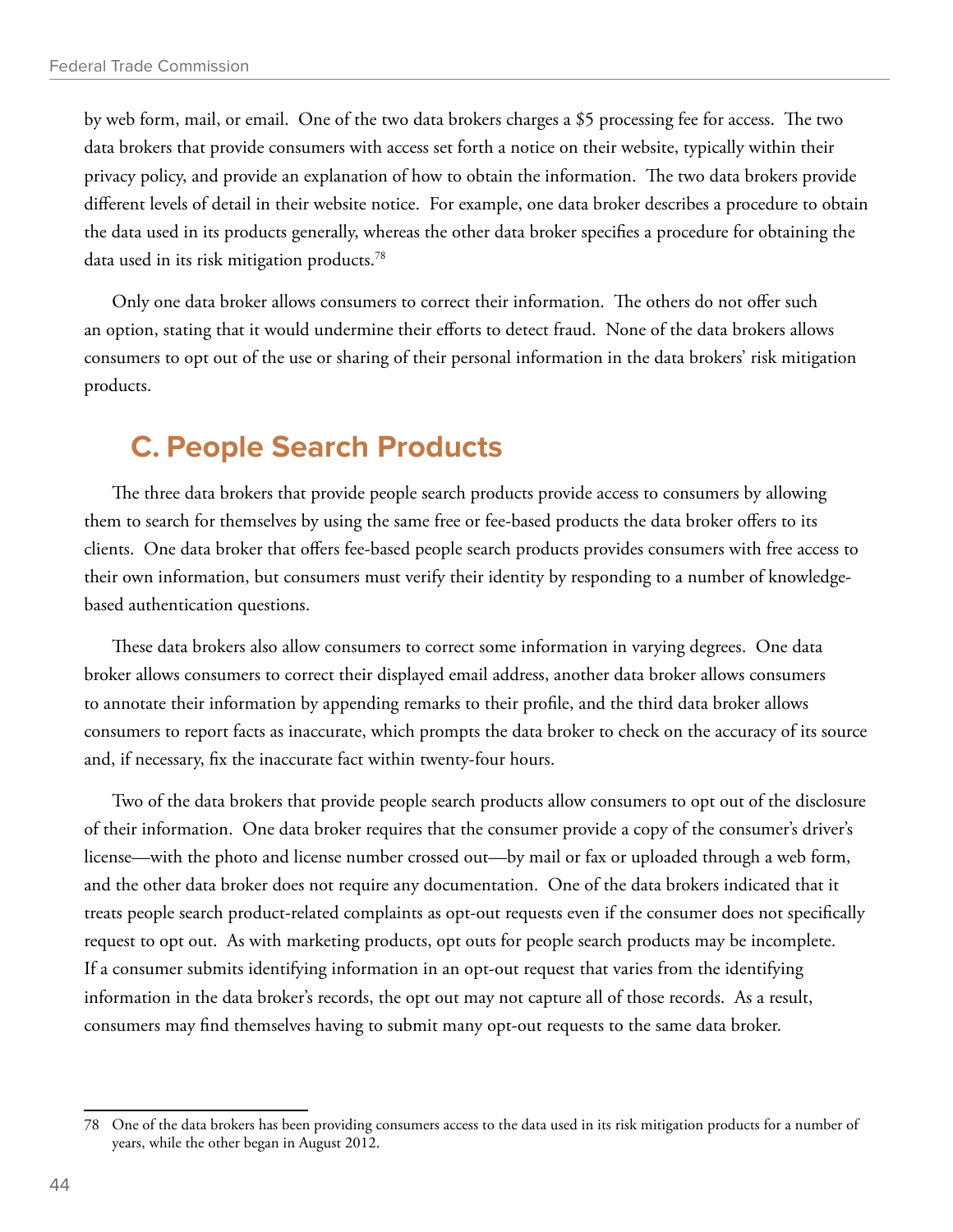As to deletion, the three data brokers that provide people search products explained that they do not offer consumers the option to delete their information because such measures would be futile. They explained that, because they refresh their data via automated means such as web crawling, the same, similar, or seemingly related information about consumers that was deleted is otherwise publicly available and will reappear on the Internet and in their databases.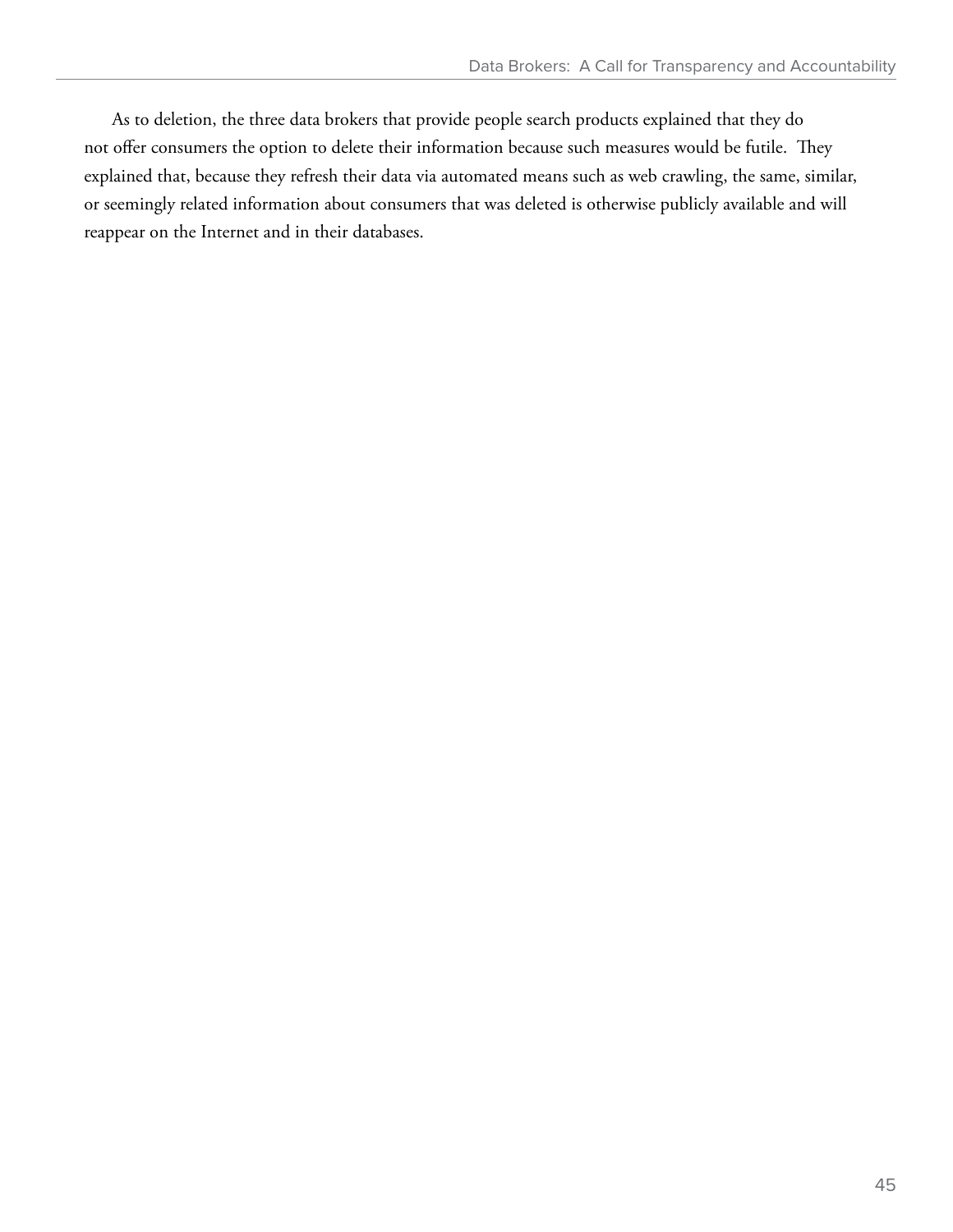# **VIII. FINDINGS AND RECOMMENDATIONS**

This report reflects the information provided in response to the Orders issued to nine data brokers, information gathered through follow-up communications and interviews, and information gathered through publicly available sources. Based primarily on these materials about a cross-section of data brokers, the Commission makes the following findings and recommendations:

## **A. Findings**

- **1. Characteristics of the Industry**
	- **⊲ Data Brokers Collect Consumer Data from Numerous Sources, Largely Without Consumers' Knowledge:** Data brokers collect data from commercial, government, and other publicly available sources. Data collected could include bankruptcy information, voting registration, consumer purchase data, web browsing activities, warranty registrations, and other details of consumers' everyday interactions. Data brokers do not obtain this data directly from consumers, and consumers are thus largely unaware that data brokers are collecting and using this information. While each data broker source may provide only a few data elements about a consumer's activities, data brokers can put all of these data elements together to form a more detailed composite of the consumer's life.
	- **⊲ The Data Broker Industry is Complex, with Multiple Layers of Data Brokers Providing Data to Each Other:** Data brokers provide data not only to end-users, but also to other data brokers. The nine data brokers studied obtain most of their data from other data brokers rather than directly from an original source. Some of those data brokers may in turn have obtained the information from other data brokers. Seven of the nine data brokers in the Commission's study provide data to each other. Accordingly, it would be virtually impossible for a consumer to determine how a data broker obtained his or her data; the consumer would have to retrace the path of data through a series of data brokers.
	- **⊲ Data Brokers Collect and Store Billions of Data Elements Covering Nearly Every U.S. Consumer:** Data brokers collect and store a vast amount of data on almost every U.S. household and commercial transaction. Of the nine data brokers, one data broker's database has information on 1.4 billion consumer transactions and over 700 billion aggregated data elements; another data broker's database covers one trillion dollars in consumer transactions; and yet another data broker adds three billion new records each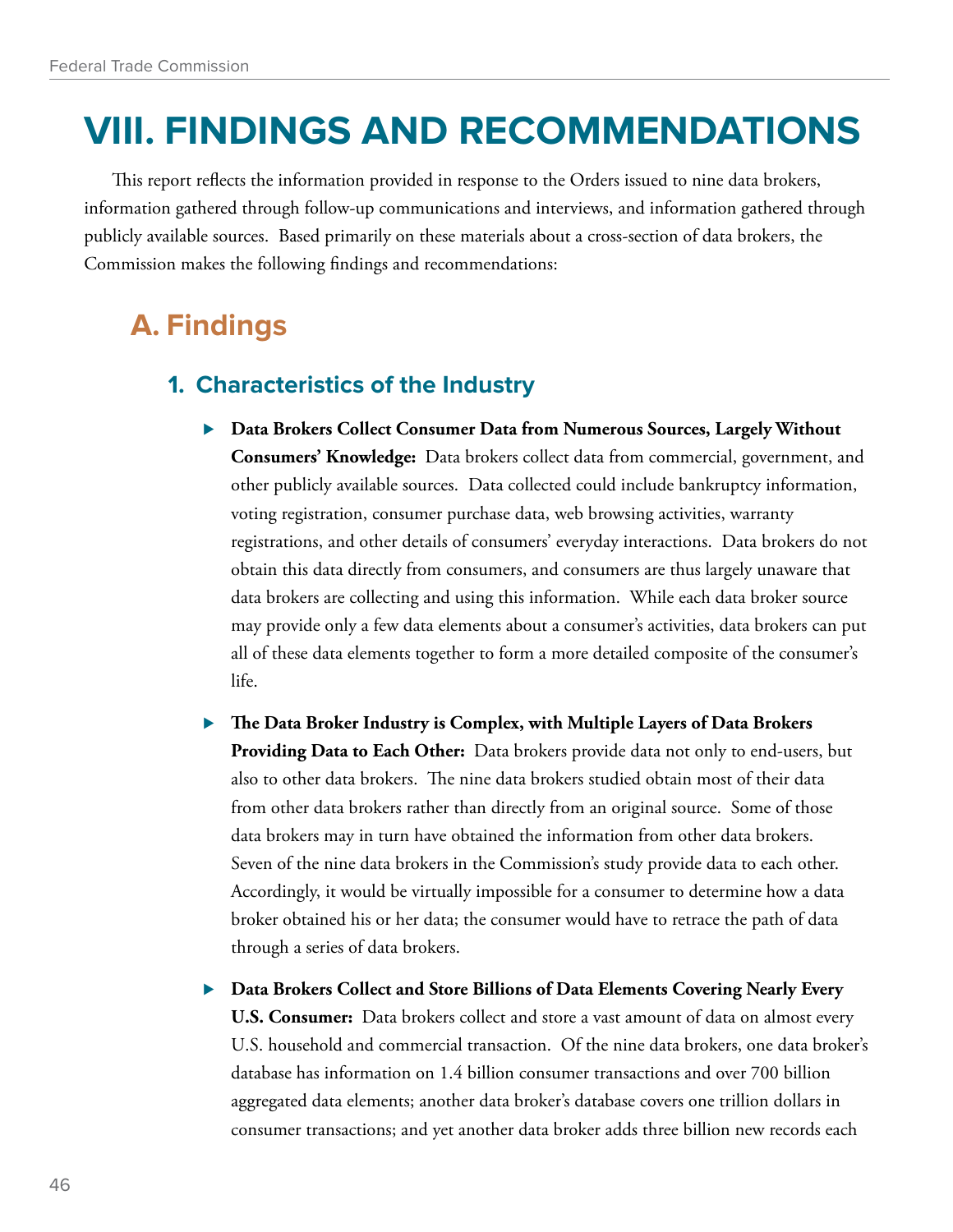month to its databases. Most importantly, data brokers hold a vast array of information on individual consumers. For example, one of the nine data brokers has 3000 data segments for nearly every U.S. consumer.

- **⊲ Data Brokers Combine and Analyze Data About Consumers to Make Inferences About Them, Including Potentially Sensitive Inferences:** Data brokers infer consumer interests from the data that they collect. They use those interests, along with other information, to place consumers in categories. Some categories may seem innocuous such as "Dog Owner," "Winter Activity Enthusiast," or "Mail Order Responder." Potentially sensitive categories include those that primarily focus on ethnicity and income levels, such as "Urban Scramble" and "Mobile Mixers," both of which include a high concentration of Latinos and African Americans with low incomes. Other potentially sensitive categories highlight a consumer's age such as "Rural Everlasting," which includes single men and women over the age of 66 with "low educational attainment and low net worths," while "Married Sophisticates" includes thirty-something couples in the "upper-middle class . . . with no children." Yet other potentially sensitive categories highlight certain health-related topics or conditions, such as "Expectant Parent," "Diabetes Interest," and "Cholesterol Focus."
- **⊲ Data Brokers Combine Online and Offline Data to Market to Consumers Online:**  Data brokers rely on websites with registration features and cookies to find consumers online and target Internet advertisements to them based on their offline activities. Once a data broker locates a consumer online and places a cookie on the consumer's browser, the data broker's client can advertise to that consumer across the Internet for as long as the cookie stays on the consumer's browser. Consumers may not be aware that data brokers are providing companies with products to allow them to advertise to consumers online based on their offline activities. Some data brokers are using similar technology to serve targeted advertisements to consumers on mobile devices.

#### **2. Benefits and Risks**

**⊲ Consumers Benefit from Many of the Purposes for Which Data Brokers Collect and Use Data:** Data broker products help to prevent fraud, improve product offerings, and deliver tailored advertisements to consumers. Risk mitigation products provide significant benefits to consumers by, for example, helping prevent fraudsters from impersonating unsuspecting consumers. Marketing products benefit consumers by allowing them to more easily find and enjoy the goods and services they need and prefer. In addition, consumers benefit from increased and innovative product offerings fueled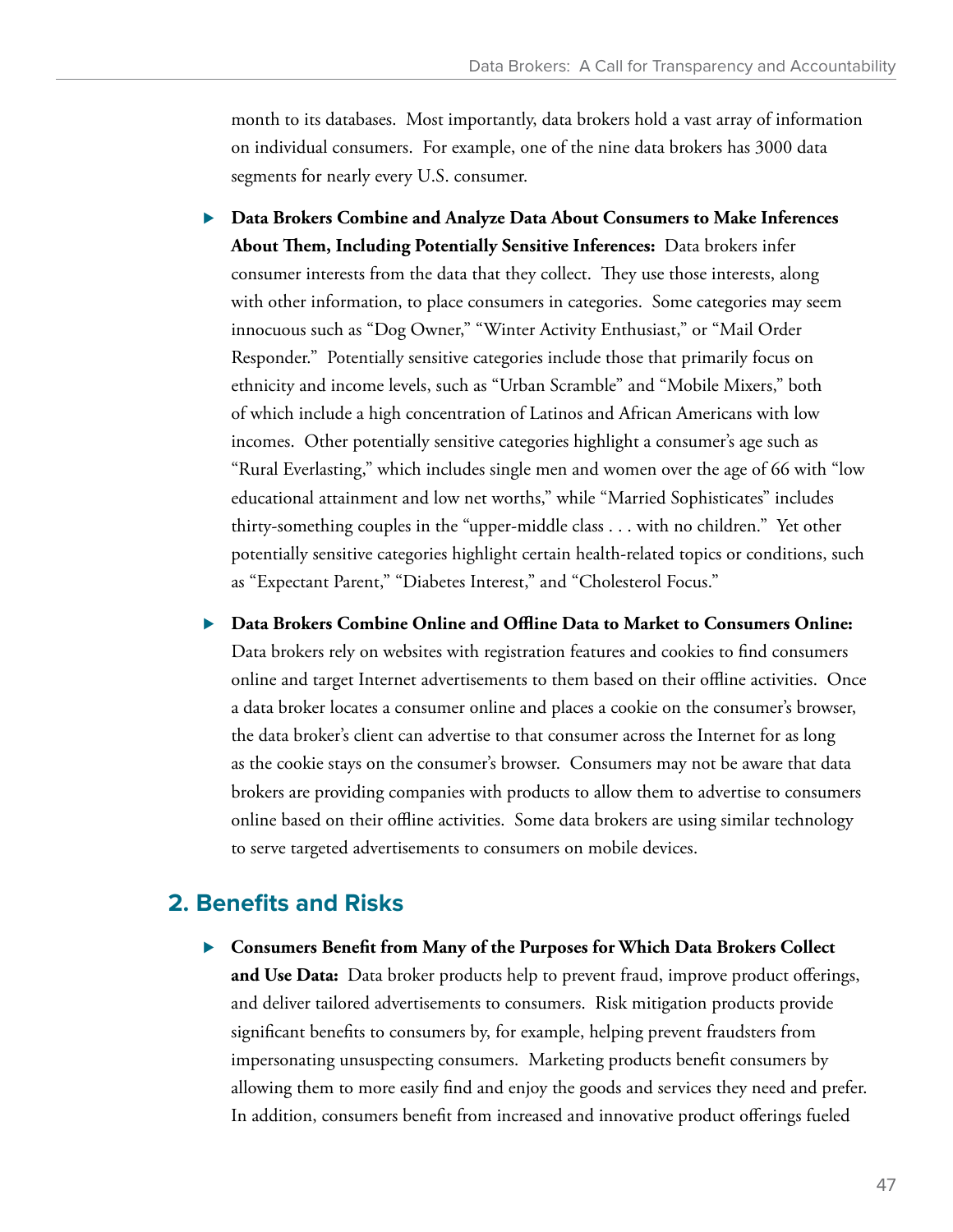by increased competition from small businesses that are able to connect with consumers they may not have otherwise been able to reach. Similarly, people search products allow individuals to connect with old classmates, neighbors, and friends.

- **⊲ At the Same Time, Many of the Purposes for Which Data Brokers Collect and Use Data Pose Risks to Consumers:** There are a number of potential risks to consumers from data brokers' collection and use of consumer data. For example, if a consumer is denied the ability to conclude a transaction based on an error in a risk mitigation product, the consumer can be harmed without knowing why. In such cases, the consumer is not only denied the immediate benefit, but also cannot take steps to prevent the problem from recurring. Similarly, the scoring processes used in some marketing products are not transparent to consumers. This means that consumers are unable to take actions that might mitigate the negative effects of lower scores, such as being limited to ads for subprime credit or receiving different levels of service from companies. As to other marketing products, they may facilitate the sending of advertisements about health, ethnicity, or financial products, which some consumers may find troubling and which could undermine their trust in the marketplace. Moreover, marketers could even use the seemingly innocuous inferences about consumers in ways that raise concerns. For example, while a data broker could infer that a consumer belongs in a data segment for "Biker Enthusiasts," which would allow a motorcycle dealership to offer the consumer coupons, an insurance company using that same segment might infer that the consumer engages in risky behavior. Similarly, while data brokers have a data category for "Diabetes Interest" that a manufacturer of sugarfree products could use to offer product discounts, an insurance company could use that same category to classify a consumer as higher risk. Finally, people search products can be used to facilitate harassment, or even stalking, and may expose domestic violence victims, law enforcement officers, prosecutors, public officials, or other individuals to retaliation or other harm.
- **⊲ Storing Data About Consumers Indefinitely May Create Security Risks:** Some of the data brokers store all data indefinitely, even if it is later updated, unless otherwise prohibited by contract. For some products, these data brokers report that they need to keep older data. For example, they explain that even if a consumer's address is outdated, it is important to keep the consumer's address history in order to verify the consumer's identity. For other products, however, retention of older data may not be necessary. An older address may be less relevant to deliver marketing to a consumer. Although stored data may be useful for future business purposes, the risk of keeping the data may outweigh the benefits. For example, identity thieves and other unscrupulous actors may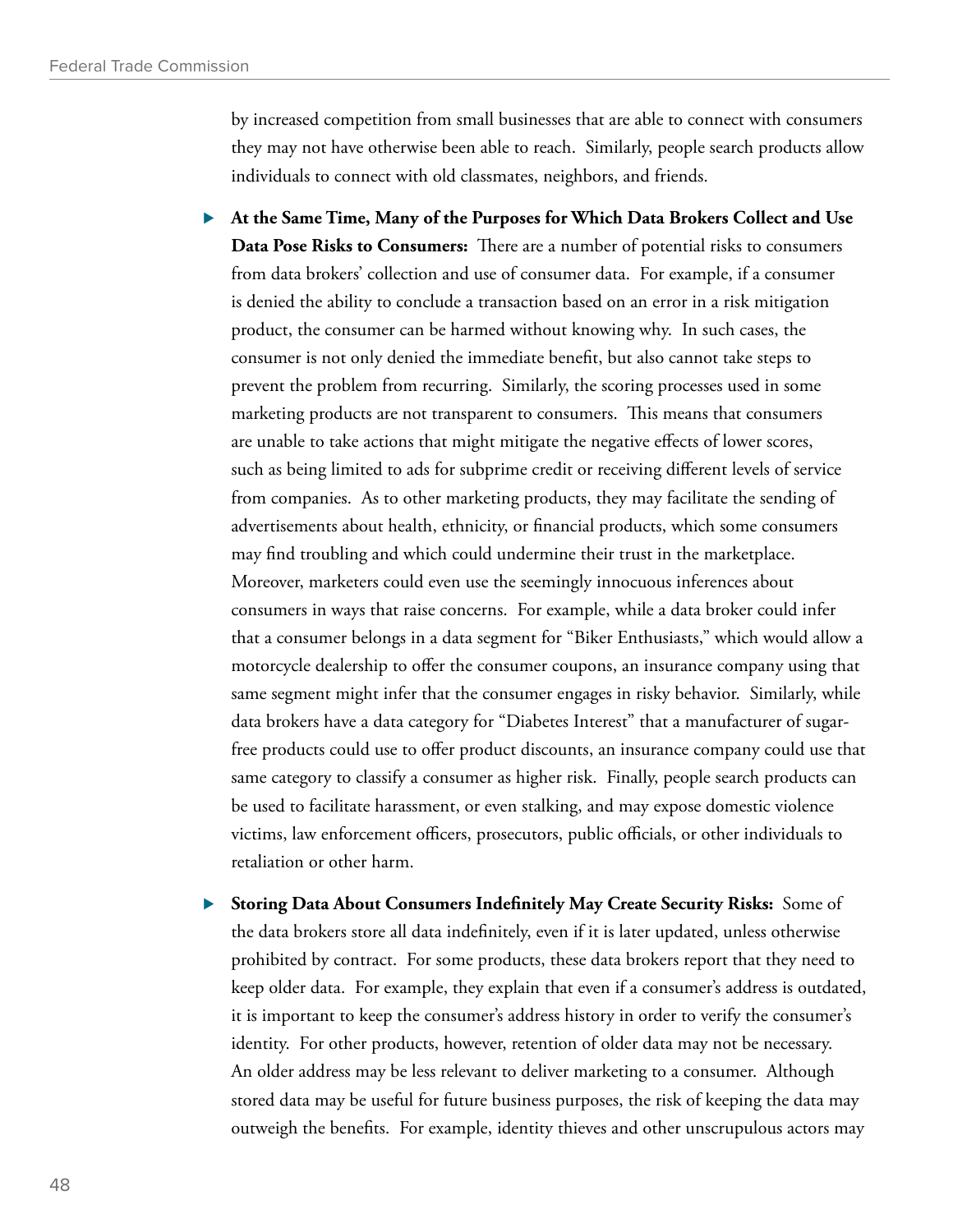be attracted to the collection of consumer profiles that would give them a clear picture of consumers' habits over time, thereby enabling them to predict passwords, challenge questions, or other authentication credentials.

#### **3. Consumer Choice**

**⊲ To the Extent Data Brokers Offer Consumers Choices About Their Data, the Choices are Largely Invisible and Incomplete:** Some data brokers provide consumers with choices about their data, but because data brokers are not consumer-facing, consumers may not know where to go to exercise any choices that may be offered. In addition, the data brokers' opt outs do not clearly convey whether the consumer can exercise a choice to opt out of all uses of consumer data, and therefore, consumers may find the opt outs confusing. As a result, even those consumers who know who the data brokers are, find their websites, and take the time to find the opt out and use it may still not know its limitations. For marketing products, the extent of consumers' choices over their data is not clear. For risk mitigation products, many data brokers do not provide consumers with access to their data or the ability to correct inaccurate data.

#### **B. Legislative Recommendations**

Many of the above findings point to a fundamental lack of transparency about data broker industry practices. Data brokers acquire a vast array of detailed and specific information about consumers; analyze it to make inferences about consumers, some of which may be considered quite sensitive; and share the information with clients in a range of industries. Much of this activity takes place without consumers' knowledge. In light of these findings, the Commission unanimously recommends that Congress should consider enacting legislation that would enable consumers to learn of the existence and activities of data brokers and provide consumers with reasonable access to information about them held by these entities.

The specific legislative recommendations detailed below build on the Commission's work for the last two decades to improve transparency and choice in the data broker industry. Indeed, despite the Commission's call for greater transparency in the 1990s, the IRSG self-regulatory experiment to improve transparency of data broker practices was short-lived. Since then, data broker practices have grown dramatically in breadth and depth, as data brokers have the ability to collect information from more sources, including consumers' online activities; analyze it through new and emerging algorithms and business models; and store the information indefinitely due to dwindling storage costs. Despite the Commission's recommendations, lack of transparency and choice remain significant issues in this industry.

The specific legislative recommendations discussed below reflect high-level principles drawn from the findings of this study, the Commission's previous work in this area, and the ongoing public debate about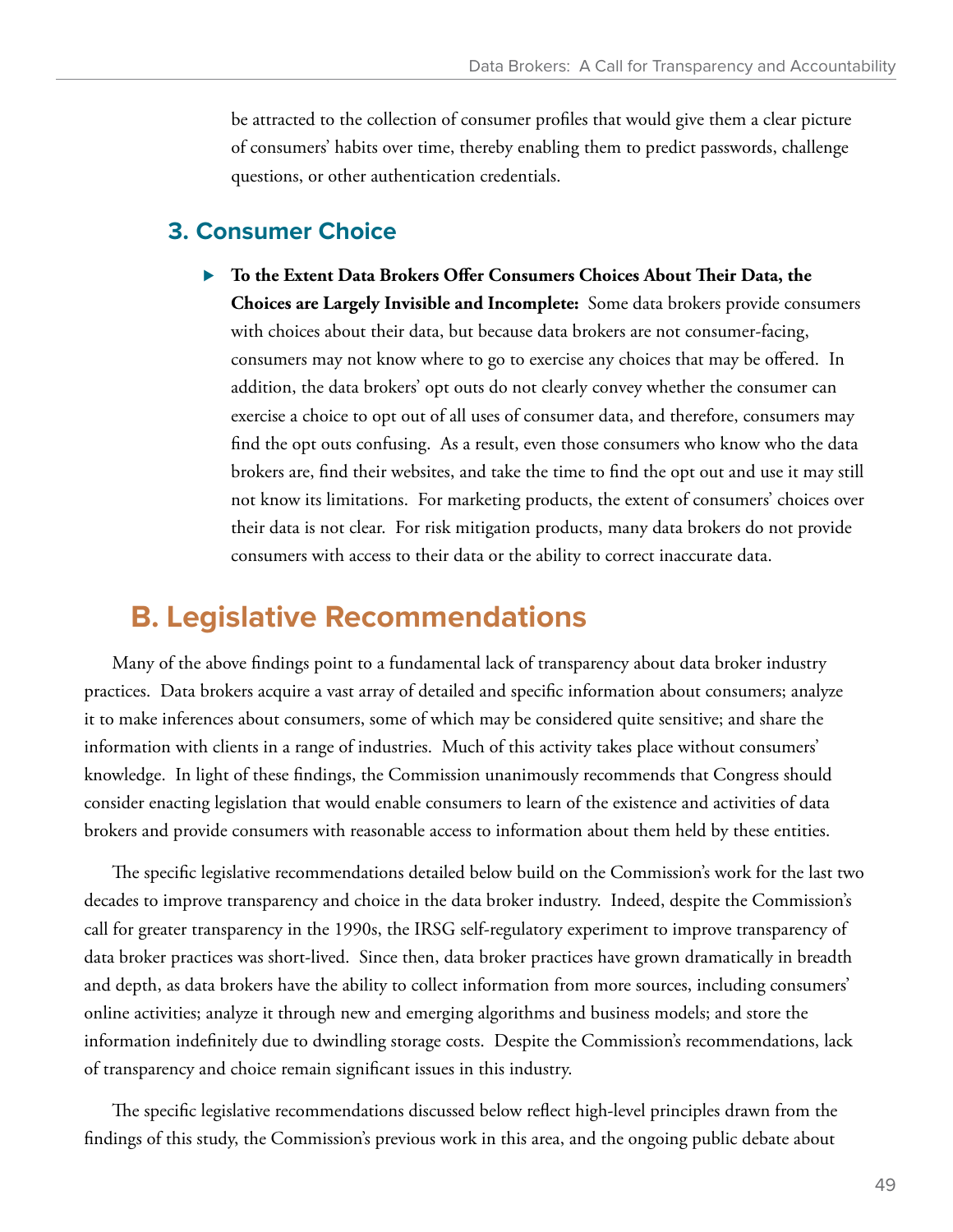data brokers. Among other things, the recommendations borrow from the Commission's best practice and legislative recommendations regarding data brokers in its 2012 Privacy Report; self-regulatory developments among industry members;<sup>79</sup> and the Commission's extensive enforcement experience with data broker practices. For example, the Commission's case against ChoicePoint, described above, underscores the importance of employing reasonable and appropriate measures to screen clients before sharing consumers' information in order to secure the consumer information retained by the data broker.<sup>80</sup> The Commission's case against data broker U.S. Search addressed the importance of disclosing any limitations on opt-outs.<sup>81</sup>

The Commission has organized its legislative recommendations by product type. In offering these highlevel recommendations, the Commission recognizes that it will be important to weigh the costs and benefits of more concrete legislative proposals as they are developed.82

#### **1. Marketing Products**

The Commission recommends that Congress consider legislation requiring data brokers to give consumers (1) access to their data and (2) the ability to opt out of having it shared for marketing purposes.<sup>83</sup> Currently, consumers do not have meaningful information about which data brokers may have their data, nor do consumers have meaningful information about where they can access their data or how they can exercise any opt-out rights that data brokers may already provide.

To enable consumers to efficiently avail themselves of these rights, legislation could also require the creation of a centralized mechanism, such as an Internet portal, where data brokers can identify themselves, describe their information collection and use practices, and provide links to access tools and opt outs.84 This

<sup>79</sup> *See* AboutTheData,<https://www.aboutthedata.com/> (last visited May 19, 2014).

<sup>80</sup> United States v. ChoicePoint, No. 1:06-CV-0198-JTC (N.D. Ga. Oct. 14, 2009) (Supplemental Stipulated J.), *available at* <http://www.ftc.gov/sites/default/files/documents/cases/2009/10/091019choicepointstiporder.pdf>; United States v. ChoicePoint, Inc., No. 1:06-CV-0198-JTC (N.D. Ga. Feb. 15, 2006) (Stipulated Final J.), *available at* [http://www.ftc.gov/](http://www.ftc.gov/sites/default/files/documents/cases/2006/01/stipfinaljudgement.pdf) [sites/default/files/documents/cases/2006/01/stipfinaljudgement.pdf](http://www.ftc.gov/sites/default/files/documents/cases/2006/01/stipfinaljudgement.pdf).

<sup>81</sup> US Search, Inc., No. C-4317, at 6–7 (F.T.C. Mar. 14, 2011) (Decision and Order), *available at* [http://www.ftc.gov/sites/](http://www.ftc.gov/sites/default/files/documents/cases/2011/03/110325ussearchdo.pdf) [default/files/documents/cases/2011/03/110325ussearchdo.pdf](http://www.ftc.gov/sites/default/files/documents/cases/2011/03/110325ussearchdo.pdf).

<sup>82</sup> The following legislative and best practice recommendations reflect the consensus of a majority of the Commission. To the extent that particular Commissioners have different viewpoints on a particular legislative or best practice recommendation, those viewpoints can be found in footnotes below or in a separate statement. Commissioner McSweeny did not participate in the Commission vote on this report.

<sup>83</sup> As noted above, data brokers often refer to such an opt out as data "suppression." *See* Section VII.A. and *supra* note 54.

<sup>84</sup> *See* Privacy Report, *supra* note 9, at 69–70.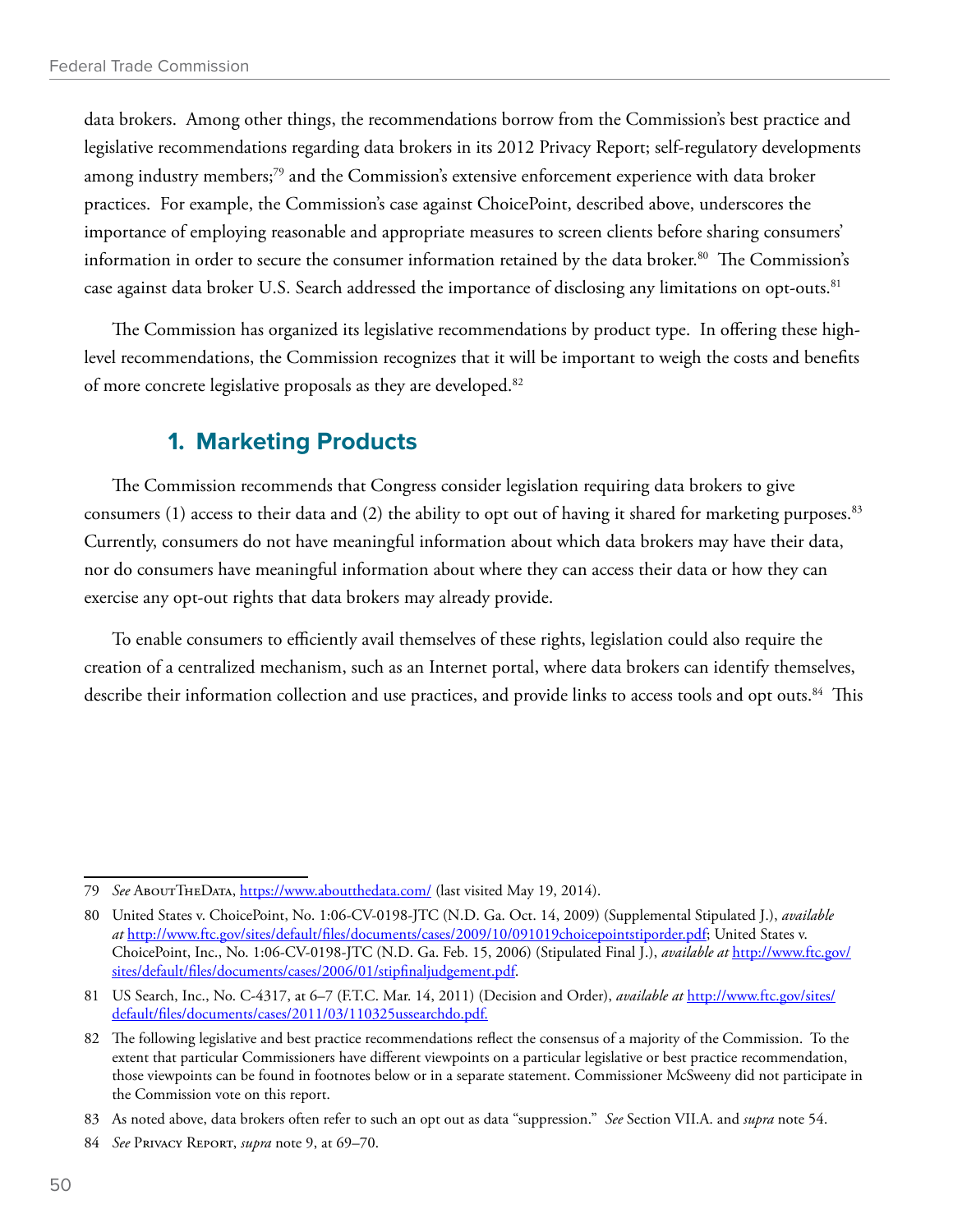approach would enable consumers to visit a single site to ascertain what kinds of information data brokers have about them and how to exercise opt-out choices.<sup>85</sup>

Some industry members have expressed concern that such a centralized portal would be unwieldy, given the sheer number of data brokers in the marketplace and the fact that consumers may be overwhelmed by the breadth of information. To address this concern, in creating such a portal, Congress could consider limiting the portal to a number of the largest data brokers (fifty, for example, or other number deemed appropriate).<sup>86</sup> This approach is similar to that contained in the FCRA, which places CRAs in different tiers. All CRAs are subject to some requirements; other requirements apply only to "nationwide specialty CRAs;" and still other requirements apply only to "nationwide CRAs." The FCRA requires the "nationwide CRAs" to create a centralized website which grants consumers the ability to access their free annual credit reports.<sup>87</sup>

The Commission recommends that Congress consider requiring data brokers to provide consumers with access to their data, including any sensitive data, at a reasonable level of detail. Because data brokers create and manipulate thousands of data elements and segments, it would be very difficult for consumers to interpret and digest an access tool that gave them access to every category of data a data broker has about them. Despite these challenges, Congress should consider requiring data brokers to provide enough detail that a consumer can see the breadth of categories the data broker has about them, including any sensitive data.

Allowing consumers the ability to exercise control over the use of sensitive information is particularly important. There appears to be widespread agreement on certain core sensitive categories of data—such as whether a consumer has AIDS, diabetes, or depression—while the sensitivity of other information may lie in the "eye of the beholder." For categories that some consumers might find sensitive and others may not (e.g., visually impaired, balding, overweight), having access to this data, along with the ability to suppress the use

<sup>85</sup> Commissioner Wright agrees that Congress should consider legislation that would provide for consumer access to the information collected by data brokers. However, he does not believe that at this time there is enough evidence that the benefits to consumers of requiring data brokers to provide them with the ability to opt out of the sharing of all consumer information for marketing purposes outweighs the costs of imposing such a restriction. Finally, although the concept of a centralized portal to provide consumers with information about the practices of data brokers may be useful in theory, he believes that the Commission should engage in a rigorous study of consumer preferences sufficient to establish that consumers would likely benefit from such a portal prior to making such a recommendation.

<sup>86</sup> Because there may be many ways to define the universe of "large data brokers," it may be appropriate for any legislation that addresses this issue to include a rulemaking, similar to the rulemakings the Consumer Financial Protection Bureau undertook to determine the "larger participants" that would be subject to its examination authority. See Section 1024 of the Dodd-Frank Wall Street Reform and Consumer Protection Act, 12 U.S.C. § 5514(a)(1)(B) (2012).

<sup>87</sup> See 15 U.S.C. § 1681j (2012); see also 16 C.F.R. § 1022.136 (2012); ANNUAL CREDIT REPORT, [http://www.](http://www.annualcreditreport.com/) [annualcreditreport.com/](http://www.annualcreditreport.com/) (last visited May 19, 2014).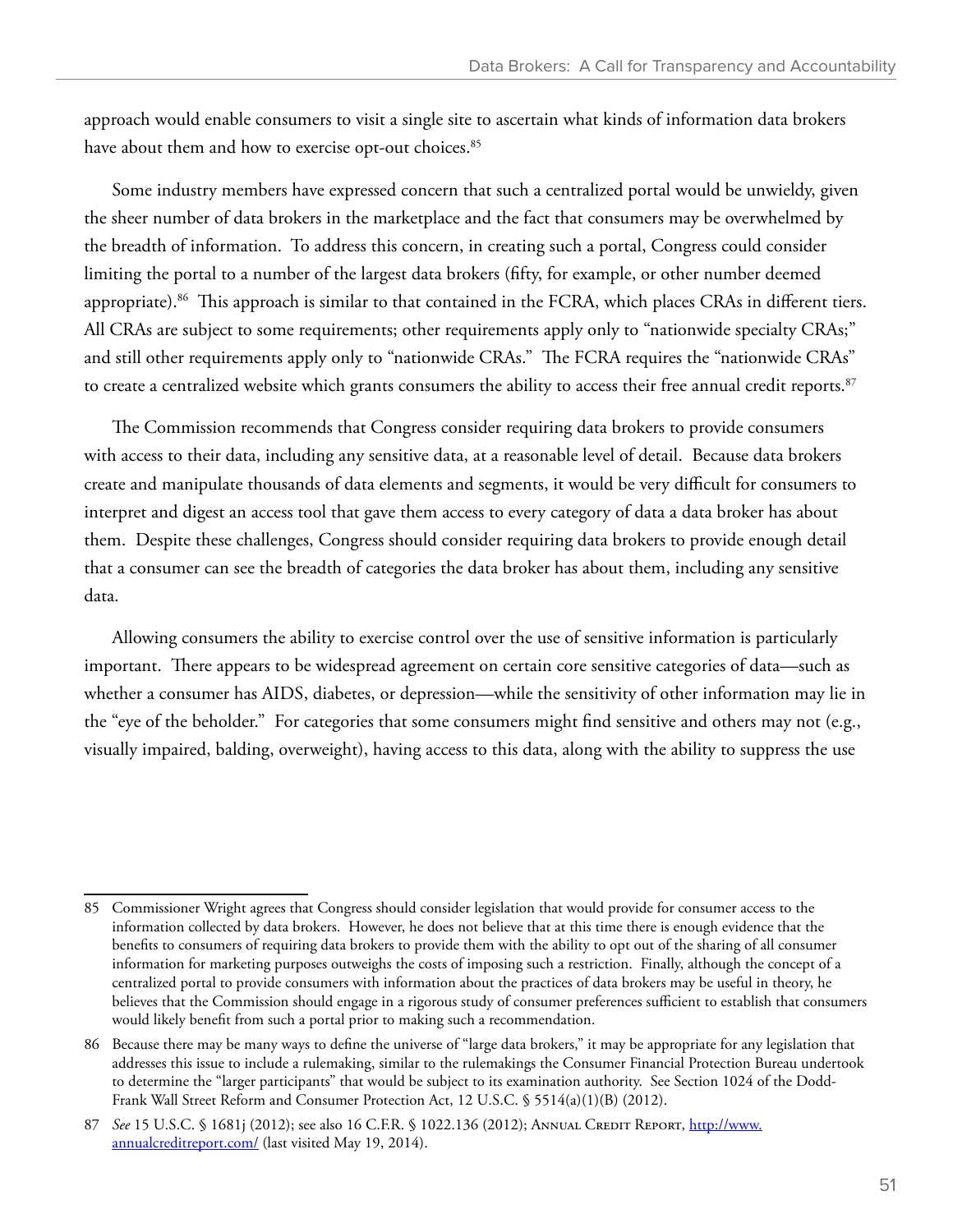of it for marketing, will improve the transparency of data broker practices and allow consumers to control uses of the data about which they care the most.<sup>88</sup>

In addition, to further enhance transparency, the Commission recommends that Congress consider legislation requiring data brokers to clearly disclose to consumers (e.g., on their website) that they not only use the raw data that they obtain from their sources, such as a person's name, address, age, and income range, but that they also derive certain inferences from the data. For example, the data broker may explain that it infers a consumer's interests from the consumer's licenses, newspaper and magazine subscriptions, websites visited, or previous purchases.89 Congress should also consider requiring data brokers to clearly disclose the names and/or categories of their data sources, so that consumers are better able to determine if, for example, they need to correct their data with an original public record source.<sup>90</sup> Of course, any legislation in this area should weigh the potential security risks of providing access to individual consumer data and any potential methods for mitigating such risks.

Given the current invisibility of data brokers, the question remains: If these access and opt-out tools were to exist and be available to consumers through a centralized mechanism, how would a consumer learn about them? One way legislation could increase the visibility of the data broker industry and the access and opt-out tools they offer is to require that consumer-facing sources provide a prominent notice to consumers that they share consumer data with data brokers and give consumers choices, such as the ability to opt out of sharing their information with data brokers. Congress should also consider imposing important protections for sensitive information, such as certain health information, by requiring that consumer-facing sources obtain consumers' affirmative express consent before collecting and sharing such information with data brokers. Finally, Congress should consider requiring that consumer-facing sources provide the names of the data brokers to which they provide data, along with information or links to the centralized mechanism with its description of the access and opt-out rights offered by these data brokers.<sup>91</sup> Providing such notice at the

<sup>88</sup> Commissioner Wright believes that in enacting statutes such as the Fair Credit Reporting Act, Congress undertook efforts to balance the benefits of information collection and sharing (fair and accurate credit reporting is beneficial to both businesses and consumers) against the costs of such information collection and sharing (potential risks to confidentiality, accuracy, relevancy, and appropriate use). In doing so, Congress carefully articulated the types of information to be protected, limited the use and access to such information, and provided certain consumer protections relating to the accuracy of and the ability to dispute and correct such information. In the instant case, Commissioner Wright is wary of extending FCRA-like coverage to other uses and categories of information without first performing a more robust balancing of the benefits and costs associated with imposing these requirements.

<sup>89</sup> This recommendation is not intended to require data brokers to disclose their proprietary algorithms.

<sup>90</sup> For example, Acxiom has released a tool that provides consumers with access to information about the categories of sources from whom the company obtains its data. *See* AboutTheData, *supra* notes 76 & 79.

<sup>91</sup> In addition, Chairwoman Ramirez and Commissioner Brill believe that data brokers should take reasonable steps, such as through contractual provisions with their immediate data source, to ensure that the consumer data they obtain was procured by the original source—such as a retailer—with notice and choice, including express affirmative consent for sensitive data, in the manner outlined above. Accordingly, they recommend that Congress consider including a provision to this effect in legislation. In the absence of such a legal requirement, they believe that data brokers should, as a best practice, contractually require their immediate sources to take reasonable steps to ensure, to the extent practicable, that the original source of data had provided notice and choice to consumers in the manner described above.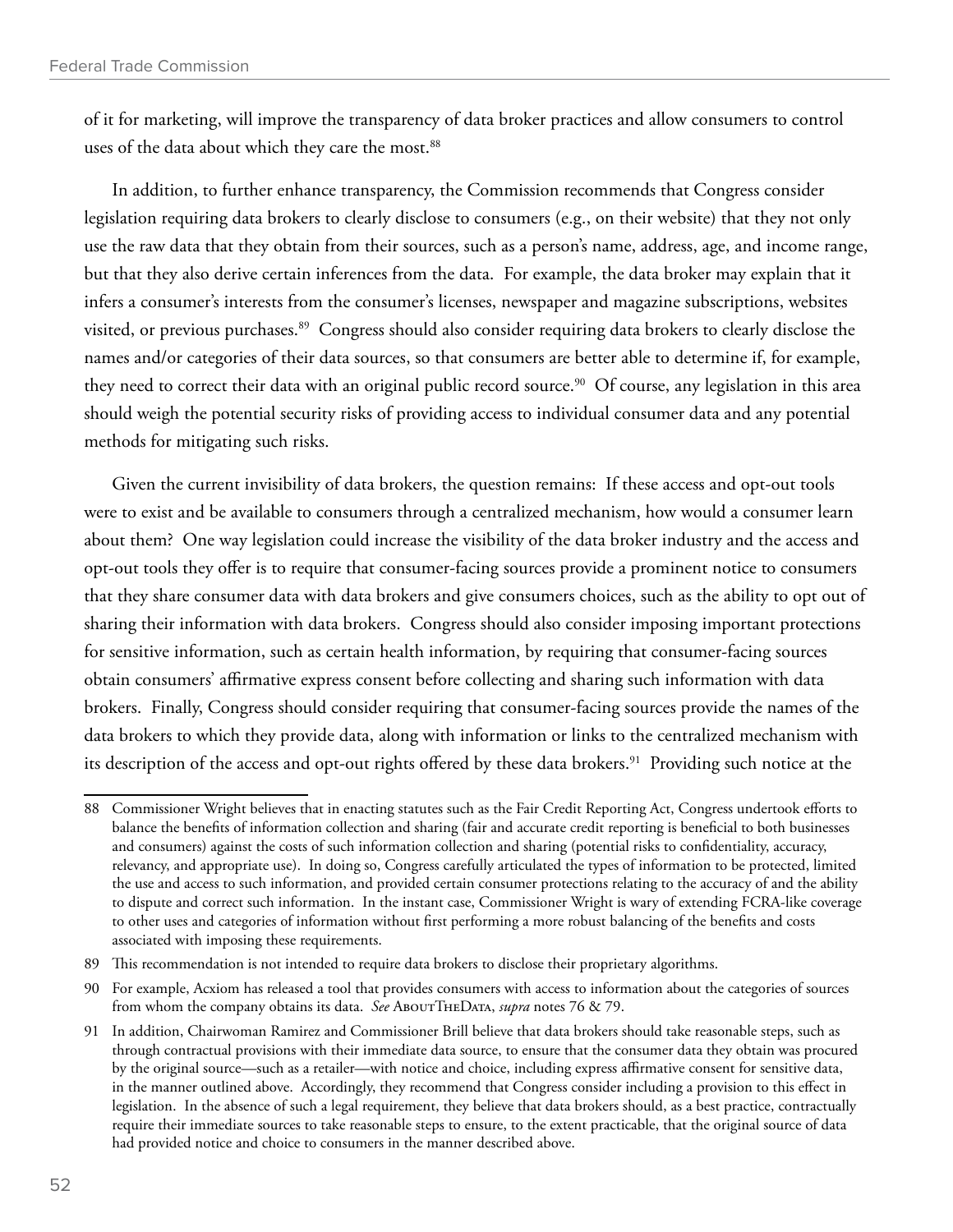source could give consumers a timely opportunity to learn that their data is shared with data brokers and to exercise choices about such sharing.<sup>92</sup>

The Commission recognizes the reality that many consumers will not seek access to the data maintained by the data brokers and that those who do may not understand the nuances of how their data is used. However, the legislative recommendations in this section will do more than provide transparency to individual consumers. They also will promote accountability by allowing other key stakeholders—including regulators, policymakers, academics, industry, and consumer advocates—to assess whether data brokers are clearly and accurately describing their practices to consumers.

#### **2. Risk Mitigation Products**

The Commission recommends that Congress consider legislation that would provide consumers with transparency when a company uses a risk mitigation product that limits a consumer's ability to complete a transaction. Such legislation could address scenarios that the FCRA may not cover. Consider the example of John Doe applying for a new mobile telephone contract. If a data broker's product is used to assess John Doe's ability to pay his bills on time, the FCRA would likely apply, because its obligations are generally triggered when consumers are denied credit, employment, housing, insurance, government benefits, or the ability to engage in a transaction that they initiated—such as an application for a mobile telephone contract. The Commission aggressively enforces the FCRA in connection with these and other uses.<sup>93</sup>

If, however, the mobile telephone company uses a risk mitigation product only to confirm John Doe's identity—i.e., to determine whether John Doe is in fact John Doe and not an identity thief—the FCRA may not apply. Despite the differing objectives, the ultimate result could be the same—John Doe cannot obtain a mobile telephone contract.<sup>94</sup> In essence, he may be prevented from completing a transaction without knowing why.<sup>95</sup> Congress should consider enacting legislation to address this scenario. Congress should consider requiring that, if a risk mitigation product adversely impacts a consumer's ability to

<sup>92</sup> These recommendations complement the Commission's previous recommendations with respect to consumer-facing data sources from the 2012 Privacy Report. *See* Privacy Report, *supra* note 9, at 35, 47–50.

<sup>93</sup> *FTC Statement on Data Brokers, supra* note 3, at 4 ("The Commission maintains an aggressive FCRA enforcement program. To date, it has brought almost 100 cases and obtained in excess of \$30 million in civil penalties.").

<sup>94</sup> The determination of whether the FCRA applies does not turn on whether the data broker labels a product as a "risk mitigation" product. There may be instances in which a product that is marketed as a risk mitigation product may be covered by the FCRA because, for example, it is used to determine creditworthiness. Whether the FCRA applies to particular uses of consumer data depends on the specific facts involved, and the FTC will make these determinations on a case-by-case basis.

<sup>95</sup> The Commission does not have any information on the prevalence of errors in the consumer data that underlie data brokers' risk mitigation products. In a different context, a recent Commission Report assessed the accuracy of consumer information in credit reports and found that 5.2% of consumers had errors on at least one of their three major credit reports that could lead to them paying more for products such as auto loans and insurance. *See* FED. TRADE COMM'N, SECTION 319 OF the Fair and Accurate Credit Transactions Act of 2003: Fifth Interim Federal Trade Commission Report to Congress Concerning the Accuracy of Information in Credit Reports 47 (2012), *available at* [http://www.ftc.gov/](http://www.ftc.gov/sites/default/files/documents/reports/section-319-fair-and-accurate-credit-transactions-act-2003-fifth-interim-federal-trade-commission/130211factareport.pdf) [sites/default/files/documents/reports/section-319-fair-and-accurate-credit-transactions-act-2003-fifth-interim-federal-trade](http://www.ftc.gov/sites/default/files/documents/reports/section-319-fair-and-accurate-credit-transactions-act-2003-fifth-interim-federal-trade-commission/130211factareport.pdf)[commission/130211factareport.pdf.](http://www.ftc.gov/sites/default/files/documents/reports/section-319-fair-and-accurate-credit-transactions-act-2003-fifth-interim-federal-trade-commission/130211factareport.pdf)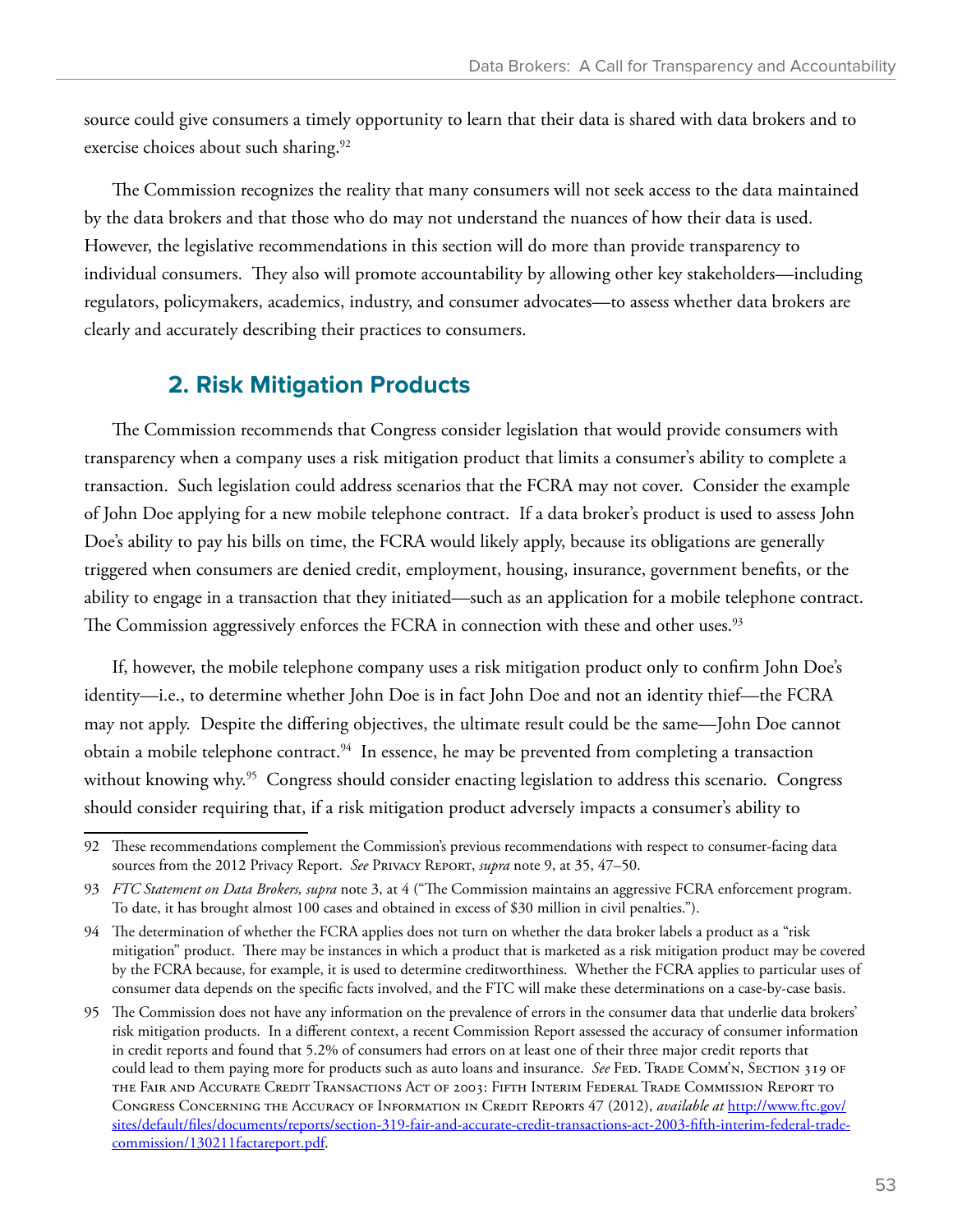complete a transaction or obtain a benefit, the consumer-facing company should identify the data brokers upon whose data the company relied. These data brokers should in turn give consumers the right to access the information used and correct any erroneous information, as appropriate. One of the data brokers in our study already implements a similar approach for its risk mitigation products. The required level of transparency, access, and correction should be tied to the significance of the benefit or transaction in question.96

It would likely be impractical for data brokers whose risk mitigation products rely on hundreds or more data elements to provide access to every data element used to develop the products. However, data brokers could provide access to the results generated by the products, any explanatory codes associated with the results, the range of possible results, and a description of how the results are developed. This information would help consumers dispute or correct any errors. At the same time, one would not want an unscrupulous individual to be able to "correct" his or her own truthful data. For this reason, Congress should consider how to enable consumer access while preserving the accuracy and security of such data.

#### **3. People Search Products**

Finally, the Commission unanimously recommends that Congress consider legislation requiring data brokers offering people search products to: (1) allow consumers to access their own information; (2) allow consumers to opt out of the use of this information; (3) clearly disclose to consumers the data brokers' sources of information, so that, if possible, the consumer can correct his or her information at the source; and (4) clearly disclose any limitations of the opt out, such as the fact that close matches of an individual's name may continue to appear in search results.<sup>97</sup>

## **C. Best Practice Recommendations**

More generally, the Commission continues to call on data brokers in all product categories to adopt the principles contained in the Privacy Report, to the extent they have not already done so in the two years since the Commission issued its report. In addition to the specific recommendations described above, they should also practice privacy by design, which includes considering privacy issues at every stage of product development.

<sup>96</sup> Commissioner Wright believes that this recommendation is premature because there is no evidence about the existence or scope of this hypothetical problem. As noted in *supra* note 95, the Commission does not have any information on the prevalence of errors in the consumer data that underlie data brokers' risk mitigation products.

<sup>97</sup> *See* US Search, Inc., No. C-4317, at 6–7 (F.T.C. Mar. 14, 2011) (Decision and Order), *available at* [http://www.ftc.gov/sites/](http://www.ftc.gov/sites/default/files/documents/cases/2011/03/110325ussearchdo.pdf) [default/files/documents/cases/2011/03/110325ussearchdo.pdf](http://www.ftc.gov/sites/default/files/documents/cases/2011/03/110325ussearchdo.pdf) (alleging deception where a company's "Privacy Lock" service would not prevent a consumer's name and other information from appearing in many instances, including as an associate on another person's profile, in a "reverse search," or if the consumer changed addresses, thereby generating a new record).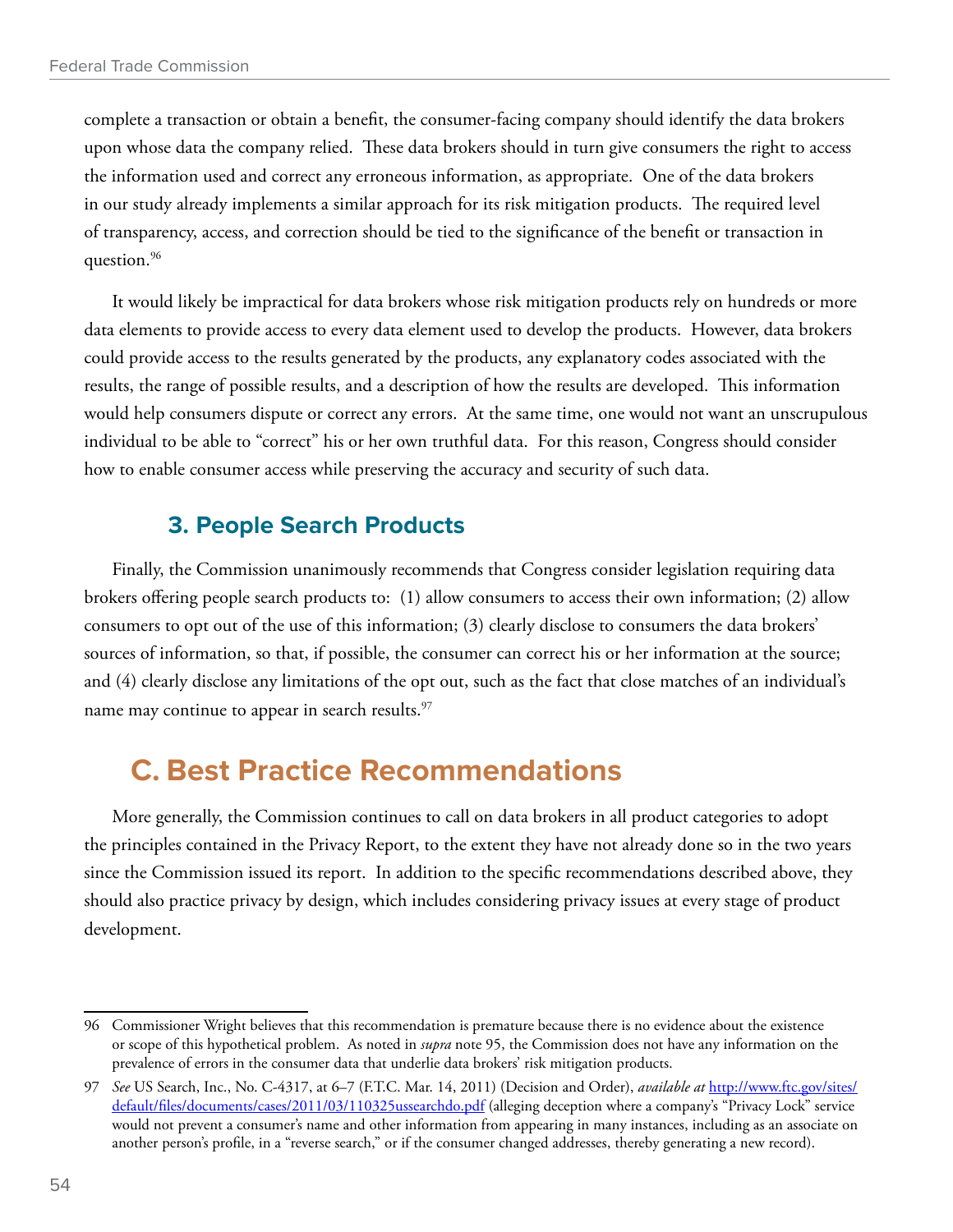As part of privacy by design, data brokers should strive to assess their collection practices and, to the extent practical, collect only the data they need and properly dispose of the data as it becomes less useful. This is particularly important in light of companies' increased ability to collect, aggregate, and match consumer data and to develop secondary uses for the data in ways that consumers could never have contemplated when they provided the information. Sound data collection and disposal practices also reinforce data security, as collecting and storing large amounts of data not only increases the risk of a data breach or other unauthorized access but also increases the potential harm that could be caused.<sup>98</sup> For example, identity thieves and other unscrupulous actors may be attracted to detailed consumer profiles maintained by data brokers<sup>99</sup> that do not dispose of obsolete data, as this data could give them a clear picture of consumers' habits over time, thereby enabling them to predict passwords, answers to challenge questions, or other authentication credentials.

Data brokers also should implement better measures to refrain from collecting information from children and teens, particularly in marketing products. As to children under 13, COPPA already requires certain online services to refrain from collecting personal information from this age group without parental consent; the principles underlying that legislation could apply equally to information collected offline from children.100 As to teens, the Commission previously has noted that they often lack the judgment to appreciate the long-term consequences of, for example, posting data on the Internet.<sup>101</sup> And as noted above, it appears that some of the data brokers themselves have policies or have stated that they do not use teens' data in their marketing products; yet they may not check data from their sources to ascertain whether it contains such data. Data brokers providing data for marketing products should take further reasonable steps to avoid collecting and using teens' and children's data.

Finally, the Commission recommends that data brokers take reasonable precautions to ensure that downstream users of their data do not use it for eligibility determinations or for unlawful discriminatory purposes.102 For example, while the data segment of "Smoker in Household" could be used to market a new air filter, a downstream entity also could use the segment to suggest that a person is a poor credit or

101 *See* Privacy Report, *supra* note 9, at 59–60.

<sup>98</sup> *See* Privacy Report, *supra* note 9, at 24, 26–29. Commissioner Ohlhausen does not support a strict data minimization requirement.

<sup>99</sup> *Cf.* United States v. ChoicePoint, Inc., No. 1:06-CV-0198-JTC (N.D. Ga. Feb. 15, 2006) (Stipulated Final J.), *available at* <http://www.ftc.gov/sites/default/files/documents/cases/2006/01/stipfinaljudgement.pdf>.

<sup>100</sup> For example, under § 312.7 of the COPPA Rule, an operator is prohibited from conditioning a child's participation in an activity on the child's disclosing more personal information than is reasonably necessary to participate in such activity. 16 C.F.R. § 312.7.

<sup>102</sup> On September 15, 2014, the Commission will examine the potential effects of "Big Data" on American consumers, at a workshop entitled "Big Data: A Tool for Inclusion or Exclusion?." *See* Press Release, Fed. Trade Comm'n, FTC to Examine Effects of Big Data on Low Income and Underserved Consumers at September Workshop (Apr. 11, 2014), *available at* [http://](http://www.ftc.gov/news-events/press-releases/2014/04/ftc-examine-effects-big-data-low-income-underserved-consumers) [www.ftc.gov/news-events/press-releases/2014/04/ftc-examine-effects-big-data-low-income-underserved-consumers](http://www.ftc.gov/news-events/press-releases/2014/04/ftc-examine-effects-big-data-low-income-underserved-consumers). *See also* Exec. Office of the President, Big Data: Seizing Opportunities, Preserving Values 51–53 (2014), *available at* [http://](http://www.whitehouse.gov/sites/default/files/docs/big_data_privacy_report_may_1_2014.pdf) [www.whitehouse.gov/sites/default/files/docs/big\\_data\\_privacy\\_report\\_may\\_1\\_2014.pdf](http://www.whitehouse.gov/sites/default/files/docs/big_data_privacy_report_may_1_2014.pdf) (discussing the potential for big data uses to result in discrimination).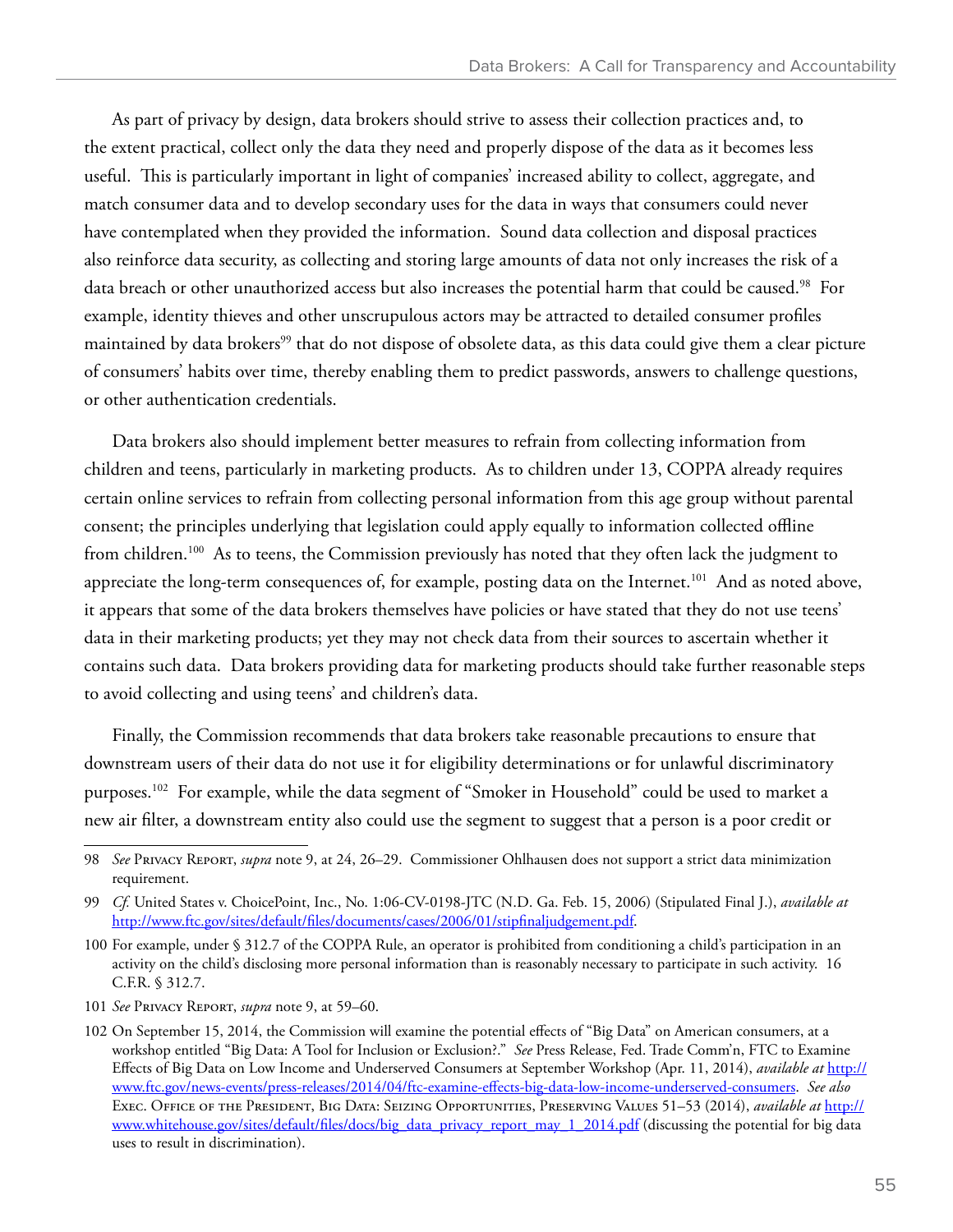insurance risk, or an unsuitable candidate for employment or admission to a university. This would be especially pernicious if the segment included a high concentration of minorities. Of course, the use of race, color, religion, and certain other categories to make credit, insurance, and employment decisions is already against the law,<sup>103</sup> but data brokers should help ensure that the information does not unintentionally go to unscrupulous entities<sup>104</sup> that would be likely to use it for unlawful discriminatory purposes.<sup>105</sup> Similarly, data brokers should conduct due diligence to ensure that data that they intend for marketing or risk mitigation purposes is not used to deny consumers credit, insurance, employment, or the like.106

Some of the data brokers are already contractually limiting the purposes for which their clients can use their data. A subset of these data brokers goes further, by "seeding" data<sup>107</sup> or auditing their clients to ascertain that it is not being used for a contractually prohibited purpose. The Commission's recommendations on this issue seek to build on these best practices.<sup>108</sup>

- 106 If the data broker's activities do not meet the definition of a "consumer reporting agency," as defined by the FCRA, these uses of the data would not trigger FCRA protections.
- 107 Some data brokers systematically add unique dummy data, or "seed" data, into their databases to monitor how this data is being used by their partners, resellers, or end clients.
- 108 Chairwoman Ramirez and Commissioner Brill believe that legislation—rather than simply a best practice recommendation is warranted to help ensure that consumers are protected from unlawful uses of data supplied by data brokers.

<sup>103</sup> *See, e.g.*, *Equal Credit Opportunity Act*, 15 U.S.C. § 1691–1691f (2012) (prohibiting discrimination in credit decisions on the basis of race, color, religion, national origin, sex, marital status, age, and receipt of public assistance).

<sup>104</sup> This recommendation is analogous to current FCRA requirements. *See* 15 U.S.C. § 1681e. It is also analogous to the relief required in the consent decree resulting from the Commission's *ChoicePoint* case, in which the Commission alleged a data broker had violated the FCRA by failing to employ reasonable and appropriate measures to secure the personal information it collected for sale to its subscribers, including reasonable policies and procedures to verify or authenticate the identities and qualifications of prospective subscribers, thereby enabling downstream illegal uses of consumers' data. *See* Complaint at 7–8, United States v. ChoicePoint, No. 1:06-CV-0198-JTC (N.D. Ga. Feb. 16, 2006), *available at* [http://www.ftc.gov/sites/](http://www.ftc.gov/sites/default/files/documents/cases/2006/01/0523069complaint.pdf) [default/files/documents/cases/2006/01/0523069complaint.pdf.](http://www.ftc.gov/sites/default/files/documents/cases/2006/01/0523069complaint.pdf) Notably, because some of ChoicePoint's activities were not FCRA-covered, the Commission alleged that ChoicePoint's failure to implement these policies and procedures was also an unfair practice under Section 5 of the FTC Act. *Id.* at 9. Under the consent decree, ChoicePoint must, among other things, establish and maintain reasonable procedures to ensure that consumer reports are provided only to those with a permissible purpose and verify the identity of businesses that apply to receive consumer reports, including making site visits to certain business premises and auditing subscribers' use of consumer reports. *See* United States v. ChoicePoint, Inc., No. 1:06-CV-0198-JTC (N.D. Ga. Feb. 15, 2006) (Stipulated Final J.), *available at* [http://www.ftc.gov/sites/default/files/documents/](http://www.ftc.gov/sites/default/files/documents/cases/2006/01/stipfinaljudgement.pdf) [cases/2006/01/stipfinaljudgement.pdf.](http://www.ftc.gov/sites/default/files/documents/cases/2006/01/stipfinaljudgement.pdf)

<sup>105</sup> Commissioner Wright believes that to the extent that information is being used for unlawful discriminatory purposes, the Commission's law enforcement authority is the appropriate vehicle to address this problem. He also notes the Commission plans to examine issues related to "Big Data" at a September workshop. *See supra* note 102. Before imposing additional obligations on data brokers to conduct due diligence, he would like to see evidence about the existence, nature, and scope of any such problematic uses.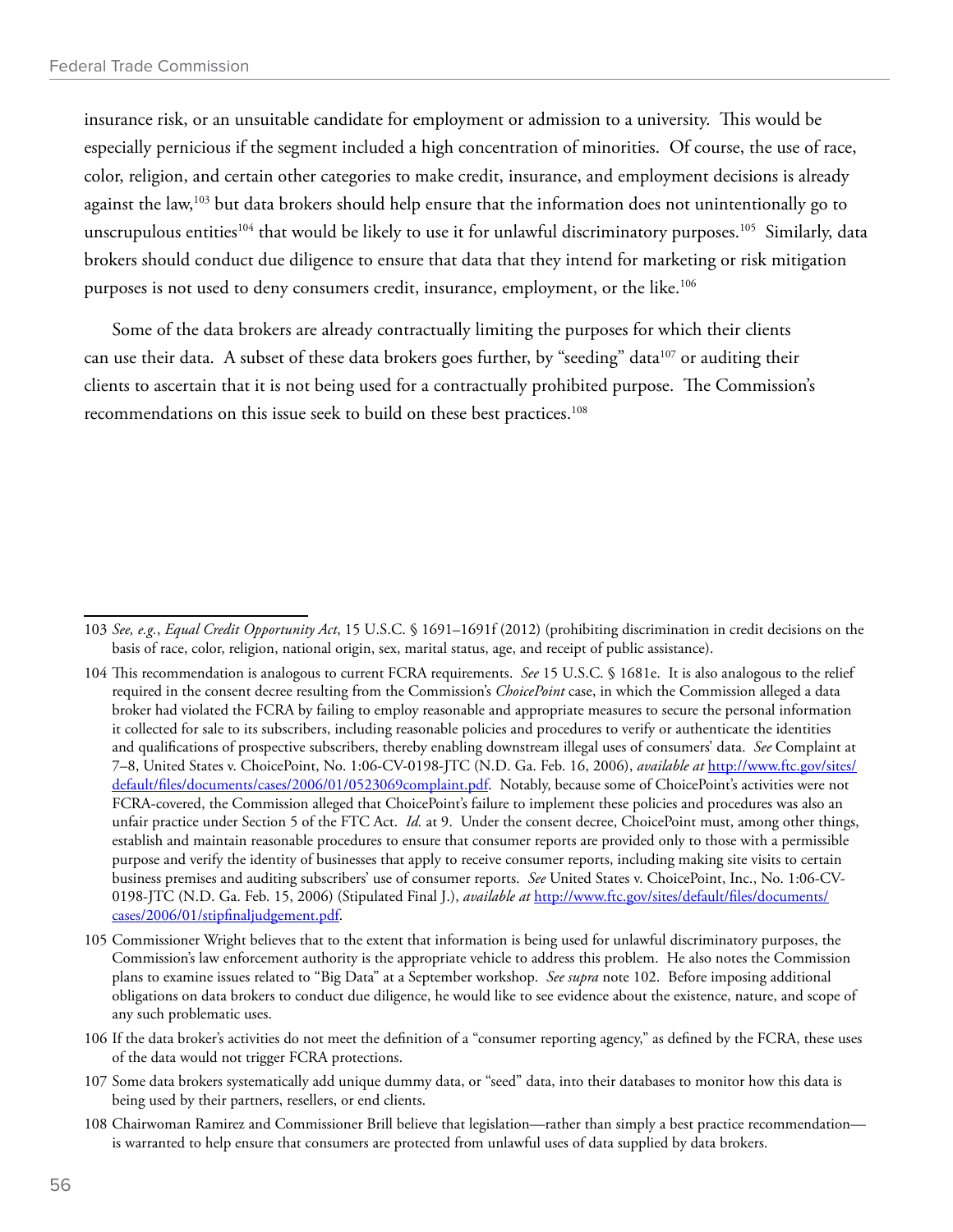# **IX. CONCLUSION**

In the nearly two decades since the Commission first began to examine data brokers, little progress has been made to improve transparency and choice. While data brokers provide important benefits to consumers, and some data brokers have taken steps to improve their privacy practices, overall transparency in this industry continues to be lacking. And with the emergence of new sources of information, improvements in analytics methods, and the availability of more granular information about individual consumers, the need for consumer protections in this area has never been greater.

This report attempts to provide a window into data brokers' collection and use of consumer information and makes recommendations to enhance transparency and consumer control. It also raises concerns about the collection of sensitive data about consumers and the development of labels and categories that could be used to target and potentially discriminate against consumers. The findings and recommendations in this report are intended to be part of an ongoing dialogue, and the Commission welcomes further input and information on these issues. The Commission will continue to work with industry, consumer groups, and lawmakers to further the goals of increased transparency and consumer control.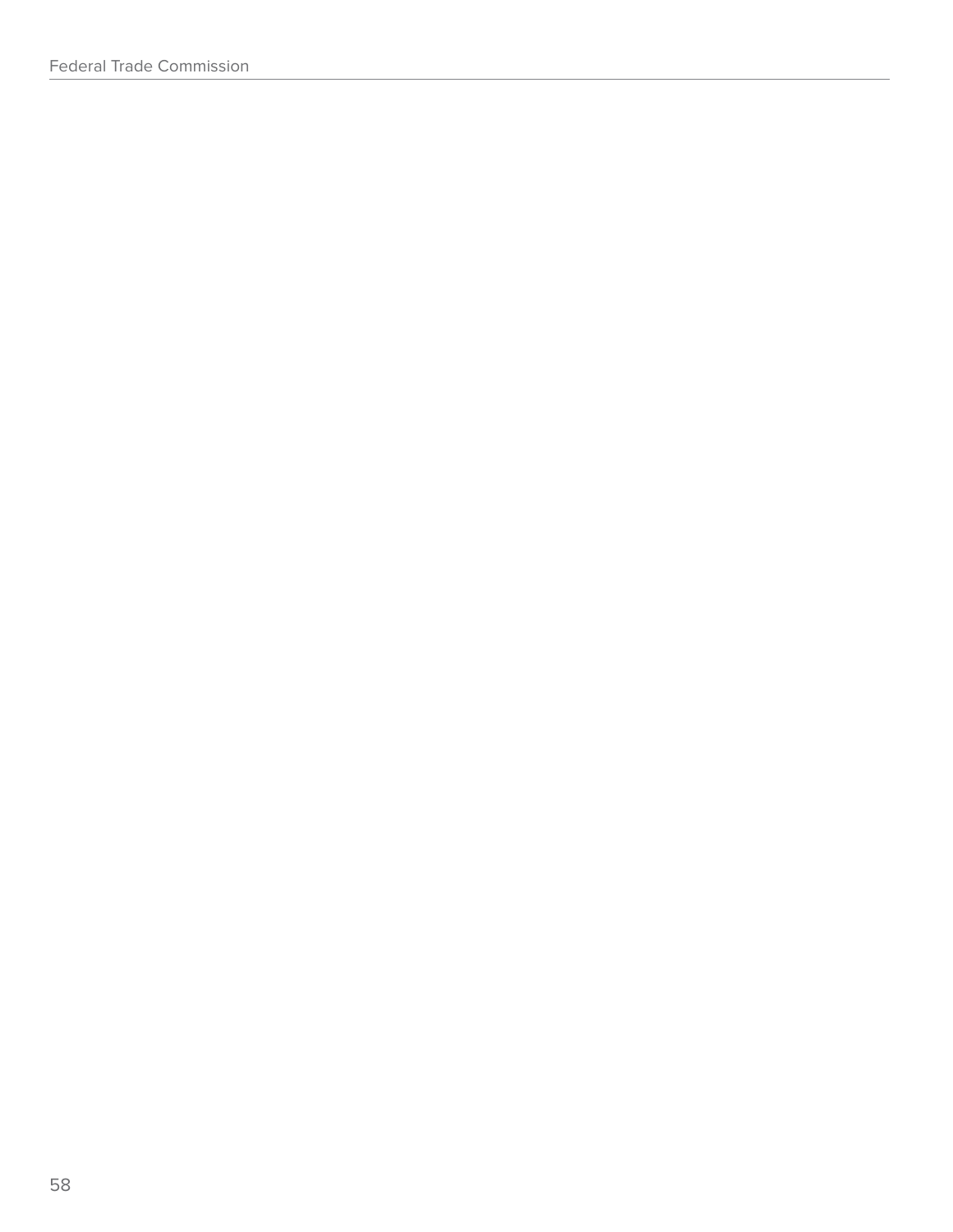# **APPENDIX A: Text of the Model Order**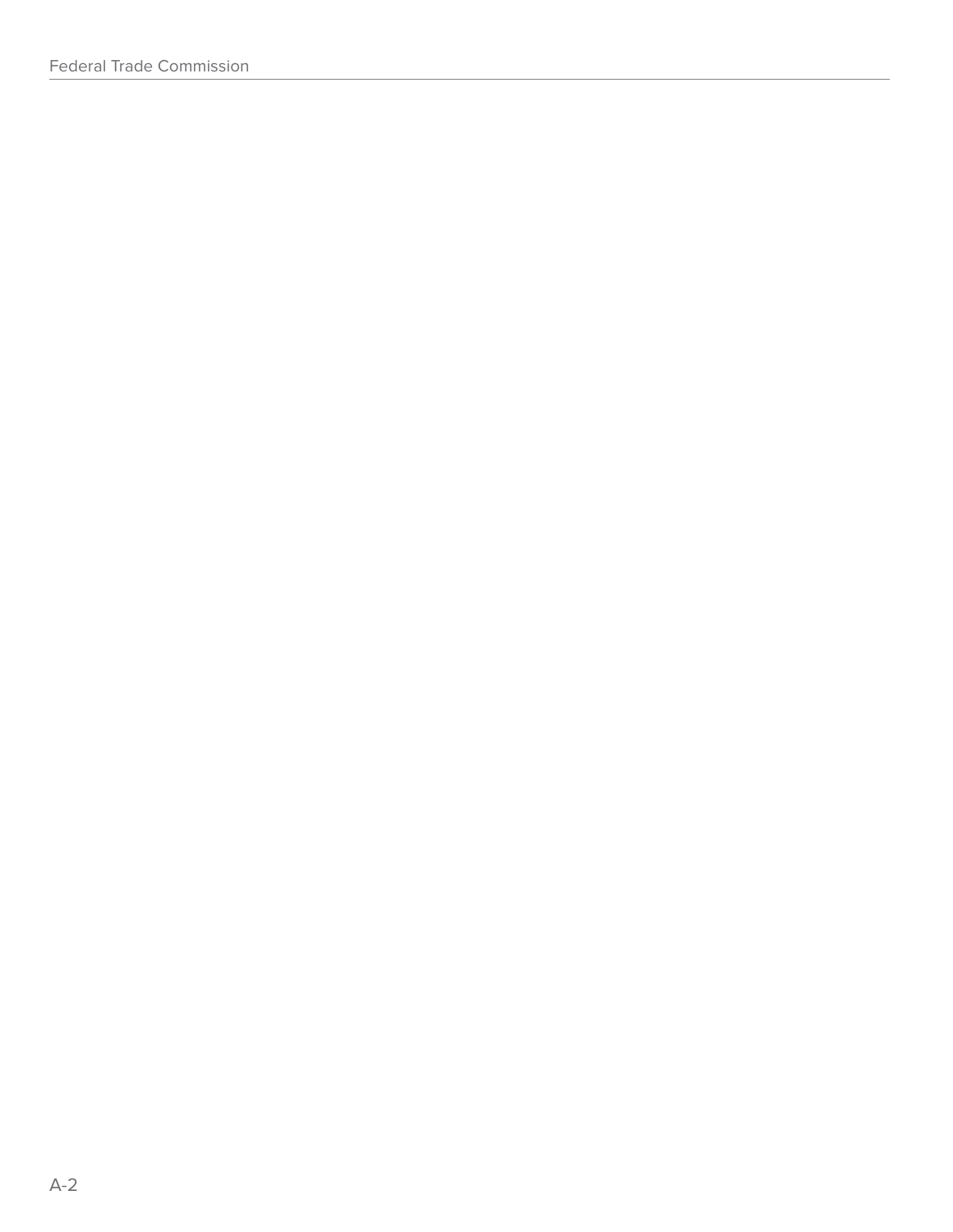#### **UNITED STATES OF AMERICA BEFORE FEDERAL TRADE COMMISSION**

**COMMISSIONERS: Jon Leibowitz, Chairman J. Thomas Rosch Edith Ramirez Julie Brill Maureen K. Ohlhausen**

**File No. P125404**

#### **ORDER TO FILE SPECIAL REPORT**

Pursuant to a resolution of the Federal Trade Commission ("FTC" or "the Commission") dated December 14, 2012, titled "Resolution Directing Use of Compulsory Process to Collect Information Regarding Data Brokers," a copy of which is enclosed, **[COMPANY NAME]**, hereinafter referred to as the "Company," is ordered to file with the Commission, no later than **February 1, 2013**, a Special Report containing the information and documents specified herein.

The information provided in the Special Report will assist the Commission in compiling a study of data broker industry information collection and use activities.

The Special Report must restate each item of this Order with which the corresponding answer is identified. Your report is required to be subscribed and sworn by an official of the Company who has prepared or supervised the preparation of the report from books, records, correspondence, and other data and material in your possession. If any question cannot be answered fully, give the information that is available and explain in what respects and why the answer is incomplete. The Special Report and all accompanying documentary responses must be Bates-stamped.

Confidential or privileged commercial or financial information will be reported by the Commission on an aggregate or anonymous basis, consistent with Sections 6(f) and 21(d) of the FTC Act. Individual submissions responsive to this Order that are marked "confidential" will not be disclosed without first giving the Company ten (10) days notice of the Commission's intention to do so, except as provided in Sections 6(f) and 21 of the FTC Act.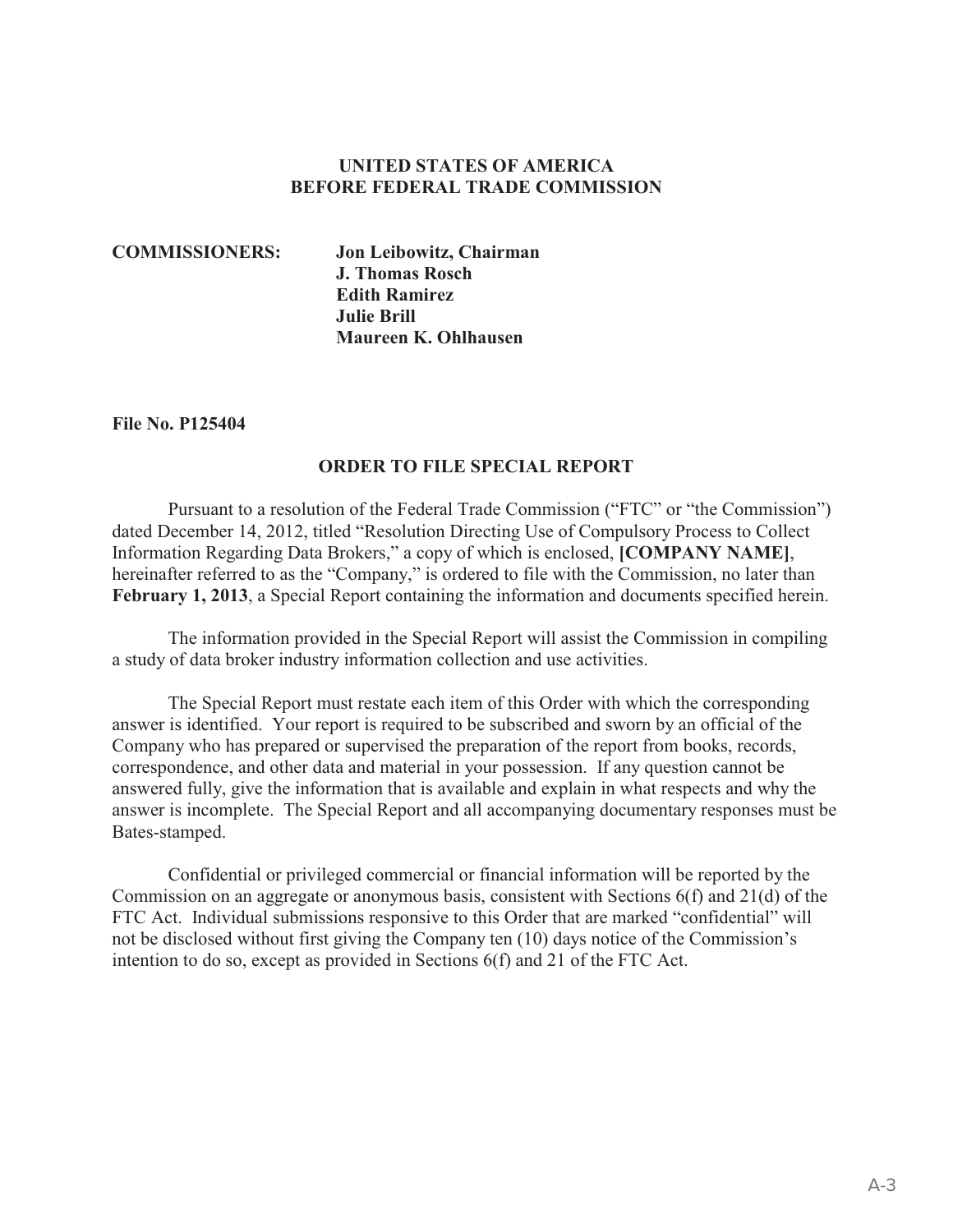### **Specifications**

Please provide the following information, documents and items, consistent with the definitions, instructions, and formatting requirements contained in Attachment A:

1. **Identification of Report Author:** Identify by full name, business address, telephone number, and official capacity the person(s) who has prepared or supervised the preparation of the Company's response to this Order and describe in detail the steps taken by the Company to respond to this Order. For instructions pertaining to document (written and electronic) and information preservation, identify the person who gave the instructions, describe the content of any oral instructions, provide copies of any written or electronic instructions, and identify the person(s) to whom the instructions were given. For each specification, identify the individual(s) who assisted in preparation of the response. Provide a list of the persons (identified by name and corporate title or job description) whose files were searched and identify the person who conducted the search.

### 2. **Company Information:**

- A. State the Company's complete legal name and all other names under which it has done business, its corporate mailing address, all addresses from which it does or has done business, and the dates and states of its incorporation.
- B. Describe the Company's corporate structure, and state the names of all parents, subsidiaries (whether wholly or partially owned), divisions (whether incorporated or not), affiliates, branches, joint ventures, franchises, operations under assumed names, websites, and entities over which it exercises supervision or control. For each such entity, describe the nature of its relationship to the Company.
- C. Identify each individual or entity having an ownership interest in the Company, as well as their individual ownership stakes and their positions and responsibilities within the Company.

### 3. **Products and Services:**

A. Provide a list and description as to the nature and purpose of all the products and services (both online and offline) that the Company offers or sells that use personal data. Include a separate description of each product or service identified; and for each product or service, describe with specificity each type of personal data that is used in or by the product or service; and identify and describe with specificity: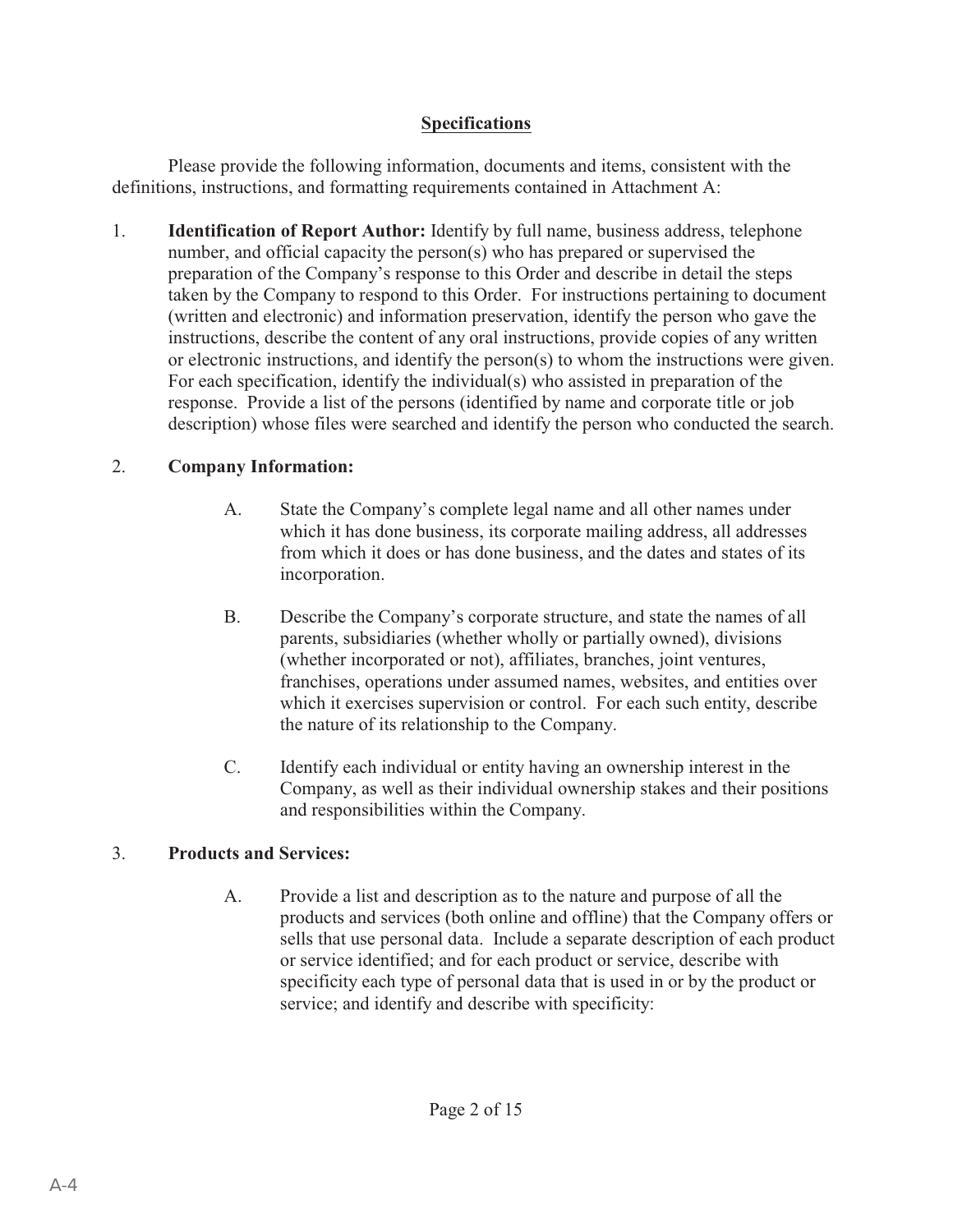- (1) the source(s) of each such type of personal data, including whether the source is a government agency or office;
- (2) the procedures or means by which each such type of personal data is collected, generated, or derived, including, but not limited to, cookies, a user's direct textual input, a user's behavior on the Company's website, a user's behavior on other websites, social media, a user's mobile use and activity, or other online or offline sources;
- (3) for each such type of personal data, whether the Company acquires the consent, permission, or approval of consumers before obtaining, collecting, generating, deriving, disseminating, storing, or causing to be stored the personal data of said consumers. As part of your response, describe in detail how the Company obtains the consent, permission, or approval of said consumers;
- (4) the frequency with which each such type of personal data is updated;
- (5) the extent to which and reasons why the availability of each such type of personal data differs depending upon the purchaser;
- (6) whether the Company provides each such type of personal data to users in the form in which it is acquired or whether the Company changes the form or content of such type of personal data in any way, and for the latter describe each and every way in which the Company changes the form or content of each such type of personal data and the methodology employed to effect such change;
- (7) whether each such type of personal data is aggregated, anonymized, or de-identified and describe the process used to do so;
- (8) whether each such type of personal data includes information from or about children or teenagers. As part of your response, describe in detail whether the Company distinguishes personal data about children ages 12 and under from personal data about teenagers ages 13 through 17 and how the collection and provision of this data differs.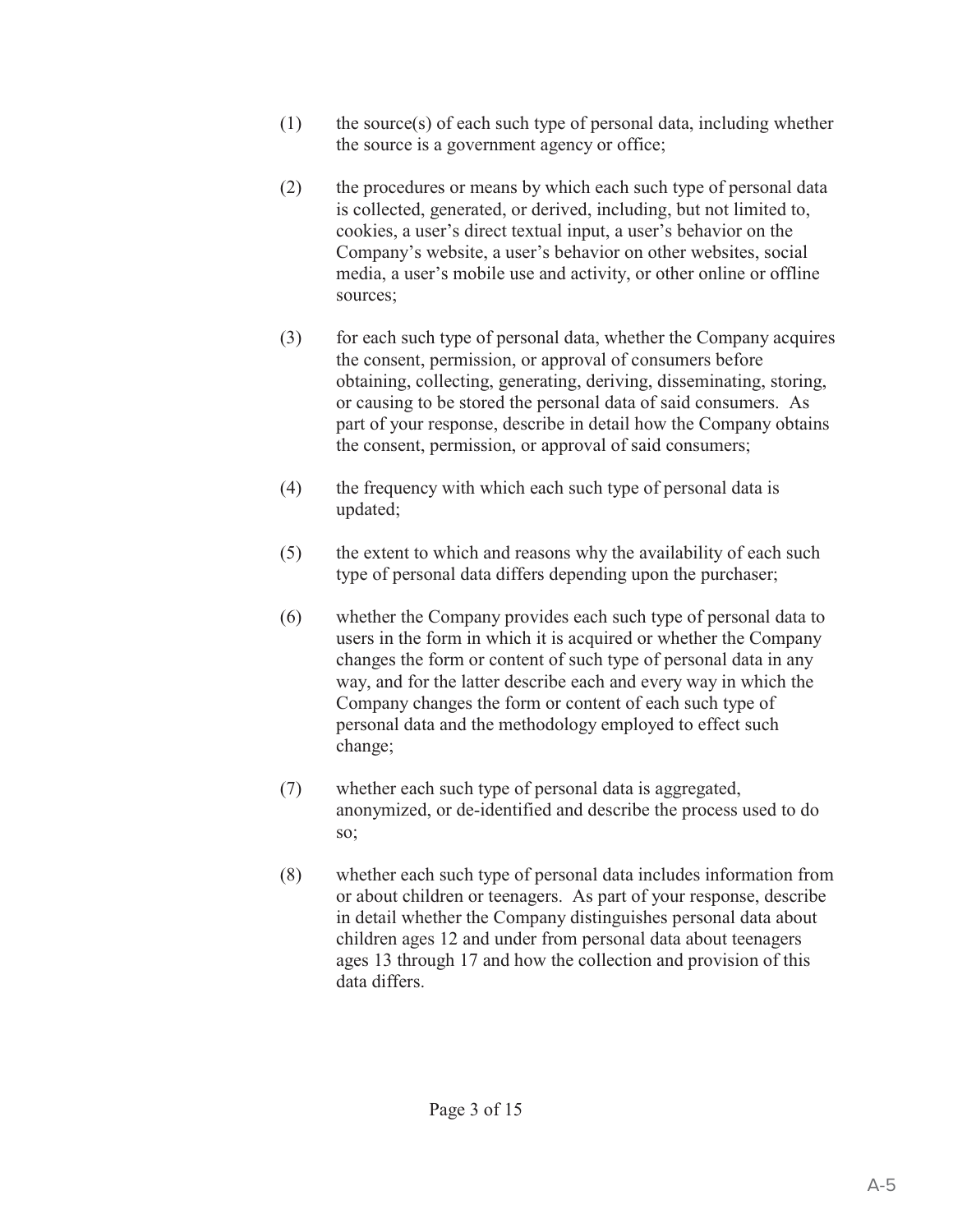- B. State whether the Company monitors, audits, or evaluates the accuracy of personal data contained in each product or service identified in response to 3.A. If it does, provide a step-by-step explanation of how the Company monitors, audits, or evaluates the accuracy of such personal data, and describe the results from the Company's audits, evaluations, and monitoring efforts, including the accuracy rates for the personal data contained in each product or service. As part of your response, describe in detail:
	- (1) the Company's policies, practices, and procedures relating to the monitoring, auditing, or evaluation of the accuracy of personal data contained in each product or service;
	- (2) the Company's search and retrieval logic for matching its records with particular consumers; and
	- (3) the Company's matching logic (i.e., evaluations regarding the effectiveness of the information submitted by clients and/or used by the Company about consumers in retrieving results related to the correct consumer);
- C. For each product or service identified in response to 3.A., indicate (1) the number of such products or services sold annually, and (2) the Company's annual gross revenues attributable to each such product or service.

### 4. **Other Collection of Data:**

- A. Identify each type of personal data the Company has obtained, collected, generated, derived, disseminated, stored, or caused to be stored that is not currently used in or by a product or service identified in your response to 3.A., and describe with specificity:
	- (1) the reason(s) why each such type of personal data is not currently used in or by a product or service and any plans for future use;
	- (2) for each such type of personal data that was previously used in a product or service, identify (i) the name of the product(s) or service(s) that used the personal data, (ii) the number of such products or services sold annually, (iii) the Company's annual gross revenues attributable to each such product or service, (iv) the types of customers (e.g., individual consumers, retailers, ad networks, etc.) to which the Company provided each product or service, (v) the percentage of the product's or service's revenue contributed by each type of customer, and (vi) the names and contact information of the product's or service's 25 largest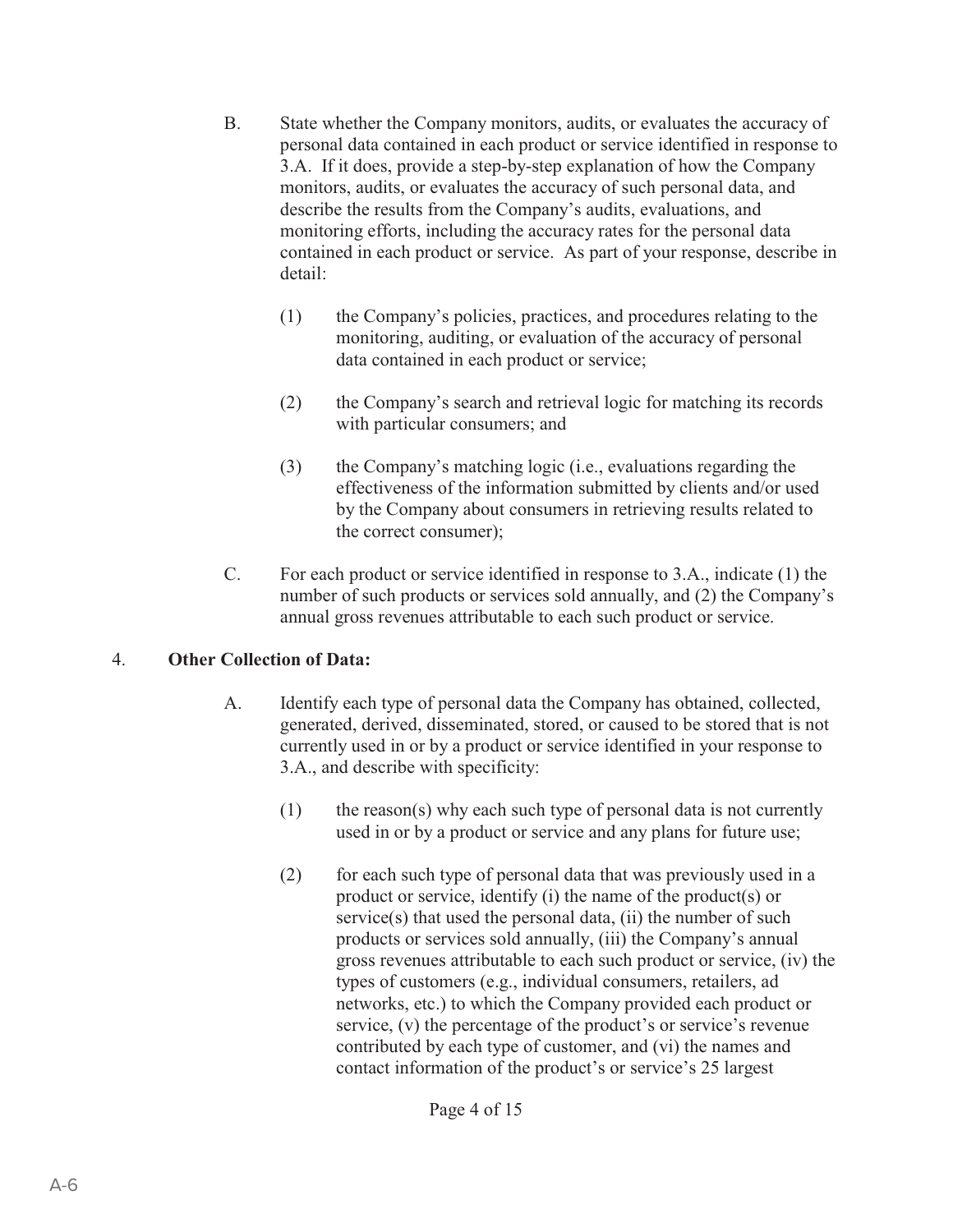customers (25 entities who purchased the greatest unit and dollar amounts of each product or service) for each type of customer except individual consumers;

- (3) the source of each such type of personal data, including whether the source is a government agency or office;
- (4) the procedures or means by which each such type of personal data is or was collected, generated, or derived, including, but not limited to, cookies, a user's direct textual input, a user's behavior on the Company's website, a user's behavior on other websites, social media, a user's mobile use and activity, or other online or offline sources;
- (5) for each such type of personal data, whether the Company acquires or acquired the consent, permission, or approval of consumers before obtaining, collecting, generating, deriving, disseminating, storing, or causing to be stored the data of said consumers. As part of your response, describe in detail how the Company obtains the consent, permission, or approval of said consumers;
- (6) the frequency in which each such type of personal data is or was updated;
- (7) the extent to which and reasons why the availability of each such type of personal data differs or differed depending upon the purchaser;
- (8) each specific purpose or manner in which the Company anticipates or anticipated that each such type of personal data would or could be used by its users or customers and any limitations the Company places or placed on the use of each such type of personal data;
- (9) whether the Company provides or provided each such type of personal data to users in the form in which it is acquired or whether the Company changes or changed the form or content of such type of personal data in any way, and for the latter describe each and every way in which the Company changes or changed the form or content of each such type of personal data and the methodology employed to effect such change;
- (10) whether each such type of personal data is or was aggregated, anonymized, or de-identified and describe the process used to do so;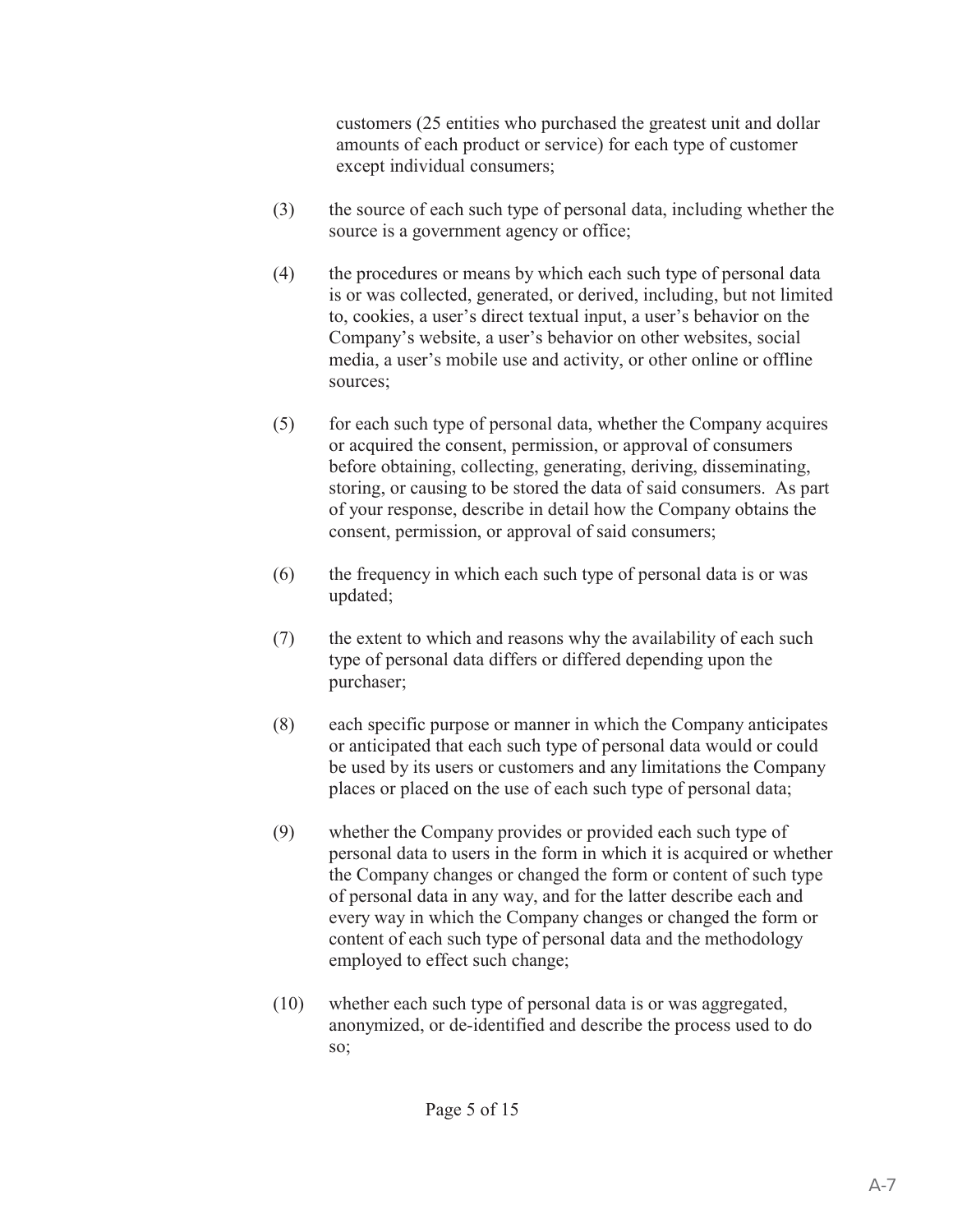- (11) whether each such type of personal data includes or included information from or about children or teenagers. As part of your response, describe in detail whether the Company distinguishes or distinguished personal data about children ages 12 and under from personal data about teenagers ages 13 through 17 and how the collection and provision of this data differs or differed.
- B. State whether the Company monitors, audits, or evaluates the accuracy of personal data contained in each product or service identified in response to 4.A., either presently or previously. If it does, provide a step-by-step explanation of how the Company monitors, audits, or evaluates the accuracy of such personal data, and describe the results from the Company's audits, evaluations, and monitoring efforts, including the accuracy rates for the personal data contained in each product or service. As part of your response, describe in detail:
	- (1) the Company's policies, practices, and procedures relating to the monitoring, auditing, or evaluation of the accuracy of personal data contained in each product or service;
	- (2) the Company's search and retrieval logic for matching its records with particular consumers; and
	- (3) the Company's matching logic (i.e., evaluations regarding the effectiveness of the information submitted by clients and/or used by the Company about consumers in retrieving results related to the correct consumer);

### 5. **Customers**:

- A. For each product or service identified in your response to 3.A., identify the types of customers (e.g., individual consumers, retailers, ad networks, etc.) to which the Company provides each product or service, the percentage of the product's or service's revenue contributed by each type of customer, and the names and contact information of the product's or service's 25 largest customers (25 entities who purchased the greatest unit and dollar amounts of each product or service) for each type of customer except individual consumers. As part of your response, describe in detail:
	- $(1)$  the method(s) by which the Company provides each product or service;
	- (2) the fees associated with each product or service;
	- (3) a step-by-step explanation of how the Company's customers access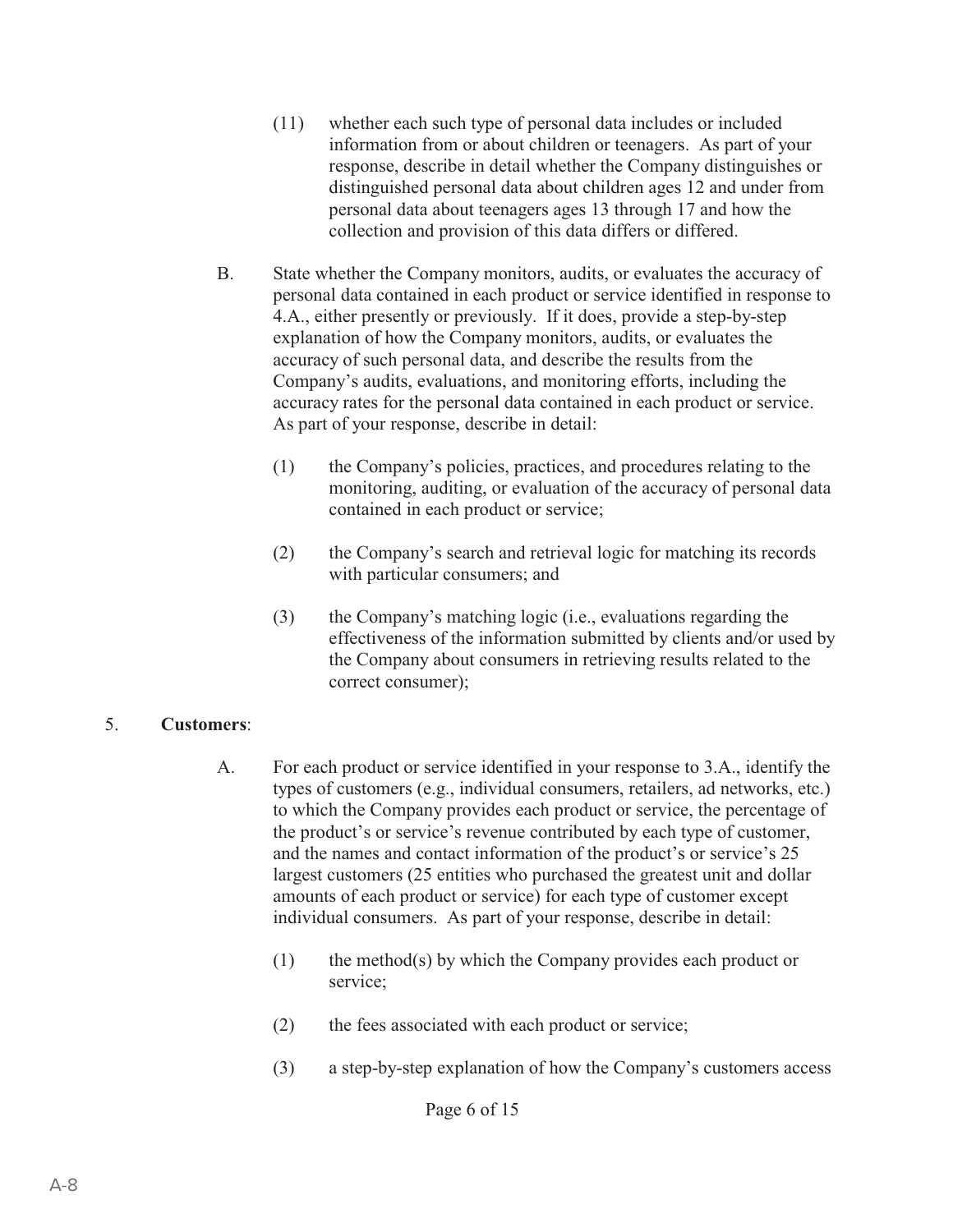the Company's products and services and the flow of personal data from the initial request made to the Company to the furnishing of personal data to the customer;

- (4) all of the purposes, and how the Company determines the purposes, for which the Company's customers use personal data provided by the Company, including but not limited to marketing, background screening, resale, or fraud detection purposes;
- (5) how the Company evaluates its customers (e.g., whether the Company evaluates whether a customer is a legitimate business entity and its data security measures) at the time of purchase; and
- (6) whether the Company reviews, monitors, audits, or evaluates how its customers use personal data post-purchase and the nature, timing, results, and actions taken as the result of these reviews, audits, or evaluations.
- B. For each product or service identified in your response to 3.A., describe in detail any prohibitions or restrictions (e.g., contractual, technological) the Company communicates or enforces against its customers on the sale or use of such product or service. As part of your response, explain:
	- (1) whether the Company's contracts, agreements, and terms and conditions of use between the Company and any user of any of the Company's products or services enumerate such prohibitions and restrictions. Provide contracts, agreements, and terms and conditions of use for the Company's three largest customers for each type of customer identified in your response to 5.A. and four other examples representing the range of contracts, agreements, and terms and conditions of use for each type of customer identified in your response to 5.A.;
	- (2) how the Company monitors compliance with such prohibitions or restrictions; and
	- (3) whether the Company has ever taken any action against a customer to enforce such prohibitions or restrictions and, if so, a description of those actions.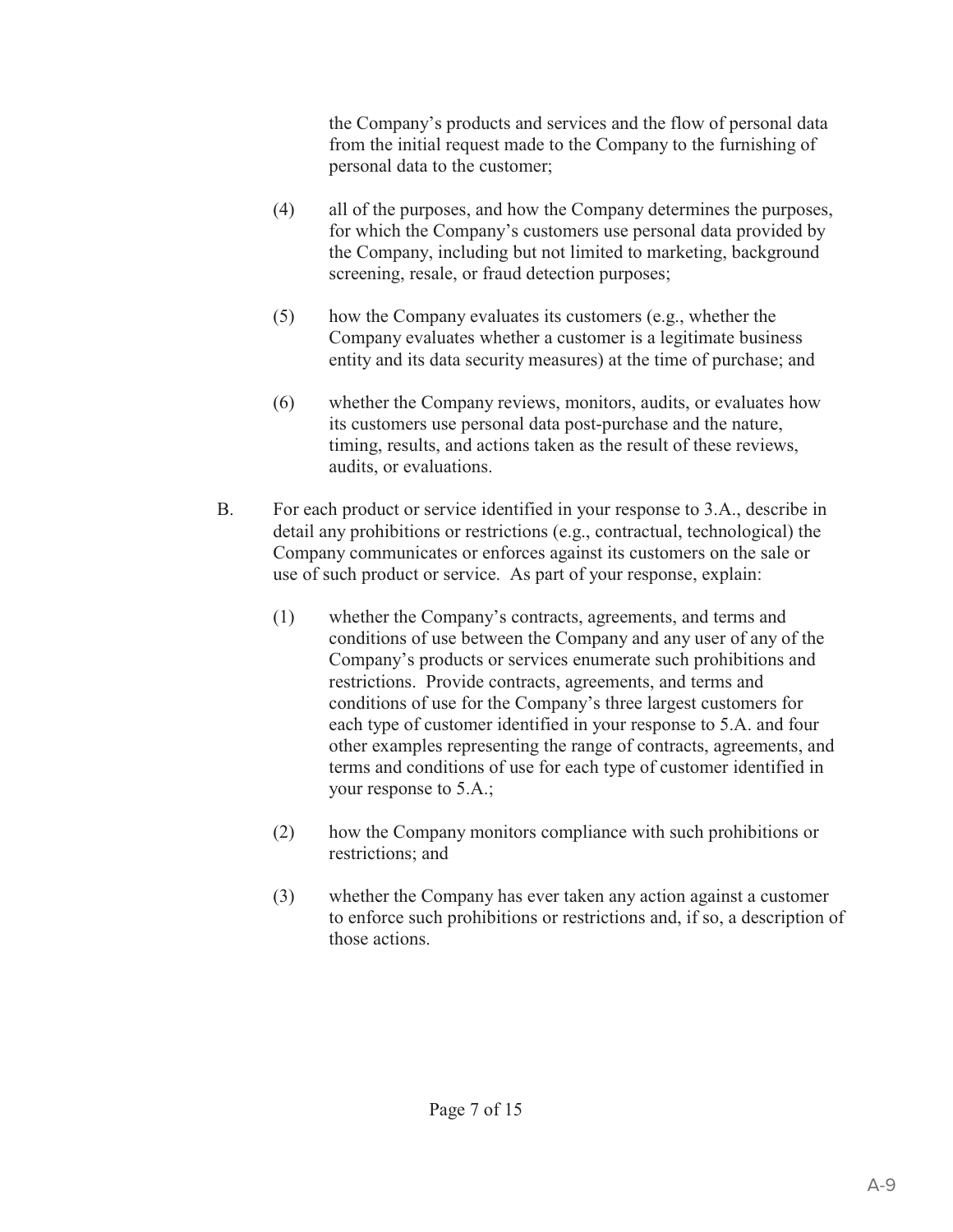#### 6. **Consumers:**

- A. State whether consumers are able to access personal data about them that is held by the Company. If consumers are not able to access their personal data, state the Company's rationale for not providing such access. If consumers are able to access their personal data, describe in detail how consumers access this personal data, including but not limited to:
	- (1) a step-by-step explanation of how consumers access such personal data;
	- (2) the types of personal data that consumers can and cannot access;
	- (3) the terms and conditions for accessing personal data, including any limitations on the frequency of access;
	- (4) how the Company notifies consumers of their right to access this personal data and the contents of the notice;
	- (5) the types of personal information consumers are required to provide to verify their identities prior to accessing their personal data, and how the Company utilizes this verification information;
	- (6) the number of consumers that have requested access to their personal data on an annual basis and the Company's response by category (i.e., number of consumers provided access, number of consumers denied access, reasons for denial, etc.);
	- (7) the date on which the Company first began to give consumers access to personal data; and
	- (8) the average and maximum length of time before an access request is implemented, and the factors that determine the length of time before access is provided.
- B. State whether consumers are able to correct personal data that is held by the Company. If consumers are not able to correct their personal data, state the Company's rationale for not allowing such corrections. If consumers are able to correct their personal data, describe in detail how consumers correct their personal data, including but not limited to:
	- (1) a step-by-step explanation of how consumers correct such personal data;
	- (2) the types of personal data that consumers can and cannot correct;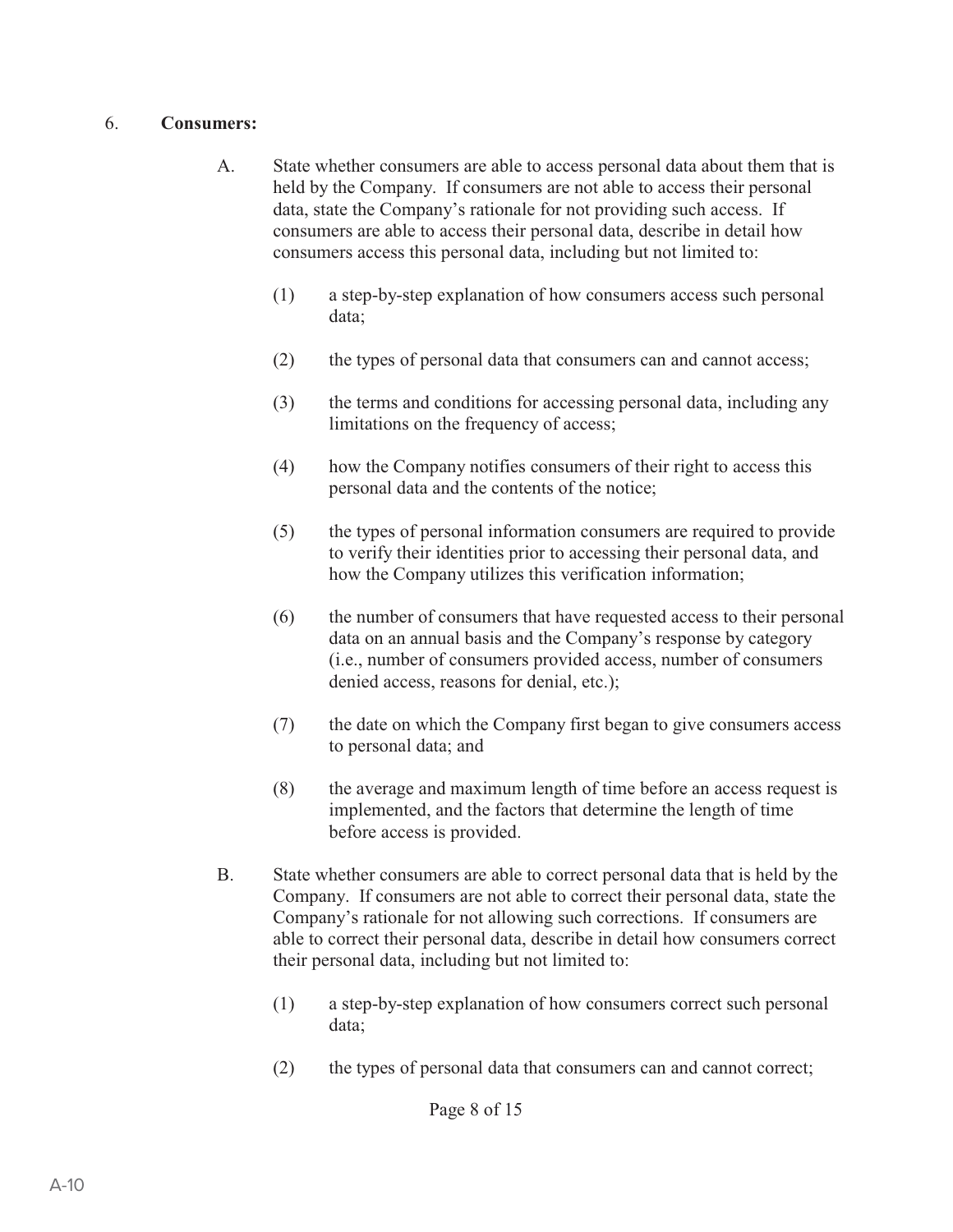- (3) the terms and conditions for correcting personal data, including the Company's efforts to prevent the reappearance of inaccurate data;
- (4) how the Company notifies consumers of their right to correct this personal data and the contents of the notice;
- (5) the types of personal information consumers are required to provide to verify their identities before correcting their personal data, and how the Company utilizes this verification information;
- (6) the number of consumers that have requested a correction to their personal data on an annual basis and the Company's response by category (i.e., number of corrections, number not corrected, reasons for not correcting, etc.);
- (7) the date on which the Company first began to give consumers the ability to correct their personal data; and
- (8) the average and maximum length of time before a correction request is implemented, and the factors that determine the length of time before the correction takes effect.
- C. State whether consumers are able to opt out of the collection, use, or sharing of their personal data. If consumers are not able to opt out, state the Company's rationale for not allowing consumers to opt out. If consumers are able to opt out, describe in detail the Company's opt out procedures, including but not limited to:
	- (1) a step-by-step explanation of how consumers opt out;
	- (2) the specific products, services, or search results to which the opt out applies and does not apply;
	- (3) the terms and conditions for opting out;
	- (4) the technologies utilized to effectuate the opt out;
	- (5) how the Company notifies consumers of their right to opt out and the contents of the notice;
	- (6) the types of personal information consumers are required to provide to verify their identities before opting out, and how the Company utilizes this verification information;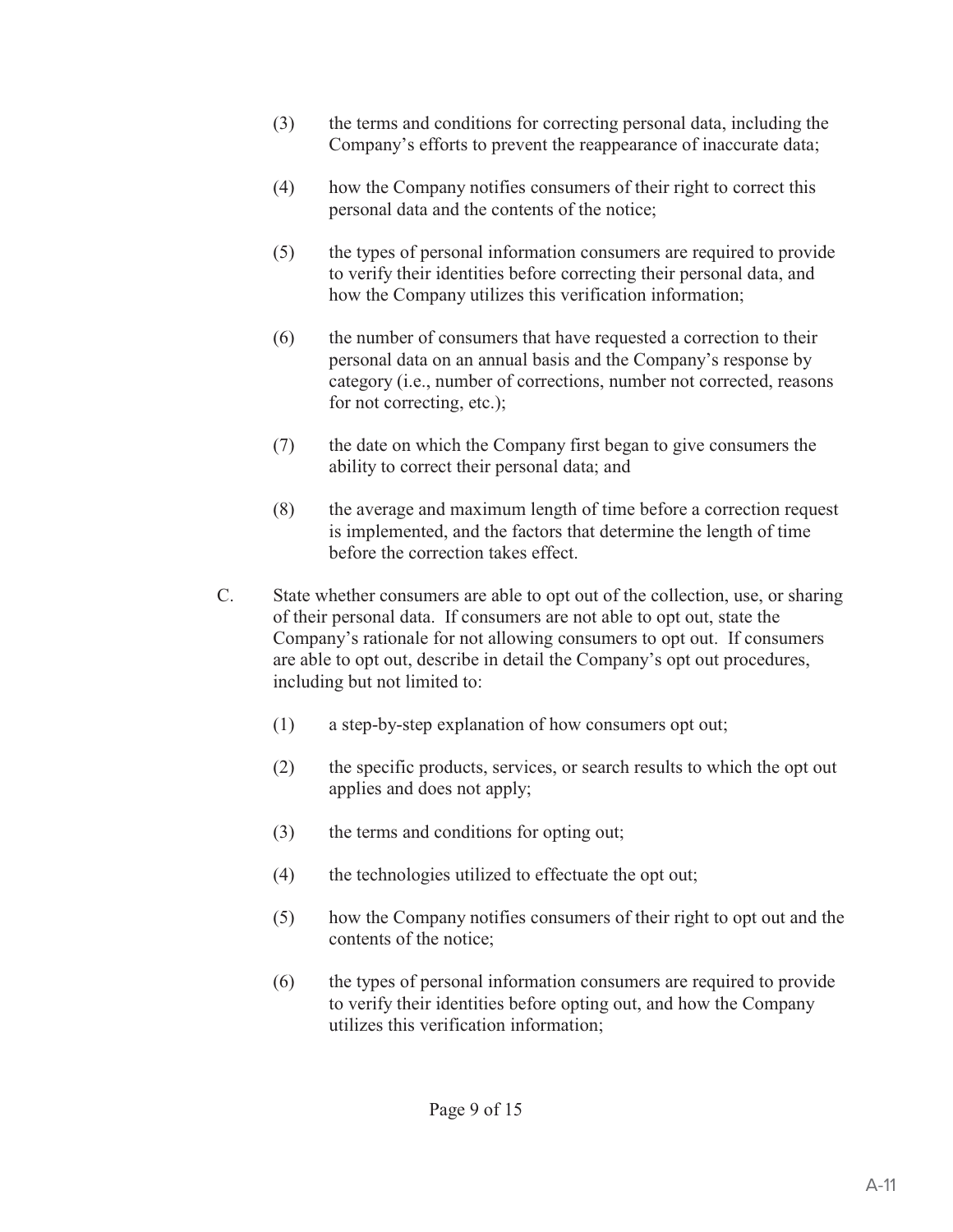- (7) the number of consumers that have requested to opt out on an annual basis and the Company's response by category (i.e., number of opt outs provided, number of opt outs denied, reasons for denial, etc.);
- (8) the date on which the Company first began to give consumers the ability to opt out; and
- (9) the average and maximum length of time before an opt out request is implemented, the factors that determine the length of time before the opt out takes effect, and the period of time the opt out remains in effect.
- D. State whether consumers are able to have the Company delete their personal data from the Company's database(s). If consumers are not able to delete their personal data, state the Company's rationale for not allowing such deletions. If consumers are able to delete their personal data, describe in detail how consumers delete their personal data, including but not limited to:
	- (1) a step-by-step explanation of how consumers delete such personal data;
	- (2) the types of personal data that consumers can and cannot delete;
	- (3) the terms and conditions for deleting personal data, including the Company's efforts to prevent reinsertion of the data;
	- (4) how the Company notifies consumers of their right to delete this personal data and the contents of the notice;
	- (5) the types of personal information consumers are required to provide to verify their identities before deleting their personal data, and how the Company utilizes this verification information;
	- (6) the number of consumers that have requested to delete their personal data on an annual basis and the Company's response by category (i.e., number of deletions provided, number of deletions denied, reasons for denial, etc.);
	- (7) the date on which the Company first began to give consumers the ability to delete their personal data; and
	- (8) the average and maximum length of time before a deletion request is implemented, and the factors that determine the length of time before the deletion takes effect.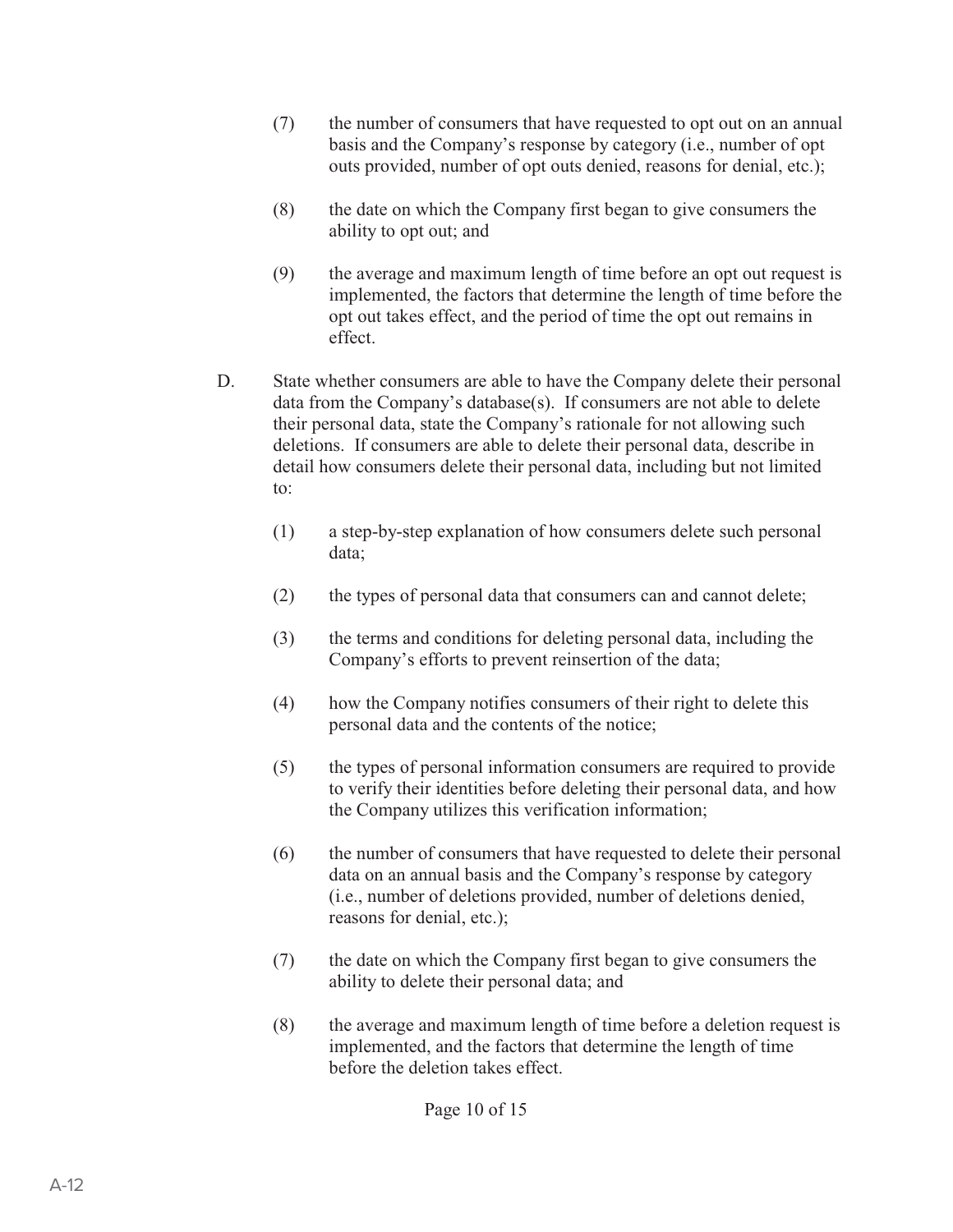- E. State whether the Company charges consumers a fee for accessing, correcting, opting out, or deleting their personal data from the Company's database(s). As part of your response, describe in detail:
	- (1) the amount the Company charges consumers to access, correct, delete, or opt out; and
	- (2) the total revenue earned annually by the Company through such fees.
- F. In your responses to 6.A-E., describe each and every way in which the Company's procedures relating to children and teenagers is different from the Company's procedures relating to adults.

### 7. **Policies:**

- A. State the methods by which the Company provides notice to consumers about the Company's personal data collection, use, or sharing practices. Provide representative samples of any notices or disclosures provided to consumers in connection with the products and services identified in response to 3.A.
- B. State whether the Company has (or had) any written policies or statements regarding the collection, disclosure, and use of personal data, including any policies and statements relating to the privacy or security of such data. Provide a copy of each such policy or statement, indicating for each the date on which it became effective and, if applicable, all means by which it was distributed or made available. If the policies changed at any time, please so state and describe the nature of the change and its effective time period.
- C. Identify the names and titles of the individuals at the Company who are responsible for developing and implementing any policies described in your responses to each specification.

### 8. **Promotional Materials and Advertisements:**

A. Provide representative samples of each type of advertisement or promotional material the Company has disseminated referring or relating to the products and services identified in response to 3.A. or the personal data identified in response to 4.A., including but not limited to websites, emails, advertisements, and brochures. For each advertisement or promotional material provided, state the beginning and ending dates of dissemination, and the dates, times, and locations the ads were disseminated. For print ads and press releases, identify every publication, date, and community for dissemination; for Internet ads, identify every URL, date, and number of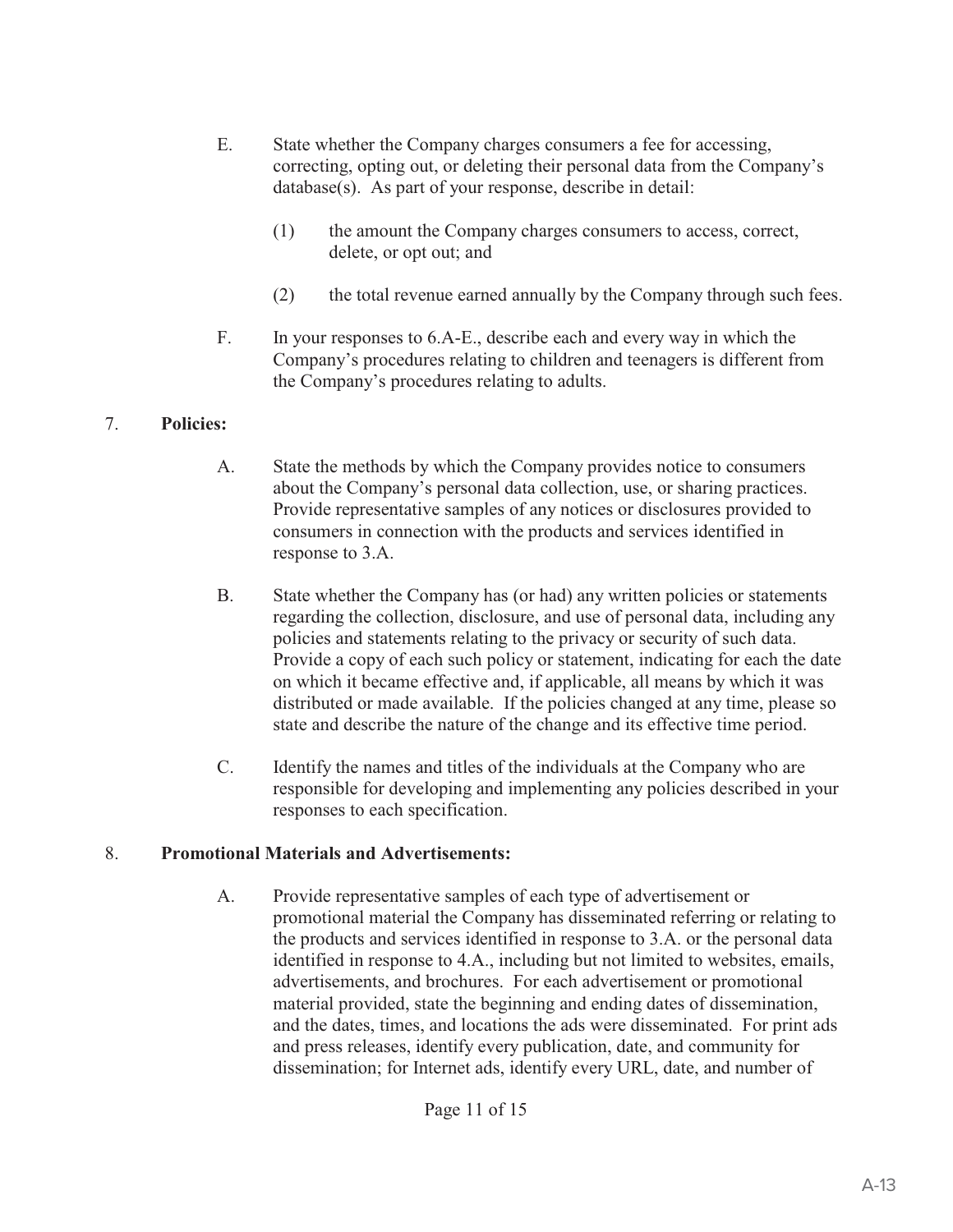hits or visits; for all other materials, provide sufficient information to permit a determination of how many items were disseminated, and when, where, and to whom such items were disseminated.

B. For each product or service identified in response to 3.A. and each item of personal data identified in response to 4.A., identify any keywords, terms, phrases, or other criteria that the Company has used to effect the placement or delivery of any advertisement or sponsored link in connection with any online advertising network or advertisement delivery or contextual marketing software or system, including but not limited to the placement or delivery of any advertisement or sponsored link in search results generated by any Internet search engine.

### 9. **Complaints/Inquiries:**

- A. State the number of complaints or disputes related to data collection, use, aggregation, or display the Company has received on an annual basis. Describe in detail the Company's process for recording consumer complaints or disputes related to data collection, use, aggregation, or display, including, but not limited to, any categorization of the complaints or disputes and the Company's response to the complaints or disputes. Provide copies of all documentation of complaints or disputes and the Company's response.
- B. State whether the Company has been the subject of any government or regulatory inquiry or private action. Identify each such inquiry or action and describe the nature of the inquiry or action, the practices investigated or at issue, the violations of law investigated or alleged, and the status or outcome of the inquiry or action. For government or regulatory inquiries, identify the agency or entity conducting the inquiry and the name and contact information for the Company's contact person at such agency or entity. For each private action, identify the court in which the action was filed, the date it was filed, and its docket number.

The Special Report responses called for in this Order are to be filed no later than **February 1, 2013**.

All responses for all Specifications must be provided in narrative form in two (2) printed copies and in electronic form (by CD or as email attachments), formatted as Word or WordPerfect documents. In addition, electronic responses to Specifications 3-6 must also be provided on the Excel spreadsheets included as Attachments B, C, and D to this Order.<sup>1</sup> Documentary responses

<sup>&</sup>lt;sup>1</sup>An electronic version of the Excel spreadsheets for Attachments B, C, and D are provided on the included CD. The company must use Attachments B, C, and D to report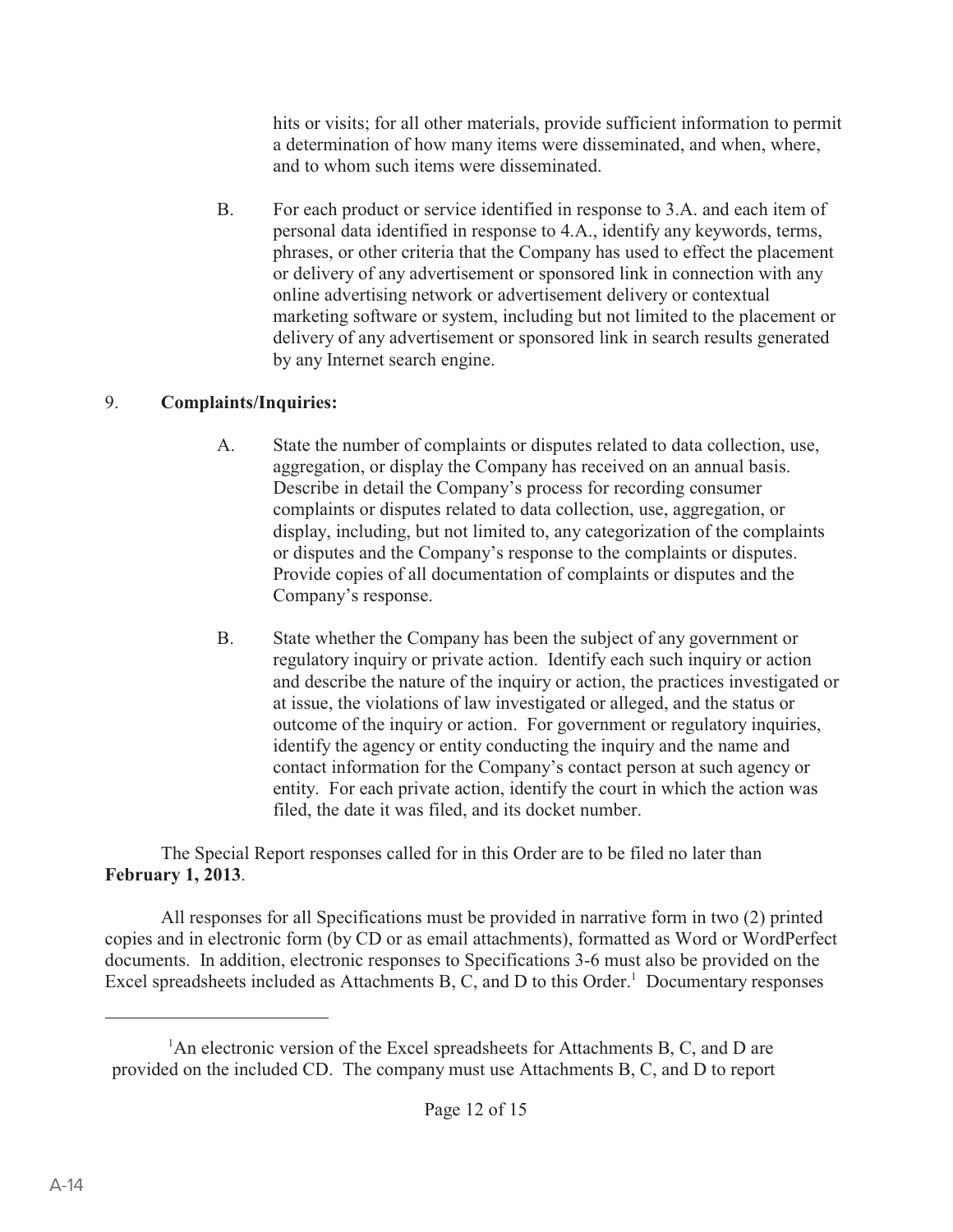must be formatted as Adobe Acrobat documents. All responses must be labeled to indicate the Specification to which the information or data responds. All files contained in electronic submissions must have a file name that includes the company name, Specification numbers included in the file, and date of the submission, in the following format: **[COMPANYNAME]\_Spec.\_[SPEC. #'S]\_[MM-DD-YY]**.

Penalties may be imposed under applicable provisions of federal law for failure to file Special Reports or for filing false reports.

By the Commission.

Jon Leibowitz Chairman

 $\overline{\phantom{a}}$  , and the set of the set of the set of the set of the set of the set of the set of the set of the set of the set of the set of the set of the set of the set of the set of the set of the set of the set of the s

SEAL. Date of Order: December 14, 2012

The Special Report required by this Order, or any inquiry concerning it, should be addressed to the attention of:

Peder Magee Federal Trade Commission Division of Privacy and Identity Protection 601 New Jersey Avenue, N.W., NJ-8100 Washington, D.C. 20580 (202) 326-3538 phone (202) 326-3062 facsimile pmagee@ftc.gov

or

Tiffany George Federal Trade Commission Division of Privacy and Identity Protection 601 New Jersey Avenue, N.W., NJ-8100 Washington, D.C. 20580 (202) 326-3040 phone (202) 326-3062 facsimile tgeorge@ftc.gov

activities and must not modify, delete, or add to the columns on the spreadsheet. The company must submit the spreadsheets in Excel in a format that is readable and writable and must not include footnotes or endnotes on the spreadsheet.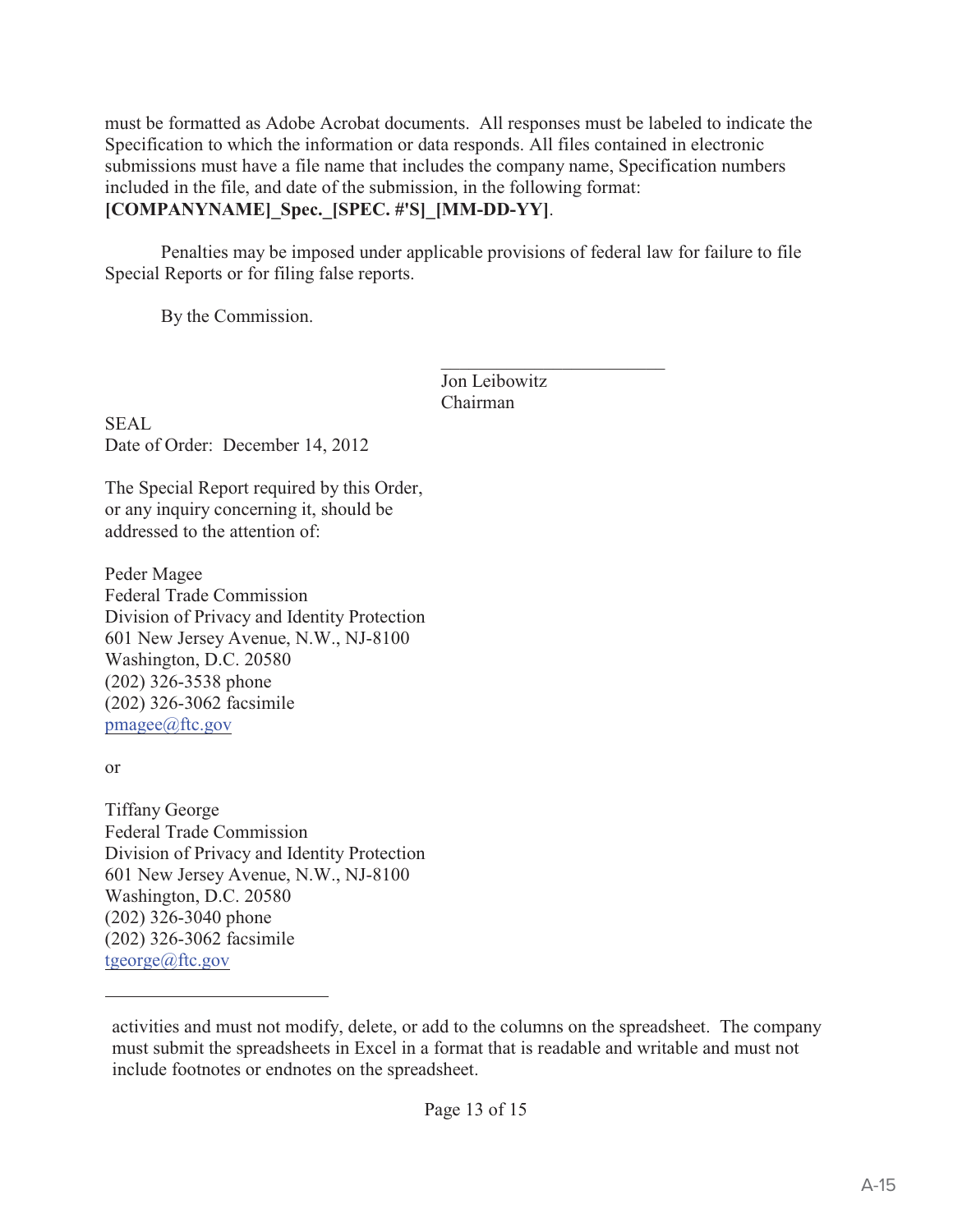### **Attachment A**

### **DEFINITIONS & ADDITIONAL INSTRUCTIONS**

A. "**Advertisement**" or "**advertising**" or "**ad**" or **"promotional material**" shall mean any written or verbal statement, illustration, or depiction, whether in English or any other language, that is designed to effect a sale or create interest in the purchasing of goods or services, whether it appears on or in a label, package, package insert, radio, television, cable television, brochure, newspaper, magazine, pamphlet, leaflet, circular, mailer, book insert, free standing insert, letter, catalogue, poster, chart, billboard, public transit card, point of purchase display, film, slide, audio program transmitted over a telephone system, telemarketing script, onhold script, upsell script, training materials provided to telemarketing firms, program-length commercial ("infomercial"), the Internet, email, or any other medium.

B. **"Personal data**" shall mean information from or about consumers, including, but not limited to: (1) first and last name; (2) home or other physical address, including street name and name of city or town; (3) email address or other online contact information, such as an instant messaging user identifier or a screen name; (4) telephone number; (5) date of birth; (6) gender, racial, ethnic, or religious information; (7) government-issued identification number, such as a driver's license, military identification, passport, or Social Security number, or other personal identification number; (8) financial information, including but not limited to: investment account information; income tax information; insurance policy information; checking account information; and credit, debit, or check-cashing card information, including card number, expiration date, security number (such as card verification value), information stored on the magnetic stripe of the card, and personal identification number; (9) employment information, including, but not limited to, income, employment, retirement, disability, and medical records; or (10) a persistent identifier, such as a customer number held in a "cookie" or processor serial number.

C. **"Product or service"** shall not include those products or services that are "consumer reports" as set forth in the Fair Credit Reporting Act, 15 U.S.C. § 1681a(d).

D. **Meet and Confer:** You are encouraged to contact **Peder Magee** at **(202) 326-3538** or **Tiffany George** at **(202) 326-3040** as soon as possible to schedule a meeting (telephonic or in person) in order to confer regarding your response.

E. **Applicable Time Period:** Unless otherwise directed in the specifications, the applicable time period for the request shall be from **January 1, 2010 until the date of full and complete compliance with this Order**.

F. **Document Production:** Because postal delivery to the Commission is subject to delay due to heightened security precautions, please use a courier service such as Federal Express or UPS.

G. **Production of Copies:** Copies of marketing materials and advertisements shall be produced in color, and copies of other materials shall be produced in color if necessary to interpret them or render them intelligible.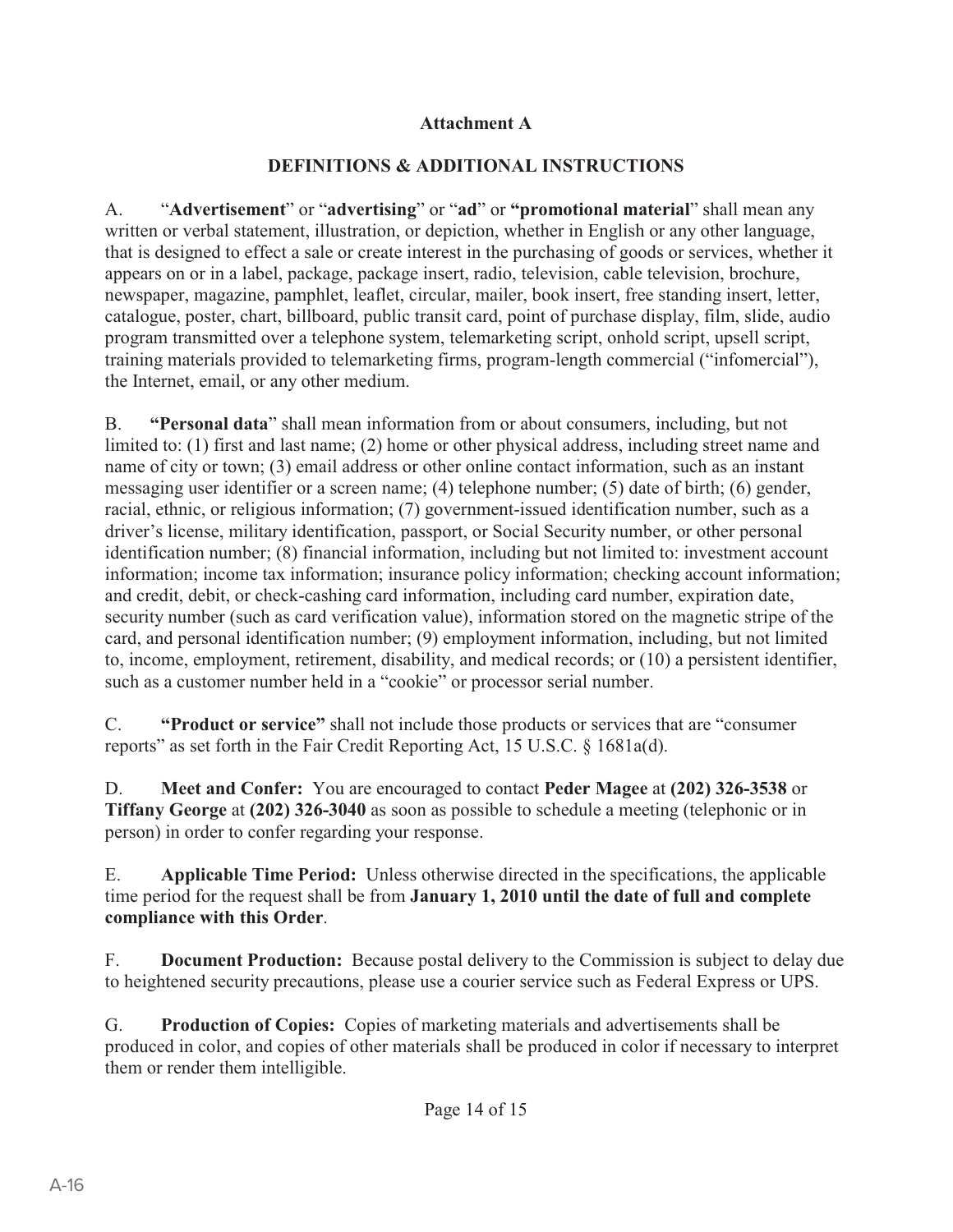H. **Sensitive Personally Identifiable Information:** If any material called for by these requests contains sensitive personally identifiable information or sensitive health information of any individual, please contact us before sending those materials to discuss ways to protect such information during production.

For purposes of these requests, sensitive personally identifiable information includes: an individual's Social Security number alone; or an individual's name or address or phone number in combination with one or more of the following: date of birth, Social Security number, driver's license number or other state identification number, or a foreign country equivalent, passport number, financial account number, credit card number, or debit card number. Sensitive health information includes medical records and other individually identifiable health information relating to the past, present, or future physical or mental health or conditions of an individual, the provision of health care to an individual, or the past, present, or future payment for the provision of health care to an individual.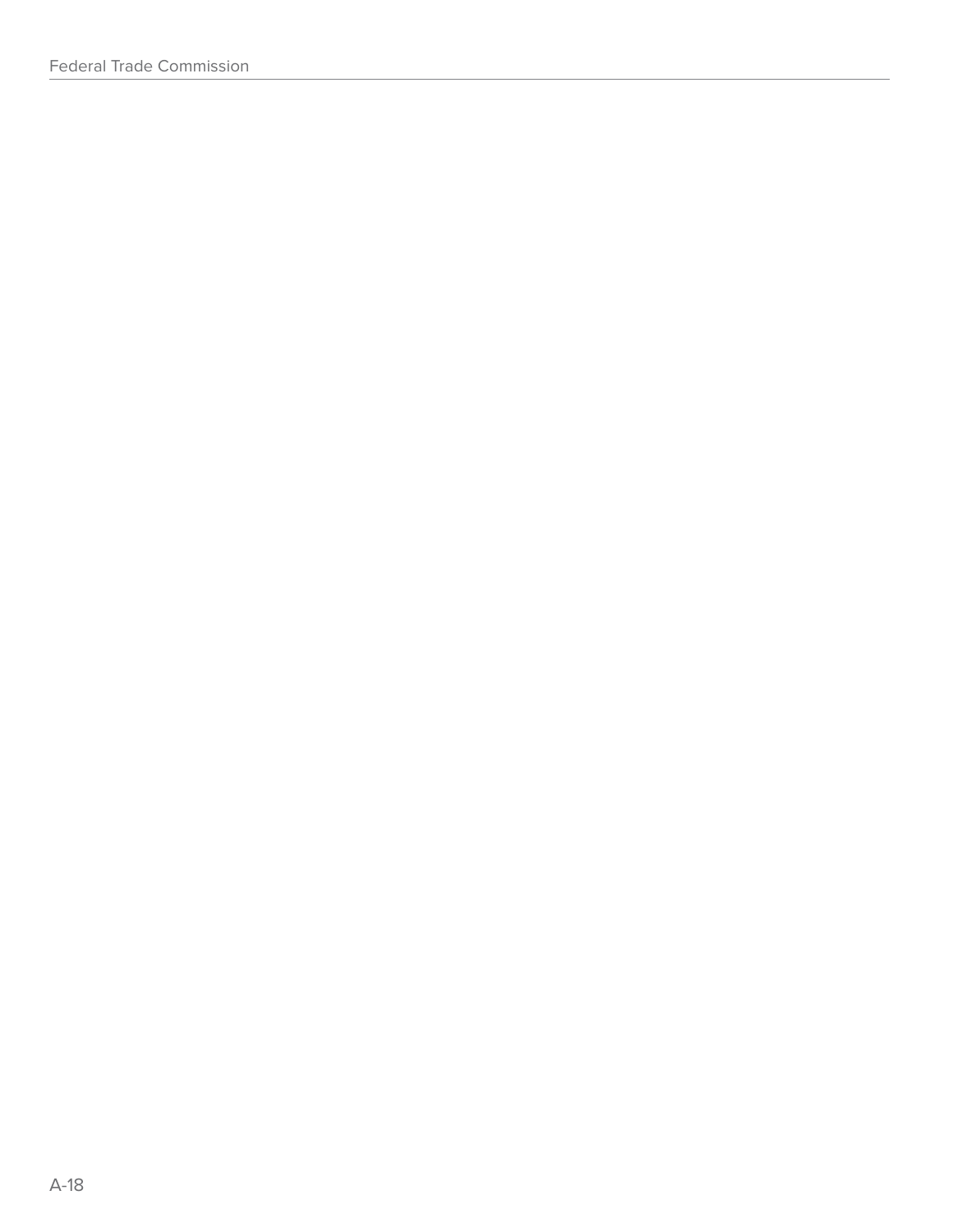# **APPENDIX B: Illustrative List of Data Elements and Segments**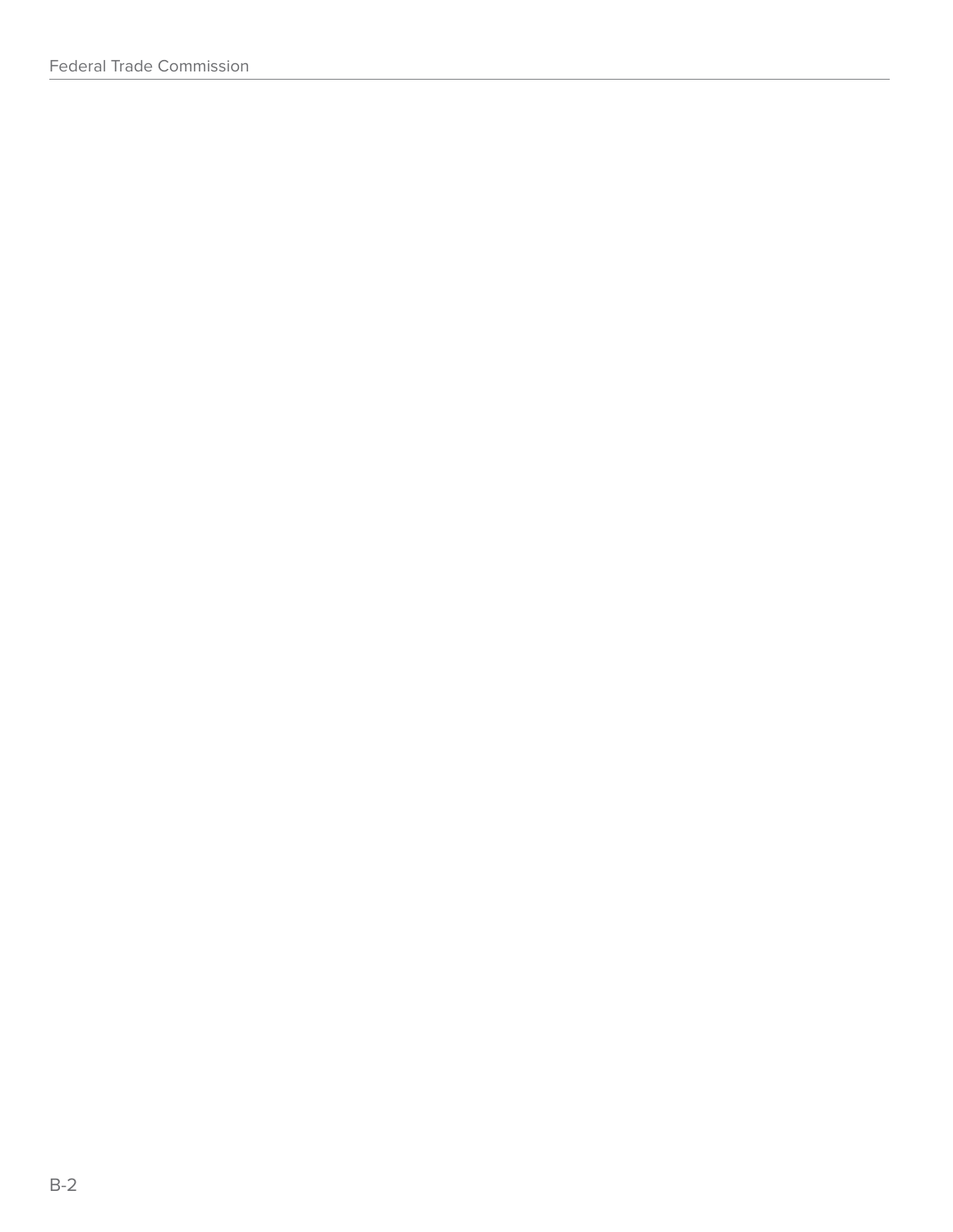# **Illustrative List of Data Elements and Segments**

# **Identifying Data**

- Name
- Previously Used Names
- • Address
- Address History
- • Longitude and Latitude
- • Phone Numbers
- Email Address

## **Sensitive Identifying Data**

- Social Security Number
- Driver's License Number
- • Birth Date
- Birth Dates of Each Child in Household
- Birth Date of Family Members in Household

# **Demographic Data**

- Age
- **Height**
- • Weight
- • Gender
- Race & Ethnicity
- Country of Origin
- • Religion (by Surname at the Household Level)
- Language
- Marital Status
- • Presence of Elderly Parent
- Presence of Children in Household
- Education Level
- Occupation
- Family Ties
- Demographic Characteristics of Family Members in Household
- Number of Surnames in Household
- Veteran in Household
- • Grandparent in House
- • Spanish Speaker
- • Foreign Language Household (e.g., Russian, Hindi, Tagalog, Cantonese)
- Households with a Householder who is Hispanic Origin or Latino
- Employed White Collar Occupation
- • Employed Blue Collar Occupation
- • Work at Home Flag
- • Length of Residence
- Household Size
- Congressional District
- Single Parent with Children
- Ethnic and Religious Affiliations

# **Court and Public Record Data**

- • Bankruptcies
- Criminal Offenses and Convictions
- • Judgments
- • Liens
- Marriage Licenses
- State Licenses and Registrations (e.g., Hunting, Fishing, Professional)
- Voting Registration and Party Identification

# **Social Media and Technology Data**

- Electronics Purchases
- **Friend Connections**
- **Internet Connection Type**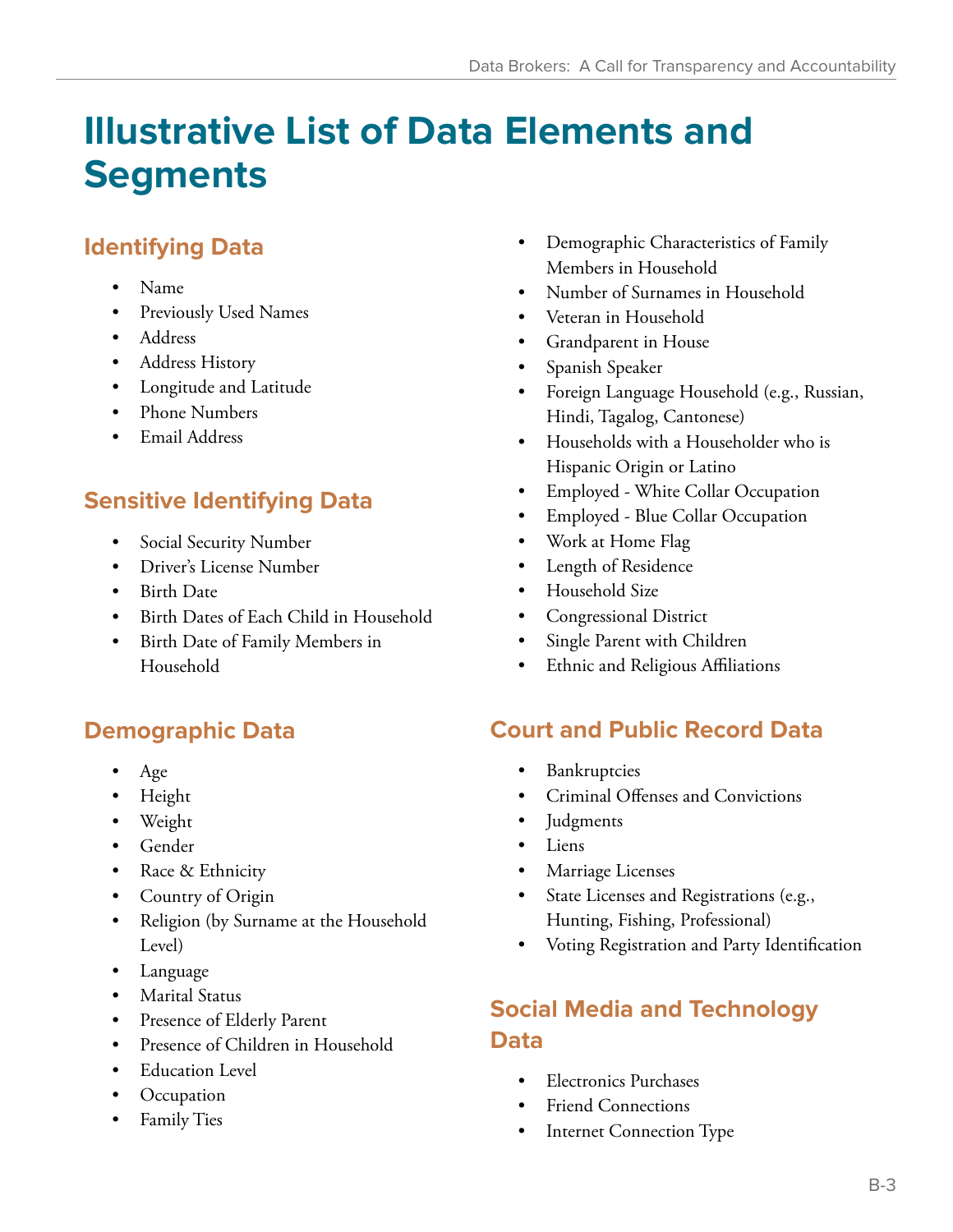- Internet Provider
- Level of Usage
- • Heavy Facebook User
- Heavy Twitter User
- Twitter User with 250+ Friends
- Is a Member of over 5 Social Networks
- Online Influence
- Operating System
- Software Purchases
- • Type of Media Posted
- • Uploaded Pictures
- Use of Long Distance Calling Services
- Presence of Computer Owner
- Use of Mobile Devices
- Social Media and Internet Accounts including: Digg, Facebook, Flickr, Flixster, Friendster, hi5, Hotmail, LinkedIn, Live Journal, MySpace, Twitter, Amazon, Bebo, CafeMom, DailyMotion, Match, myYearbook, NBA.com, Pandora, Photobucket, WordPress, and Yahoo

### **Home and Neighborhood Data**

- • Census Tract Data
- Address Coded as Public/Government Housing
- Dwelling Type
- Heating and Cooling
- Home Equity
- Home Loan Amount and Interest Rate
- Home Size
- Lender Type
- Length of Residence
- Listing Price
- Market Value
- Move Date
- Neighborhood Criminal, Demographic, and Business Data
- Number of Baths
- Number of Rooms
- Number of Units
- Presence of Fireplace
- • Presence of Garage
- Presence of Home Pool
- **Rent Price**
- Type of Owner
- Type of Roof
- Year Built

### **General Interest Data**

- Apparel Preferences
- Attendance at Sporting Events
- Charitable Giving
- Gambling Casinos
- Gambling State Lotteries
- Thrifty Elders
- • Life Events (e.g., Retirement, Newlywed, Expectant Parent)
- Magazine and Catalog Subscriptions
- Media Channels Used
- Participation in Outdoor Activities (e.g., Golf, Motorcycling, Skiing, Camping)
- Participation in Sweepstakes or Contests
- Pets
- Dog Owner
- Political Leanings
- Assimilation Code
- Preferred Celebrities
- Preferred Movie Genres
- Preferred Music Genres
- Reading and Listening Preferences
- Donor (e.g., Religious, Political, Health Causes)
- Financial Newsletter Subscriber
- Upscale Retail Card Holder
- Affluent Baby Boomer
- • Working-Class Moms
- Working Woman
- • African-American Professional
- Membership Clubs Self-Help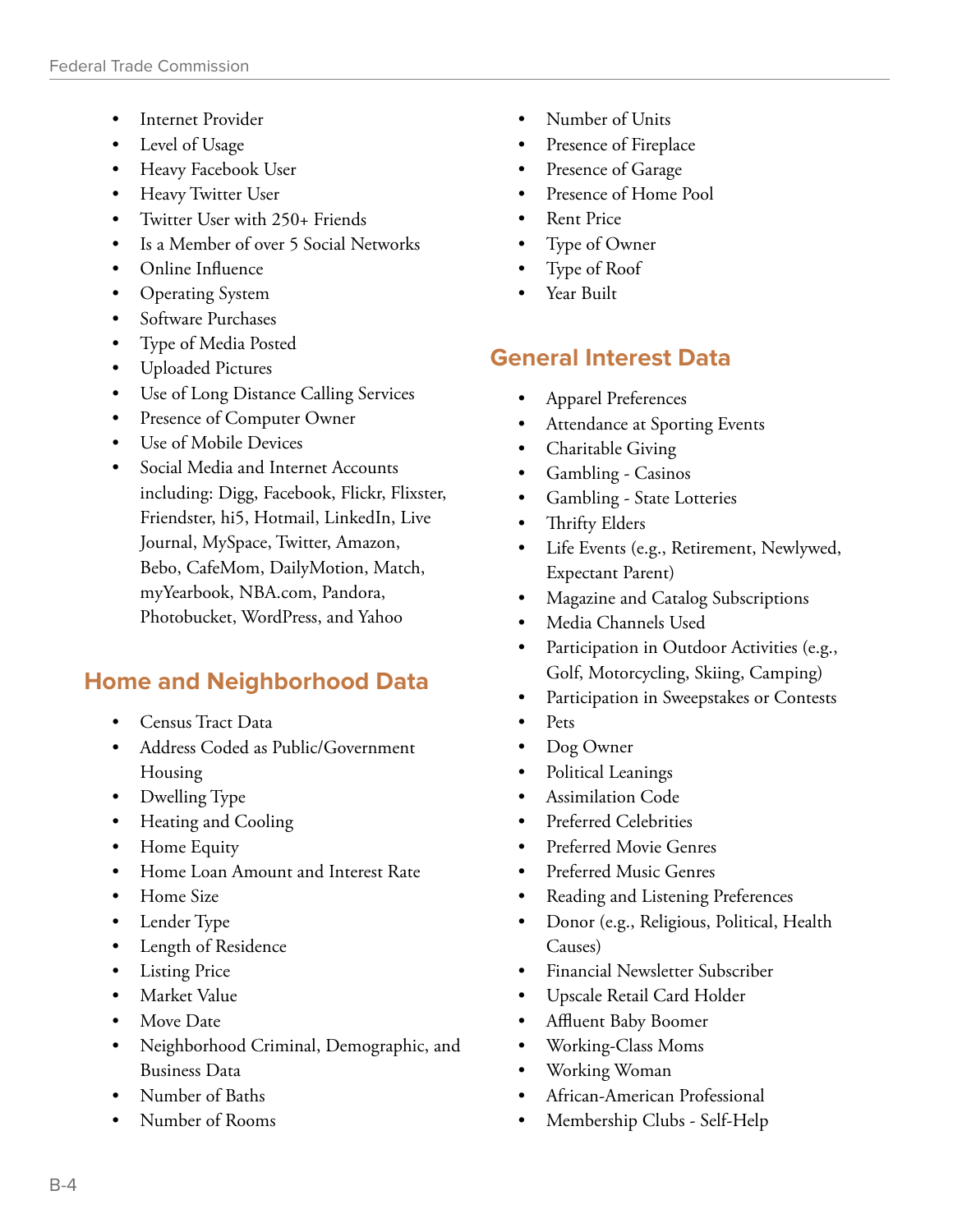- Membership Clubs Wines
- • Exercise Sporty Living
- • Winter Activity Enthusiast
- Participant Motorcycling
- Outdoor/Hunting & Shooting
- Biker/Hell's Angels
- Santa Fe/Native American Lifestyle
- • New Age/Organic Lifestyle
- Is a Member of over 5 Shopping Sites
- Media Channel Usage Daytime TV
- • Bible Lifestyle
- • Leans Left
- Political Conservative
- Political Liberal
- Activism & Social Issues

# **Financial Data**

- Ability to Afford Products
- • Credit Card User
- • Presence of Gold or Platinum Card
- • Credit Worthiness
- Recent Mortgage Borrower
- • Pennywise Mortgagee
- • Financially Challenged
- Owns Stocks or Bonds
- Investment Interests
- Discretionary Income Level
- • Credit Active
- • Credit Relationship with Financial or Loan Company
- • Credit Relationship with Low-End Standalone Department Store
- • Number of Investment Properties Owned
- **Estimated Income**
- • Life Insurance
- Loans
- Net Worth Indicator
- • Underbanked Indicator
- • Tax Return Transcripts
- Type of Credit Cards

# **Vehicle Data**

- **Brand Preferences**
- Insurance Renewal
- Make & Model
- Vehicles Owned
- • Vehicle Identification Numbers
- • Vehicle Value Index
- Propensity to Purchase a New or Used Vehicle
- • Propensity to Purchase a Particular Vehicle Type (e.g., SUV, Coupe, Sedan)
- Motor Cycle Owner (e.g., Harley, Off-Road Trail Bike)
- Motor Cycle Purchased 0-6 Months Ago
- **Boat Owner**
- Purchase Date
- Purchase Information
- Intend to Purchase Vehicle

# **Travel Data**

- Read Books or Magazines About Travel
- • Travel Purchase Highest Price Paid
- • Date of Last Travel Purchase
- Air Services Frequent Flyer
- • Vacation Property
- • Vacation Type (e.g., Casino, Time Share, Cruises, RV)
- Cruises Booked
- Preferred Vacation Destination
- Preferred Airline

### **Purchase Behavior Data**

- Amount Spent on Goods
- **Buying Activity**
- • Method of Payment
- Number of Orders
- Buying Channel Preference (e.g., Internet, Mail, Phone)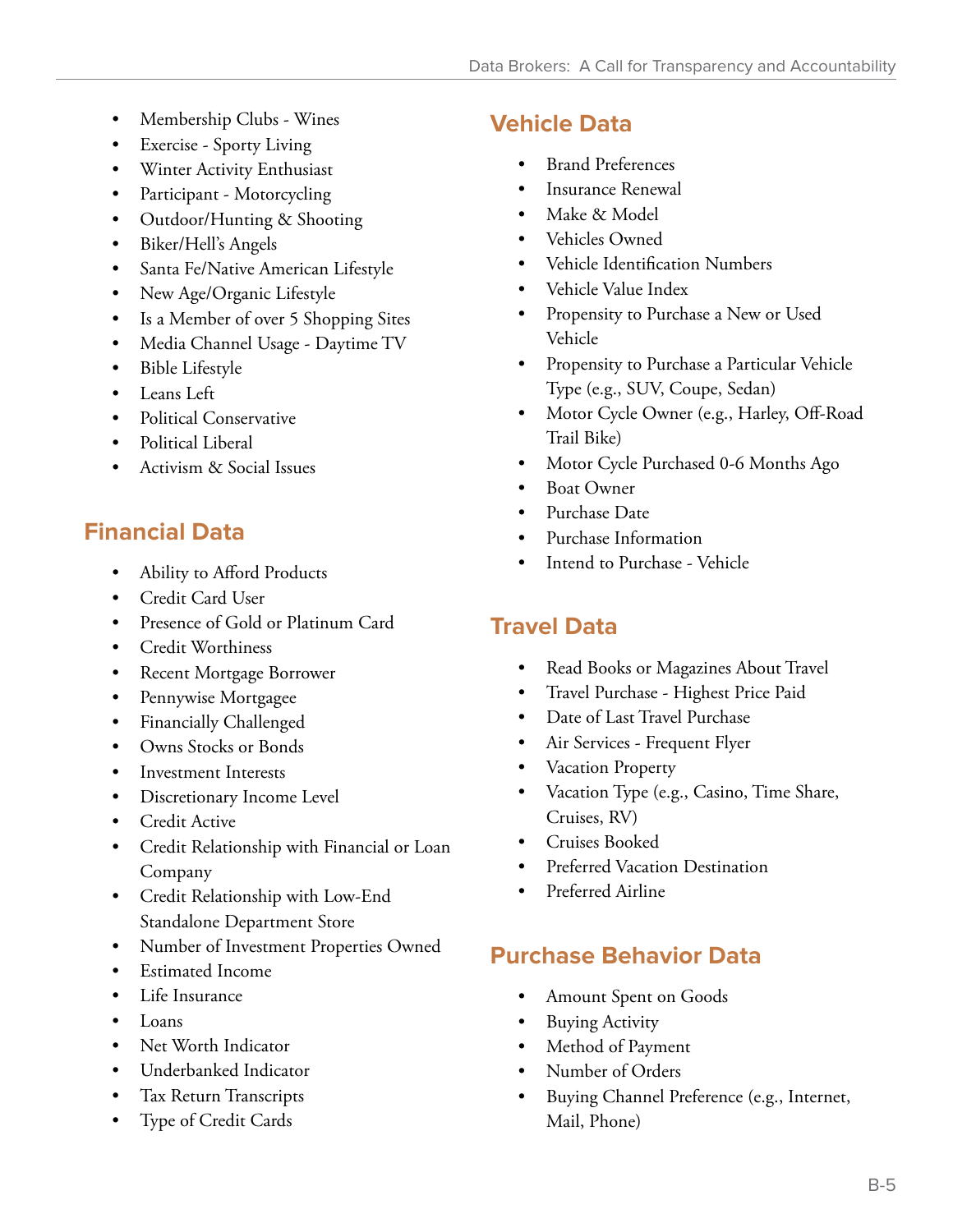- Types of Purchases
- Military Memorabilia/Weaponry
- Shooting Games
- Guns and Ammunition
- Christian Religious Products
- • Jewish Holidays/Judaica Gifts
- • Kwanzaa/African-Americana Gifts
- Type of Entertainment Purchased
- Type of Food Purchased
- Average Days Between Orders
- • Last Online Order Date
- Last Offline Order Date
- Online Orders \$500-\$999.99 Range
- Offline Orders \$1000+ Range
- • Number of Orders Low-Scale Catalogs
- Number of Orders High-Scale Catalogs
- Retail Purchases Most Frequent Category
- Mail Order Responder Insurance
- Mailability Score
- Dollars Apparel Women's Plus Sizes
- Dollars Apparel Men's Big & Tall
- Books Mind & Body/Self-Help
- **Internet Shopper**
- Novelty Elvis

### **Health Data**

- Ailment and Prescription Online Search Propensity
- Propensity to Order Prescriptions by Mail
- Smoker in Household
- Tobacco Usage
- • Over the Counter Drug Purchases
- **Geriatric Supplies**
- • Use of Corrective Lenses or Contacts
- Allergy Sufferer
- • Have Individual Health Insurance Plan
- Buy Disability Insurance
- • Buy Supplemental to Medicare/Medicaid Individual Insurance
- Brand Name Medicine Preference
- Magazines Health
- Weight Loss & Supplements
- Purchase History or Reported Interest in Health Topics including: Allergies, Arthritis, Medicine Preferences, Cholesterol, Diabetes, Dieting, Body Shaping, Alternative Medicine, Beauty/Physical Enhancement, Disabilities, Homeopathic Remedies, Organic Focus, Orthopedics, and Senior Needs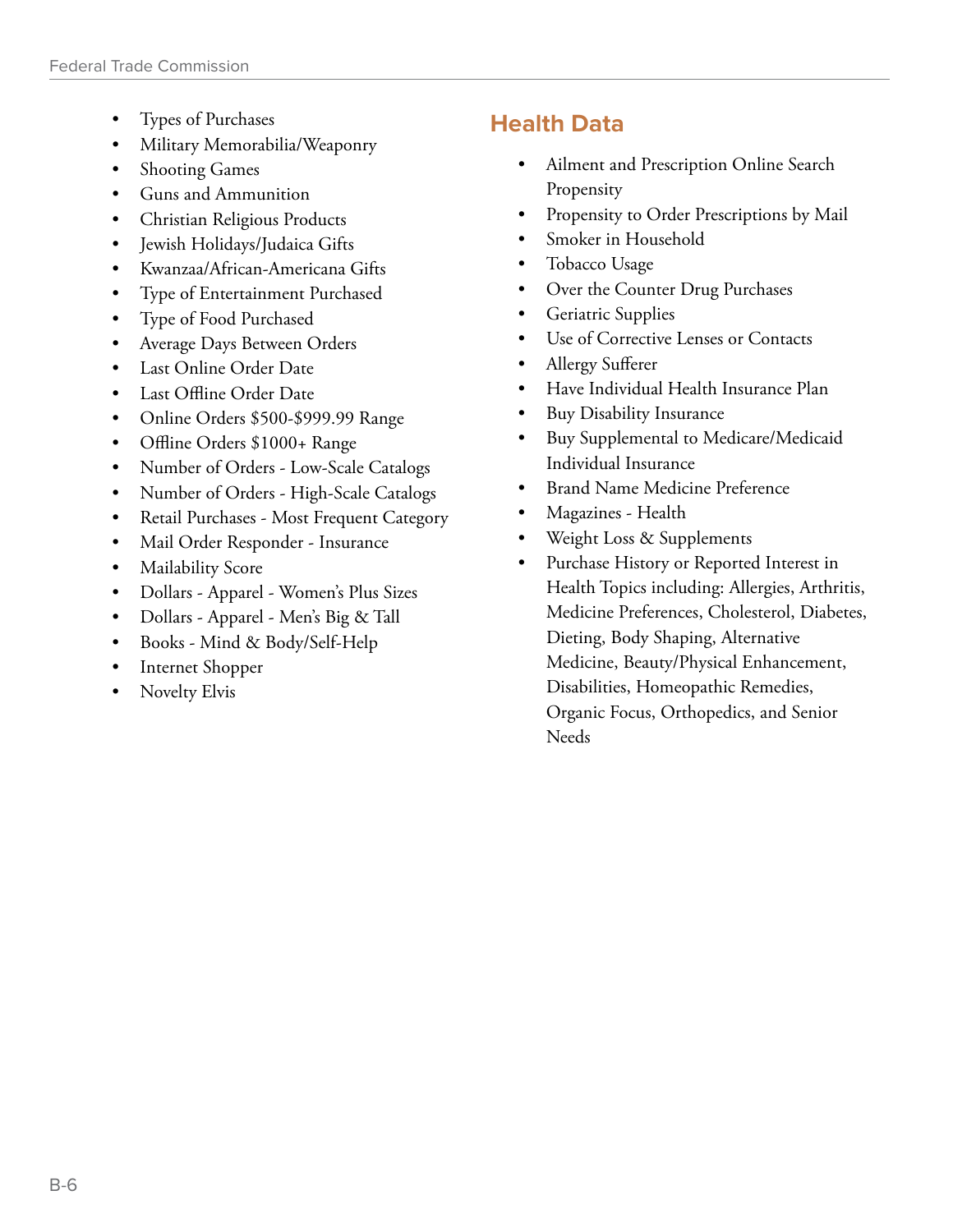# **APPENDIX C: Concurring Statement of Commissioner Julie Brill**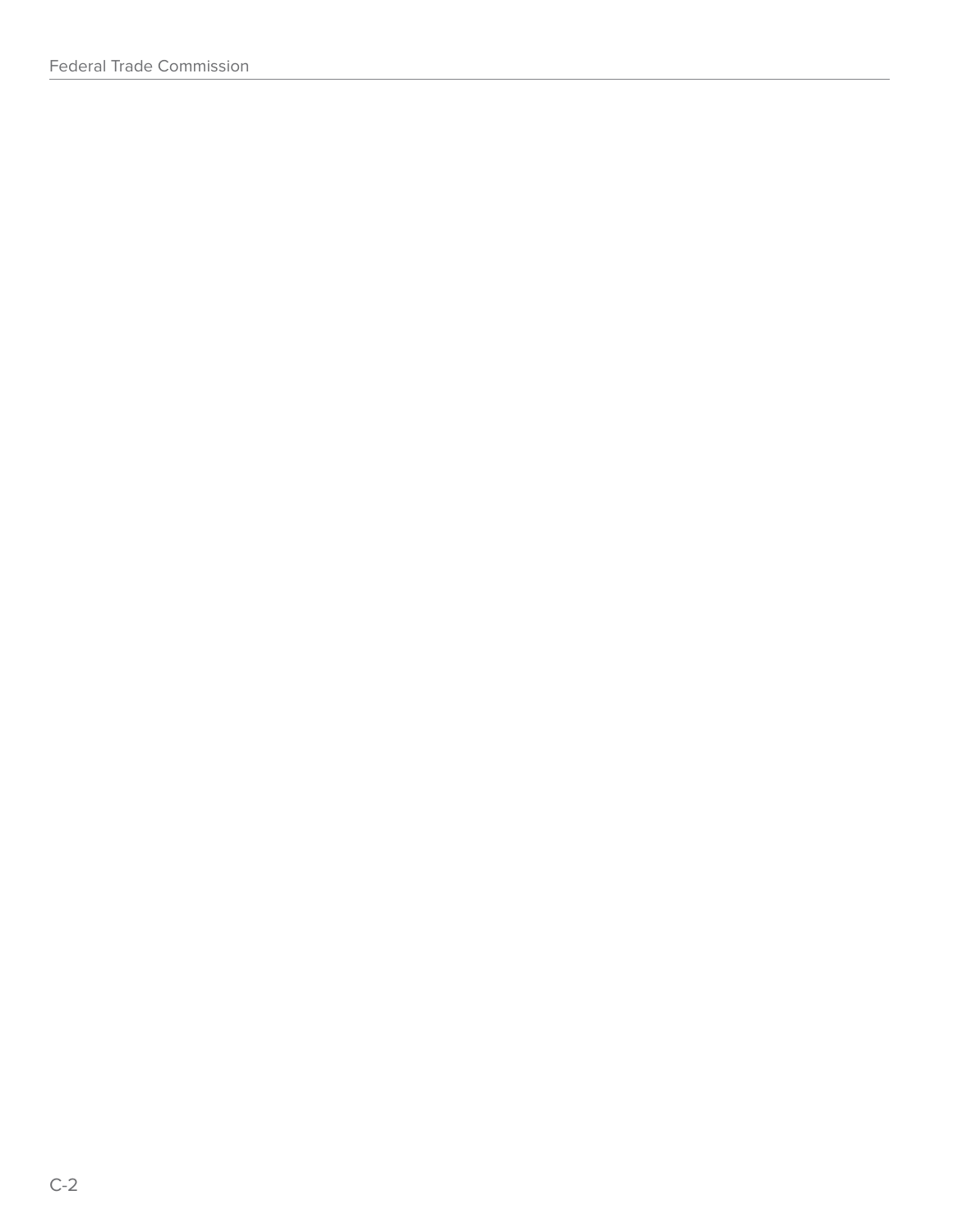*Data Brokers: A Call for Transparency and Accountability*

Matter No. P125404

Statement of Commissioner Julie Brill

May 27, 2014

[H]e that filches from me my good name

Robs me of that which not enriches him,

And makes me poor indeed.

– William Shakespeare, *Othello*

Data brokers gather massive amounts of data, from online and offline sources, and combine them into profiles about each of us. Data brokers examine each piece of information they hold about us – where we live, where we work and how much we earn, our race, our daily activities (both off line and online), our interests, our health conditions and our overall financial status – to create a narrative about our past, present and even our future lives. Perhaps we are described as "Financially Challenged" or instead as "Bible Lifestyle."<sup>1</sup> Perhaps we are also placed in a category of "Diabetes Interest" or "Smoker in Household."<sup>2</sup> Data brokers' clients use these profiles to send us advertisements we might be interested in, an activity that can benefit both the advertiser and the consumer. But these profiles can also be used to determine whether and on what terms companies should do business with us as individual consumers, and could result in our being treated differently based on characteristics such as our race, income, or sexual orientation. If data broker profiles are based on inaccurate information or inappropriate classifications, or used for inappropriate purposes, the profiles have the ability to not only rob us of our good name, but also to lead to lost economic opportunities, higher costs, and other significant harm.

Consumers are largely unaware of the existence of data brokers and the detailed, sensitive information contained in their profiles. As a result, to the extent that some data brokers offer consumers the ability to access and correct or suppress their data, consumers don't know how to exercise these rights, rendering such rights illusory. Furthermore, as detailed in the Commission's report, *Data Brokers: A Call for Transparency and Accountability*, data may change hands many times along the way from source to data product. As a result, even if consumers are aware of the existence of data brokers and their profiles, and have the ability to access the data about them, it is challenging, if not effectively impossible, for them to identify the sources of data and who else has seen it.

As the Commission outlines in today's report, many data broker practices fall outside of any specific laws that require the industry to be transparent, provide consumers with access to data, or take steps to ensure that the data that they maintain is accurate. The Commission's legislative recommendations, if enacted into law, would add transparency across the data broker industry, provide more information

<sup>1</sup> Fed. Trade Comm'n, Data Brokers: A Call for Transparency and Accountability at 20 n.52, 21 (2014) [hereinafter DATA BROKER REPORT].

<sup>2</sup> *Id.* at 46, 55.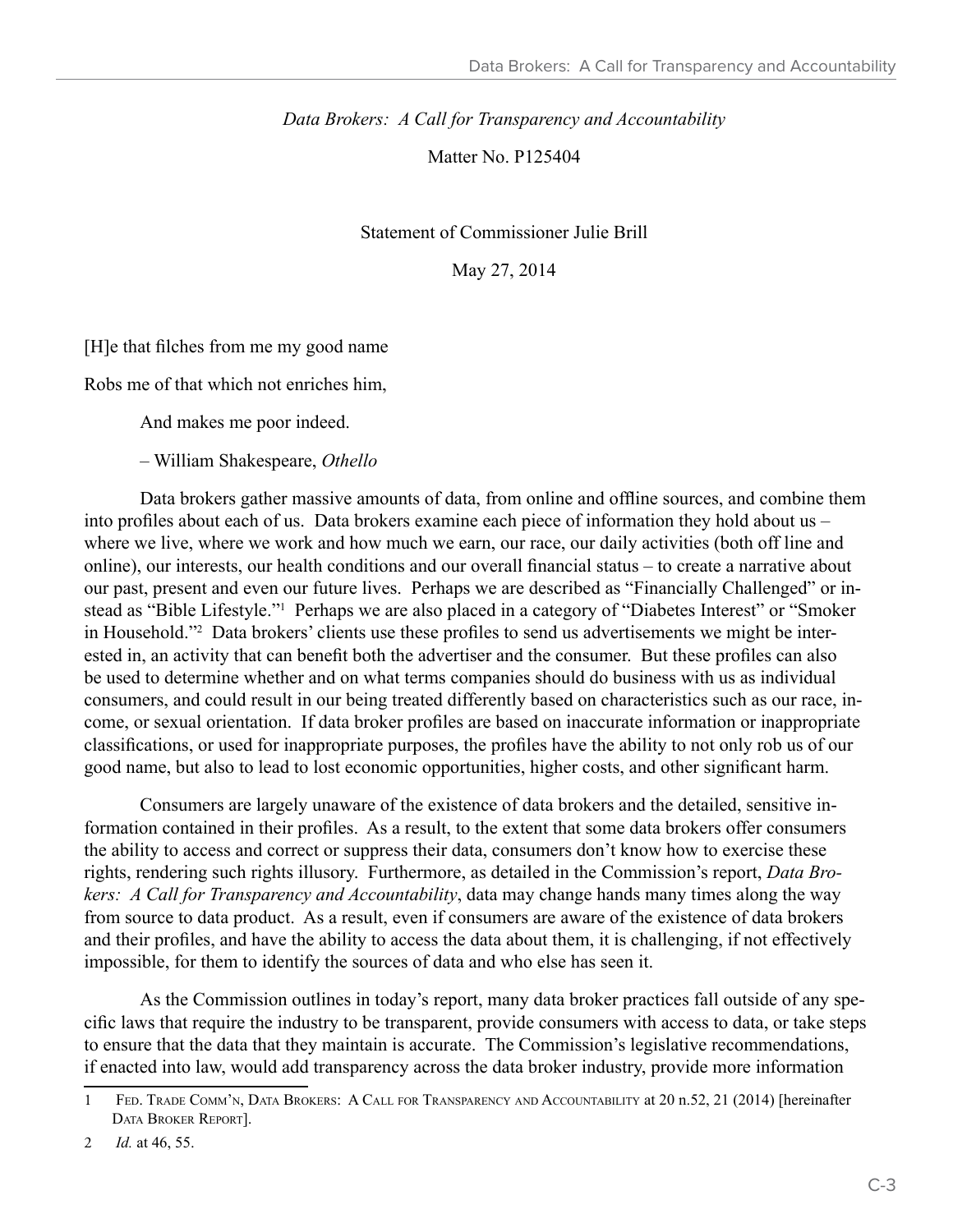about the sources of data brokers' information, help give consumers appropriate access and the ability to correct data used for marketing and risk mitigation products, and give consumers greater ability to correct data in their people search profiles. In addition, the report encourages data brokers to be more accountable by conducting due diligence on their customers' use of the data, and creating contractual requirements that prohibit their customers from using the data in an unlawful manner.

I fully support the report and its legislative recommendations. In the report, the Commission describes the benefits and risks that arise in an interconnected system of data brokers, their customers and sources – some consumer-facing and some not —and their subjects – the consumers themselves. The Commission's recommendations are based on a thorough study and analysis of how these different players relate to each other, and the recommendations address risks to consumers in a coherent way. Specifically, the Commission recommends that Congress consider legislation that establishes requirements for each of the three categories of data brokers' products described in the report: marketing products, risk mitigation products, and people search products.<sup>3</sup> I set out my understanding of the Commission's legislative recommendations in a separate document available at <http://go.usa.gov/8NpT>.

For marketing products, the Commission recommends legislation that would require "the creation of a centralized mechanism, such as an Internet portal, where data brokers can identify themselves, describe their information collection and use practices, and provide links to access tools and opt outs."<sup>4</sup> A centralized portal is critically important. If adopted, the portal would provide transparency across a broad swath of the data broker industry while also affording consumers greater practical control over their data. This requirement is a key element of the best practices that I have been encouraging data brokers to adopt.<sup>5</sup>

Also of critical importance is the Commission's call for requirements that data brokers' sources offer consumers transparency and choice mechanisms.<sup>6</sup> Data broker sources often collect information that consumers provide in a different context and for a different purpose. For example, a consumer who provides her name and email address to register with a travel or medical website might find that information being disclosed to a data broker and used to create an individual profile that combines information about her from many other sources. A requirement that the sources of data broker information used for marketing purposes provide consumer control over collection – express affirmative consent for sensitive information collection, notice and choice for other information – would allow consumers to prevent the collection and use of data that might harm them by blocking information from entering marketing databases in the first place.<sup>7</sup> Because disclosure of information to data brokers, and their subsequent use of the information, often fall outside of the context in which consumers provide the information, prominent

<sup>3</sup> *See id.* at 48-53.

<sup>4</sup> *Id.* at 50.

<sup>5</sup> *See, e.g.*, Julie Brill, A Call to Arms: The Role of Technologists in Protecting Privacy in the Age of Big Data (Oct. 23, 2013), *available at [http://www.ftc.gov/sites/default/files/documents/public\\_statements/call-arms-role-technologists](http://www.ftc.gov/sites/default/files/documents/public_statements/call-arms-role-technologists-protecting-privacy-age-big-data/131023nyupolysloanlecture.pdf)*[protecting-privacy-age-big-data/131023nyupolysloanlecture.pdf](http://www.ftc.gov/sites/default/files/documents/public_statements/call-arms-role-technologists-protecting-privacy-age-big-data/131023nyupolysloanlecture.pdf); Julie Brill, Reclaim Your Name – Keynote Address to the 23rd Computers, Freedom, and Privacy Conference (June 26, 2013) *available at* [http://www.ftc.gov/sites/default/](http://www.ftc.gov/sites/default/files/documents/public_statements/reclaim-your-name/130626computersfreedom.pdf) [files/documents/public\\_statements/reclaim-your-name/130626computersfreedom.pdf](http://www.ftc.gov/sites/default/files/documents/public_statements/reclaim-your-name/130626computersfreedom.pdf).

<sup>6</sup> Data Broker Report, *supra* note 1, at 51.

<sup>7</sup> This recommendation to require express affirmative consent for sensitive information, and notice and choice for other information, is consistent with the Commission's 2012 privacy report. *See* FED. TRADE COMM'N, PROTECTING CONSUMER Privacy in an Era of Rapid Change: Recommendations for Businesses and Policymakers 48-50 (2012), *available at* [http://www.ftc.gov/sites/default/files/documents/reports/federal-trade-commission-report-protecting-consumer-privacy](http://www.ftc.gov/sites/default/files/documents/reports/federal-trade-commission-report-protecting-consumer-privacy-era-rapid-change-recommendations/120326privacyreport.pdf)[era-rapid-change-recommendations/120326privacyreport.pdf](http://www.ftc.gov/sites/default/files/documents/reports/federal-trade-commission-report-protecting-consumer-privacy-era-rapid-change-recommendations/120326privacyreport.pdf).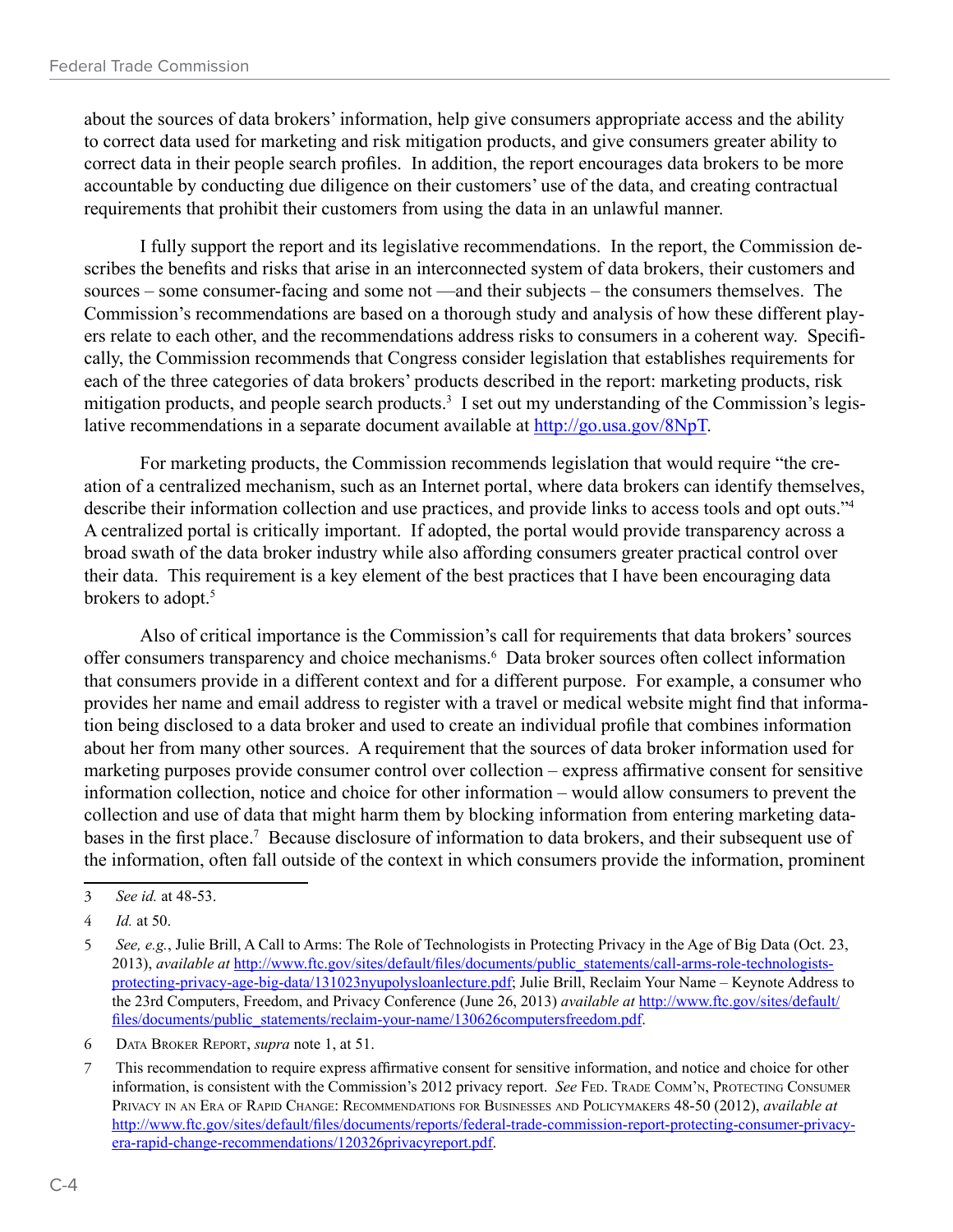notice is appropriate. The Commission's call for transparency and choice at the source of data would enhance the ability of consumers to learn about these practices as the information would come to them from retailers, websites, social media, and other entities with which consumers are interacting.8

Taken together, the Commission's legislative recommendations, if enacted, would begin to build meaningful levels of transparency, access, and control into the data broker industry.

I write separately today to describe the additional legislative requirements that I believe are needed to ensure that all participants in the industry are appropriately accountable for the use of data brokers' products.

Two areas of discussion in the report demonstrate the need to build additional transparency and accountability measures into legislation. First, data brokers are not only collecting health, financial, racial, and other sensitive information about consumers, but also using other, innocuous data to predict or infer sensitive characteristics.<sup>9</sup> Congress has acted repeatedly to create privacy protections for health and financial data, and federal laws restrict the use of certain kinds of information in credit, lending, housing, and other contexts. Some data products discussed in the Commission's report expose some significant gaps in these laws. Some data brokers – albeit not the nine brokers that the Commission studied for this report – sell marketing lists that identify consumers with specific health conditions, such as addictions and AIDS. The report also identifies marketing segments that focus on ethnicity, financial status, and health conditions.10 Examples of segments with apparent ethnic dimensions include "Metro Parents" (single parents who are "primarily high school or vocationally educated" and are handling the "stresses of urban life on a small budget") and "Timeless Traditions" (immigrants who "speak[] some English, but generally prefer<sup>[]</sup> Spanish").<sup>11</sup> Nothing in the Commission's report suggests that data brokers or their clients are running afoul of anti-discrimination laws. It is foreseeable, however, that data that closely follow categories that are not permissible grounds for treating consumers differently in a broad array of commercial transactions will be used in exactly this way.

The second area of the report that demonstrates the need for further legislative accountability requirements is its discussion of risk mitigation products. Risk mitigation products support an expanding range of decisions that could have a substantial impact on consumers' lives. For example, banks use identity verification products to meet statutory customer identification requirements.<sup>12</sup> Other data broker clients use the history of transactions associated with a consumer's email address to assess whether a particular transaction is likely to be fraudulent.13 In these ways, risk mitigation products can protect consumers and businesses.

When inaccurate information wrongly leads to a consumer being identified as a risk that needs

<sup>8</sup> Moreover, placing such requirements on data sources would appropriately complement legal protections that apply to other industry sectors, such as healthcare providers and financial institutions. *See, e.g.*, Health Insurance Portability and Accountability Act, 110 Stat. 1936 (establishing privacy safeguards for personal health information in certain settings); Gramm-Leach-Bliley Act, Pub. L. No. 106-102, 113 Stat. 1338 (1999) (codified as amended in scattered sections of 12 and 15 U.S.C.) (establishing safeguards that financial institutions must observe for "nonpublic personal information").

<sup>9</sup> Data Broker Report, *supra* note 1, at 20 & n.52; *id.* at 25 & n.57.

<sup>10</sup> *See id.* at 20 & n.52; *id.* at 25 & n.57

<sup>11</sup> *Id.* at 20 n.52.

<sup>12</sup> *Id.* at 32 & n.65 (discussing banks' use of identity verification products to meet customer identification requirements under the USA PATRIOT Act).

<sup>13</sup> *Id.* at 33.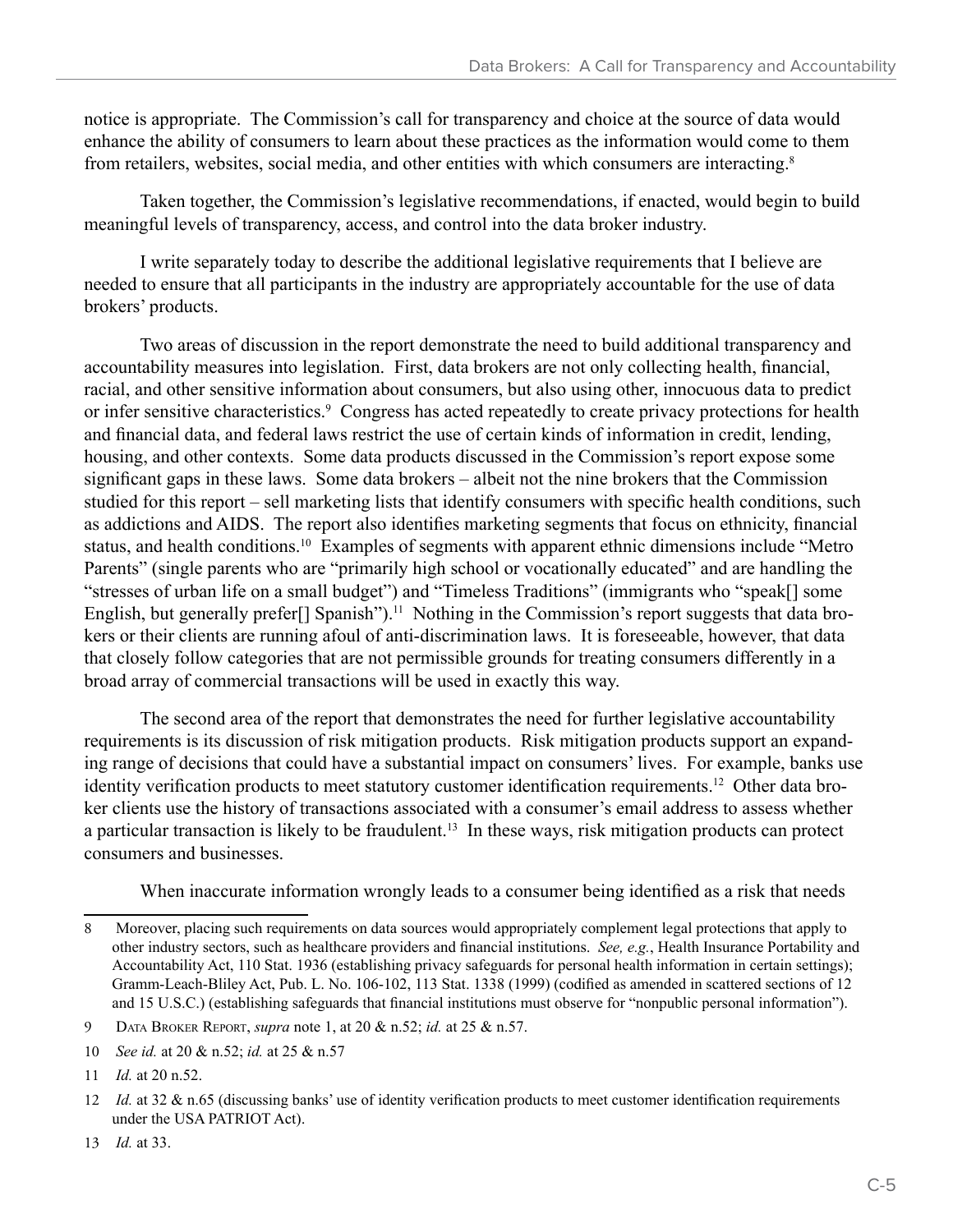to be mitigated, however, that consumer may suffer significant harm. The consumer may be unable to complete important transactions, such as opening a bank or mobile phone account, if the data that went into a risk mitigation product is incorrect. Moreover, the consumer may be unable to determine why a transaction was blocked, much less correct underlying inaccuracies, if she has no knowledge that risk mitigation products have been used in rendering the adverse decision. As the Commission notes in the report, enabling consumers to correct inaccurate data used in risk mitigation products should not enable consumers to "correct" truthful information or otherwise undermine broader identity protection, fraud detection, or other risk-reduction purposes. The report also notes that some data brokers have already determined how to effectively provide consumers with access and correction rights while still ensuring the integrity of their products.<sup>14</sup> This demonstrates that the Commission, industry, and other stakeholders should be able to address the challenge of enabling correction while preventing the subversion of risk mitigation systems.

In addition, some data brokers sell scores that indicate the level of risk associated with an individual or a transaction.<sup>15</sup> For example, a score that indicates a high level of risk may lead a business to require consumers to go through additional steps to complete a transaction, to raise its cost to the consumer, or to block the transaction entirely.<sup>16</sup> Some scores may correlate closely with ethnicity or financial status. For example, "aggregated" credit scores average the individual credit scores from five to 15 households in a ZIP+4 geographical area.<sup>17</sup> There may be little that consumers can do to affect scores that group them with others based on some shared characteristic, such as the neighborhood in which they live. The use of such scores to make risk mitigation decisions creates the potential for ethnic or financial status to have a substantial effect on consumers. More generally, in the absence of any visibility into the use of these risk mitigation products, consumers cannot make choices to avoid being scored unfavorably if they do not know that risk scores exist and how businesses use them.

Existing laws do not sufficiently address data brokers' handling of sensitive data in marketing or risk mitigation contexts. The products examined in the report do not trigger legal requirements for data brokers, their data sources, or the companies that use their products to provide access to this data or ensure its accuracy. Though the report makes clear that applying a risk mitigation label to a consumer data product or service does not, on its own, render the Fair Credit Reporting Act (FCRA) inapplicable, 18 it identifies some risk mitigation products that do not fall under the FCRA. For example, the use of a risk mitigation product by a mobile phone service provider to confirm the identity of an account applicant or to confirm that her SSN is not associated with fraud is probably not covered by the FCRA.19 The carrier might refuse to open an account if the product reflects a risk of fraud, even if the underlying informa-

<sup>14</sup> One data broker that was part of the Commission's study allows consumers to have some access to information used in its risk mitigation products. *See* Data Broker Report, *supra* note 1, at 53. In addition, the members of the credit reporting industry have long met the challenge of allowing consumers access and correction rights, and still maintained a high level of accuracy in their credit reports.

<sup>15</sup> *See* Data Broker Report, *supra* note 1, at 32.

<sup>16</sup> *See id.*

<sup>17</sup> In re Trans Union, Opinion of the Commission, at 12, Mar. 2000, *available at* [http://www.ftc.gov/sites/default/files/](http://www.ftc.gov/sites/default/files/documents/cases/2000/03/transunionopinionofthecommission.pdf) [documents/cases/2000/03/transunionopinionofthecommission.pdf](http://www.ftc.gov/sites/default/files/documents/cases/2000/03/transunionopinionofthecommission.pdf); *see also* Comments of Pam Dixon, Final Transcript of FTC Spring Privacy Series: Alternative Scoring Products, at 54-55, Mar. 19, 2014 (stating that "[a]ggregate credit scores apply to a neighborhood" and "I can't purchase my aggregate credit score, . . . [i]t's not regulated."), *available at* [http://](http://www.ftc.gov/system/files/documents/public_events/182261/alternative-scoring-products_final-transcript.pdf) [www.ftc.gov/system/files/documents/public\\_events/182261/alternative-scoring-products\\_final-transcript.pdf](http://www.ftc.gov/system/files/documents/public_events/182261/alternative-scoring-products_final-transcript.pdf).

<sup>18</sup> *See, e.g.*, Data Broker Report, *supra* note 1, at 52-53.

<sup>19</sup> *See id.* at 37, 52-53.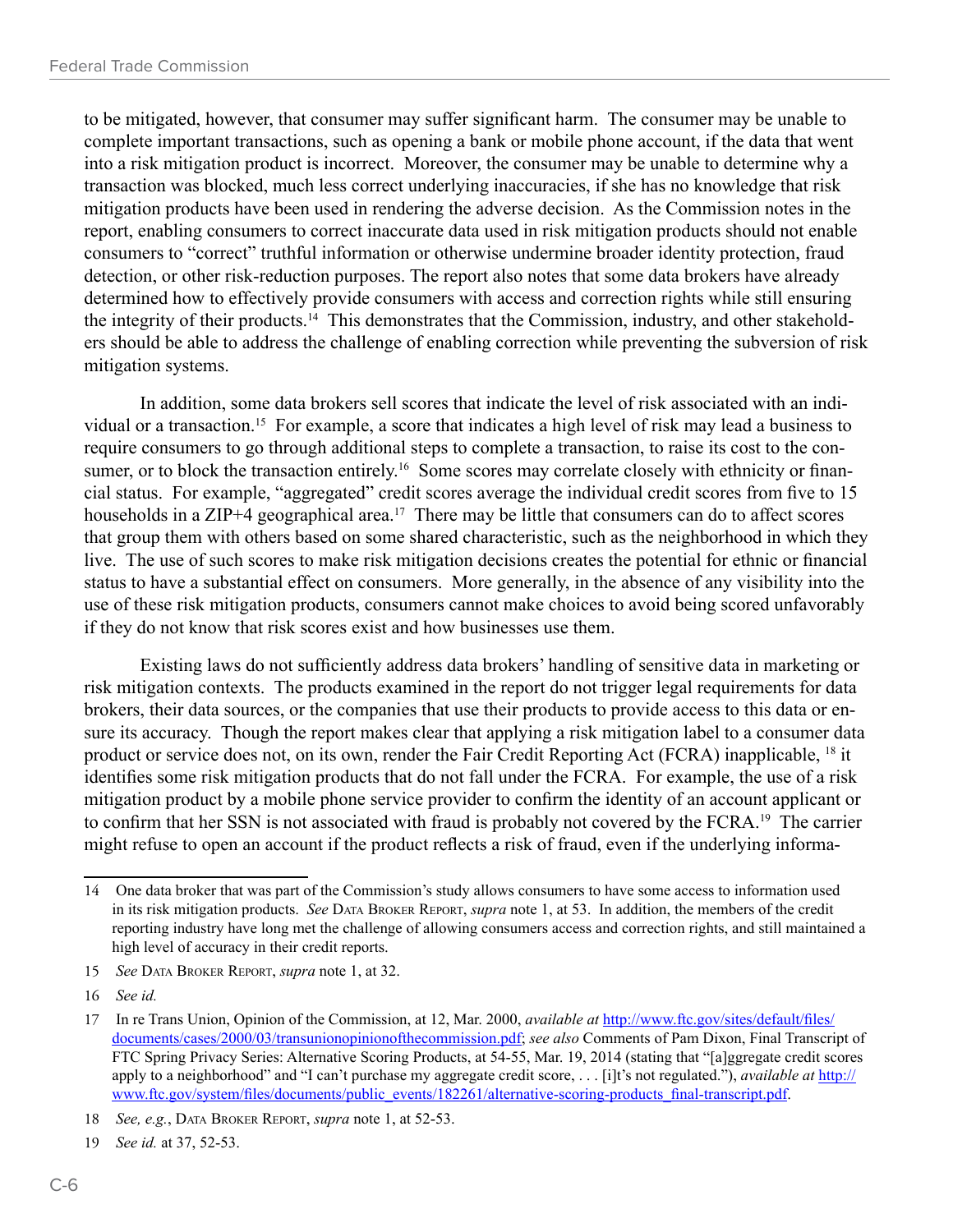tion is inaccurate. And, given the lack of transparency into these practices, it would be very hard to detect whether a risk mitigation score is being used in a manner that triggers FCRA requirements. More troubling still, some of the laws that prohibit discrimination on the basis of race and certain other categories are limited to certain settings, such as the extension of credit, and do not include marketing and risk mitigation. Thus, existing anti-discrimination laws may leave significant gaps where risk mitigation products are concerned.

To close these gaps, I urge Congress to consider legislation provisions – in addition to the provisions recommended by the Commission – that would create greater accountability for data suppliers, data brokers, and data broker clients. Creating appropriate levels of accountability requires addressing data flows both "upstream" (from data suppliers to data brokers) and "downstream" (from data brokers to users of their products). First, Congress should consider legislation – and not merely a best practice recommendation – that would require data brokers to employ reasonable procedures to ensure that their clients do not use their products for unlawful purposes.20 Reasonable procedures could include requirements for data brokers to verify the identity of their customers, and conduct due diligence and other monitoring, to provide a level of accountability that their customers are not using data for unlawful purposes.

Data brokers are well-situated to monitor their clients' data use and to be part of an early warning system when their highly sensitive information is used for unlawful purposes. Data brokers interface directly with their clients, and can assess their clients' ability to comply with existing prohibitions on discrimination. Requiring the data brokers to monitor their clients use will create a system whereby consumers are not required to bear the entire burden of managing all privacy risk associated with data brokers' profiles,<sup>21</sup> and will allow those who are best situated to spot problems to help prevent consumer harms that would otherwise be difficult if not impossible to detect.

A second accountability measure that Congress should consider is to require data brokers to take reasonable steps to ensure that their original sources of information obtained appropriate consent from consumers.22 This requirement would help to ensure that data brokers' sources comply with the Commission's recommendation that the sources secure well-informed consumer consent to disclose information to data brokers. Placing requirements on both the sources to secure this consent as well as the data brokers to ensure that their sources secure this consent is a "belts and suspenders" approach that is entirely appropriate, because sources often share with data brokers information about consumers, including sensitive information, outside the context in which consumers provide the information.

\*\*\*\*\*

The data broker enterprise is complex, and involves multiple players collecting, sharing, aggregating, creating and using consumer profiles that can contain sensitive information. As the Commission has found, these profiles can be used in contexts that can adversely impact consumers. Greater transparency and accountability must be infused into this enterprise. The Commission's legislative recommendations, along with the additional recommendations that I have outlined here, would go a long way to shining a much needed light on the practices of data brokers, and to providing consumers and other

<sup>20</sup> *See id.* at 56 n.108.

<sup>21</sup> *See* Daniel J. Solove, *Privacy Self-Management and the Consent Dilemma*, 126 Harv. L. Rev. 1880 (2013).

<sup>22</sup> *See* Data Broker Report, *supra* note 1, at 52 n.91. One example of a reasonable step that data brokers could take to ensure that their sources obtained appropriate consent from consumers is to inspect their sources' notices and choice mechanisms.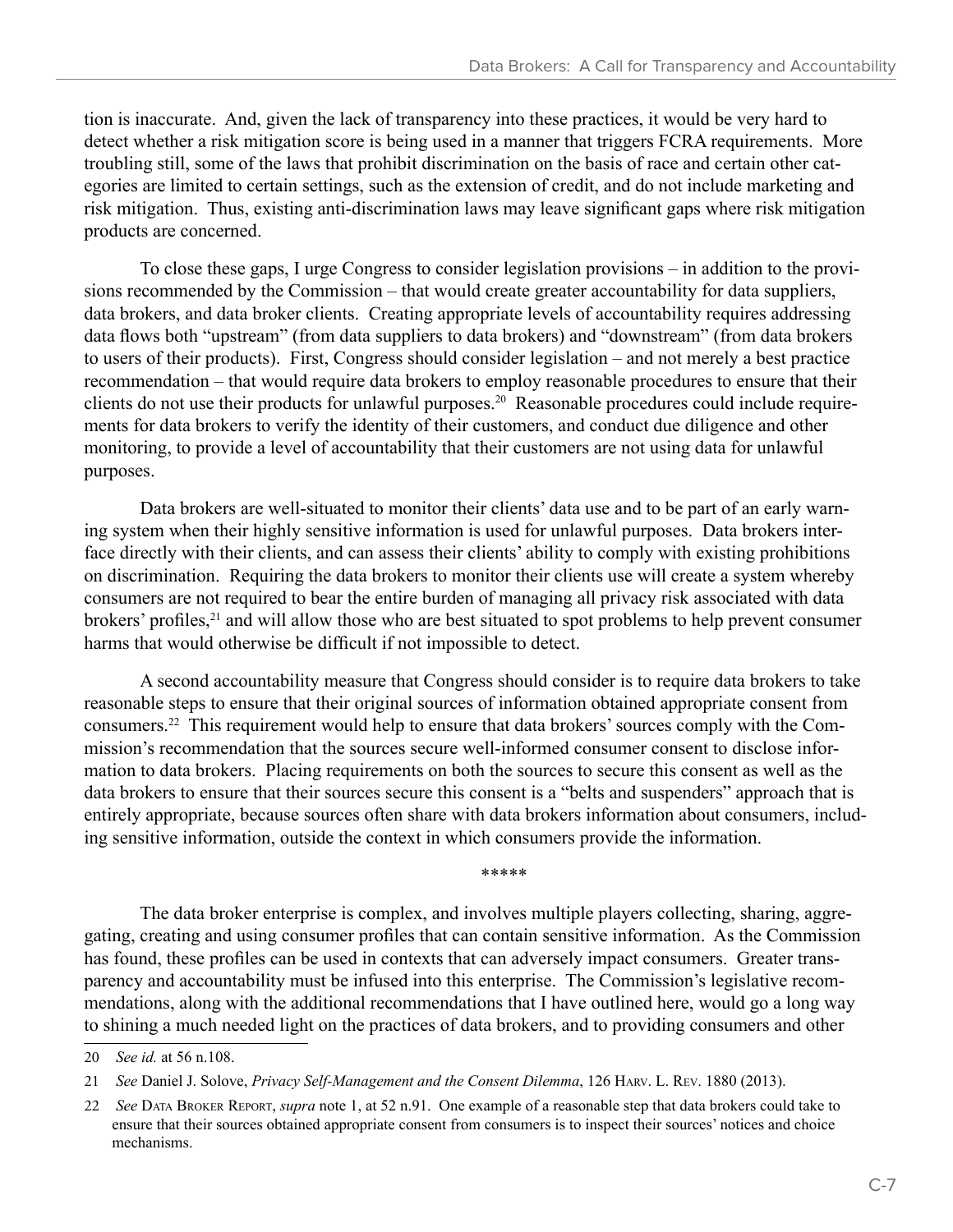interested stakeholders with meaningful tools to ensure that the narratives data brokers tell about us are accurate fair, and used in appropriate ways. I am committed to working with Congress, my colleagues at the Commission, the Administration, and other policymakers to help make these important legislative recommendations a reality.

\*\*\*\*\*

The Commission's report is the result of diligent and painstaking work by Commission staff. I applaud their efforts. I look forward to working with my colleagues at the Commission and with staff as we explore in depth other aspects of commercial use of big data, including alternative scoring products,<sup>23</sup> user-generated and user-controlled health data, $24$  and low income and underserved consumers. $25$ 

<sup>23</sup> *See Spring Privacy Series: Alternative Scoring Products*, Fed. Trade Comm'n (Mar. 19, 2014), *available at* [http://www.](http://www.ftc.gov/news-events/events-calendar/2014/03/spring-privacy-series-alternative-scoring-products) [ftc.gov/news-events/events-calendar/2014/03/spring-privacy-series-alternative-scoring-products](http://www.ftc.gov/news-events/events-calendar/2014/03/spring-privacy-series-alternative-scoring-products).

<sup>24</sup> *Spring Privacy Series: Consumer Generated and Controlled Health Data*, FED. TRADE COMM'N (May 7, 2014), *available at* [http://www.ftc.gov/news-events/events-calendar/2014/05/spring-privacy-series-consumer-generated-controlled-health](http://www.ftc.gov/news-events/events-calendar/2014/05/spring-privacy-series-consumer-generated-controlled-health-data)[data.](http://www.ftc.gov/news-events/events-calendar/2014/05/spring-privacy-series-consumer-generated-controlled-health-data)

<sup>25</sup> Press Release, Fed. Trade Comm'n, FTC to Examine Effects of Big Data on Low Income and Underserved Consumers at September Workshop (Apr. 11, 2014) ,*available at* [http://www.ftc.gov/news-events/press-releases/2014/04/ftc](http://www.ftc.gov/news-events/press-releases/2014/04/ftc-examine-effects-big-data-low-income-underserved-consumers)[examine-effects-big-data-low-income-underserved-consumers](http://www.ftc.gov/news-events/press-releases/2014/04/ftc-examine-effects-big-data-low-income-underserved-consumers).